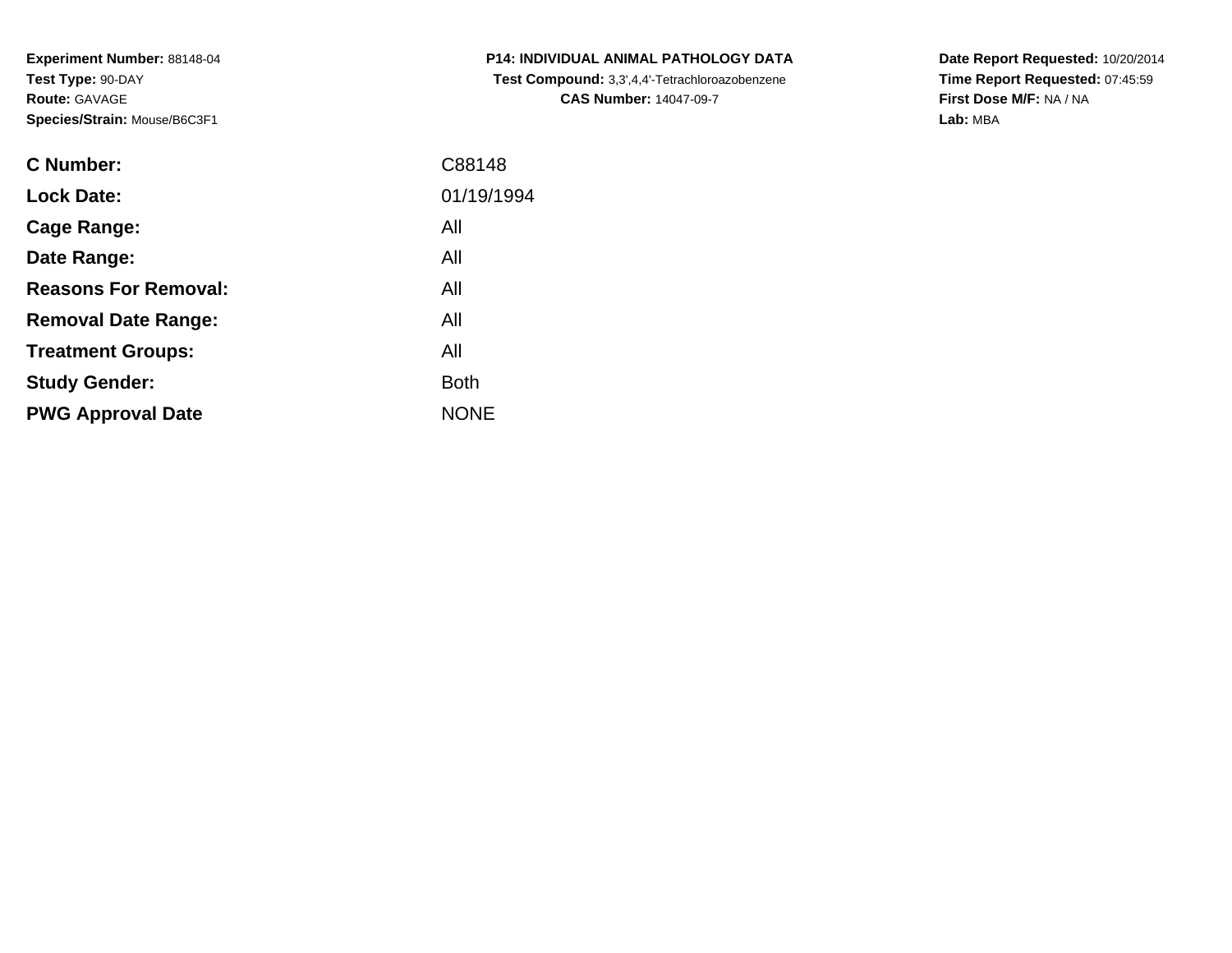| <b>Experiment Number: 88148-04</b><br>Test Type: 90-DAY<br><b>Route: GAVAGE</b> |                             | <b>P14: INDIVIDUAL ANIMAL PATHOLOGY DATA</b><br>Test Compound: 3,3',4,4'-Tetrachloroazobenzene | Date Report Requested: 10/20/2014<br>Time Report Requested: 07:45:59<br>First Dose M/F: NA / NA |  |
|---------------------------------------------------------------------------------|-----------------------------|------------------------------------------------------------------------------------------------|-------------------------------------------------------------------------------------------------|--|
|                                                                                 |                             | <b>CAS Number: 14047-09-7</b>                                                                  |                                                                                                 |  |
| Species/Strain: Mouse/B6C3F1                                                    |                             |                                                                                                | Lab: MBA                                                                                        |  |
| <b>ANIMAL ID: 1</b>                                                             | <b>TRT#: 1</b>              | <b>SEX: Male</b>                                                                               | DAY ON TEST: 92                                                                                 |  |
|                                                                                 | DOSE: 0 MG/KG               | <b>DISP: Terminal Sacrifice</b>                                                                | <b>HISTO: MB175G-1</b>                                                                          |  |
|                                                                                 |                             | ORGAN AND ACCOUNTABLE SITE STATUS                                                              |                                                                                                 |  |
| <b>NORMAL</b>                                                                   |                             |                                                                                                |                                                                                                 |  |
| * Adrenal Cortex                                                                | * Adrenal Medulla           | * Blood Vessel                                                                                 | * Bone                                                                                          |  |
| * Bone Marrow                                                                   | * Brain                     | * Epididymis                                                                                   | * Esophagus                                                                                     |  |
| * Gallbladder                                                                   | * Heart                     | * Intestine Large, Cecum                                                                       | * Intestine Large, Colon                                                                        |  |
| * Intestine Large, Rectum                                                       | * Intestine Small, Duodenum | * Intestine Small, Ileum                                                                       | * Intestine Small, Jejunum                                                                      |  |
| * Kidney                                                                        | * Lung                      | * Lymph Node, Mandibular                                                                       | * Lymph Node, Mesenteric                                                                        |  |
| * Nose                                                                          | * Pancreas                  | * Parathyroid Gland                                                                            | * Pituitary Gland                                                                               |  |
| * Preputial Gland                                                               | * Prostate                  | * Salivary Glands                                                                              | * Seminal Vesicle                                                                               |  |
| * Skin                                                                          | * Stomach, Forestomach      | * Stomach, Glandular                                                                           | * Testes                                                                                        |  |
| * Thymus                                                                        | * Thyroid Gland             | * Trachea                                                                                      | Urethra                                                                                         |  |
| * Urinary Bladder                                                               |                             |                                                                                                |                                                                                                 |  |
| <b>MISSING</b>                                                                  |                             |                                                                                                |                                                                                                 |  |
| * Mammary Gland                                                                 |                             |                                                                                                |                                                                                                 |  |
| <b>OBSERVATIONS</b>                                                             |                             |                                                                                                |                                                                                                 |  |
| * Blood Vessel                                                                  |                             |                                                                                                |                                                                                                 |  |
| Note: AORTA IS NORMAL.                                                          |                             |                                                                                                |                                                                                                 |  |
| * Liver                                                                         | Hepatocyte                  | Vacuolization Cytoplasmic                                                                      | Mild                                                                                            |  |
| * Spleen                                                                        | <b>Red Pulp</b>             | Hematopoietic Cell Proliferation                                                               | Minimal                                                                                         |  |
| PRIMARY CAUSE OF DEATH                                                          |                             |                                                                                                |                                                                                                 |  |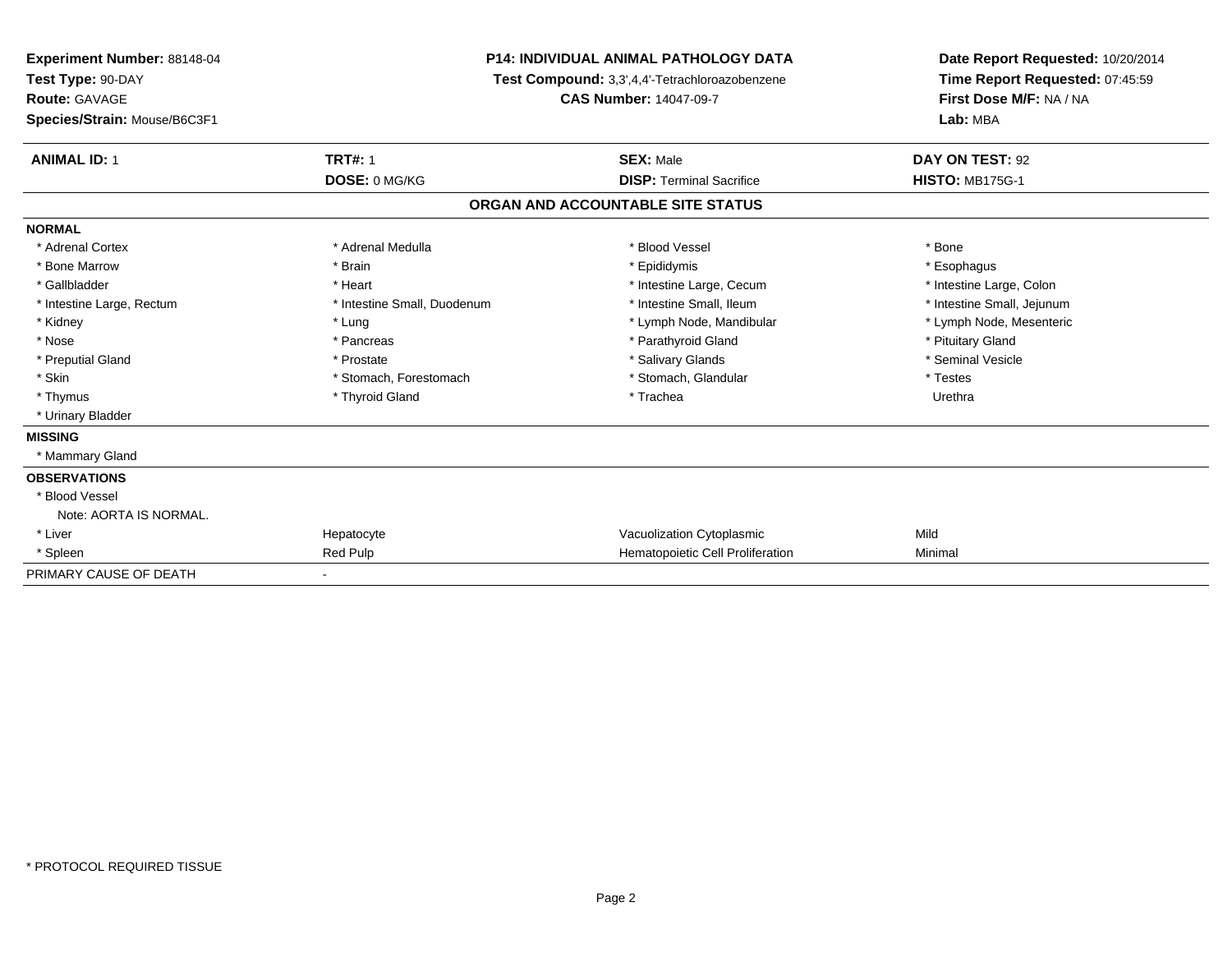| Experiment Number: 88148-04<br>Test Type: 90-DAY<br><b>Route: GAVAGE</b> |                          | <b>P14: INDIVIDUAL ANIMAL PATHOLOGY DATA</b>   | Date Report Requested: 10/20/2014 |  |
|--------------------------------------------------------------------------|--------------------------|------------------------------------------------|-----------------------------------|--|
|                                                                          |                          | Test Compound: 3,3',4,4'-Tetrachloroazobenzene | Time Report Requested: 07:45:59   |  |
|                                                                          |                          | <b>CAS Number: 14047-09-7</b>                  | First Dose M/F: NA / NA           |  |
| Species/Strain: Mouse/B6C3F1                                             |                          |                                                | Lab: MBA                          |  |
| <b>ANIMAL ID: 2</b>                                                      | <b>TRT#: 1</b>           | <b>SEX: Male</b>                               | DAY ON TEST: 92                   |  |
|                                                                          | DOSE: 0 MG/KG            | <b>DISP: Terminal Sacrifice</b>                | <b>HISTO: MB175G-2</b>            |  |
|                                                                          |                          | ORGAN AND ACCOUNTABLE SITE STATUS              |                                   |  |
| <b>NORMAL</b>                                                            |                          |                                                |                                   |  |
| * Adrenal Cortex                                                         | * Adrenal Medulla        | * Blood Vessel                                 | * Bone                            |  |
| * Bone Marrow                                                            | * Brain                  | * Epididymis                                   | * Gallbladder                     |  |
| * Heart                                                                  | * Intestine Large, Cecum | * Intestine Large, Colon                       | * Intestine Large, Rectum         |  |
| * Intestine Small, Duodenum                                              | * Intestine Small, Ileum | * Intestine Small, Jejunum                     | * Kidney                          |  |
| * Liver                                                                  | * Lung                   | * Lymph Node, Mandibular                       | * Lymph Node, Mesenteric          |  |
| * Nose                                                                   | * Pancreas               | * Parathyroid Gland                            | * Pituitary Gland                 |  |
| * Preputial Gland                                                        | * Prostate               | * Salivary Glands                              | * Seminal Vesicle                 |  |
| * Skin                                                                   | * Spleen                 | * Stomach, Forestomach                         | * Stomach, Glandular              |  |
| * Testes                                                                 | * Thymus                 | * Thyroid Gland                                | * Trachea                         |  |
| * Urinary Bladder                                                        |                          |                                                |                                   |  |
| <b>MISSING</b>                                                           |                          |                                                |                                   |  |
| * Mammary Gland                                                          |                          |                                                |                                   |  |
| <b>INSUFFICIENT TISSUE</b>                                               |                          |                                                |                                   |  |
| Urethra                                                                  |                          |                                                |                                   |  |
| <b>OBSERVATIONS</b>                                                      |                          |                                                |                                   |  |
| * Blood Vessel                                                           |                          |                                                |                                   |  |
| Note: AORTA IS NORMAL.                                                   |                          |                                                |                                   |  |
| * Esophagus                                                              | <b>Muscularis</b>        | Inflammation                                   | Chronic, Focal, Minimal           |  |
| PRIMARY CAUSE OF DEATH                                                   | $\blacksquare$           |                                                |                                   |  |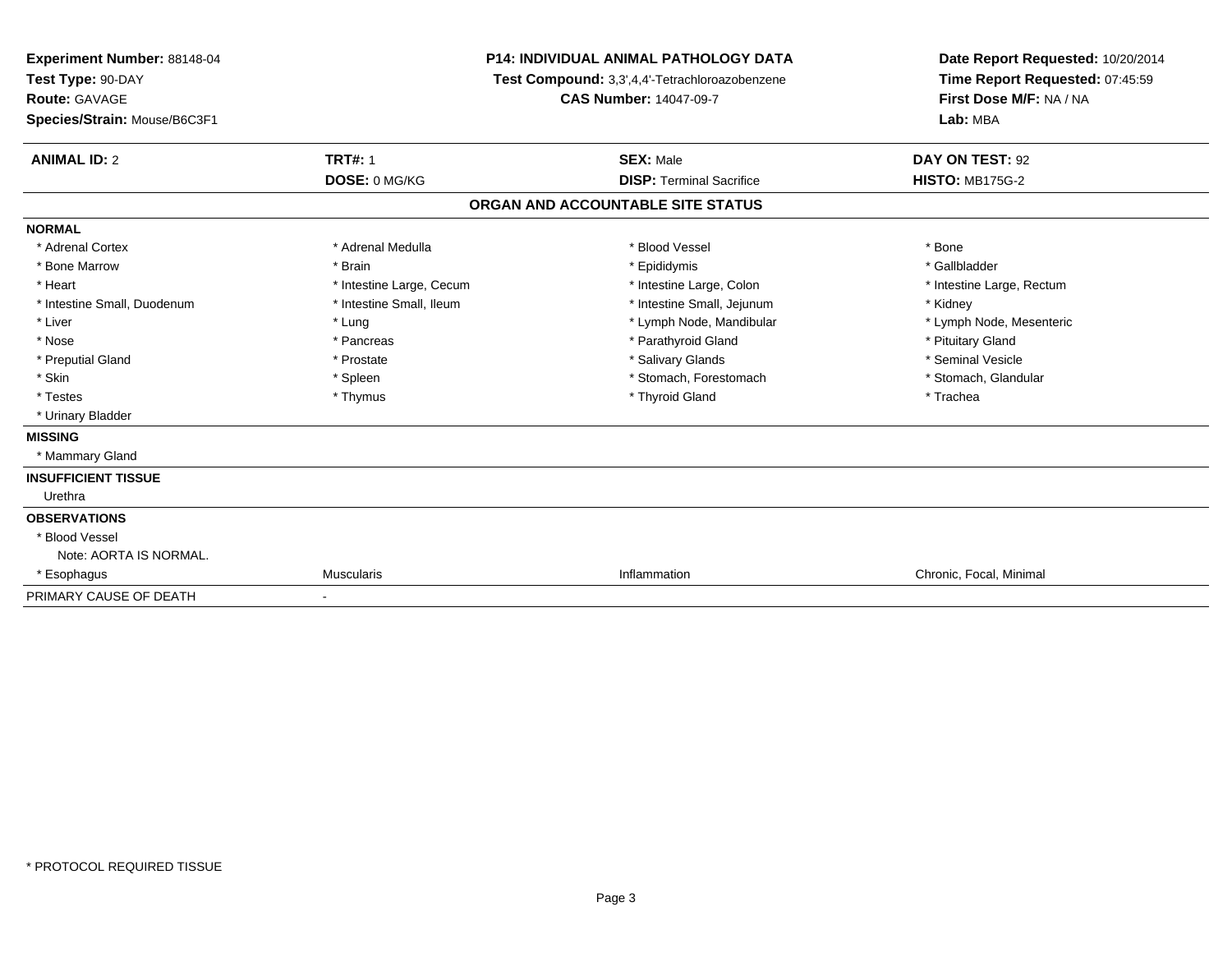| <b>Experiment Number: 88148-04</b><br>Test Type: 90-DAY<br>Route: GAVAGE<br>Species/Strain: Mouse/B6C3F1 | <b>P14: INDIVIDUAL ANIMAL PATHOLOGY DATA</b><br>Test Compound: 3,3',4,4'-Tetrachloroazobenzene<br><b>CAS Number: 14047-09-7</b> |                                   | Date Report Requested: 10/20/2014<br>Time Report Requested: 07:45:59<br>First Dose M/F: NA / NA<br>Lab: MBA |  |
|----------------------------------------------------------------------------------------------------------|---------------------------------------------------------------------------------------------------------------------------------|-----------------------------------|-------------------------------------------------------------------------------------------------------------|--|
| <b>ANIMAL ID: 3</b>                                                                                      | <b>TRT#: 1</b>                                                                                                                  | <b>SEX: Male</b>                  | DAY ON TEST: 92                                                                                             |  |
|                                                                                                          | DOSE: 0 MG/KG                                                                                                                   | <b>DISP:</b> Accidentally Killed  | <b>HISTO: MB175G-3</b>                                                                                      |  |
|                                                                                                          |                                                                                                                                 | ORGAN AND ACCOUNTABLE SITE STATUS |                                                                                                             |  |
| <b>NORMAL</b>                                                                                            |                                                                                                                                 |                                   |                                                                                                             |  |
| * Adrenal Cortex                                                                                         | * Adrenal Medulla                                                                                                               | * Bone                            | * Bone Marrow                                                                                               |  |
| * Brain                                                                                                  | * Epididymis                                                                                                                    | * Esophagus                       | * Heart                                                                                                     |  |
| * Intestine Large, Cecum                                                                                 | * Intestine Large, Colon                                                                                                        | * Intestine Large, Rectum         | * Intestine Small, Duodenum                                                                                 |  |
| * Intestine Small, Ileum                                                                                 | * Kidney                                                                                                                        | * Liver                           | * Lung                                                                                                      |  |
| * Lymph Node, Mandibular                                                                                 | * Lymph Node, Mesenteric                                                                                                        | * Nose                            | * Pancreas                                                                                                  |  |
| * Pituitary Gland                                                                                        | * Preputial Gland                                                                                                               | * Prostate                        | * Salivary Glands                                                                                           |  |
| * Seminal Vesicle                                                                                        | * Skin                                                                                                                          | * Spleen                          | * Stomach, Forestomach                                                                                      |  |
| * Stomach, Glandular                                                                                     | * Testes                                                                                                                        | * Thymus                          | * Thyroid Gland                                                                                             |  |
| * Trachea                                                                                                | Urethra                                                                                                                         | * Urinary Bladder                 |                                                                                                             |  |
| <b>MISSING</b>                                                                                           |                                                                                                                                 |                                   |                                                                                                             |  |
| * Gallbladder                                                                                            | * Mammary Gland                                                                                                                 | * Parathyroid Gland               |                                                                                                             |  |
| <b>AUTO PRECLUDES DIAG.</b>                                                                              |                                                                                                                                 |                                   |                                                                                                             |  |
| * Intestine Small, Jejunum                                                                               |                                                                                                                                 |                                   |                                                                                                             |  |
| <b>OBSERVATIONS</b>                                                                                      |                                                                                                                                 |                                   |                                                                                                             |  |
| * Blood Vessel                                                                                           | Adventitia                                                                                                                      | Inflammation                      | Mild                                                                                                        |  |
| Note: ADVENTITIA INFLAMMATION OCCURS AT THE AORTA.                                                       |                                                                                                                                 |                                   |                                                                                                             |  |
| PRIMARY CAUSE OF DEATH                                                                                   |                                                                                                                                 |                                   |                                                                                                             |  |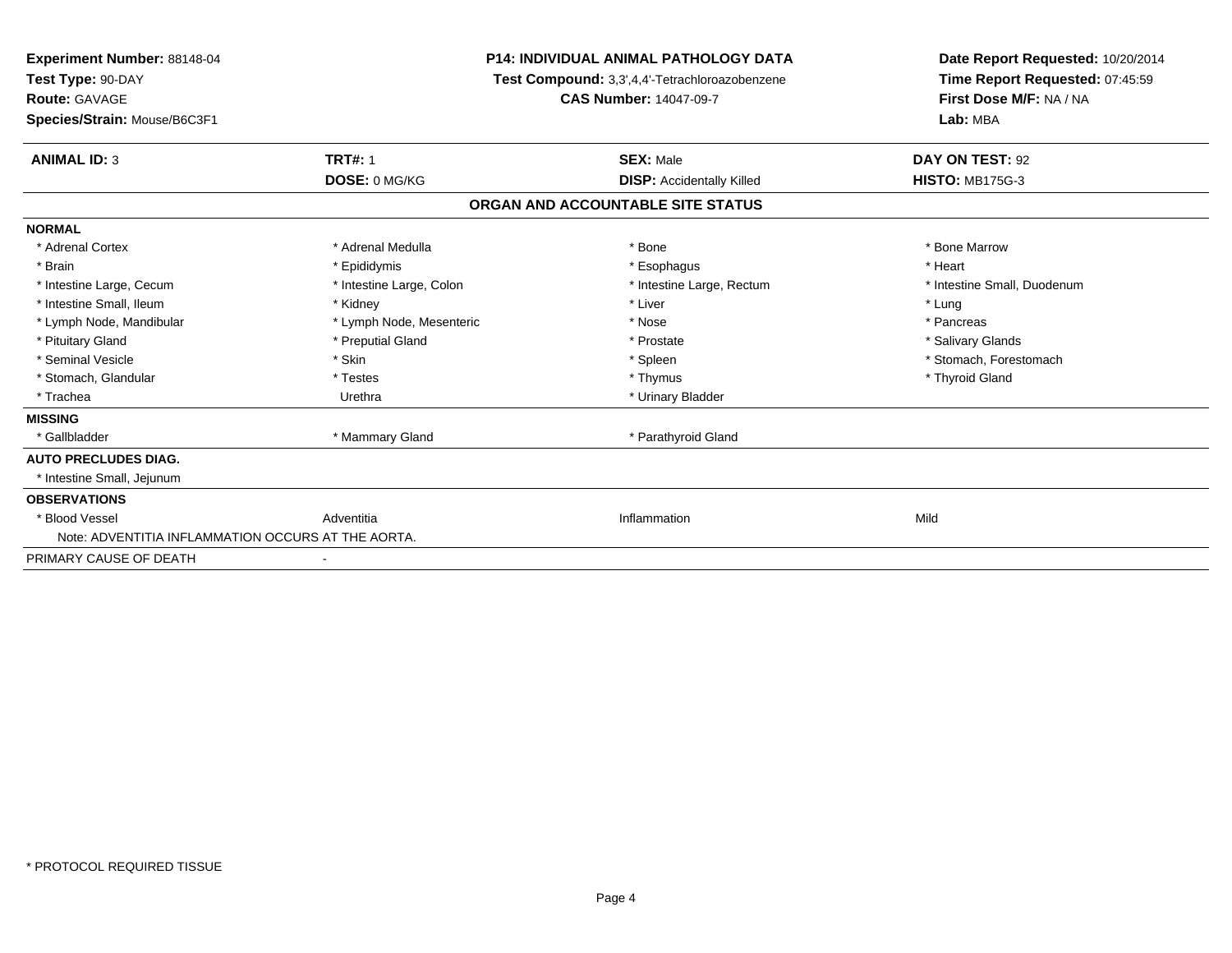| Experiment Number: 88148-04<br>Test Type: 90-DAY<br>Route: GAVAGE | <b>P14: INDIVIDUAL ANIMAL PATHOLOGY DATA</b><br>Test Compound: 3,3',4,4'-Tetrachloroazobenzene<br><b>CAS Number: 14047-09-7</b> |                                   | Date Report Requested: 10/20/2014<br>Time Report Requested: 07:45:59<br>First Dose M/F: NA / NA |  |
|-------------------------------------------------------------------|---------------------------------------------------------------------------------------------------------------------------------|-----------------------------------|-------------------------------------------------------------------------------------------------|--|
| Species/Strain: Mouse/B6C3F1                                      |                                                                                                                                 |                                   | Lab: MBA                                                                                        |  |
| <b>ANIMAL ID: 4</b>                                               | <b>TRT#: 1</b>                                                                                                                  | <b>SEX: Male</b>                  | DAY ON TEST: 92                                                                                 |  |
|                                                                   | DOSE: 0 MG/KG                                                                                                                   | <b>DISP: Terminal Sacrifice</b>   | <b>HISTO: MB175G-4</b>                                                                          |  |
|                                                                   |                                                                                                                                 | ORGAN AND ACCOUNTABLE SITE STATUS |                                                                                                 |  |
| <b>NORMAL</b>                                                     |                                                                                                                                 |                                   |                                                                                                 |  |
| * Adrenal Cortex                                                  | * Adrenal Medulla                                                                                                               | * Blood Vessel                    | * Bone                                                                                          |  |
| * Bone Marrow                                                     | * Brain                                                                                                                         | * Epididymis                      | * Esophagus                                                                                     |  |
| * Gallbladder                                                     | * Heart                                                                                                                         | * Intestine Large, Cecum          | * Intestine Large, Colon                                                                        |  |
| * Intestine Large, Rectum                                         | * Intestine Small, Duodenum                                                                                                     | * Intestine Small, Ileum          | * Intestine Small, Jejunum                                                                      |  |
| * Kidney                                                          | * Liver                                                                                                                         | * Lung                            | * Lymph Node, Mandibular                                                                        |  |
| * Lymph Node, Mesenteric                                          | * Nose                                                                                                                          | * Pancreas                        | * Pituitary Gland                                                                               |  |
| * Preputial Gland                                                 | * Prostate                                                                                                                      | * Salivary Glands                 | * Seminal Vesicle                                                                               |  |
| * Skin                                                            | * Spleen                                                                                                                        | * Stomach, Forestomach            | * Stomach, Glandular                                                                            |  |
| * Testes                                                          | * Thyroid Gland                                                                                                                 | * Trachea                         | Urethra                                                                                         |  |
| * Urinary Bladder                                                 |                                                                                                                                 |                                   |                                                                                                 |  |
| <b>MISSING</b>                                                    |                                                                                                                                 |                                   |                                                                                                 |  |
| * Mammary Gland                                                   | * Parathyroid Gland                                                                                                             | * Thymus                          |                                                                                                 |  |
| <b>OBSERVATIONS</b>                                               |                                                                                                                                 |                                   |                                                                                                 |  |
| * Blood Vessel                                                    |                                                                                                                                 |                                   |                                                                                                 |  |
| Note: AORTA IS NORMAL.                                            |                                                                                                                                 |                                   |                                                                                                 |  |
| PRIMARY CAUSE OF DEATH                                            |                                                                                                                                 |                                   |                                                                                                 |  |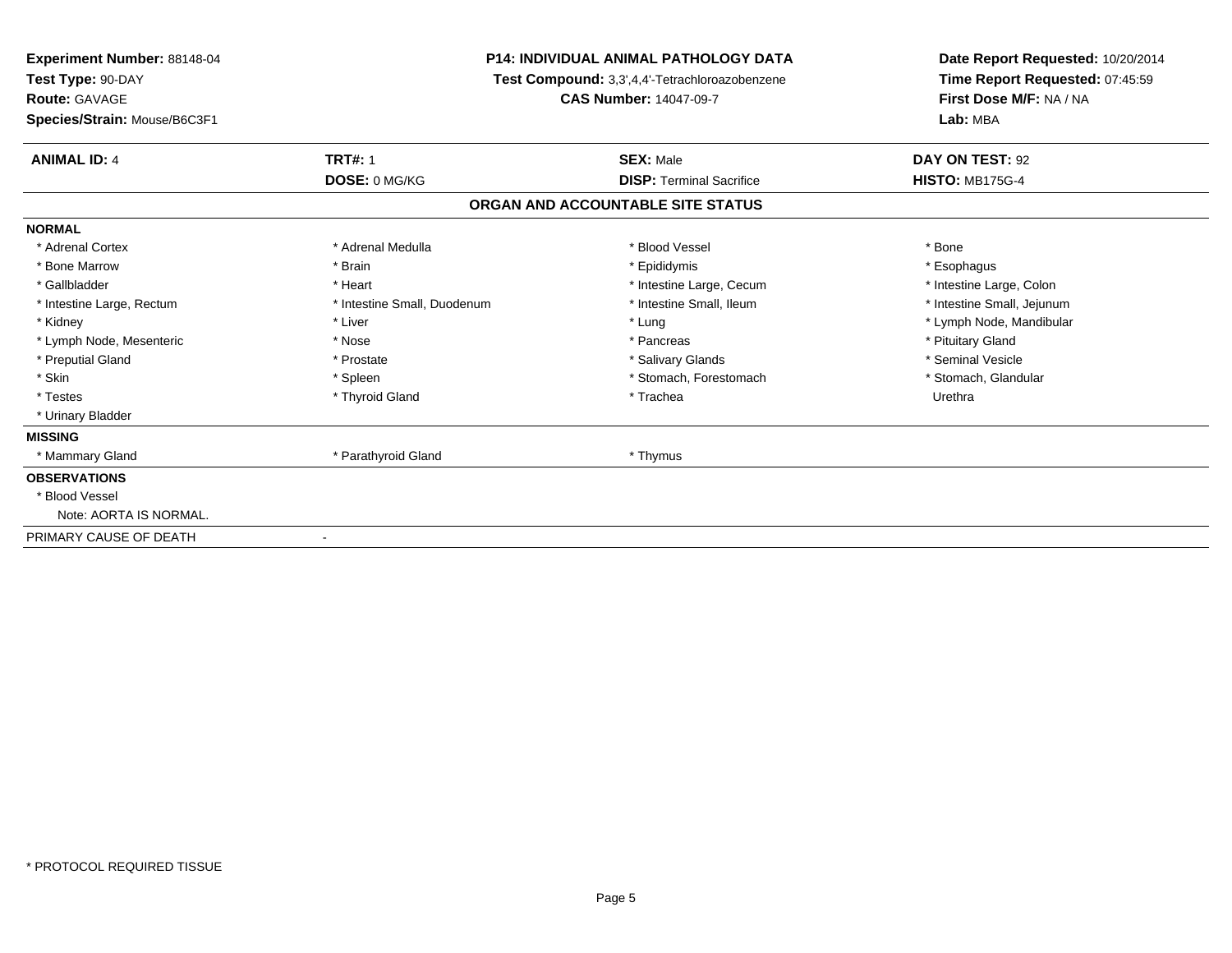| <b>Experiment Number: 88148-04</b><br>Test Type: 90-DAY |                                                                                       | <b>P14: INDIVIDUAL ANIMAL PATHOLOGY DATA</b><br>Test Compound: 3,3',4,4'-Tetrachloroazobenzene | Date Report Requested: 10/20/2014<br>Time Report Requested: 07:45:59 |  |
|---------------------------------------------------------|---------------------------------------------------------------------------------------|------------------------------------------------------------------------------------------------|----------------------------------------------------------------------|--|
| <b>Route: GAVAGE</b><br>Species/Strain: Mouse/B6C3F1    |                                                                                       | <b>CAS Number: 14047-09-7</b>                                                                  | First Dose M/F: NA / NA<br>Lab: MBA                                  |  |
| <b>ANIMAL ID: 5</b>                                     | <b>TRT#: 1</b>                                                                        | <b>SEX: Male</b>                                                                               | DAY ON TEST: 92                                                      |  |
|                                                         | DOSE: 0 MG/KG                                                                         | <b>DISP: Terminal Sacrifice</b>                                                                | <b>HISTO: MB175G-5</b>                                               |  |
|                                                         |                                                                                       | ORGAN AND ACCOUNTABLE SITE STATUS                                                              |                                                                      |  |
| <b>NORMAL</b>                                           |                                                                                       |                                                                                                |                                                                      |  |
| * Adrenal Cortex                                        | * Adrenal Medulla                                                                     | * Blood Vessel                                                                                 | * Bone                                                               |  |
| * Bone Marrow                                           | * Brain                                                                               | * Epididymis                                                                                   | * Esophagus                                                          |  |
| * Gallbladder                                           | * Heart                                                                               | * Intestine Large, Cecum                                                                       | * Intestine Large, Colon                                             |  |
| * Intestine Large, Rectum                               | * Intestine Small, Duodenum                                                           | * Intestine Small, Ileum                                                                       | * Intestine Small, Jejunum                                           |  |
| * Kidney                                                | * Liver                                                                               | * Lung                                                                                         | * Lymph Node, Mandibular                                             |  |
| * Lymph Node, Mesenteric                                | * Nose                                                                                | * Pancreas                                                                                     | * Pituitary Gland                                                    |  |
| * Preputial Gland                                       | * Prostate                                                                            | * Salivary Glands                                                                              | * Seminal Vesicle                                                    |  |
| * Skin                                                  | * Spleen                                                                              | * Stomach, Forestomach                                                                         | * Stomach, Glandular                                                 |  |
| * Testes                                                | * Thyroid Gland                                                                       | * Trachea                                                                                      | Urethra                                                              |  |
| * Urinary Bladder                                       |                                                                                       |                                                                                                |                                                                      |  |
| <b>MISSING</b>                                          |                                                                                       |                                                                                                |                                                                      |  |
| * Mammary Gland                                         | * Parathyroid Gland                                                                   | * Thymus                                                                                       |                                                                      |  |
| <b>OBSERVATIONS</b>                                     |                                                                                       |                                                                                                |                                                                      |  |
| * Blood Vessel                                          |                                                                                       |                                                                                                |                                                                      |  |
| Note: AORTA IS NORMAL.                                  |                                                                                       |                                                                                                |                                                                      |  |
| PRIMARY CAUSE OF DEATH                                  |                                                                                       |                                                                                                |                                                                      |  |
|                                                         | Animal Note: TGL 1-11 SKIN TAIL- DERMIS, INFLAMMATION, GRANULOMATOUS, FOCAL, MINIMAL. |                                                                                                |                                                                      |  |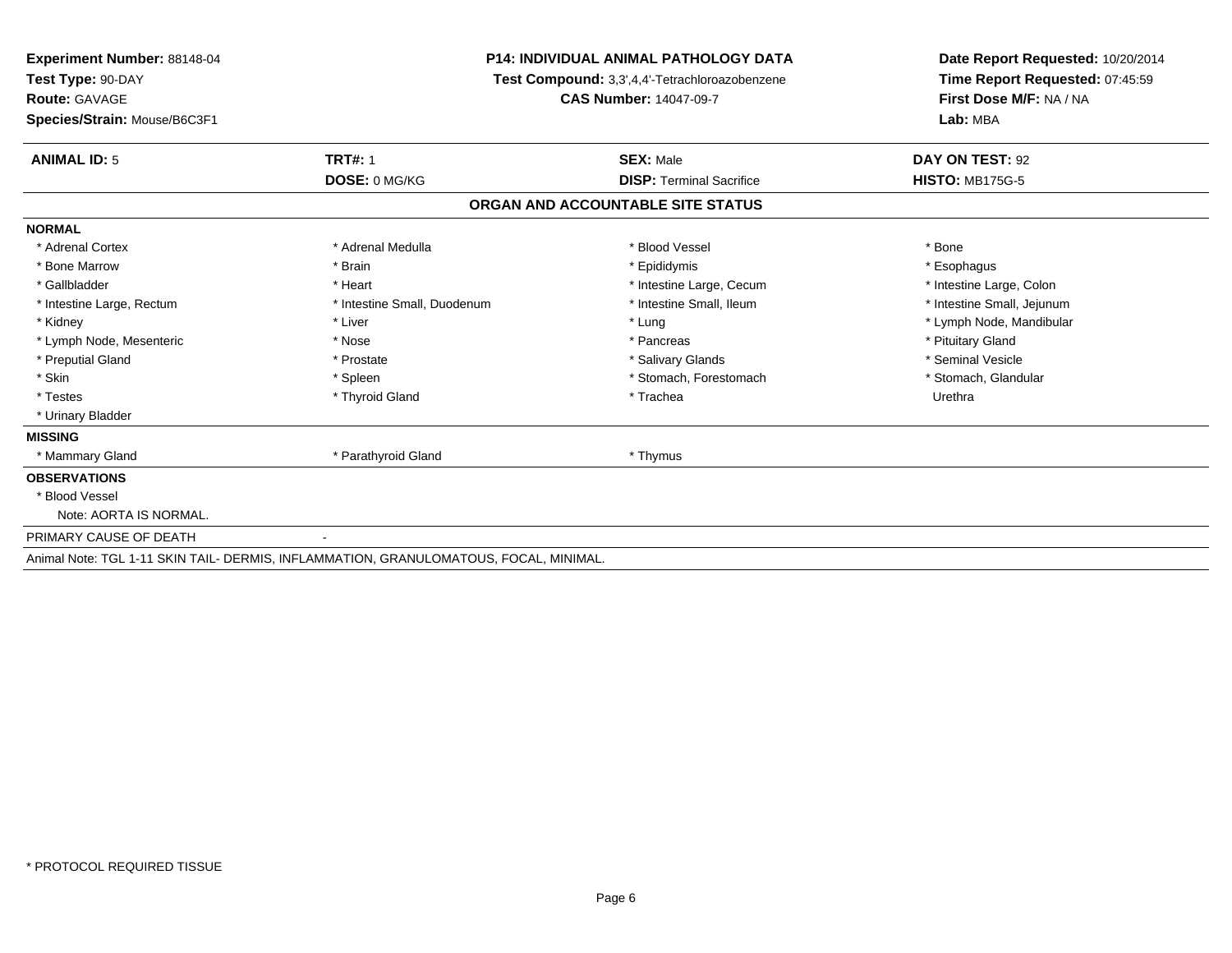| <b>Experiment Number: 88148-04</b><br>Test Type: 90-DAY<br><b>Route: GAVAGE</b><br>Species/Strain: Mouse/B6C3F1 | <b>P14: INDIVIDUAL ANIMAL PATHOLOGY DATA</b><br>Test Compound: 3,3',4,4'-Tetrachloroazobenzene<br><b>CAS Number: 14047-09-7</b> |                                   | Date Report Requested: 10/20/2014<br>Time Report Requested: 07:45:59<br>First Dose M/F: NA / NA<br>Lab: MBA |  |
|-----------------------------------------------------------------------------------------------------------------|---------------------------------------------------------------------------------------------------------------------------------|-----------------------------------|-------------------------------------------------------------------------------------------------------------|--|
| <b>ANIMAL ID: 6</b>                                                                                             | <b>TRT#: 1</b>                                                                                                                  | <b>SEX: Male</b>                  | DAY ON TEST: 92                                                                                             |  |
|                                                                                                                 | DOSE: 0 MG/KG                                                                                                                   | <b>DISP: Terminal Sacrifice</b>   | <b>HISTO: MB175-6</b>                                                                                       |  |
|                                                                                                                 |                                                                                                                                 | ORGAN AND ACCOUNTABLE SITE STATUS |                                                                                                             |  |
| <b>NORMAL</b>                                                                                                   |                                                                                                                                 |                                   |                                                                                                             |  |
| * Adrenal Cortex                                                                                                | * Adrenal Medulla                                                                                                               | * Blood Vessel                    | * Bone                                                                                                      |  |
| * Bone Marrow                                                                                                   | * Brain                                                                                                                         | * Epididymis                      | * Esophagus                                                                                                 |  |
| * Gallbladder                                                                                                   | * Heart                                                                                                                         | * Intestine Large, Cecum          | * Intestine Large, Colon                                                                                    |  |
| * Intestine Large, Rectum                                                                                       | * Intestine Small, Duodenum                                                                                                     | * Intestine Small, Ileum          | * Intestine Small, Jejunum                                                                                  |  |
| * Kidney                                                                                                        | * Liver                                                                                                                         | * Lung                            | * Lymph Node, Mandibular                                                                                    |  |
| * Lymph Node, Mesenteric                                                                                        | * Nose                                                                                                                          | * Pancreas                        | * Pituitary Gland                                                                                           |  |
| * Preputial Gland                                                                                               | * Prostate                                                                                                                      | * Salivary Glands                 | * Seminal Vesicle                                                                                           |  |
| * Skin                                                                                                          | * Spleen                                                                                                                        | * Stomach, Forestomach            | * Stomach, Glandular                                                                                        |  |
| * Testes                                                                                                        | * Thymus                                                                                                                        | * Thyroid Gland                   | * Trachea                                                                                                   |  |
| * Urinary Bladder                                                                                               |                                                                                                                                 |                                   |                                                                                                             |  |
| <b>MISSING</b>                                                                                                  |                                                                                                                                 |                                   |                                                                                                             |  |
| * Mammary Gland                                                                                                 | * Parathyroid Gland                                                                                                             | Urethra                           |                                                                                                             |  |
| <b>OBSERVATIONS</b>                                                                                             |                                                                                                                                 |                                   |                                                                                                             |  |
| * Blood Vessel                                                                                                  |                                                                                                                                 |                                   |                                                                                                             |  |
| Note: AORTA IS NORMAL.                                                                                          |                                                                                                                                 |                                   |                                                                                                             |  |
| PRIMARY CAUSE OF DEATH                                                                                          |                                                                                                                                 |                                   |                                                                                                             |  |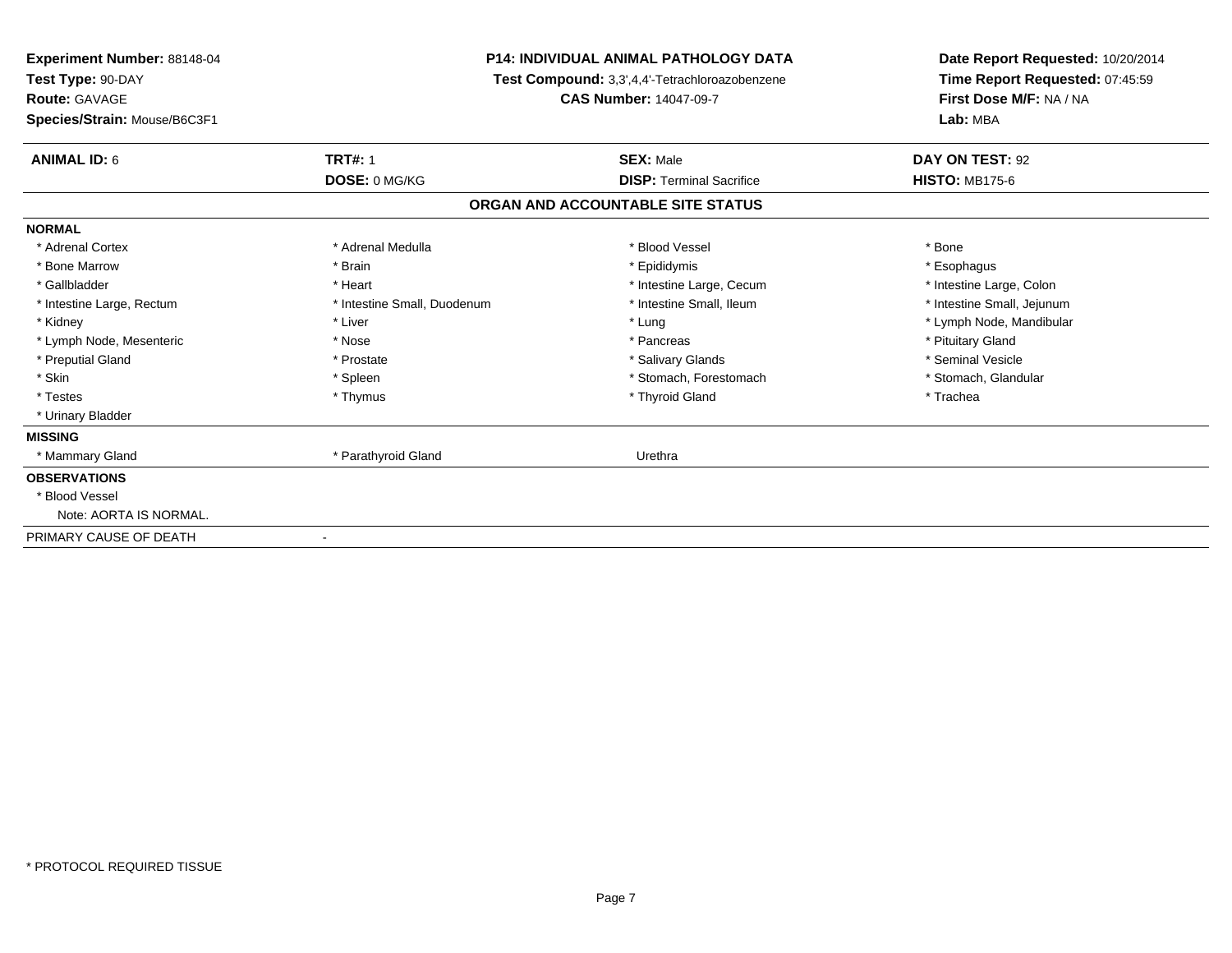| <b>Experiment Number: 88148-04</b><br>Test Type: 90-DAY<br><b>Route: GAVAGE</b><br>Species/Strain: Mouse/B6C3F1 | <b>P14: INDIVIDUAL ANIMAL PATHOLOGY DATA</b><br>Test Compound: 3,3',4,4'-Tetrachloroazobenzene<br><b>CAS Number: 14047-09-7</b> |                                   | Date Report Requested: 10/20/2014<br>Time Report Requested: 07:45:59<br>First Dose M/F: NA / NA<br>Lab: MBA |  |
|-----------------------------------------------------------------------------------------------------------------|---------------------------------------------------------------------------------------------------------------------------------|-----------------------------------|-------------------------------------------------------------------------------------------------------------|--|
| <b>ANIMAL ID: 7</b><br><b>TRT#: 1</b>                                                                           |                                                                                                                                 | <b>SEX: Male</b>                  | DAY ON TEST: 92                                                                                             |  |
|                                                                                                                 | DOSE: 0 MG/KG                                                                                                                   | <b>DISP:</b> Terminal Sacrifice   | <b>HISTO: MB175G-7</b>                                                                                      |  |
|                                                                                                                 |                                                                                                                                 | ORGAN AND ACCOUNTABLE SITE STATUS |                                                                                                             |  |
| <b>NORMAL</b>                                                                                                   |                                                                                                                                 |                                   |                                                                                                             |  |
| * Adrenal Cortex                                                                                                | * Adrenal Medulla                                                                                                               | * Blood Vessel                    | * Bone                                                                                                      |  |
| * Brain<br>* Bone Marrow                                                                                        |                                                                                                                                 | * Epididymis                      | * Esophagus                                                                                                 |  |
| * Gallbladder<br>* Heart                                                                                        |                                                                                                                                 | * Intestine Large, Cecum          | * Intestine Large, Colon                                                                                    |  |
| * Intestine Large, Rectum                                                                                       | * Intestine Small, Duodenum                                                                                                     | * Intestine Small, Ileum          | * Intestine Small, Jejunum                                                                                  |  |
| * Liver<br>* Kidney                                                                                             |                                                                                                                                 | * Lung                            | * Lymph Node, Mandibular                                                                                    |  |
| * Lymph Node, Mesenteric<br>* Nose                                                                              |                                                                                                                                 | * Pancreas                        | * Pituitary Gland                                                                                           |  |
| * Preputial Gland<br>* Prostate                                                                                 |                                                                                                                                 | * Salivary Glands                 | * Seminal Vesicle                                                                                           |  |
| * Skin<br>* Spleen                                                                                              |                                                                                                                                 | * Stomach, Forestomach            | * Stomach, Glandular                                                                                        |  |
| * Testes<br>* Thymus                                                                                            |                                                                                                                                 | * Thyroid Gland                   | * Trachea                                                                                                   |  |
| Urethra                                                                                                         | * Urinary Bladder                                                                                                               |                                   |                                                                                                             |  |
| <b>MISSING</b>                                                                                                  |                                                                                                                                 |                                   |                                                                                                             |  |
| * Mammary Gland                                                                                                 | * Parathyroid Gland                                                                                                             |                                   |                                                                                                             |  |
| <b>OBSERVATIONS</b>                                                                                             |                                                                                                                                 |                                   |                                                                                                             |  |
| * Blood Vessel                                                                                                  |                                                                                                                                 |                                   |                                                                                                             |  |
| Note: AORTA IS NORMAL.                                                                                          |                                                                                                                                 |                                   |                                                                                                             |  |
| PRIMARY CAUSE OF DEATH                                                                                          |                                                                                                                                 |                                   |                                                                                                             |  |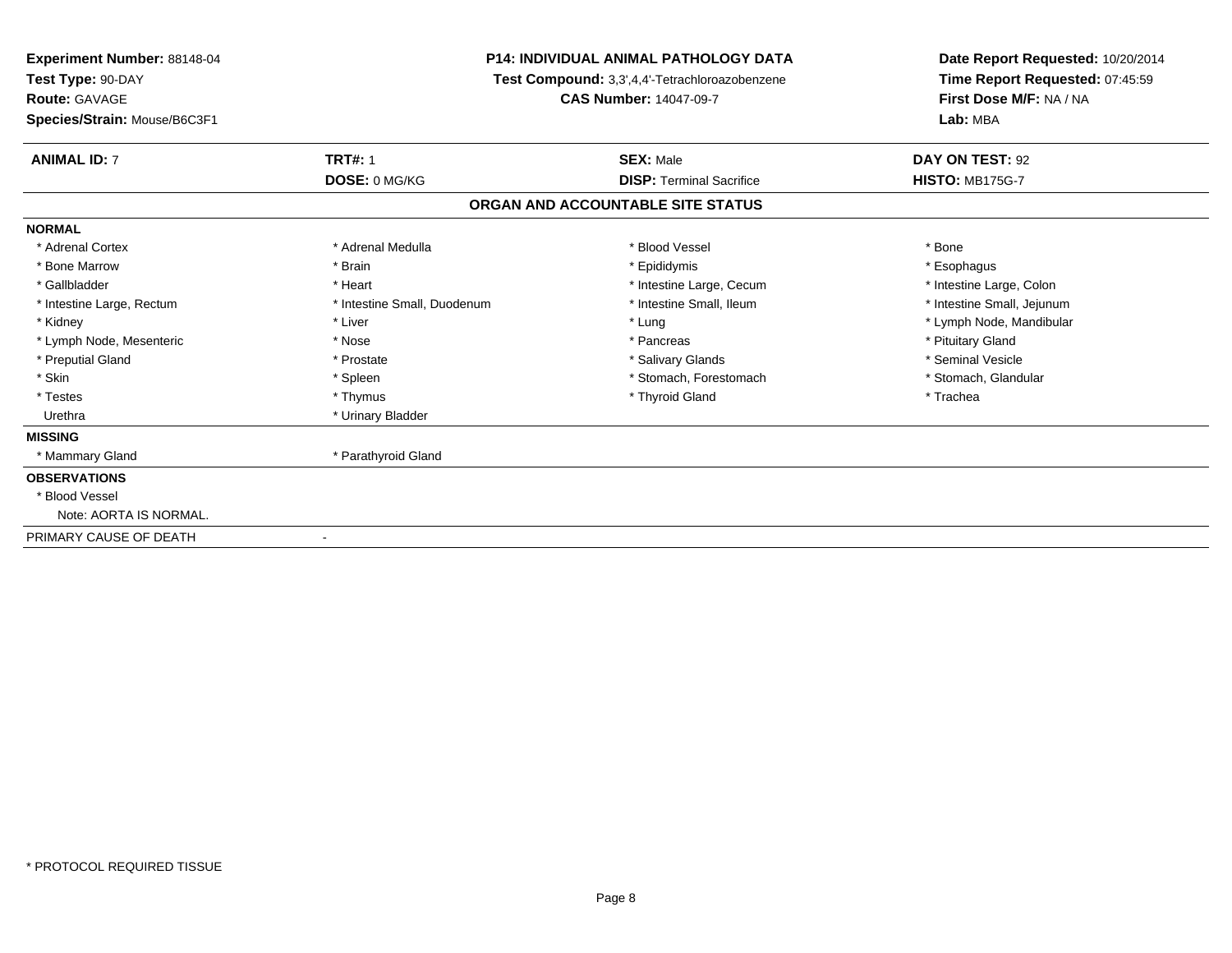| Experiment Number: 88148-04<br>Test Type: 90-DAY<br>Route: GAVAGE<br>Species/Strain: Mouse/B6C3F1 |                             | <b>P14: INDIVIDUAL ANIMAL PATHOLOGY DATA</b><br>Test Compound: 3,3',4,4'-Tetrachloroazobenzene<br><b>CAS Number: 14047-09-7</b> | Date Report Requested: 10/20/2014<br>Time Report Requested: 07:45:59<br>First Dose M/F: NA / NA<br>Lab: MBA |  |
|---------------------------------------------------------------------------------------------------|-----------------------------|---------------------------------------------------------------------------------------------------------------------------------|-------------------------------------------------------------------------------------------------------------|--|
| <b>ANIMAL ID: 8</b>                                                                               | <b>TRT#: 1</b>              | <b>SEX: Male</b>                                                                                                                | DAY ON TEST: 92                                                                                             |  |
|                                                                                                   | DOSE: 0 MG/KG               | <b>DISP: Terminal Sacrifice</b>                                                                                                 | <b>HISTO: MB175G-8</b>                                                                                      |  |
|                                                                                                   |                             | ORGAN AND ACCOUNTABLE SITE STATUS                                                                                               |                                                                                                             |  |
| <b>NORMAL</b>                                                                                     |                             |                                                                                                                                 |                                                                                                             |  |
| * Adrenal Cortex                                                                                  | * Adrenal Medulla           | * Blood Vessel                                                                                                                  | * Bone                                                                                                      |  |
| * Bone Marrow                                                                                     | * Brain                     | * Epididymis                                                                                                                    | * Esophagus                                                                                                 |  |
| * Gallbladder                                                                                     | * Heart                     | * Intestine Large, Cecum                                                                                                        | * Intestine Large, Colon                                                                                    |  |
| * Intestine Large, Rectum                                                                         | * Intestine Small, Duodenum | * Intestine Small, Ileum                                                                                                        | * Intestine Small, Jejunum                                                                                  |  |
| * Kidney                                                                                          | * Liver                     | * Lung                                                                                                                          | * Lymph Node, Mandibular                                                                                    |  |
| * Lymph Node, Mesenteric                                                                          | * Mammary Gland             | * Nose                                                                                                                          | * Pancreas                                                                                                  |  |
| * Pituitary Gland                                                                                 | * Preputial Gland           | * Prostate                                                                                                                      | * Salivary Glands                                                                                           |  |
| * Seminal Vesicle                                                                                 | * Skin                      | * Stomach, Forestomach                                                                                                          | * Stomach, Glandular                                                                                        |  |
| * Testes                                                                                          | * Thymus                    | * Thyroid Gland                                                                                                                 | * Trachea                                                                                                   |  |
| Urethra                                                                                           | * Urinary Bladder           |                                                                                                                                 |                                                                                                             |  |
| <b>MISSING</b>                                                                                    |                             |                                                                                                                                 |                                                                                                             |  |
| * Parathyroid Gland                                                                               |                             |                                                                                                                                 |                                                                                                             |  |
| <b>OBSERVATIONS</b>                                                                               |                             |                                                                                                                                 |                                                                                                             |  |
| * Blood Vessel                                                                                    |                             |                                                                                                                                 |                                                                                                             |  |
| Note: AORTA IS NORMAL.                                                                            |                             |                                                                                                                                 |                                                                                                             |  |
| * Spleen                                                                                          | Red Pulp                    | Hematopoietic Cell Proliferation                                                                                                | Minimal                                                                                                     |  |
| PRIMARY CAUSE OF DEATH                                                                            |                             |                                                                                                                                 |                                                                                                             |  |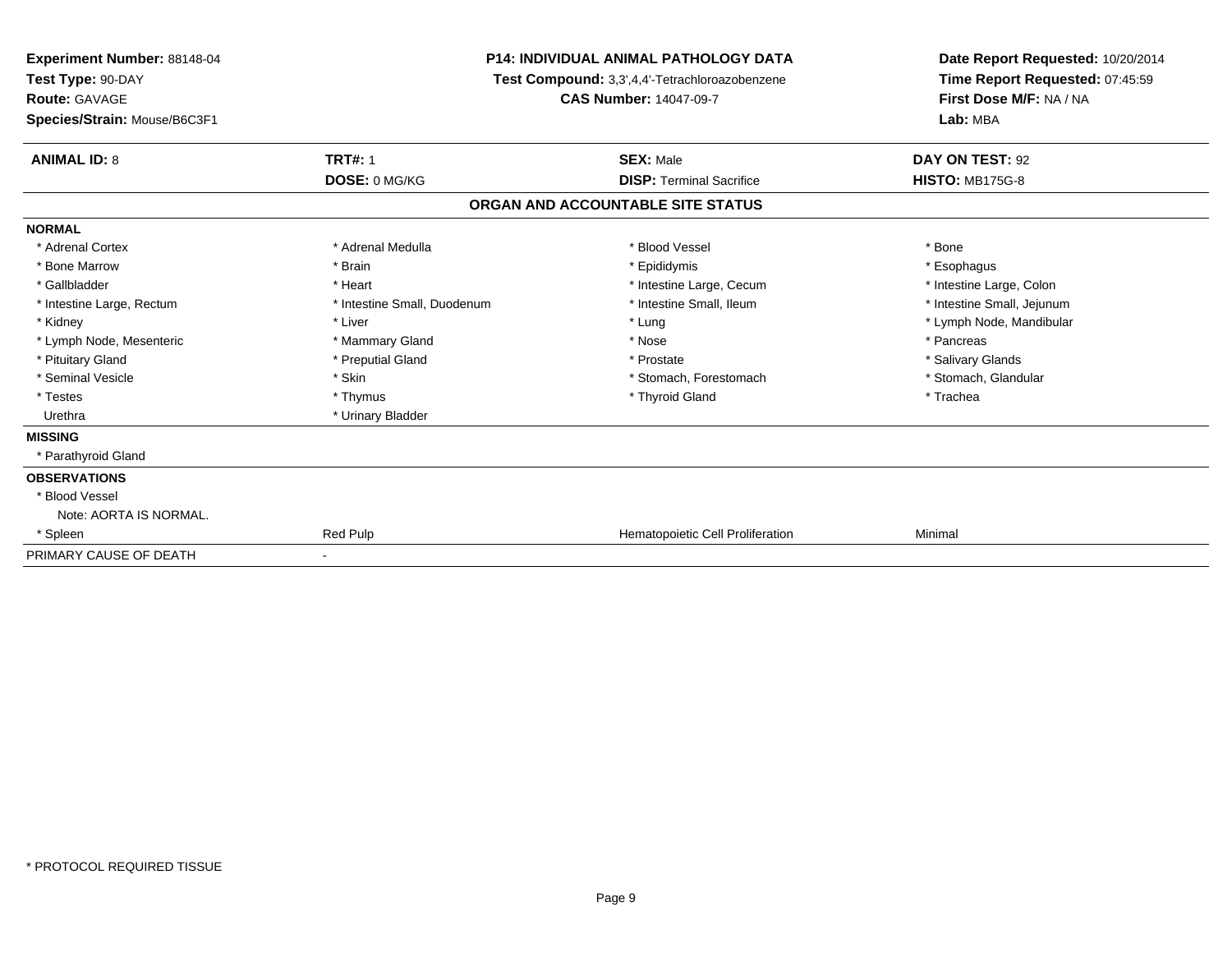| Experiment Number: 88148-04<br>Test Type: 90-DAY<br><b>Route: GAVAGE</b><br>Species/Strain: Mouse/B6C3F1 |                             | <b>P14: INDIVIDUAL ANIMAL PATHOLOGY DATA</b><br>Test Compound: 3,3',4,4'-Tetrachloroazobenzene<br><b>CAS Number: 14047-09-7</b> | Date Report Requested: 10/20/2014<br>Time Report Requested: 07:45:59<br>First Dose M/F: NA / NA<br>Lab: MBA |  |
|----------------------------------------------------------------------------------------------------------|-----------------------------|---------------------------------------------------------------------------------------------------------------------------------|-------------------------------------------------------------------------------------------------------------|--|
| <b>ANIMAL ID: 9</b>                                                                                      | <b>TRT#: 1</b>              | <b>SEX: Male</b>                                                                                                                | DAY ON TEST: 92                                                                                             |  |
|                                                                                                          | DOSE: 0 MG/KG               | <b>DISP:</b> Accidentally Killed                                                                                                | <b>HISTO: MB175G-9</b>                                                                                      |  |
|                                                                                                          |                             | ORGAN AND ACCOUNTABLE SITE STATUS                                                                                               |                                                                                                             |  |
| <b>NORMAL</b>                                                                                            |                             |                                                                                                                                 |                                                                                                             |  |
| * Adrenal Cortex                                                                                         | * Adrenal Medulla           | * Blood Vessel                                                                                                                  | * Bone                                                                                                      |  |
| * Bone Marrow                                                                                            | * Brain                     | * Epididymis                                                                                                                    | * Esophagus                                                                                                 |  |
| * Gallbladder                                                                                            | * Heart                     | * Intestine Large, Cecum                                                                                                        | * Intestine Large, Colon                                                                                    |  |
| * Intestine Large, Rectum                                                                                | * Intestine Small, Duodenum | * Intestine Small, Ileum                                                                                                        | * Intestine Small, Jejunum                                                                                  |  |
| * Liver                                                                                                  | * Lung                      | * Lymph Node, Mandibular                                                                                                        | * Lymph Node, Mesenteric                                                                                    |  |
| * Nose                                                                                                   | * Pancreas                  | * Pituitary Gland                                                                                                               | * Preputial Gland                                                                                           |  |
| * Prostate                                                                                               | * Salivary Glands           | * Seminal Vesicle                                                                                                               | * Skin                                                                                                      |  |
| * Stomach, Forestomach                                                                                   | * Stomach, Glandular        | * Testes                                                                                                                        | * Thymus                                                                                                    |  |
| * Thyroid Gland                                                                                          | * Trachea                   | Urethra                                                                                                                         | * Urinary Bladder                                                                                           |  |
| <b>MISSING</b>                                                                                           |                             |                                                                                                                                 |                                                                                                             |  |
| * Mammary Gland                                                                                          | * Parathyroid Gland         |                                                                                                                                 |                                                                                                             |  |
| <b>OBSERVATIONS</b>                                                                                      |                             |                                                                                                                                 |                                                                                                             |  |
| * Blood Vessel                                                                                           |                             |                                                                                                                                 |                                                                                                             |  |
| Note: AORTA IS NORMAL.                                                                                   |                             |                                                                                                                                 |                                                                                                             |  |
| * Kidney                                                                                                 |                             | Inflammation                                                                                                                    | Chronic, Focal, Minimal                                                                                     |  |
| * Spleen                                                                                                 | Red Pulp                    | Hematopoietic Cell Proliferation                                                                                                | Minimal                                                                                                     |  |
| PRIMARY CAUSE OF DEATH                                                                                   |                             |                                                                                                                                 |                                                                                                             |  |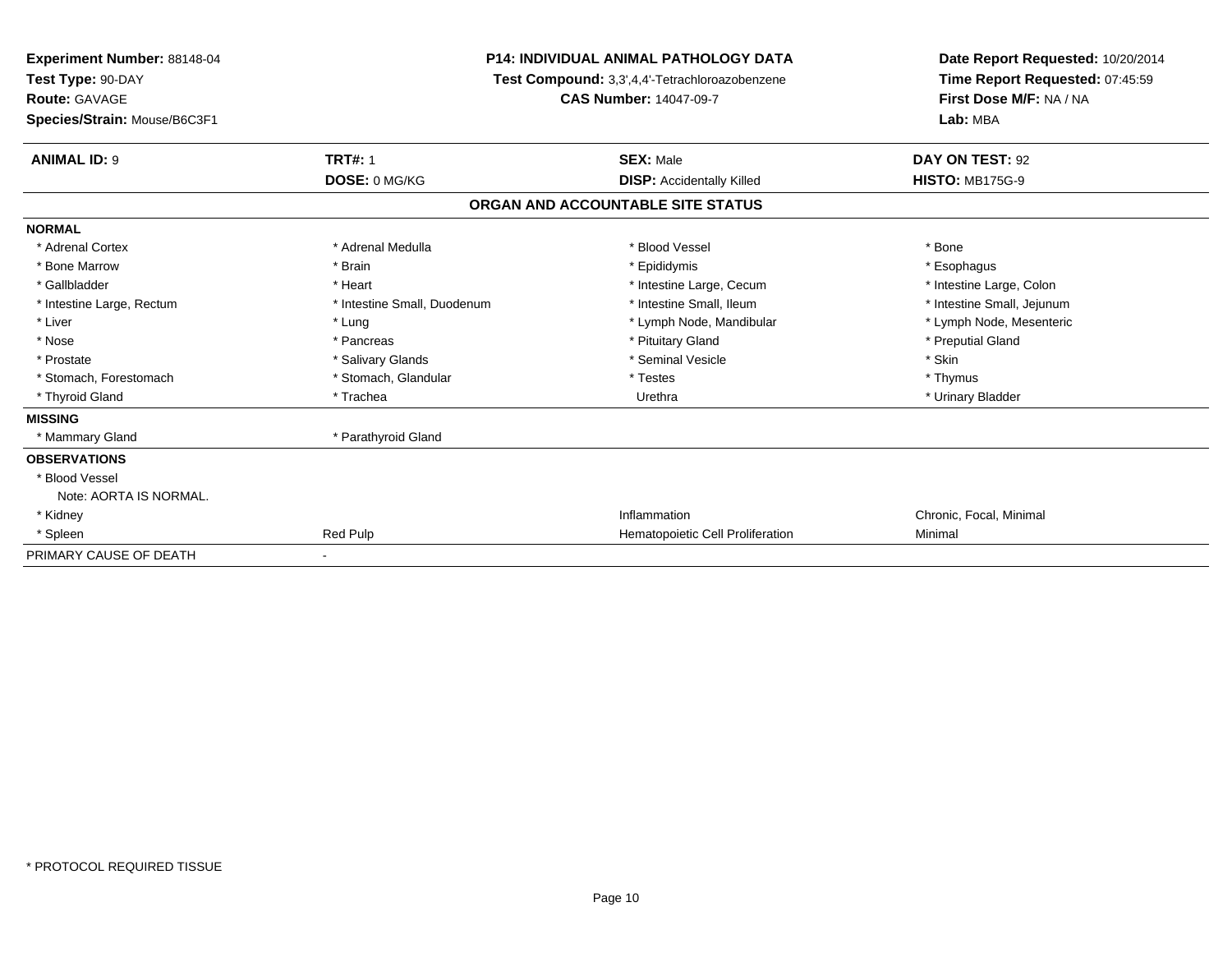| Experiment Number: 88148-04<br>Test Type: 90-DAY<br><b>Route: GAVAGE</b><br>Species/Strain: Mouse/B6C3F1 | <b>P14: INDIVIDUAL ANIMAL PATHOLOGY DATA</b><br>Test Compound: 3,3',4,4'-Tetrachloroazobenzene<br><b>CAS Number: 14047-09-7</b> |                                   | Date Report Requested: 10/20/2014<br>Time Report Requested: 07:45:59<br>First Dose M/F: NA / NA<br>Lab: MBA |  |
|----------------------------------------------------------------------------------------------------------|---------------------------------------------------------------------------------------------------------------------------------|-----------------------------------|-------------------------------------------------------------------------------------------------------------|--|
| <b>ANIMAL ID: 10</b>                                                                                     | <b>TRT#: 1</b>                                                                                                                  | <b>SEX: Male</b>                  | DAY ON TEST: 92                                                                                             |  |
|                                                                                                          | DOSE: 0 MG/KG                                                                                                                   | <b>DISP: Terminal Sacrifice</b>   | <b>HISTO: MB175G-10</b>                                                                                     |  |
|                                                                                                          |                                                                                                                                 | ORGAN AND ACCOUNTABLE SITE STATUS |                                                                                                             |  |
| <b>NORMAL</b>                                                                                            |                                                                                                                                 |                                   |                                                                                                             |  |
| * Adrenal Cortex                                                                                         | * Adrenal Medulla                                                                                                               | * Blood Vessel                    | * Bone                                                                                                      |  |
| * Bone Marrow                                                                                            | * Brain                                                                                                                         | * Epididymis                      | * Esophagus                                                                                                 |  |
| * Gallbladder                                                                                            | * Heart                                                                                                                         | * Intestine Large, Cecum          | * Intestine Large, Colon                                                                                    |  |
| * Intestine Large, Rectum                                                                                | * Intestine Small, Duodenum                                                                                                     | * Intestine Small, Ileum          | * Intestine Small, Jejunum                                                                                  |  |
| * Kidney                                                                                                 | * Liver                                                                                                                         | * Lung                            | * Lymph Node, Mandibular                                                                                    |  |
| * Lymph Node, Mesenteric                                                                                 | * Nose                                                                                                                          | * Pancreas                        | * Pituitary Gland                                                                                           |  |
| * Preputial Gland                                                                                        | * Salivary Glands                                                                                                               | * Seminal Vesicle                 | * Skin                                                                                                      |  |
| * Stomach, Forestomach                                                                                   | * Stomach, Glandular                                                                                                            | * Testes                          | * Thymus                                                                                                    |  |
| * Thyroid Gland                                                                                          | * Trachea                                                                                                                       | * Urinary Bladder                 |                                                                                                             |  |
| <b>MISSING</b>                                                                                           |                                                                                                                                 |                                   |                                                                                                             |  |
| * Mammary Gland                                                                                          | * Parathyroid Gland                                                                                                             | * Prostate                        | Urethra                                                                                                     |  |
| <b>OBSERVATIONS</b>                                                                                      |                                                                                                                                 |                                   |                                                                                                             |  |
| * Blood Vessel                                                                                           |                                                                                                                                 |                                   |                                                                                                             |  |
| Note: AORTA IS NORMAL.                                                                                   |                                                                                                                                 |                                   |                                                                                                             |  |
| * Spleen                                                                                                 | Red Pulp                                                                                                                        | Hematopoietic Cell Proliferation  | Minimal                                                                                                     |  |
| PRIMARY CAUSE OF DEATH                                                                                   |                                                                                                                                 |                                   |                                                                                                             |  |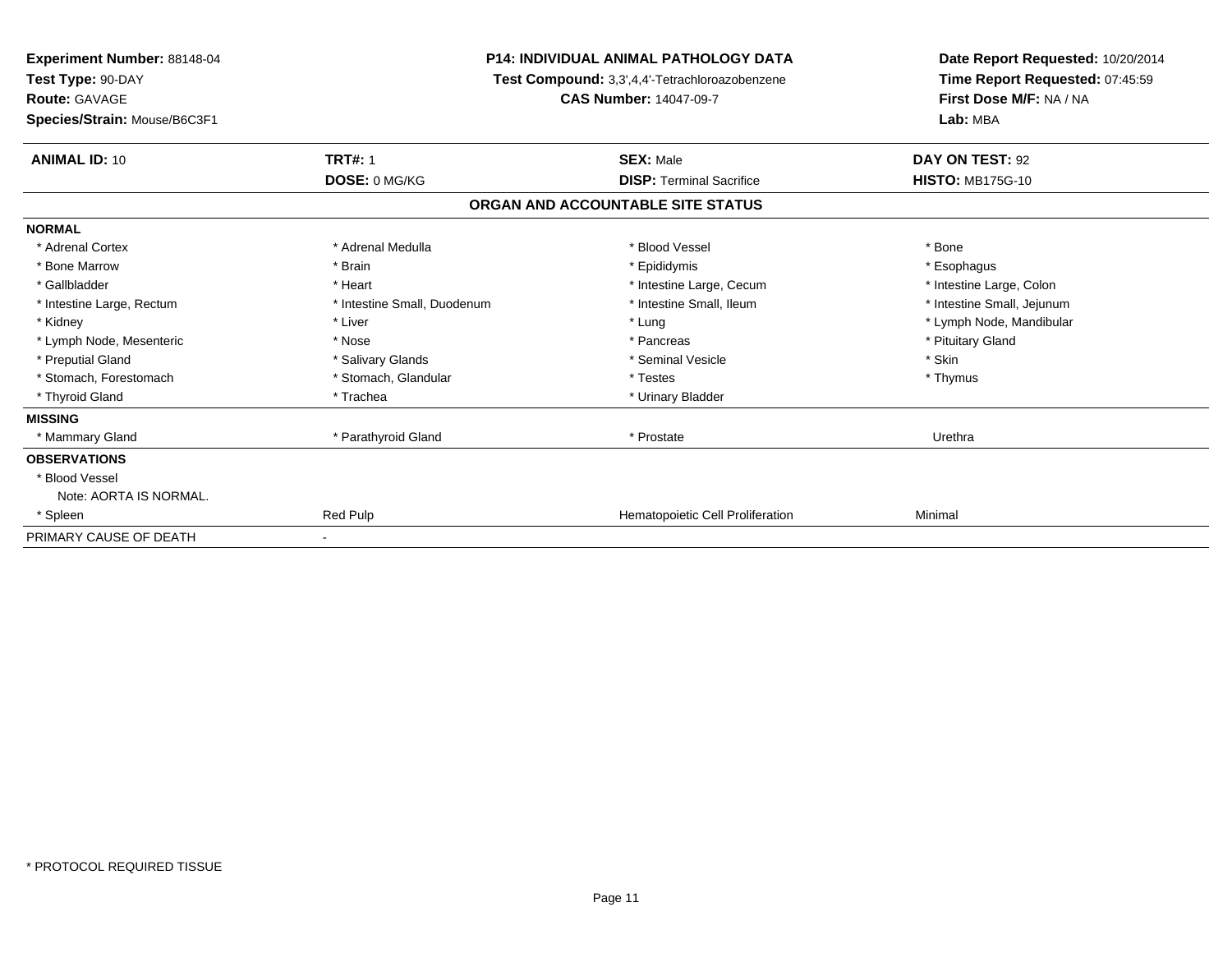| <b>Experiment Number: 88148-04</b><br>Test Type: 90-DAY<br><b>Route: GAVAGE</b><br>Species/Strain: Mouse/B6C3F1 | <b>P14: INDIVIDUAL ANIMAL PATHOLOGY DATA</b><br>Test Compound: 3,3',4,4'-Tetrachloroazobenzene<br><b>CAS Number: 14047-09-7</b> |                                   | Date Report Requested: 10/20/2014<br>Time Report Requested: 07:45:59<br>First Dose M/F: NA / NA<br>Lab: MBA |
|-----------------------------------------------------------------------------------------------------------------|---------------------------------------------------------------------------------------------------------------------------------|-----------------------------------|-------------------------------------------------------------------------------------------------------------|
| <b>ANIMAL ID: 11</b>                                                                                            | TRT#: 2<br><b>SEX: Male</b><br><b>DOSE: 0.1MG/KG</b><br><b>DISP:</b> Terminal Sacrifice                                         |                                   | DAY ON TEST: 92<br><b>HISTO: MB175G-11</b>                                                                  |
|                                                                                                                 |                                                                                                                                 | ORGAN AND ACCOUNTABLE SITE STATUS |                                                                                                             |
| <b>NORMAL</b>                                                                                                   |                                                                                                                                 |                                   |                                                                                                             |
| Liver                                                                                                           | Spleen                                                                                                                          | Stomach, Forestomach              | Stomach, Glandular                                                                                          |
| Thymus                                                                                                          | Urethra                                                                                                                         | Urinary Bladder                   |                                                                                                             |
| PRIMARY CAUSE OF DEATH                                                                                          |                                                                                                                                 |                                   |                                                                                                             |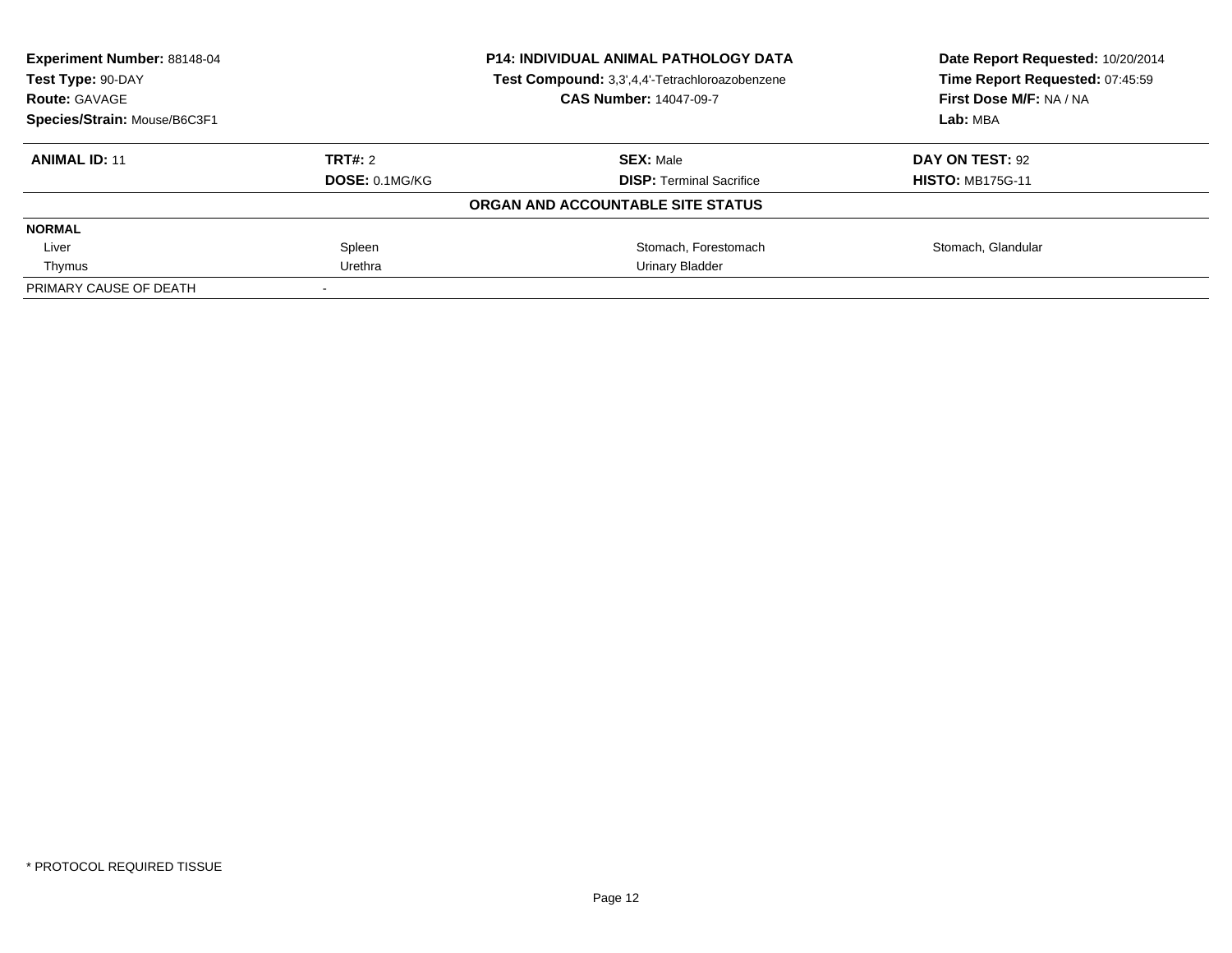| Experiment Number: 88148-04<br>Test Type: 90-DAY<br><b>Route: GAVAGE</b> | <b>P14: INDIVIDUAL ANIMAL PATHOLOGY DATA</b><br>Test Compound: 3,3',4,4'-Tetrachloroazobenzene<br><b>CAS Number: 14047-09-7</b> |                                   | Date Report Requested: 10/20/2014<br>Time Report Requested: 07:45:59<br>First Dose M/F: NA / NA |
|--------------------------------------------------------------------------|---------------------------------------------------------------------------------------------------------------------------------|-----------------------------------|-------------------------------------------------------------------------------------------------|
| Species/Strain: Mouse/B6C3F1                                             |                                                                                                                                 |                                   | Lab: MBA                                                                                        |
| <b>ANIMAL ID: 12</b>                                                     | TRT#: 2                                                                                                                         | <b>SEX: Male</b>                  | DAY ON TEST: 92                                                                                 |
|                                                                          | DOSE: 0.1MG/KG                                                                                                                  | <b>DISP:</b> Terminal Sacrifice   | <b>HISTO: MB175G-12</b>                                                                         |
|                                                                          |                                                                                                                                 | ORGAN AND ACCOUNTABLE SITE STATUS |                                                                                                 |
| <b>NORMAL</b>                                                            |                                                                                                                                 |                                   |                                                                                                 |
| Liver                                                                    | Stomach, Forestomach                                                                                                            | Stomach, Glandular                | Thymus                                                                                          |
| Urethra                                                                  | Urinary Bladder                                                                                                                 |                                   |                                                                                                 |
| <b>OBSERVATIONS</b>                                                      |                                                                                                                                 |                                   |                                                                                                 |
| Spleen                                                                   | Red Pulp                                                                                                                        | Hematopoietic Cell Proliferation  | Minimal                                                                                         |
| PRIMARY CAUSE OF DEATH                                                   |                                                                                                                                 |                                   |                                                                                                 |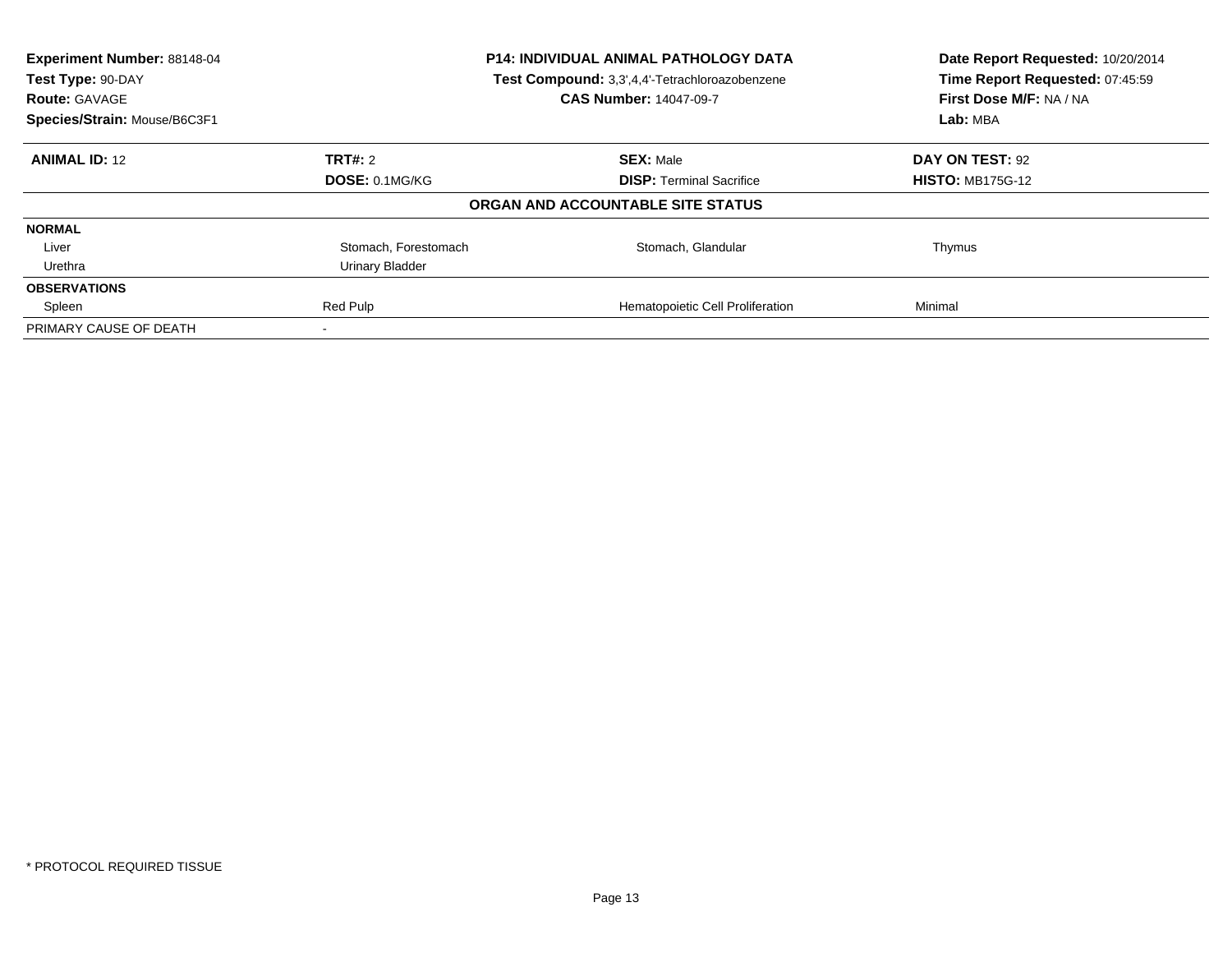| Experiment Number: 88148-04<br>Test Type: 90-DAY<br><b>Route: GAVAGE</b><br>Species/Strain: Mouse/B6C3F1 |                      | <b>P14: INDIVIDUAL ANIMAL PATHOLOGY DATA</b><br>Test Compound: 3,3',4,4'-Tetrachloroazobenzene<br><b>CAS Number: 14047-09-7</b> | Date Report Requested: 10/20/2014<br>Time Report Requested: 07:45:59<br>First Dose M/F: NA / NA<br>Lab: MBA |
|----------------------------------------------------------------------------------------------------------|----------------------|---------------------------------------------------------------------------------------------------------------------------------|-------------------------------------------------------------------------------------------------------------|
| <b>ANIMAL ID: 13</b>                                                                                     | <b>TRT#: 2</b>       | <b>SEX: Male</b>                                                                                                                | DAY ON TEST: 92                                                                                             |
|                                                                                                          | DOSE: 0.1MG/KG       | <b>DISP:</b> Terminal Sacrifice                                                                                                 | <b>HISTO: MB175G-13</b>                                                                                     |
|                                                                                                          |                      | ORGAN AND ACCOUNTABLE SITE STATUS                                                                                               |                                                                                                             |
| <b>NORMAL</b>                                                                                            |                      |                                                                                                                                 |                                                                                                             |
| Liver                                                                                                    | Stomach, Forestomach | Stomach, Glandular                                                                                                              | Thymus                                                                                                      |
| <b>Urinary Bladder</b>                                                                                   |                      |                                                                                                                                 |                                                                                                             |
| <b>MISSING</b>                                                                                           |                      |                                                                                                                                 |                                                                                                             |
| Urethra                                                                                                  |                      |                                                                                                                                 |                                                                                                             |
| <b>OBSERVATIONS</b>                                                                                      |                      |                                                                                                                                 |                                                                                                             |
| Spleen                                                                                                   | Red Pulp             | Hematopoietic Cell Proliferation                                                                                                | Minimal                                                                                                     |
| PRIMARY CAUSE OF DEATH                                                                                   | $\,$                 |                                                                                                                                 |                                                                                                             |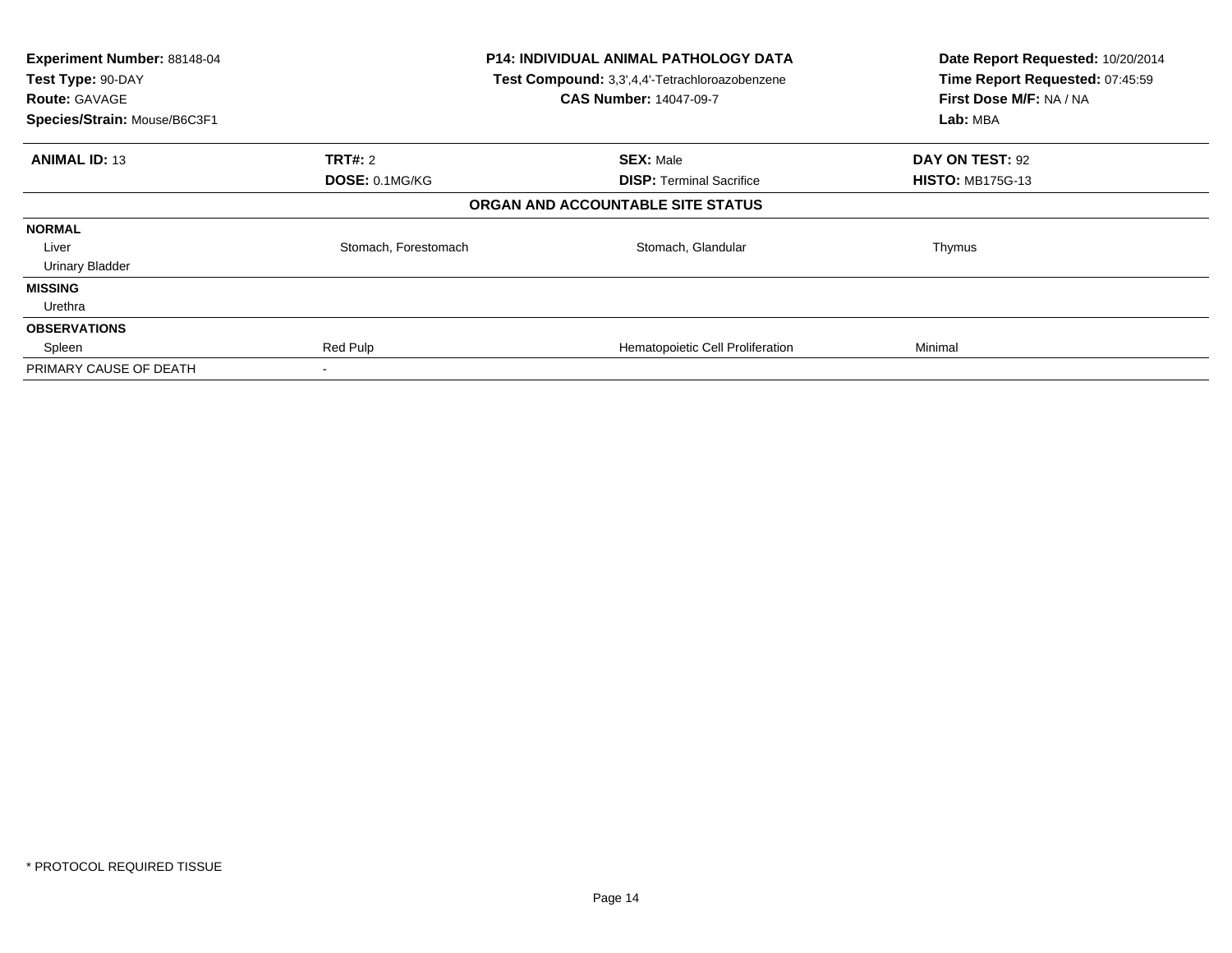| Experiment Number: 88148-04<br>Test Type: 90-DAY<br><b>Route: GAVAGE</b><br>Species/Strain: Mouse/B6C3F1 | <b>P14: INDIVIDUAL ANIMAL PATHOLOGY DATA</b><br>Test Compound: 3,3',4,4'-Tetrachloroazobenzene<br><b>CAS Number: 14047-09-7</b> |                                   | Date Report Requested: 10/20/2014<br>Time Report Requested: 07:45:59<br>First Dose M/F: NA / NA<br>Lab: MBA |
|----------------------------------------------------------------------------------------------------------|---------------------------------------------------------------------------------------------------------------------------------|-----------------------------------|-------------------------------------------------------------------------------------------------------------|
| <b>ANIMAL ID: 14</b>                                                                                     | TRT#: 2                                                                                                                         | <b>SEX: Male</b>                  | DAY ON TEST: 92                                                                                             |
|                                                                                                          | DOSE: 0.1MG/KG                                                                                                                  | <b>DISP:</b> Terminal Sacrifice   | <b>HISTO: MB175G-14</b>                                                                                     |
|                                                                                                          |                                                                                                                                 | ORGAN AND ACCOUNTABLE SITE STATUS |                                                                                                             |
| <b>NORMAL</b>                                                                                            |                                                                                                                                 |                                   |                                                                                                             |
| Liver                                                                                                    | Stomach, Glandular                                                                                                              | Thymus                            | Urethra                                                                                                     |
| <b>Urinary Bladder</b>                                                                                   |                                                                                                                                 |                                   |                                                                                                             |
| <b>OBSERVATIONS</b>                                                                                      |                                                                                                                                 |                                   |                                                                                                             |
| Spleen                                                                                                   | Red Pulp                                                                                                                        | Hematopoietic Cell Proliferation  | Minimal                                                                                                     |
| Stomach, Forestomach                                                                                     | Epithelium                                                                                                                      | Hyperplasia                       | Mild                                                                                                        |
| PRIMARY CAUSE OF DEATH                                                                                   |                                                                                                                                 |                                   |                                                                                                             |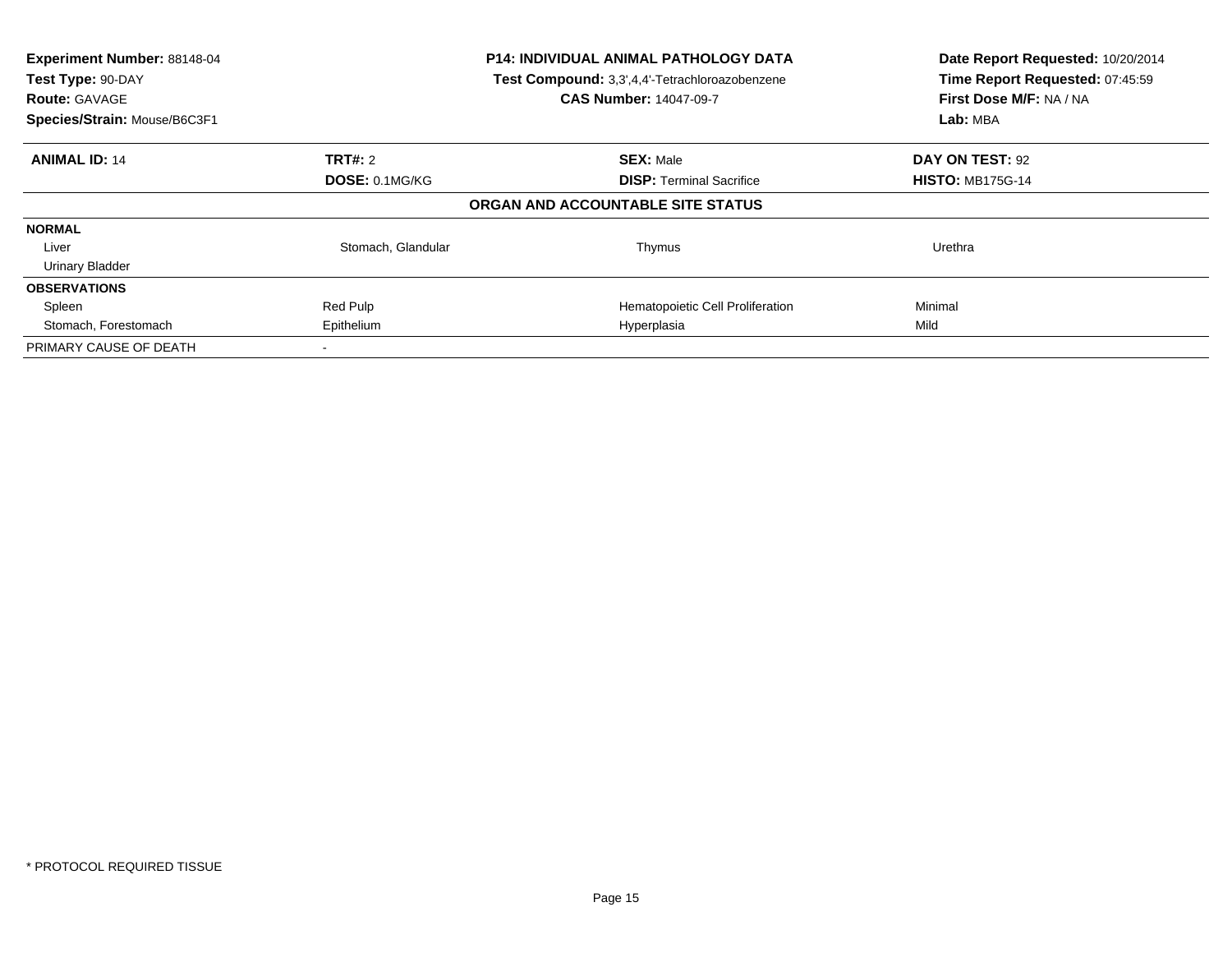| Experiment Number: 88148-04<br>Test Type: 90-DAY<br><b>Route: GAVAGE</b><br>Species/Strain: Mouse/B6C3F1 |                | P14: INDIVIDUAL ANIMAL PATHOLOGY DATA<br>Test Compound: 3,3',4,4'-Tetrachloroazobenzene<br><b>CAS Number: 14047-09-7</b> | Date Report Requested: 10/20/2014<br>Time Report Requested: 07:45:59<br>First Dose M/F: NA / NA<br>Lab: MBA |
|----------------------------------------------------------------------------------------------------------|----------------|--------------------------------------------------------------------------------------------------------------------------|-------------------------------------------------------------------------------------------------------------|
| <b>ANIMAL ID: 15</b>                                                                                     | <b>TRT#:</b> 2 | <b>SEX: Male</b>                                                                                                         | DAY ON TEST: 92                                                                                             |
|                                                                                                          | DOSE: 0.1MG/KG | <b>DISP: Accidentally Killed</b>                                                                                         | <b>HISTO: MB175G-15</b>                                                                                     |
|                                                                                                          |                | ORGAN AND ACCOUNTABLE SITE STATUS                                                                                        |                                                                                                             |
| <b>NORMAL</b>                                                                                            |                |                                                                                                                          |                                                                                                             |
| Liver                                                                                                    | Spleen         | Stomach, Glandular                                                                                                       | Thymus                                                                                                      |
| Urinary Bladder                                                                                          |                |                                                                                                                          |                                                                                                             |
| <b>INSUFFICIENT TISSUE</b>                                                                               |                |                                                                                                                          |                                                                                                             |
| Urethra                                                                                                  |                |                                                                                                                          |                                                                                                             |
| <b>OBSERVATIONS</b>                                                                                      |                |                                                                                                                          |                                                                                                             |
| Stomach, Forestomach                                                                                     | Epithelium     | Hyperplasia                                                                                                              | Mild                                                                                                        |
| PRIMARY CAUSE OF DEATH                                                                                   |                |                                                                                                                          |                                                                                                             |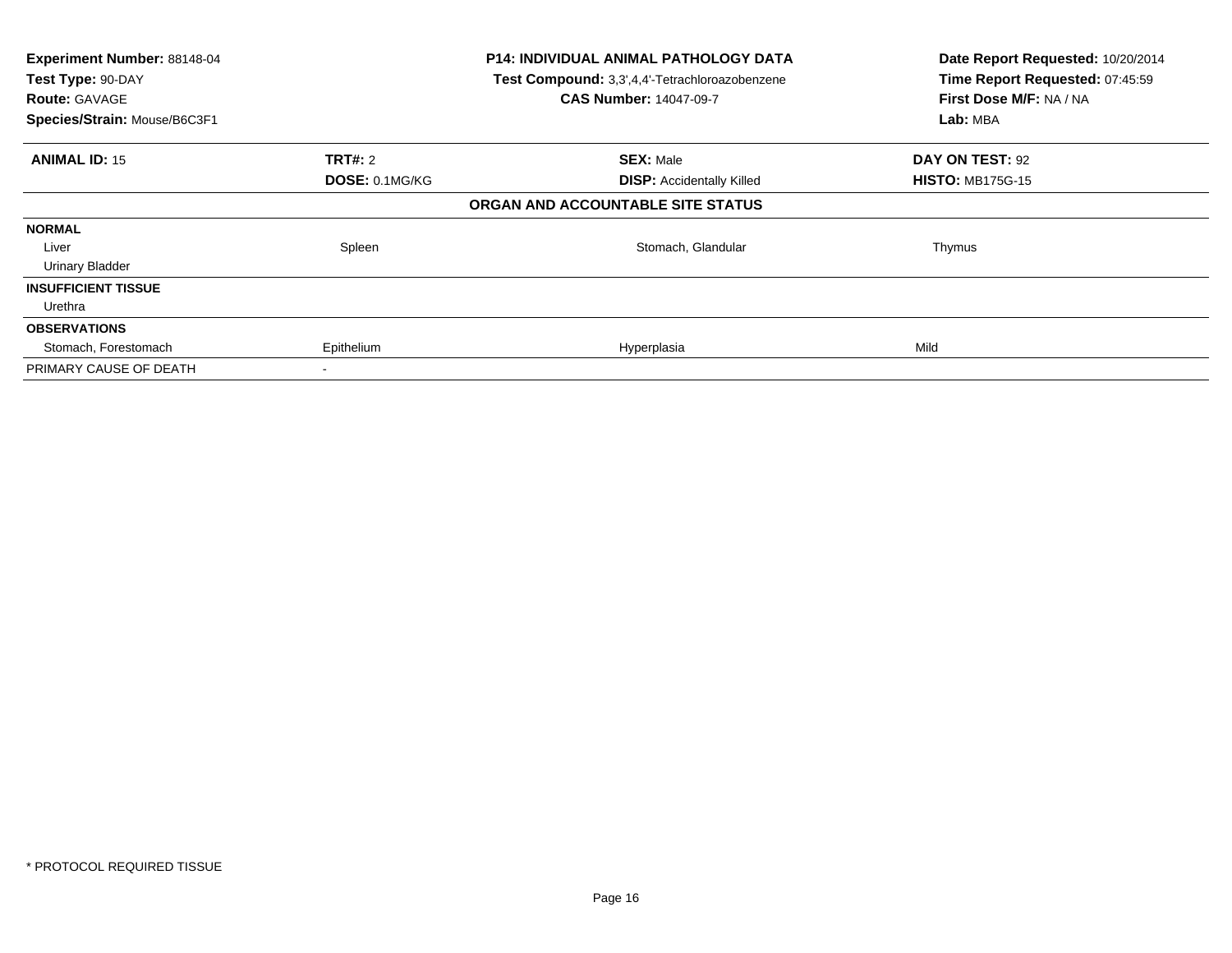| Experiment Number: 88148-04<br>Test Type: 90-DAY<br><b>Route: GAVAGE</b> | <b>P14: INDIVIDUAL ANIMAL PATHOLOGY DATA</b><br>Test Compound: 3,3',4,4'-Tetrachloroazobenzene<br><b>CAS Number: 14047-09-7</b> |                                   | Date Report Requested: 10/20/2014<br>Time Report Requested: 07:45:59<br>First Dose M/F: NA / NA |
|--------------------------------------------------------------------------|---------------------------------------------------------------------------------------------------------------------------------|-----------------------------------|-------------------------------------------------------------------------------------------------|
| Species/Strain: Mouse/B6C3F1                                             |                                                                                                                                 |                                   | Lab: MBA                                                                                        |
| <b>ANIMAL ID: 16</b>                                                     | TRT#: 2                                                                                                                         | <b>SEX: Male</b>                  | DAY ON TEST: 92                                                                                 |
|                                                                          | <b>DOSE: 0.1MG/KG</b>                                                                                                           | <b>DISP:</b> Terminal Sacrifice   | <b>HISTO: MB175G-16</b>                                                                         |
|                                                                          |                                                                                                                                 | ORGAN AND ACCOUNTABLE SITE STATUS |                                                                                                 |
| <b>NORMAL</b>                                                            |                                                                                                                                 |                                   |                                                                                                 |
| Liver                                                                    | Stomach, Forestomach                                                                                                            | Stomach, Glandular                | Thymus                                                                                          |
| Urethra                                                                  | Urinary Bladder                                                                                                                 |                                   |                                                                                                 |
| <b>OBSERVATIONS</b>                                                      |                                                                                                                                 |                                   |                                                                                                 |
| Spleen                                                                   | Red Pulp                                                                                                                        | Hematopoietic Cell Proliferation  | Minimal                                                                                         |
| PRIMARY CAUSE OF DEATH                                                   |                                                                                                                                 |                                   |                                                                                                 |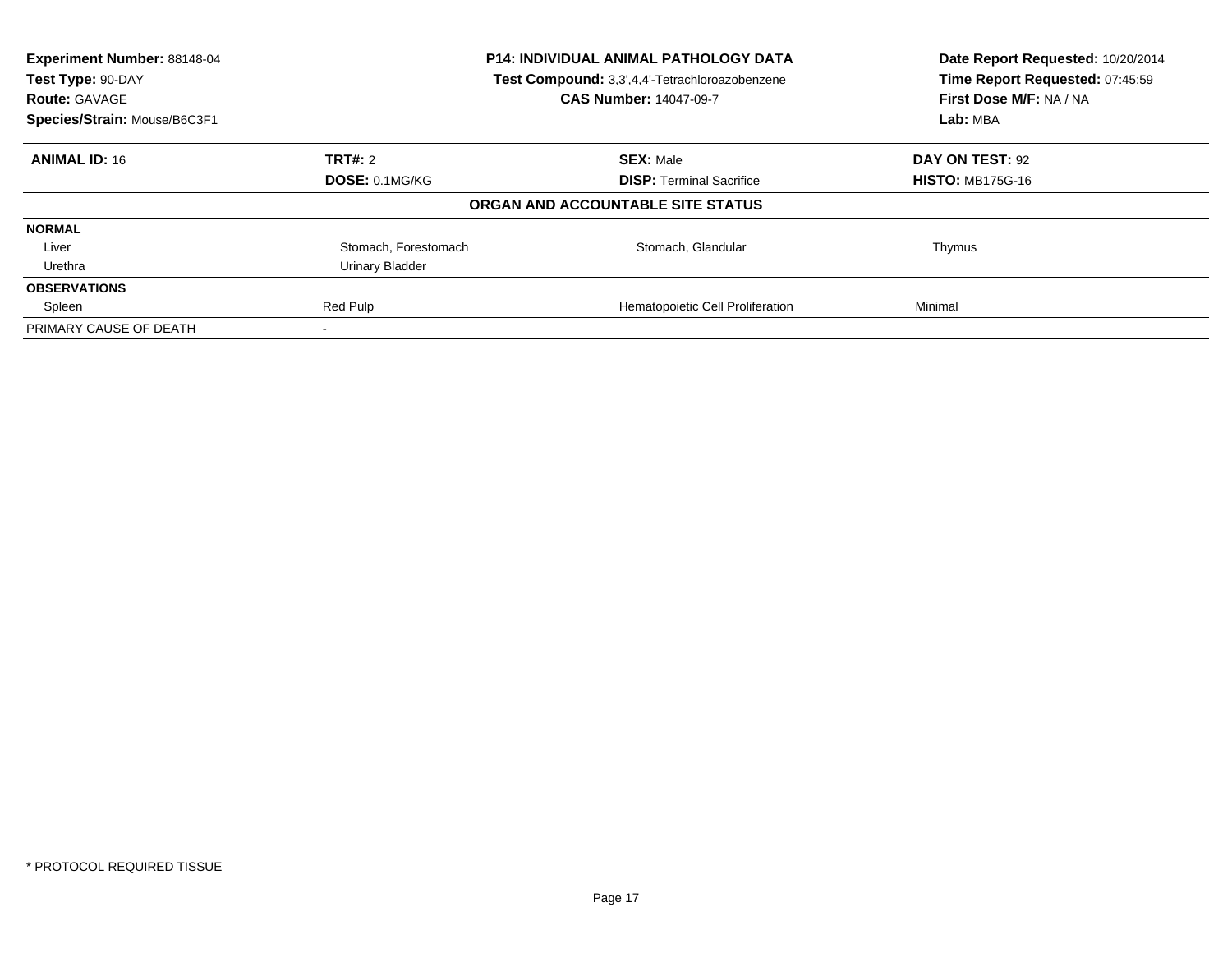| Experiment Number: 88148-04<br>Test Type: 90-DAY<br><b>Route: GAVAGE</b> | <b>P14: INDIVIDUAL ANIMAL PATHOLOGY DATA</b><br>Test Compound: 3,3',4,4'-Tetrachloroazobenzene<br><b>CAS Number: 14047-09-7</b> |                                   | Date Report Requested: 10/20/2014<br>Time Report Requested: 07:45:59<br>First Dose M/F: NA / NA |
|--------------------------------------------------------------------------|---------------------------------------------------------------------------------------------------------------------------------|-----------------------------------|-------------------------------------------------------------------------------------------------|
| Species/Strain: Mouse/B6C3F1                                             |                                                                                                                                 |                                   | Lab: MBA                                                                                        |
| <b>ANIMAL ID: 17</b>                                                     | <b>TRT#: 2</b>                                                                                                                  | <b>SEX: Male</b>                  | DAY ON TEST: 92                                                                                 |
|                                                                          | DOSE: 0.1MG/KG                                                                                                                  | <b>DISP:</b> Terminal Sacrifice   | <b>HISTO: MB175G-17</b>                                                                         |
|                                                                          |                                                                                                                                 | ORGAN AND ACCOUNTABLE SITE STATUS |                                                                                                 |
| <b>NORMAL</b>                                                            |                                                                                                                                 |                                   |                                                                                                 |
| Liver                                                                    | Stomach, Forestomach                                                                                                            | Stomach, Glandular                | Thymus                                                                                          |
| <b>Urinary Bladder</b>                                                   |                                                                                                                                 |                                   |                                                                                                 |
| <b>OBSERVATIONS</b>                                                      |                                                                                                                                 |                                   |                                                                                                 |
| Spleen                                                                   | Red Pulp                                                                                                                        | Hematopoietic Cell Proliferation  | Minimal                                                                                         |
| Urethra                                                                  |                                                                                                                                 | Hyperplasia                       | Mild                                                                                            |
| PRIMARY CAUSE OF DEATH                                                   |                                                                                                                                 |                                   |                                                                                                 |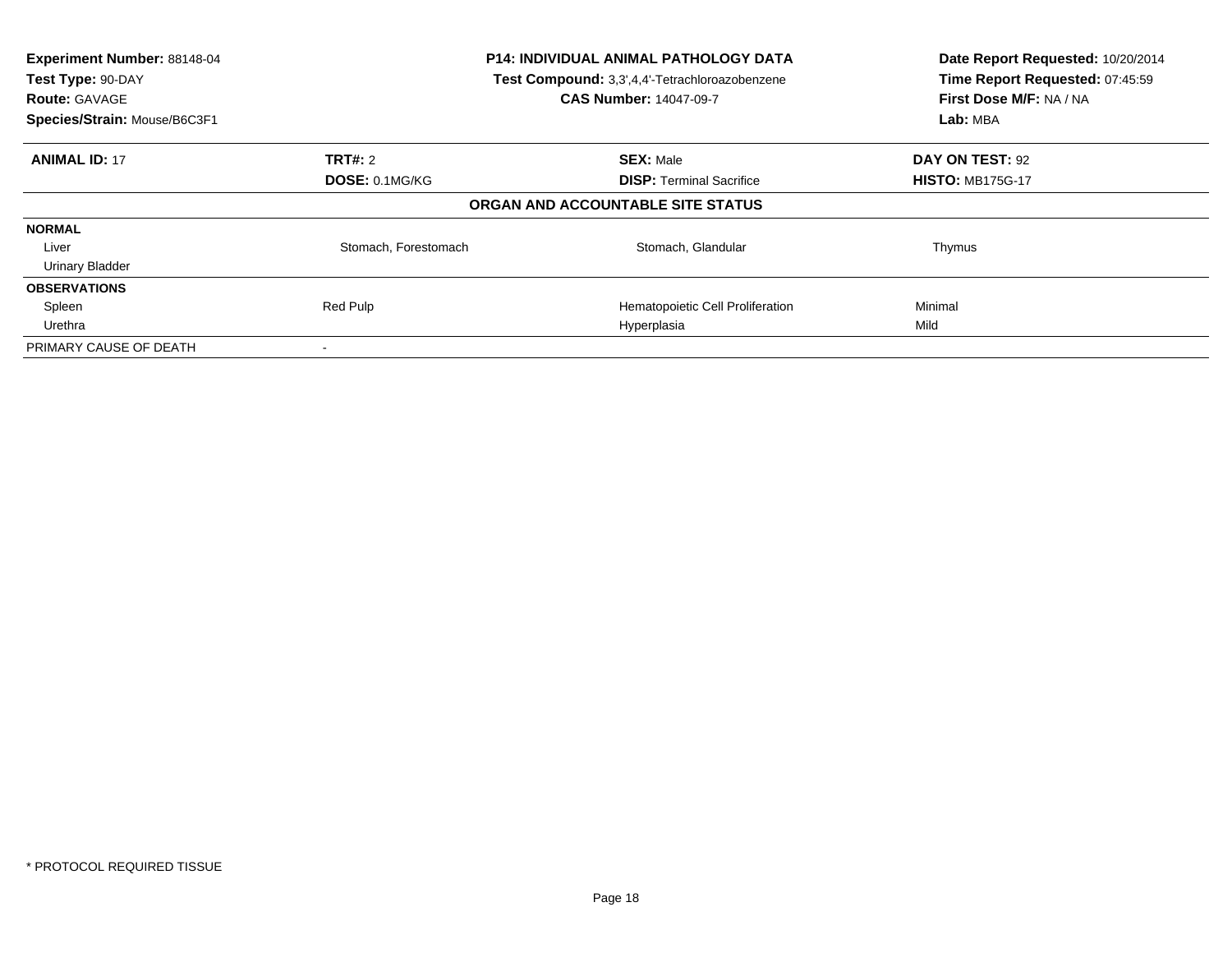| Experiment Number: 88148-04<br>Test Type: 90-DAY<br><b>Route: GAVAGE</b> | <b>P14: INDIVIDUAL ANIMAL PATHOLOGY DATA</b><br>Test Compound: 3,3',4,4'-Tetrachloroazobenzene<br><b>CAS Number: 14047-09-7</b> |                                   | Date Report Requested: 10/20/2014<br>Time Report Requested: 07:45:59<br>First Dose M/F: NA / NA |
|--------------------------------------------------------------------------|---------------------------------------------------------------------------------------------------------------------------------|-----------------------------------|-------------------------------------------------------------------------------------------------|
| Species/Strain: Mouse/B6C3F1                                             |                                                                                                                                 |                                   | Lab: MBA                                                                                        |
| <b>ANIMAL ID: 18</b>                                                     | TRT#: 2                                                                                                                         | <b>SEX: Male</b>                  | DAY ON TEST: 92                                                                                 |
|                                                                          | DOSE: 0.1MG/KG                                                                                                                  | <b>DISP:</b> Terminal Sacrifice   | <b>HISTO: MB175G-18</b>                                                                         |
|                                                                          |                                                                                                                                 | ORGAN AND ACCOUNTABLE SITE STATUS |                                                                                                 |
| <b>NORMAL</b>                                                            |                                                                                                                                 |                                   |                                                                                                 |
| Liver                                                                    | Stomach, Forestomach                                                                                                            | Stomach, Glandular                | Thymus                                                                                          |
| Urethra                                                                  | Urinary Bladder                                                                                                                 |                                   |                                                                                                 |
| <b>OBSERVATIONS</b>                                                      |                                                                                                                                 |                                   |                                                                                                 |
| Spleen                                                                   | Red Pulp                                                                                                                        | Hematopoietic Cell Proliferation  | Minimal                                                                                         |
| PRIMARY CAUSE OF DEATH                                                   |                                                                                                                                 |                                   |                                                                                                 |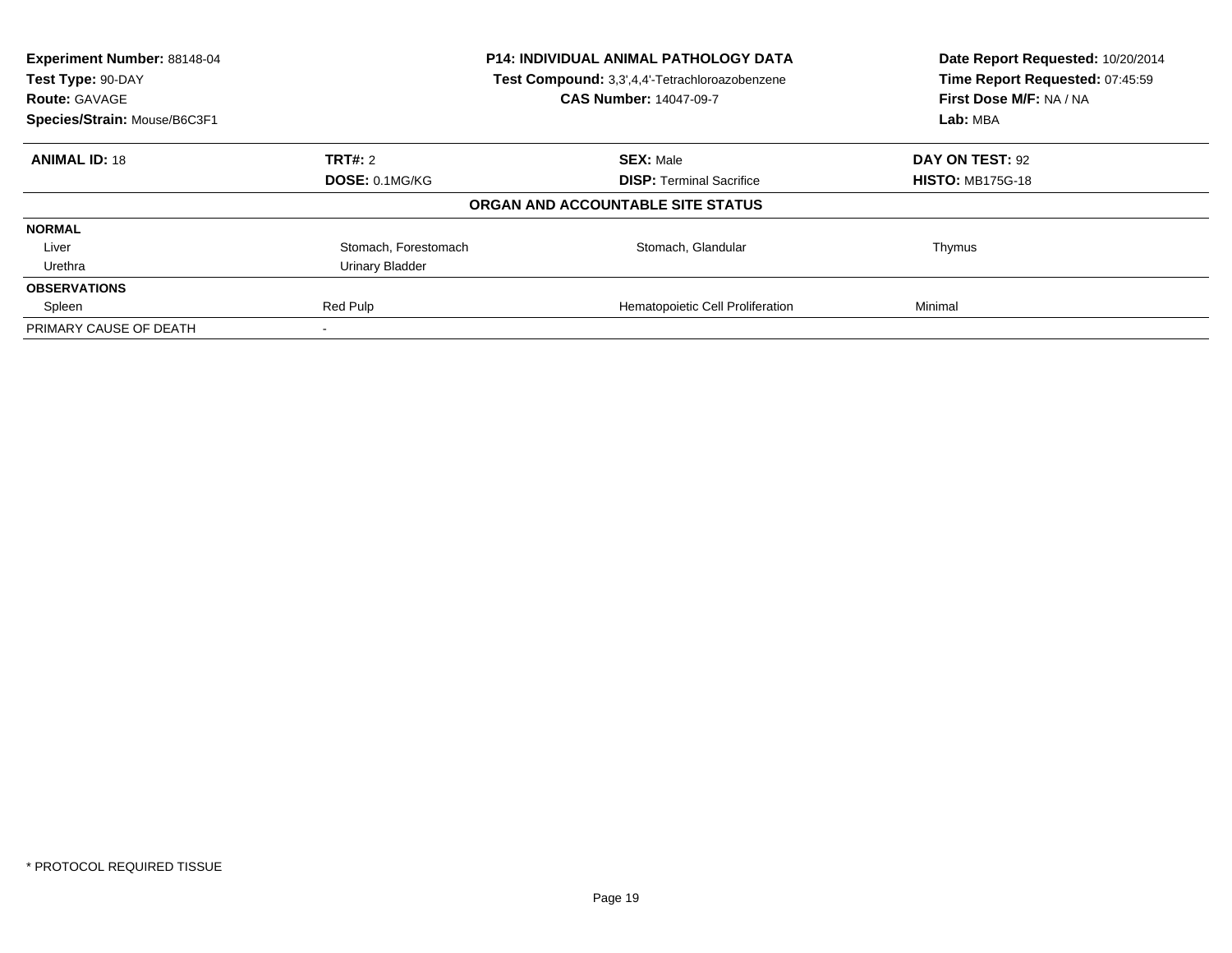| Experiment Number: 88148-04<br>Test Type: 90-DAY<br><b>Route: GAVAGE</b> | <b>P14: INDIVIDUAL ANIMAL PATHOLOGY DATA</b><br>Test Compound: 3,3',4,4'-Tetrachloroazobenzene<br><b>CAS Number: 14047-09-7</b> |                                   | Date Report Requested: 10/20/2014<br>Time Report Requested: 07:45:59<br>First Dose M/F: NA / NA |
|--------------------------------------------------------------------------|---------------------------------------------------------------------------------------------------------------------------------|-----------------------------------|-------------------------------------------------------------------------------------------------|
| Species/Strain: Mouse/B6C3F1                                             |                                                                                                                                 |                                   | Lab: MBA                                                                                        |
| <b>ANIMAL ID: 19</b>                                                     | TRT#: 2                                                                                                                         | <b>SEX: Male</b>                  | DAY ON TEST: 92                                                                                 |
|                                                                          | <b>DOSE: 0.1MG/KG</b>                                                                                                           | <b>DISP:</b> Terminal Sacrifice   | <b>HISTO: MB175G-19</b>                                                                         |
|                                                                          |                                                                                                                                 | ORGAN AND ACCOUNTABLE SITE STATUS |                                                                                                 |
| <b>NORMAL</b>                                                            |                                                                                                                                 |                                   |                                                                                                 |
| Liver                                                                    | Stomach, Forestomach                                                                                                            | Stomach, Glandular                | Thymus                                                                                          |
| Urethra                                                                  | Urinary Bladder                                                                                                                 |                                   |                                                                                                 |
| <b>OBSERVATIONS</b>                                                      |                                                                                                                                 |                                   |                                                                                                 |
| Spleen                                                                   | Red Pulp                                                                                                                        | Hematopoietic Cell Proliferation  | Minimal                                                                                         |
| PRIMARY CAUSE OF DEATH                                                   |                                                                                                                                 |                                   |                                                                                                 |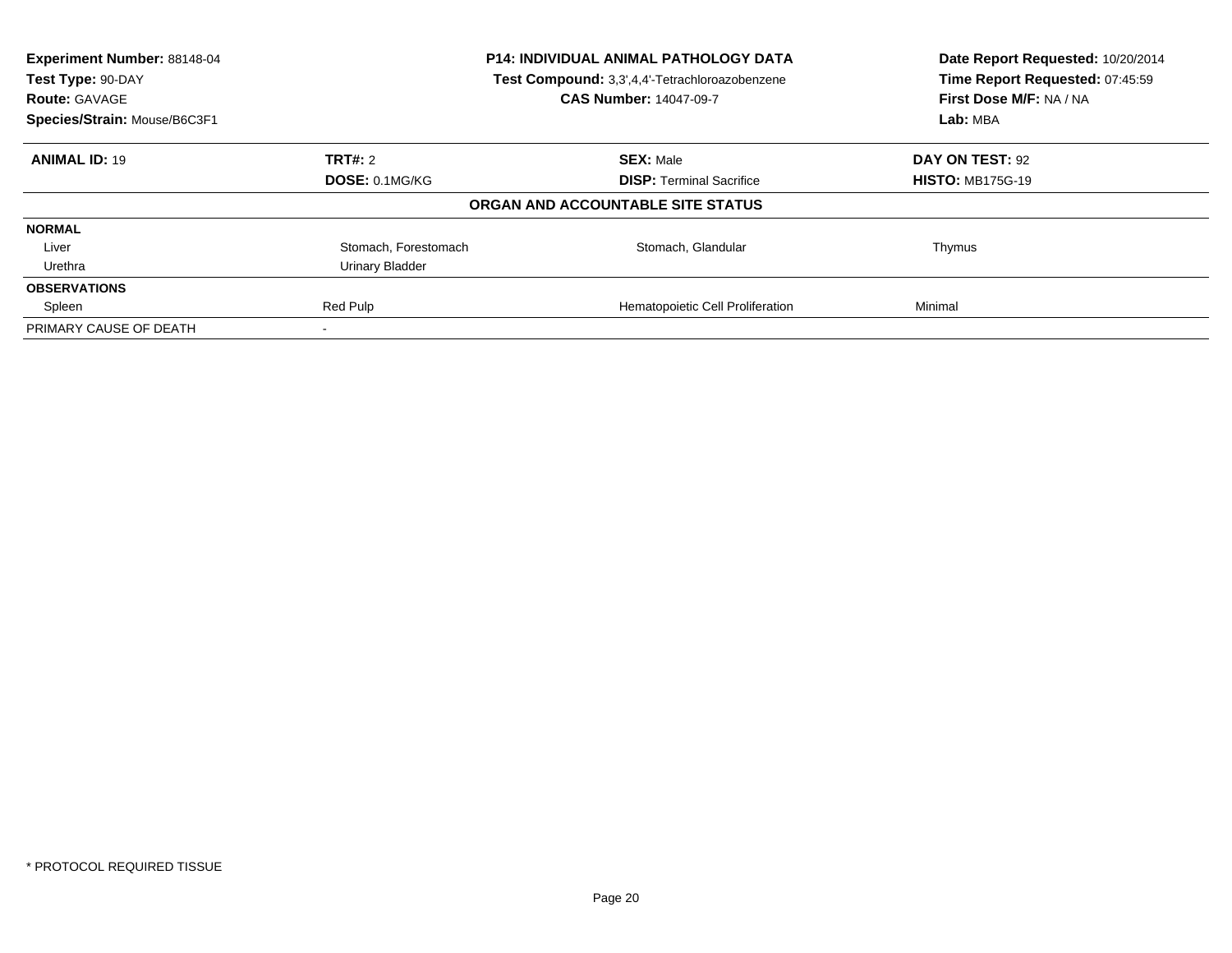| Experiment Number: 88148-04<br>Test Type: 90-DAY<br><b>Route: GAVAGE</b> | <b>P14: INDIVIDUAL ANIMAL PATHOLOGY DATA</b><br>Test Compound: 3,3',4,4'-Tetrachloroazobenzene<br><b>CAS Number: 14047-09-7</b> |                                   | Date Report Requested: 10/20/2014<br>Time Report Requested: 07:45:59<br>First Dose M/F: NA / NA |
|--------------------------------------------------------------------------|---------------------------------------------------------------------------------------------------------------------------------|-----------------------------------|-------------------------------------------------------------------------------------------------|
| Species/Strain: Mouse/B6C3F1                                             |                                                                                                                                 |                                   | Lab: MBA                                                                                        |
| <b>ANIMAL ID: 20</b>                                                     | TRT#: 2                                                                                                                         | <b>SEX: Male</b>                  | DAY ON TEST: 92                                                                                 |
|                                                                          | <b>DOSE: 0.1MG/KG</b>                                                                                                           | <b>DISP:</b> Terminal Sacrifice   | <b>HISTO: MB175G-20</b>                                                                         |
|                                                                          |                                                                                                                                 | ORGAN AND ACCOUNTABLE SITE STATUS |                                                                                                 |
| <b>NORMAL</b>                                                            |                                                                                                                                 |                                   |                                                                                                 |
| Liver                                                                    | Stomach, Forestomach                                                                                                            | Stomach, Glandular                | Thymus                                                                                          |
| Urethra                                                                  | Urinary Bladder                                                                                                                 |                                   |                                                                                                 |
| <b>OBSERVATIONS</b>                                                      |                                                                                                                                 |                                   |                                                                                                 |
| Spleen                                                                   | Red Pulp                                                                                                                        | Hematopoietic Cell Proliferation  | Minimal                                                                                         |
| PRIMARY CAUSE OF DEATH                                                   |                                                                                                                                 |                                   |                                                                                                 |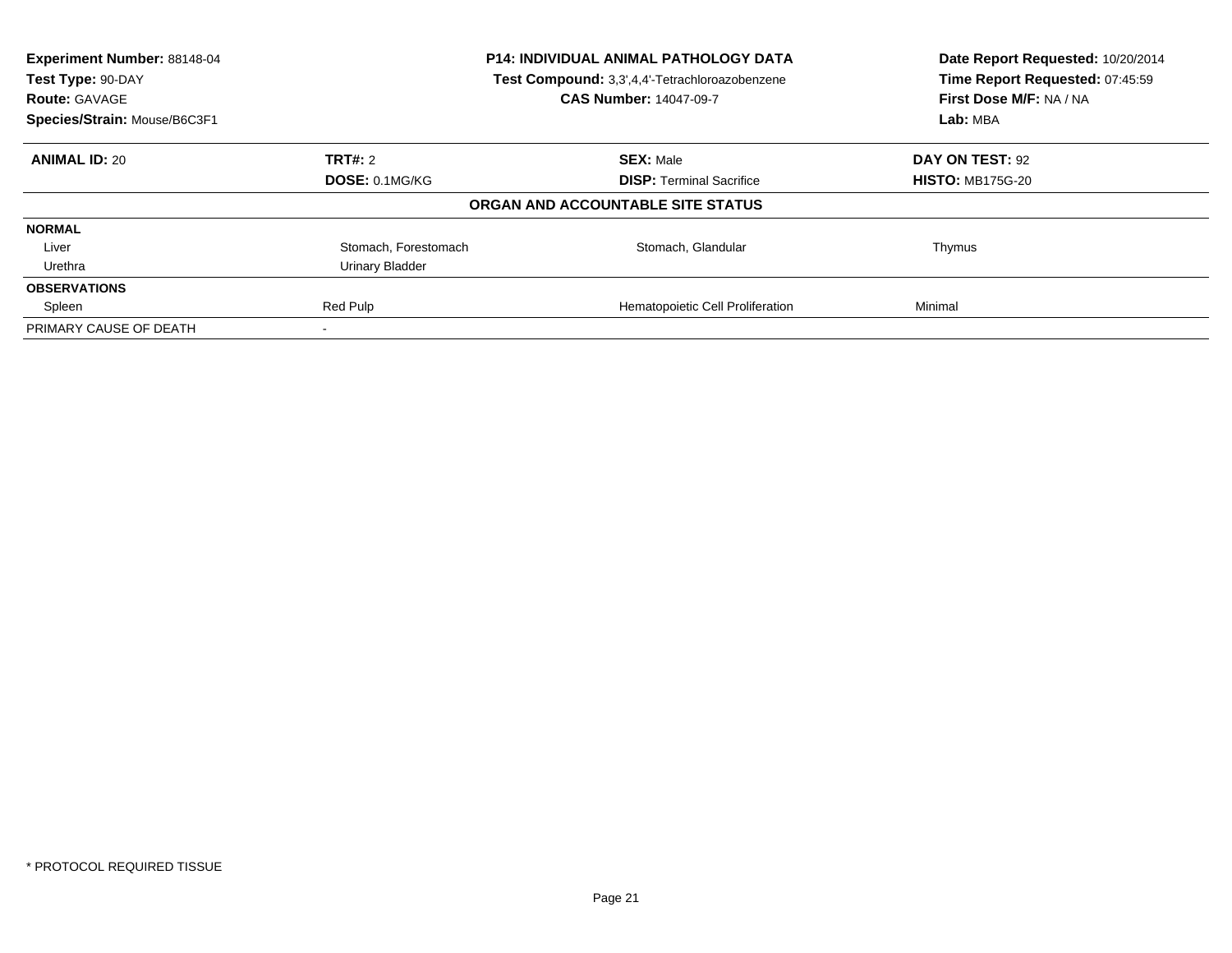| Experiment Number: 88148-04<br>Test Type: 90-DAY<br><b>Route: GAVAGE</b><br>Species/Strain: Mouse/B6C3F1 |                      | <b>P14: INDIVIDUAL ANIMAL PATHOLOGY DATA</b><br>Test Compound: 3,3',4,4'-Tetrachloroazobenzene<br><b>CAS Number: 14047-09-7</b> | Date Report Requested: 10/20/2014<br>Time Report Requested: 07:45:59<br>First Dose M/F: NA / NA<br>Lab: MBA |
|----------------------------------------------------------------------------------------------------------|----------------------|---------------------------------------------------------------------------------------------------------------------------------|-------------------------------------------------------------------------------------------------------------|
| <b>ANIMAL ID: 21</b>                                                                                     | <b>TRT#: 3</b>       | <b>SEX: Male</b>                                                                                                                | DAY ON TEST: 92                                                                                             |
|                                                                                                          | <b>DOSE: 1 MG/KG</b> | <b>DISP:</b> Accidentally Killed                                                                                                | <b>HISTO: MB175G-21</b>                                                                                     |
|                                                                                                          |                      | ORGAN AND ACCOUNTABLE SITE STATUS                                                                                               |                                                                                                             |
| <b>NORMAL</b>                                                                                            |                      |                                                                                                                                 |                                                                                                             |
| Liver                                                                                                    | Stomach, Forestomach | Stomach, Glandular                                                                                                              | Thymus                                                                                                      |
| <b>Urinary Bladder</b>                                                                                   |                      |                                                                                                                                 |                                                                                                             |
| <b>MISSING</b>                                                                                           |                      |                                                                                                                                 |                                                                                                             |
| Urethra                                                                                                  |                      |                                                                                                                                 |                                                                                                             |
| <b>OBSERVATIONS</b>                                                                                      |                      |                                                                                                                                 |                                                                                                             |
| Spleen                                                                                                   | Red Pulp             | Hematopoietic Cell Proliferation                                                                                                | Minimal                                                                                                     |
| PRIMARY CAUSE OF DEATH                                                                                   | $\,$                 |                                                                                                                                 |                                                                                                             |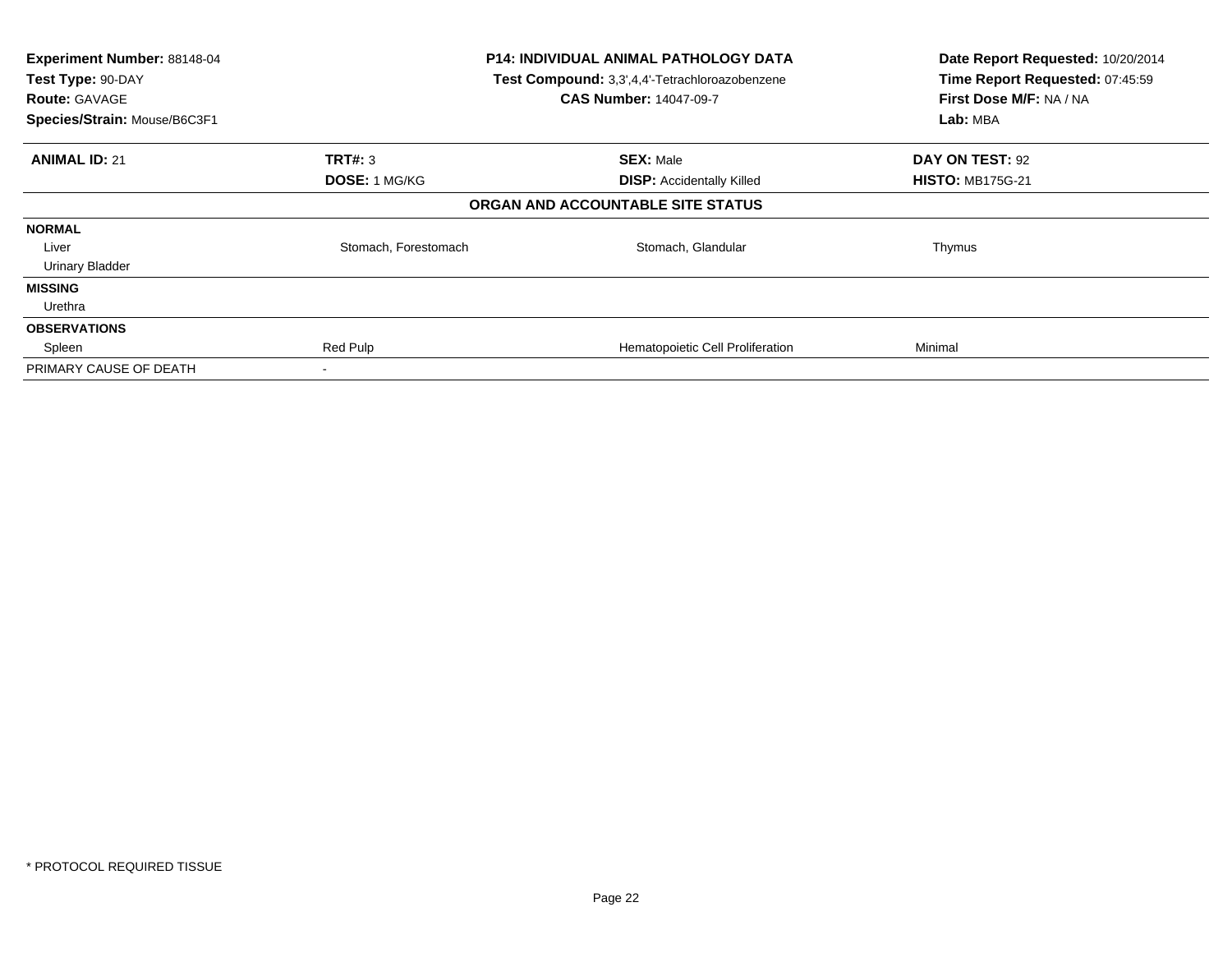| Experiment Number: 88148-04<br>Test Type: 90-DAY<br><b>Route: GAVAGE</b><br>Species/Strain: Mouse/B6C3F1 |                      | <b>P14: INDIVIDUAL ANIMAL PATHOLOGY DATA</b><br>Test Compound: 3,3',4,4'-Tetrachloroazobenzene<br><b>CAS Number: 14047-09-7</b> | Date Report Requested: 10/20/2014<br>Time Report Requested: 07:45:59<br>First Dose M/F: NA / NA<br>Lab: MBA |
|----------------------------------------------------------------------------------------------------------|----------------------|---------------------------------------------------------------------------------------------------------------------------------|-------------------------------------------------------------------------------------------------------------|
|                                                                                                          |                      |                                                                                                                                 |                                                                                                             |
| <b>ANIMAL ID: 22</b>                                                                                     | TRT#: 3              | <b>SEX: Male</b>                                                                                                                | DAY ON TEST: 92                                                                                             |
|                                                                                                          | <b>DOSE: 1 MG/KG</b> | <b>DISP:</b> Terminal Sacrifice                                                                                                 | <b>HISTO: MB175G-22</b>                                                                                     |
|                                                                                                          |                      | ORGAN AND ACCOUNTABLE SITE STATUS                                                                                               |                                                                                                             |
| <b>NORMAL</b>                                                                                            |                      |                                                                                                                                 |                                                                                                             |
| Stomach, Glandular                                                                                       | Thymus               | <b>Urinary Bladder</b>                                                                                                          |                                                                                                             |
| <b>MISSING</b>                                                                                           |                      |                                                                                                                                 |                                                                                                             |
| Urethra                                                                                                  |                      |                                                                                                                                 |                                                                                                             |
| <b>OBSERVATIONS</b>                                                                                      |                      |                                                                                                                                 |                                                                                                             |
| Liver                                                                                                    | Centrilobular        | Hypertrophy                                                                                                                     | Minimal                                                                                                     |
| Spleen                                                                                                   | Red Pulp             | Hematopoietic Cell Proliferation                                                                                                | Minimal                                                                                                     |
| Stomach, Forestomach                                                                                     | Epithelium           | Hyperplasia                                                                                                                     | Minimal                                                                                                     |
| PRIMARY CAUSE OF DEATH                                                                                   |                      |                                                                                                                                 |                                                                                                             |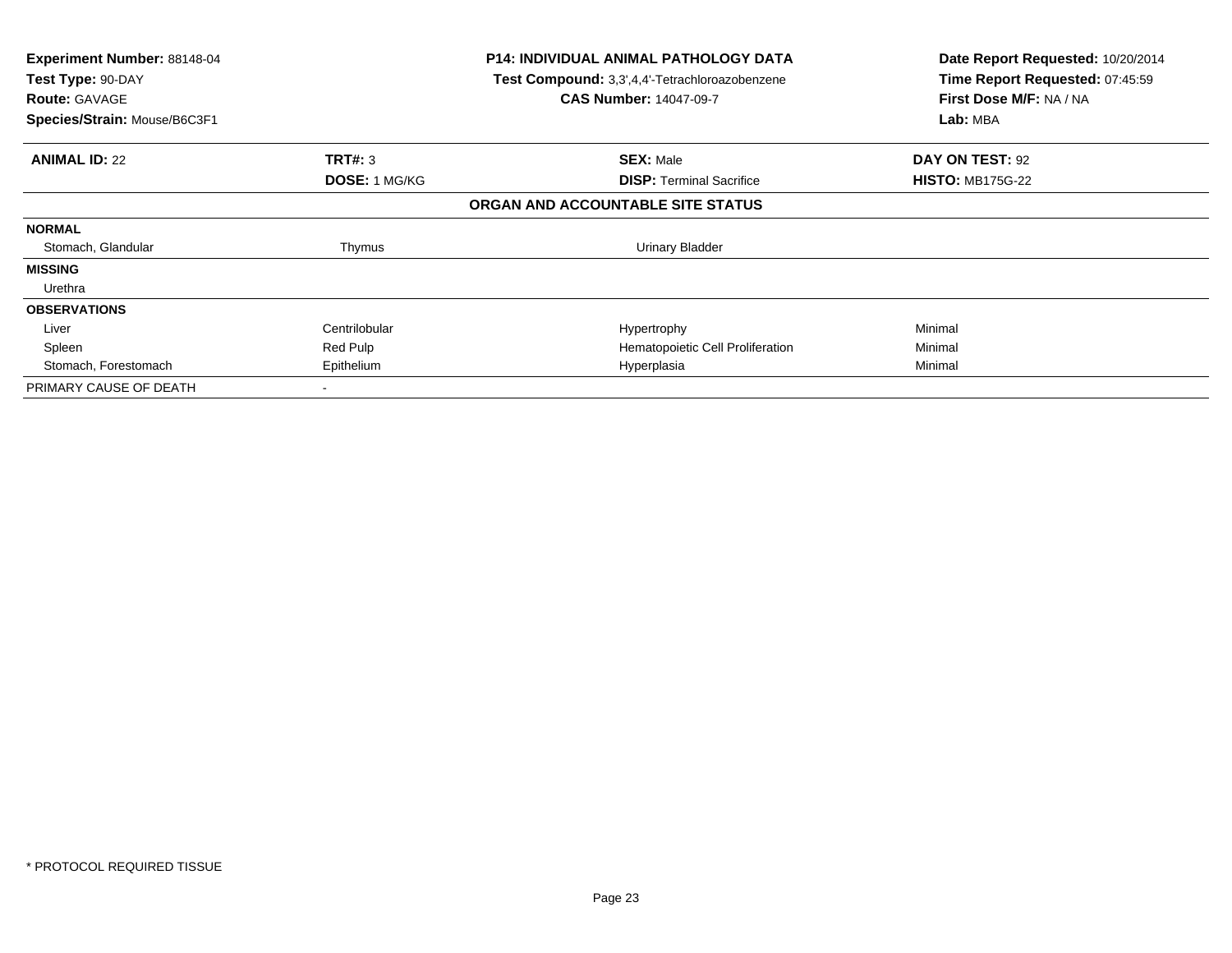| Experiment Number: 88148-04<br>Test Type: 90-DAY<br><b>Route: GAVAGE</b><br>Species/Strain: Mouse/B6C3F1 |                      | <b>P14: INDIVIDUAL ANIMAL PATHOLOGY DATA</b><br>Test Compound: 3,3',4,4'-Tetrachloroazobenzene<br><b>CAS Number: 14047-09-7</b> | Date Report Requested: 10/20/2014<br>Time Report Requested: 07:45:59<br>First Dose M/F: NA / NA<br>Lab: MBA |
|----------------------------------------------------------------------------------------------------------|----------------------|---------------------------------------------------------------------------------------------------------------------------------|-------------------------------------------------------------------------------------------------------------|
| <b>ANIMAL ID: 23</b>                                                                                     | <b>TRT#: 3</b>       | <b>SEX: Male</b>                                                                                                                | DAY ON TEST: 92                                                                                             |
|                                                                                                          | <b>DOSE: 1 MG/KG</b> | <b>DISP:</b> Terminal Sacrifice                                                                                                 | <b>HISTO: MB175G-23</b>                                                                                     |
|                                                                                                          |                      | ORGAN AND ACCOUNTABLE SITE STATUS                                                                                               |                                                                                                             |
| <b>NORMAL</b>                                                                                            |                      |                                                                                                                                 |                                                                                                             |
| Liver                                                                                                    | Stomach, Glandular   | Thymus                                                                                                                          | Urinary Bladder                                                                                             |
| <b>MISSING</b>                                                                                           |                      |                                                                                                                                 |                                                                                                             |
| Urethra                                                                                                  |                      |                                                                                                                                 |                                                                                                             |
| <b>OBSERVATIONS</b>                                                                                      |                      |                                                                                                                                 |                                                                                                             |
| Spleen                                                                                                   | Red Pulp             | Hematopoietic Cell Proliferation                                                                                                | Minimal                                                                                                     |
| Stomach, Forestomach                                                                                     | Epithelium           | Hyperplasia                                                                                                                     | Minimal                                                                                                     |
| PRIMARY CAUSE OF DEATH                                                                                   |                      |                                                                                                                                 |                                                                                                             |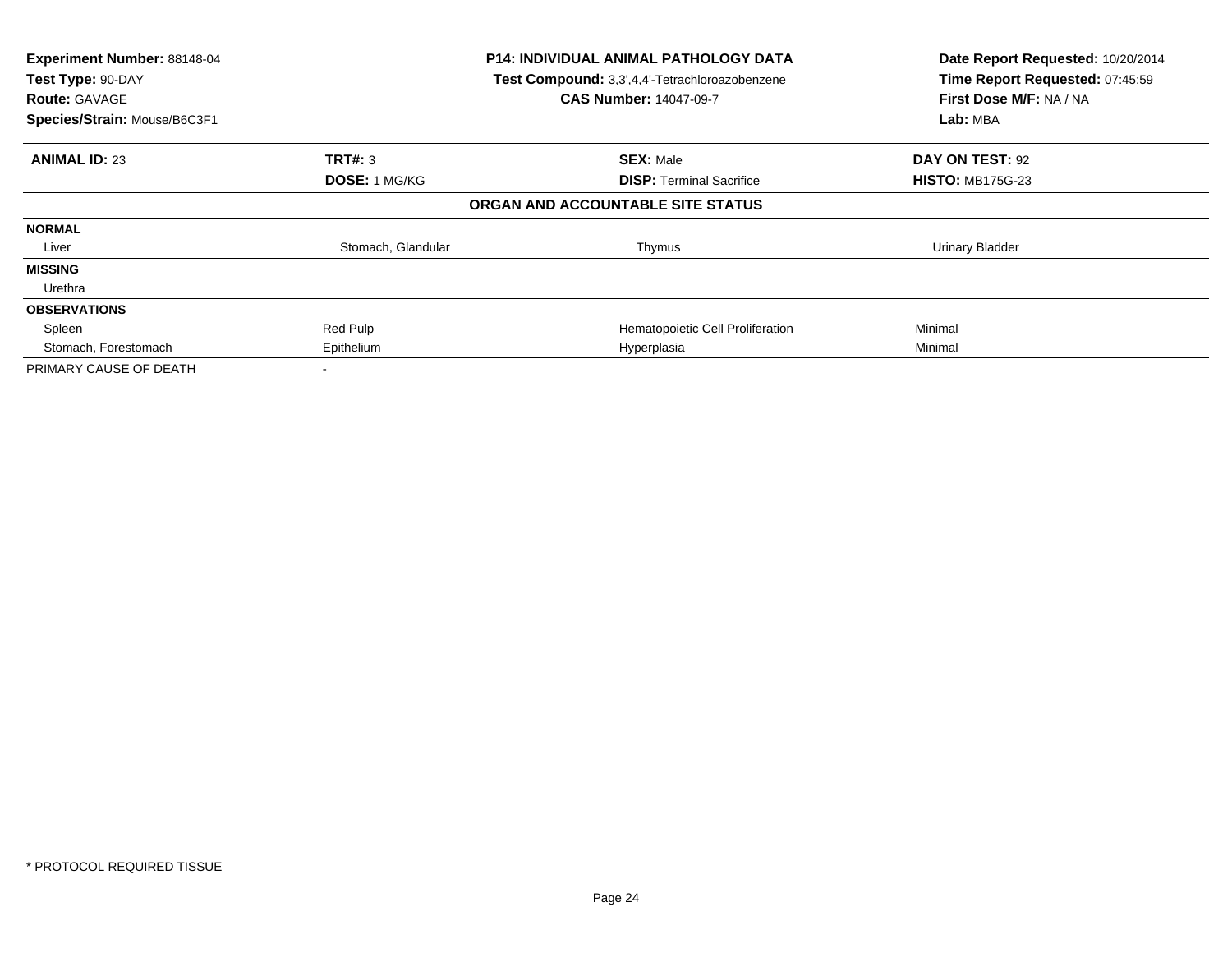| Experiment Number: 88148-04<br>Test Type: 90-DAY<br><b>Route: GAVAGE</b> |                        | P14: INDIVIDUAL ANIMAL PATHOLOGY DATA<br>Test Compound: 3,3',4,4'-Tetrachloroazobenzene<br><b>CAS Number: 14047-09-7</b> | Date Report Requested: 10/20/2014<br>Time Report Requested: 07:45:59<br>First Dose M/F: NA / NA |  |
|--------------------------------------------------------------------------|------------------------|--------------------------------------------------------------------------------------------------------------------------|-------------------------------------------------------------------------------------------------|--|
| Species/Strain: Mouse/B6C3F1                                             |                        |                                                                                                                          | Lab: MBA                                                                                        |  |
| <b>ANIMAL ID: 24</b>                                                     | TRT#: 3                | <b>SEX: Male</b>                                                                                                         | DAY ON TEST: 92                                                                                 |  |
|                                                                          | <b>DOSE: 1 MG/KG</b>   | <b>DISP:</b> Terminal Sacrifice                                                                                          | <b>HISTO: MB175G-24</b>                                                                         |  |
|                                                                          |                        | ORGAN AND ACCOUNTABLE SITE STATUS                                                                                        |                                                                                                 |  |
| <b>NORMAL</b>                                                            |                        |                                                                                                                          |                                                                                                 |  |
| Liver                                                                    | Spleen                 | Stomach, Glandular                                                                                                       | Thymus                                                                                          |  |
| Urethra                                                                  | <b>Urinary Bladder</b> |                                                                                                                          |                                                                                                 |  |
| <b>OBSERVATIONS</b>                                                      |                        |                                                                                                                          |                                                                                                 |  |
| Stomach, Forestomach                                                     | Epithelium             | Hyperplasia                                                                                                              | Minimal                                                                                         |  |
| PRIMARY CAUSE OF DEATH                                                   |                        |                                                                                                                          |                                                                                                 |  |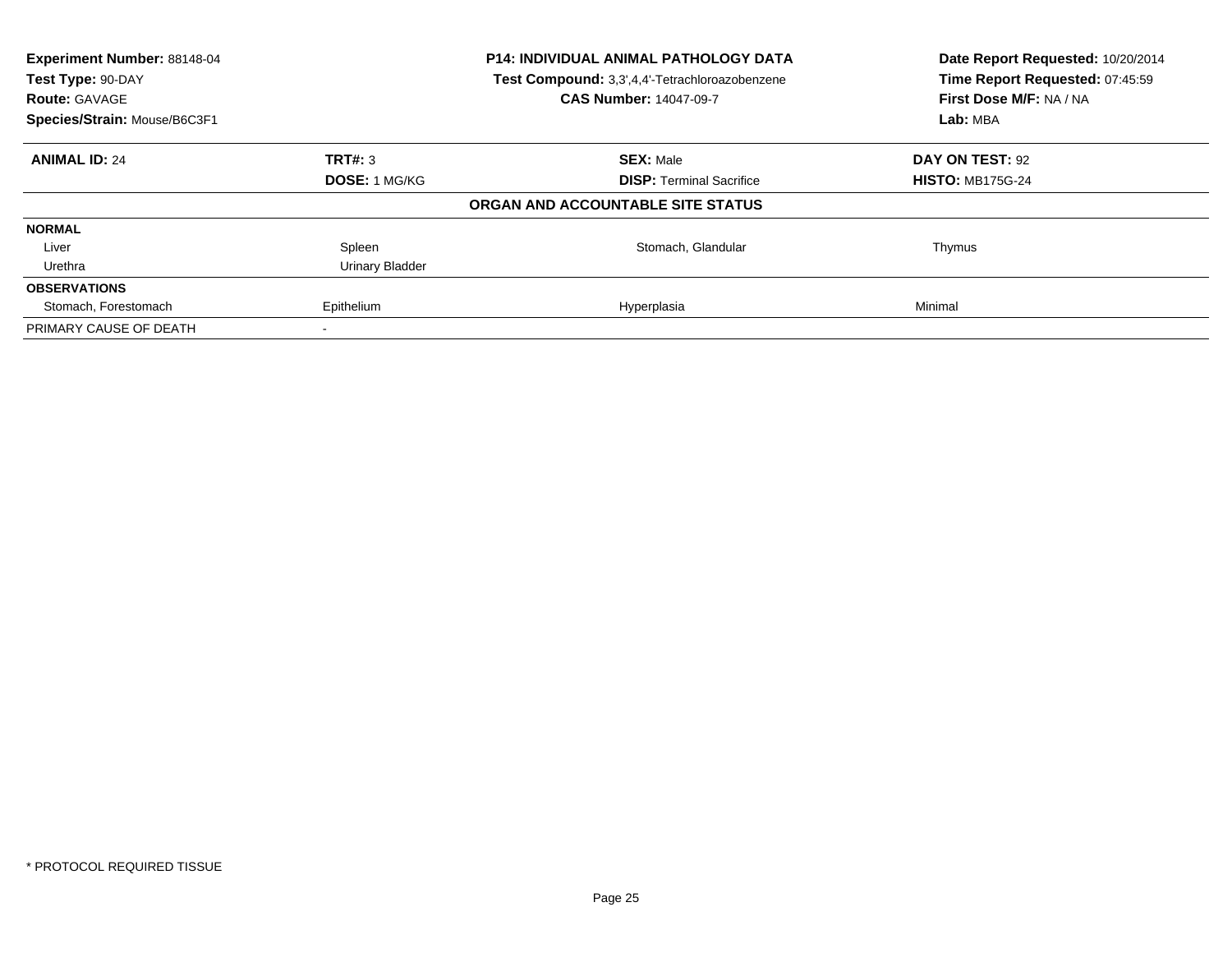| Experiment Number: 88148-04<br>Test Type: 90-DAY<br><b>Route: GAVAGE</b> | <b>P14: INDIVIDUAL ANIMAL PATHOLOGY DATA</b><br>Test Compound: 3,3',4,4'-Tetrachloroazobenzene<br><b>CAS Number: 14047-09-7</b> |                                   | Date Report Requested: 10/20/2014<br>Time Report Requested: 07:45:59<br>First Dose M/F: NA / NA |
|--------------------------------------------------------------------------|---------------------------------------------------------------------------------------------------------------------------------|-----------------------------------|-------------------------------------------------------------------------------------------------|
| Species/Strain: Mouse/B6C3F1                                             |                                                                                                                                 |                                   | Lab: MBA                                                                                        |
| <b>ANIMAL ID: 25</b>                                                     | TRT#: 3                                                                                                                         | <b>SEX: Male</b>                  | DAY ON TEST: 92                                                                                 |
|                                                                          | <b>DOSE: 1 MG/KG</b>                                                                                                            | <b>DISP:</b> Terminal Sacrifice   | <b>HISTO: MB175G-25</b>                                                                         |
|                                                                          |                                                                                                                                 | ORGAN AND ACCOUNTABLE SITE STATUS |                                                                                                 |
| <b>NORMAL</b>                                                            |                                                                                                                                 |                                   |                                                                                                 |
| Liver                                                                    | Stomach, Glandular                                                                                                              | Thymus                            | Urethra                                                                                         |
| <b>Urinary Bladder</b>                                                   |                                                                                                                                 |                                   |                                                                                                 |
| <b>OBSERVATIONS</b>                                                      |                                                                                                                                 |                                   |                                                                                                 |
| Spleen                                                                   | Red Pulp                                                                                                                        | Hematopoietic Cell Proliferation  | Minimal                                                                                         |
| Stomach, Forestomach                                                     | Epithelium                                                                                                                      | Hyperplasia                       | Minimal                                                                                         |
| PRIMARY CAUSE OF DEATH                                                   |                                                                                                                                 |                                   |                                                                                                 |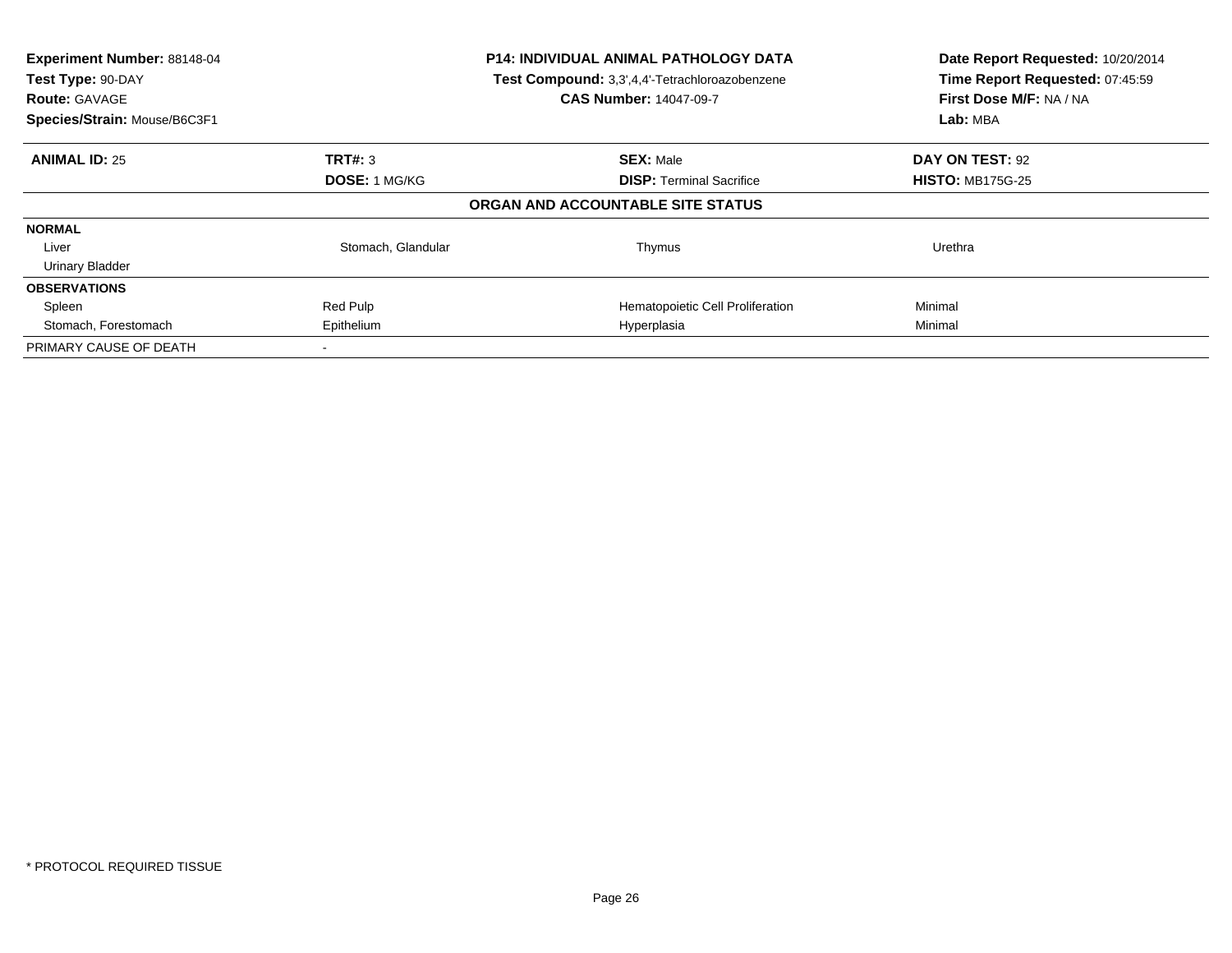| Experiment Number: 88148-04<br>Test Type: 90-DAY     |                      | <b>P14: INDIVIDUAL ANIMAL PATHOLOGY DATA</b><br>Test Compound: 3,3',4,4'-Tetrachloroazobenzene | Date Report Requested: 10/20/2014<br>Time Report Requested: 07:45:59 |
|------------------------------------------------------|----------------------|------------------------------------------------------------------------------------------------|----------------------------------------------------------------------|
| <b>Route: GAVAGE</b><br>Species/Strain: Mouse/B6C3F1 |                      | <b>CAS Number: 14047-09-7</b>                                                                  | First Dose M/F: NA / NA<br>Lab: MBA                                  |
|                                                      |                      |                                                                                                |                                                                      |
| <b>ANIMAL ID: 26</b>                                 | TRT#: 3              | <b>SEX: Male</b>                                                                               | DAY ON TEST: 92                                                      |
|                                                      | <b>DOSE: 1 MG/KG</b> | <b>DISP:</b> Terminal Sacrifice                                                                | <b>HISTO: MB175G-26</b>                                              |
|                                                      |                      | ORGAN AND ACCOUNTABLE SITE STATUS                                                              |                                                                      |
| <b>NORMAL</b>                                        |                      |                                                                                                |                                                                      |
| Liver                                                | Stomach, Glandular   | Thymus                                                                                         | Urethra                                                              |
| <b>Urinary Bladder</b>                               |                      |                                                                                                |                                                                      |
| <b>OBSERVATIONS</b>                                  |                      |                                                                                                |                                                                      |
| Spleen                                               | Red Pulp             | Hematopoietic Cell Proliferation                                                               | Minimal                                                              |
| Stomach, Forestomach                                 | Epithelium           | Hyperplasia                                                                                    | Minimal                                                              |
| PRIMARY CAUSE OF DEATH                               |                      |                                                                                                |                                                                      |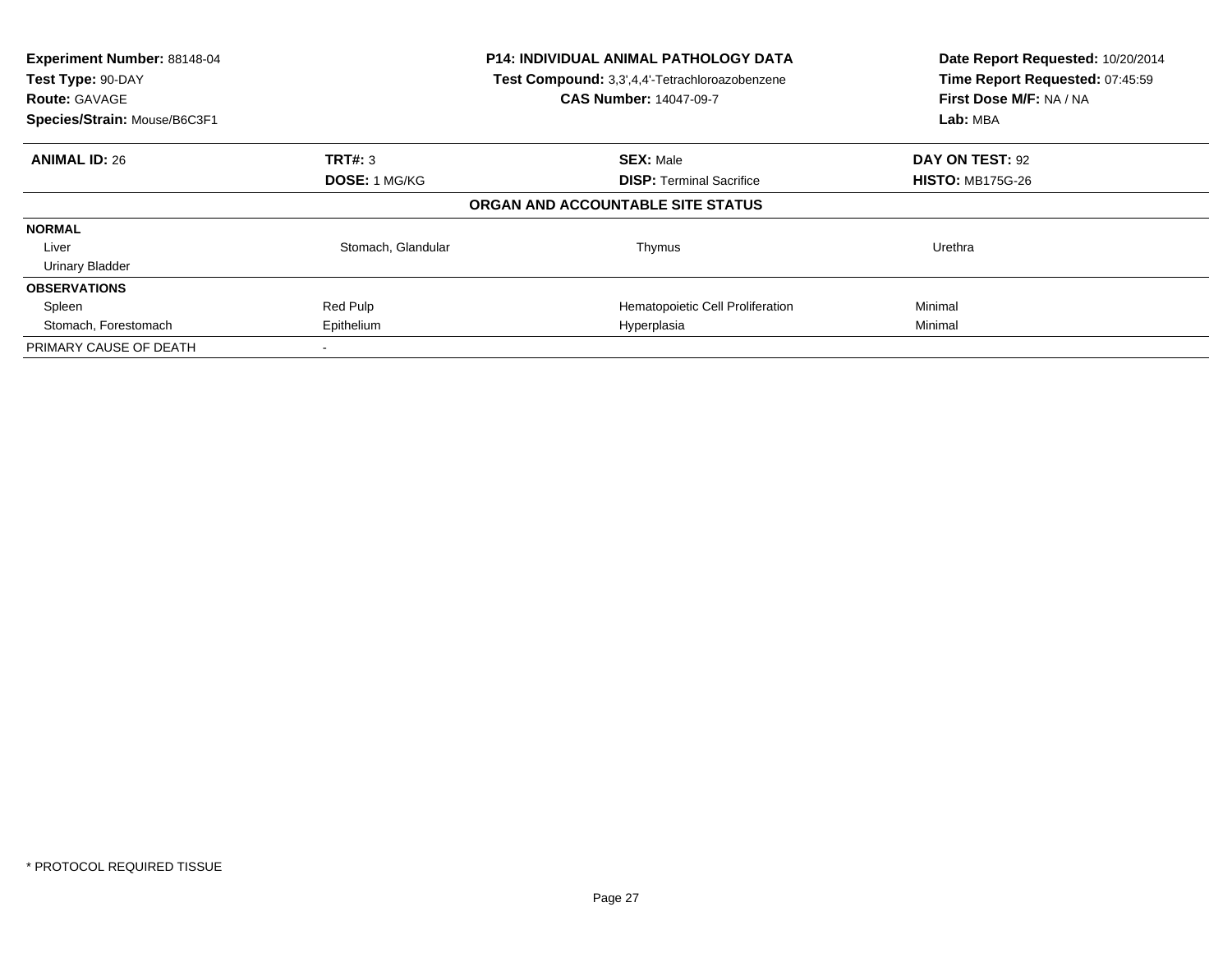| Experiment Number: 88148-04<br>Test Type: 90-DAY<br><b>Route: GAVAGE</b><br>Species/Strain: Mouse/B6C3F1 |                      | P14: INDIVIDUAL ANIMAL PATHOLOGY DATA<br>Test Compound: 3,3',4,4'-Tetrachloroazobenzene<br><b>CAS Number: 14047-09-7</b> | Date Report Requested: 10/20/2014<br>Time Report Requested: 07:45:59<br>First Dose M/F: NA / NA<br>Lab: MBA |
|----------------------------------------------------------------------------------------------------------|----------------------|--------------------------------------------------------------------------------------------------------------------------|-------------------------------------------------------------------------------------------------------------|
| <b>ANIMAL ID: 27</b>                                                                                     | <b>TRT#: 3</b>       | <b>SEX: Male</b>                                                                                                         | DAY ON TEST: 92                                                                                             |
|                                                                                                          | DOSE: 1 MG/KG        | <b>DISP:</b> Terminal Sacrifice                                                                                          | <b>HISTO: MB175G-27</b>                                                                                     |
|                                                                                                          |                      | ORGAN AND ACCOUNTABLE SITE STATUS                                                                                        |                                                                                                             |
| <b>NORMAL</b>                                                                                            |                      |                                                                                                                          |                                                                                                             |
| Liver                                                                                                    | Stomach, Forestomach | Stomach, Glandular                                                                                                       | Thymus                                                                                                      |
| <b>Urinary Bladder</b>                                                                                   |                      |                                                                                                                          |                                                                                                             |
| <b>MISSING</b>                                                                                           |                      |                                                                                                                          |                                                                                                             |
| Urethra                                                                                                  |                      |                                                                                                                          |                                                                                                             |
| <b>OBSERVATIONS</b>                                                                                      |                      |                                                                                                                          |                                                                                                             |
| Spleen                                                                                                   | Red Pulp             | Hematopoietic Cell Proliferation                                                                                         | Mild                                                                                                        |
| PRIMARY CAUSE OF DEATH                                                                                   |                      |                                                                                                                          |                                                                                                             |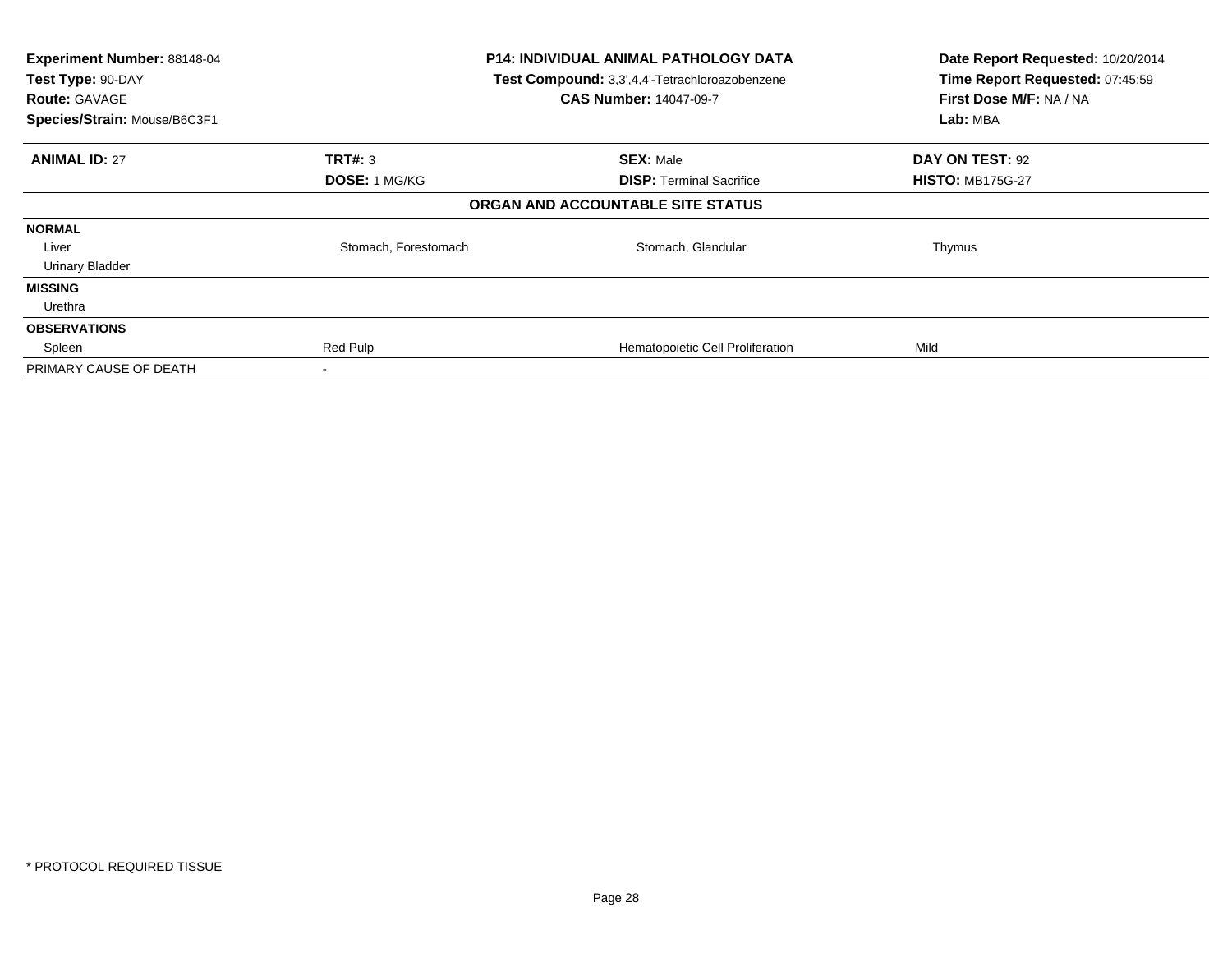| Experiment Number: 88148-04<br>Test Type: 90-DAY |               | <b>P14: INDIVIDUAL ANIMAL PATHOLOGY DATA</b>   | Date Report Requested: 10/20/2014<br>Time Report Requested: 07:45:59 |
|--------------------------------------------------|---------------|------------------------------------------------|----------------------------------------------------------------------|
|                                                  |               | Test Compound: 3,3',4,4'-Tetrachloroazobenzene |                                                                      |
| <b>Route: GAVAGE</b>                             |               | <b>CAS Number: 14047-09-7</b>                  | First Dose M/F: NA / NA                                              |
| Species/Strain: Mouse/B6C3F1                     |               |                                                | Lab: MBA                                                             |
| <b>ANIMAL ID: 28</b>                             | TRT#: 3       | <b>SEX: Male</b>                               | DAY ON TEST: 92                                                      |
|                                                  | DOSE: 1 MG/KG | <b>DISP:</b> Terminal Sacrifice                | <b>HISTO: MB175G-28</b>                                              |
|                                                  |               | ORGAN AND ACCOUNTABLE SITE STATUS              |                                                                      |
| <b>NORMAL</b>                                    |               |                                                |                                                                      |
| Liver                                            | Spleen        | Stomach, Forestomach                           | Stomach, Glandular                                                   |
| Thymus                                           | Urethra       | Urinary Bladder                                |                                                                      |
| PRIMARY CAUSE OF DEATH                           |               |                                                |                                                                      |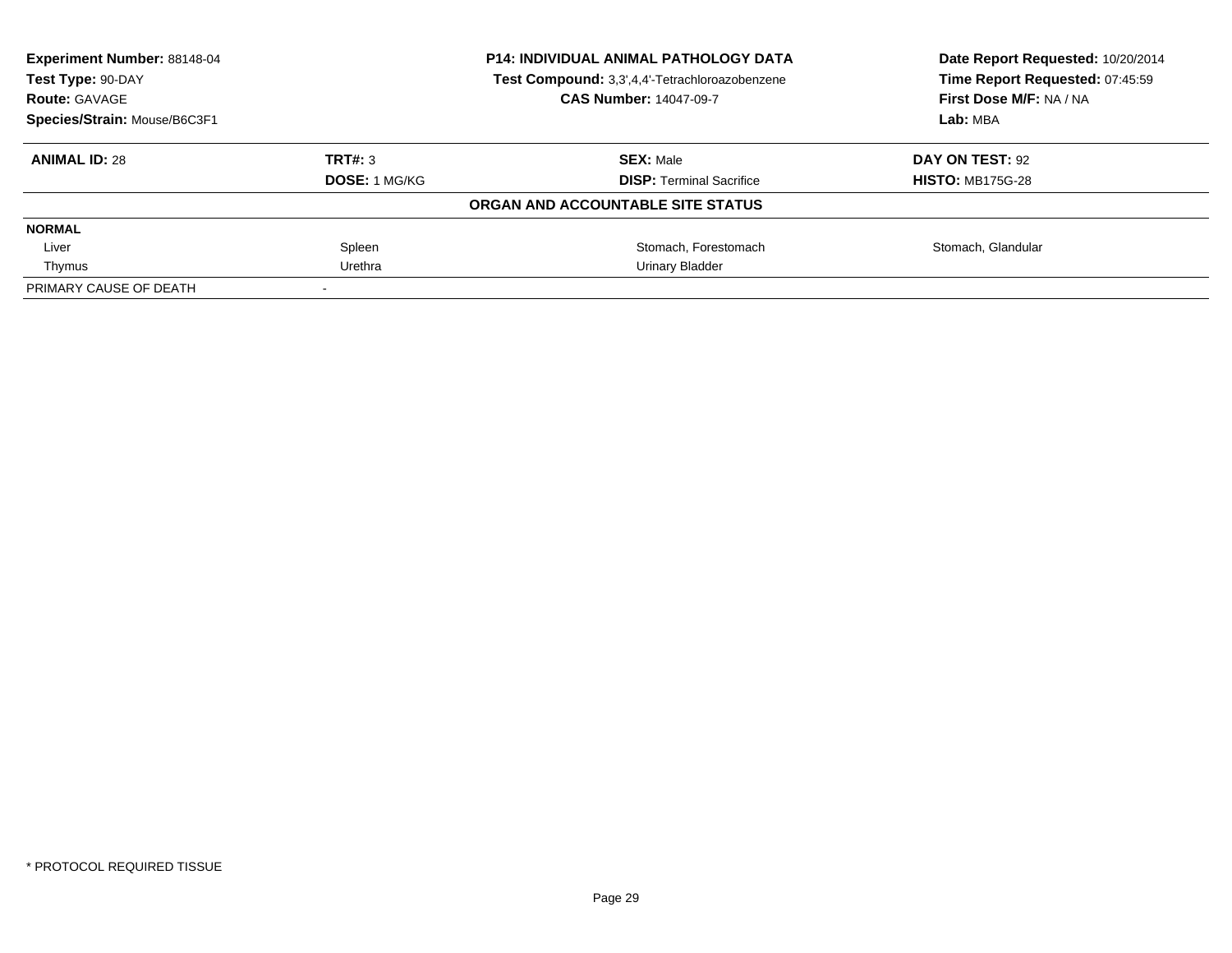| Experiment Number: 88148-04<br>Test Type: 90-DAY<br><b>Route: GAVAGE</b><br>Species/Strain: Mouse/B6C3F1 |                      | <b>P14: INDIVIDUAL ANIMAL PATHOLOGY DATA</b><br>Test Compound: 3,3',4,4'-Tetrachloroazobenzene<br><b>CAS Number: 14047-09-7</b> | Date Report Requested: 10/20/2014<br>Time Report Requested: 07:45:59<br>First Dose M/F: NA / NA<br>Lab: MBA |
|----------------------------------------------------------------------------------------------------------|----------------------|---------------------------------------------------------------------------------------------------------------------------------|-------------------------------------------------------------------------------------------------------------|
|                                                                                                          |                      |                                                                                                                                 |                                                                                                             |
| <b>ANIMAL ID: 29</b>                                                                                     | TRT#: 3              | <b>SEX: Male</b>                                                                                                                | DAY ON TEST: 92                                                                                             |
|                                                                                                          | <b>DOSE: 1 MG/KG</b> | <b>DISP:</b> Accidentally Killed                                                                                                | <b>HISTO: MB175G-29</b>                                                                                     |
|                                                                                                          |                      | ORGAN AND ACCOUNTABLE SITE STATUS                                                                                               |                                                                                                             |
| <b>NORMAL</b>                                                                                            |                      |                                                                                                                                 |                                                                                                             |
| Stomach, Glandular                                                                                       | Urethra              | Urinary Bladder                                                                                                                 |                                                                                                             |
| <b>MISSING</b>                                                                                           |                      |                                                                                                                                 |                                                                                                             |
| Thymus                                                                                                   |                      |                                                                                                                                 |                                                                                                             |
| <b>OBSERVATIONS</b>                                                                                      |                      |                                                                                                                                 |                                                                                                             |
| Liver                                                                                                    | Centrilobular        | Hypertrophy                                                                                                                     | Minimal                                                                                                     |
| Spleen                                                                                                   | Red Pulp             | Hematopoietic Cell Proliferation                                                                                                | Minimal                                                                                                     |
| Stomach, Forestomach                                                                                     | Epithelium           | Hyperplasia                                                                                                                     | Mild                                                                                                        |
| PRIMARY CAUSE OF DEATH                                                                                   |                      |                                                                                                                                 |                                                                                                             |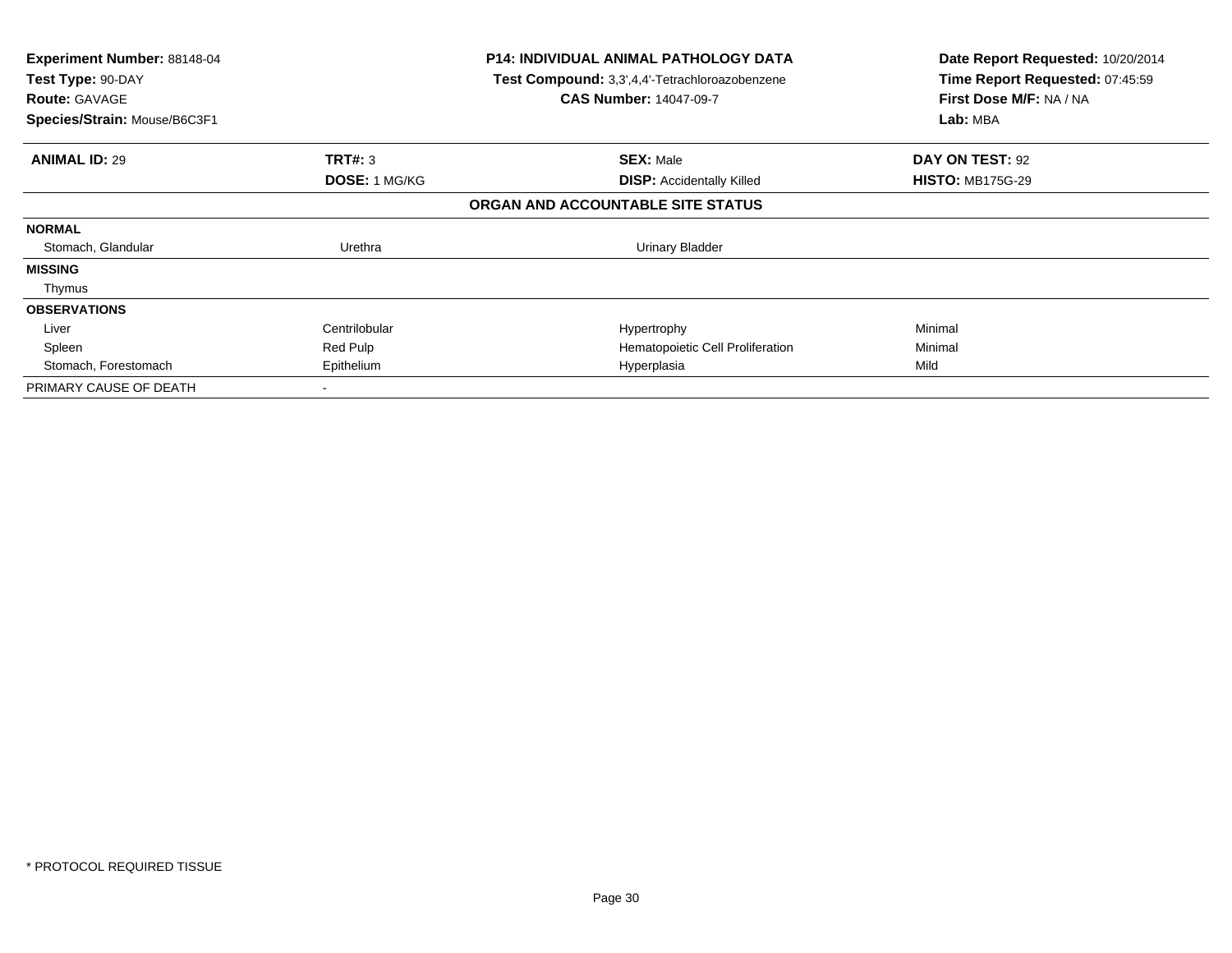| Experiment Number: 88148-04<br>Test Type: 90-DAY<br><b>Route: GAVAGE</b><br>Species/Strain: Mouse/B6C3F1 |                      | <b>P14: INDIVIDUAL ANIMAL PATHOLOGY DATA</b><br>Test Compound: 3,3',4,4'-Tetrachloroazobenzene<br><b>CAS Number: 14047-09-7</b> | Date Report Requested: 10/20/2014<br>Time Report Requested: 07:45:59<br>First Dose M/F: NA / NA<br>Lab: MBA |
|----------------------------------------------------------------------------------------------------------|----------------------|---------------------------------------------------------------------------------------------------------------------------------|-------------------------------------------------------------------------------------------------------------|
| <b>ANIMAL ID: 30</b>                                                                                     | <b>TRT#: 3</b>       | <b>SEX: Male</b>                                                                                                                | DAY ON TEST: 92                                                                                             |
|                                                                                                          | DOSE: 1 MG/KG        | <b>DISP:</b> Terminal Sacrifice                                                                                                 | <b>HISTO: MB175G-30</b>                                                                                     |
|                                                                                                          |                      | ORGAN AND ACCOUNTABLE SITE STATUS                                                                                               |                                                                                                             |
| <b>NORMAL</b>                                                                                            |                      |                                                                                                                                 |                                                                                                             |
| Spleen                                                                                                   | Stomach, Forestomach | Stomach, Glandular                                                                                                              | Thymus                                                                                                      |
| <b>Urinary Bladder</b>                                                                                   |                      |                                                                                                                                 |                                                                                                             |
| <b>MISSING</b>                                                                                           |                      |                                                                                                                                 |                                                                                                             |
| Urethra                                                                                                  |                      |                                                                                                                                 |                                                                                                             |
| <b>OBSERVATIONS</b>                                                                                      |                      |                                                                                                                                 |                                                                                                             |
| Liver                                                                                                    | Hepatocyte           | Vacuolization Cytoplasmic                                                                                                       | Moderate                                                                                                    |
| PRIMARY CAUSE OF DEATH                                                                                   |                      |                                                                                                                                 |                                                                                                             |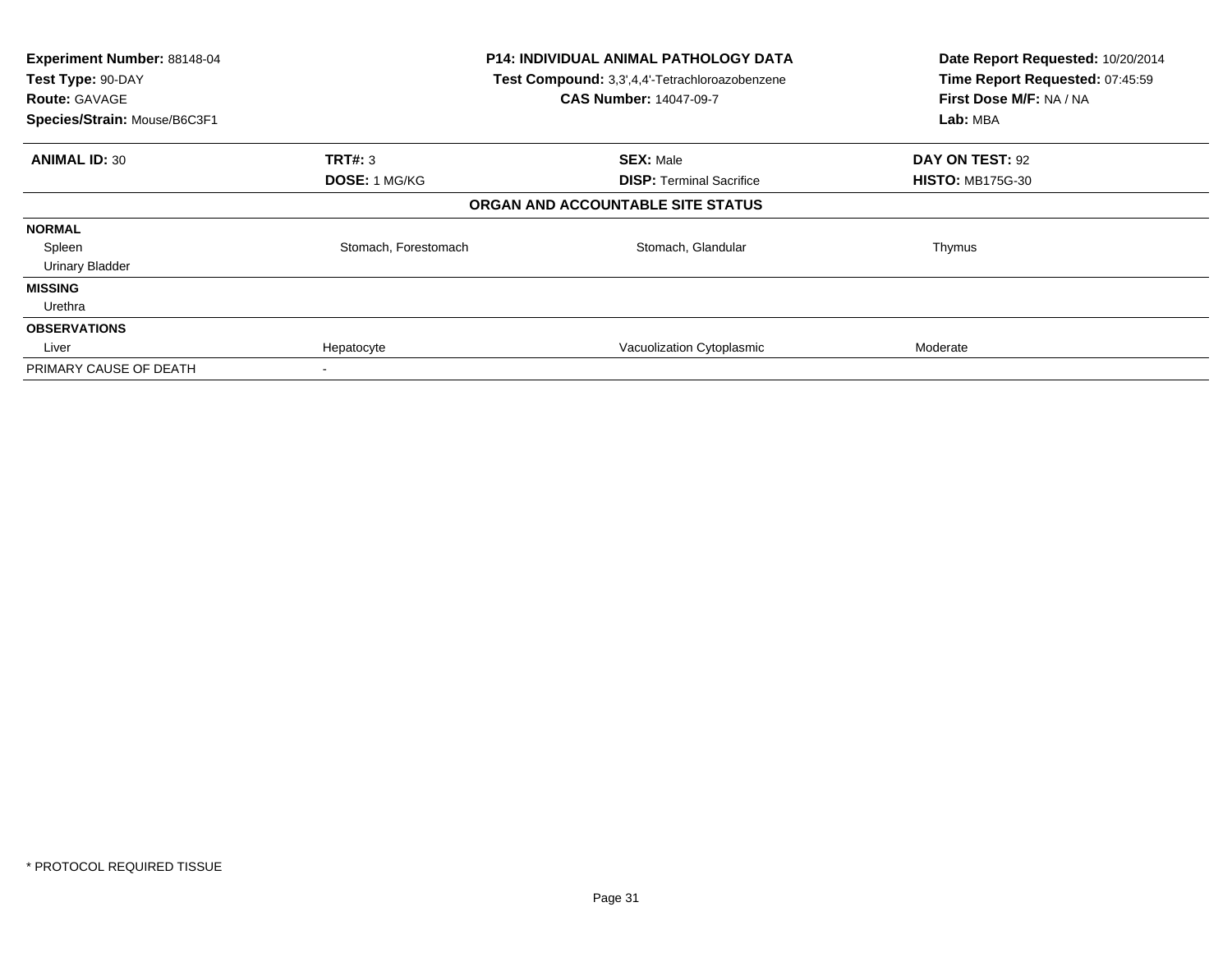| Experiment Number: 88148-04<br>Test Type: 90-DAY<br><b>Route: GAVAGE</b> | <b>P14: INDIVIDUAL ANIMAL PATHOLOGY DATA</b><br>Test Compound: 3,3',4,4'-Tetrachloroazobenzene<br><b>CAS Number: 14047-09-7</b> |                                   | Date Report Requested: 10/20/2014<br>Time Report Requested: 07:45:59<br>First Dose M/F: NA / NA |
|--------------------------------------------------------------------------|---------------------------------------------------------------------------------------------------------------------------------|-----------------------------------|-------------------------------------------------------------------------------------------------|
| Species/Strain: Mouse/B6C3F1                                             |                                                                                                                                 |                                   | Lab: MBA                                                                                        |
| <b>ANIMAL ID: 31</b>                                                     | <b>TRT#: 4</b>                                                                                                                  | <b>SEX: Male</b>                  | DAY ON TEST: 92                                                                                 |
|                                                                          | <b>DOSE: 3 MG/KG</b>                                                                                                            | <b>DISP:</b> Accidentally Killed  | <b>HISTO: MB175G-31</b>                                                                         |
|                                                                          |                                                                                                                                 | ORGAN AND ACCOUNTABLE SITE STATUS |                                                                                                 |
| <b>NORMAL</b>                                                            |                                                                                                                                 |                                   |                                                                                                 |
| Liver                                                                    | Stomach, Forestomach                                                                                                            | Stomach, Glandular                | Thymus                                                                                          |
| Urethra                                                                  | Urinary Bladder                                                                                                                 |                                   |                                                                                                 |
| <b>OBSERVATIONS</b>                                                      |                                                                                                                                 |                                   |                                                                                                 |
| Spleen                                                                   | Red Pulp                                                                                                                        | Hematopoietic Cell Proliferation  | Minimal                                                                                         |
| PRIMARY CAUSE OF DEATH                                                   |                                                                                                                                 |                                   |                                                                                                 |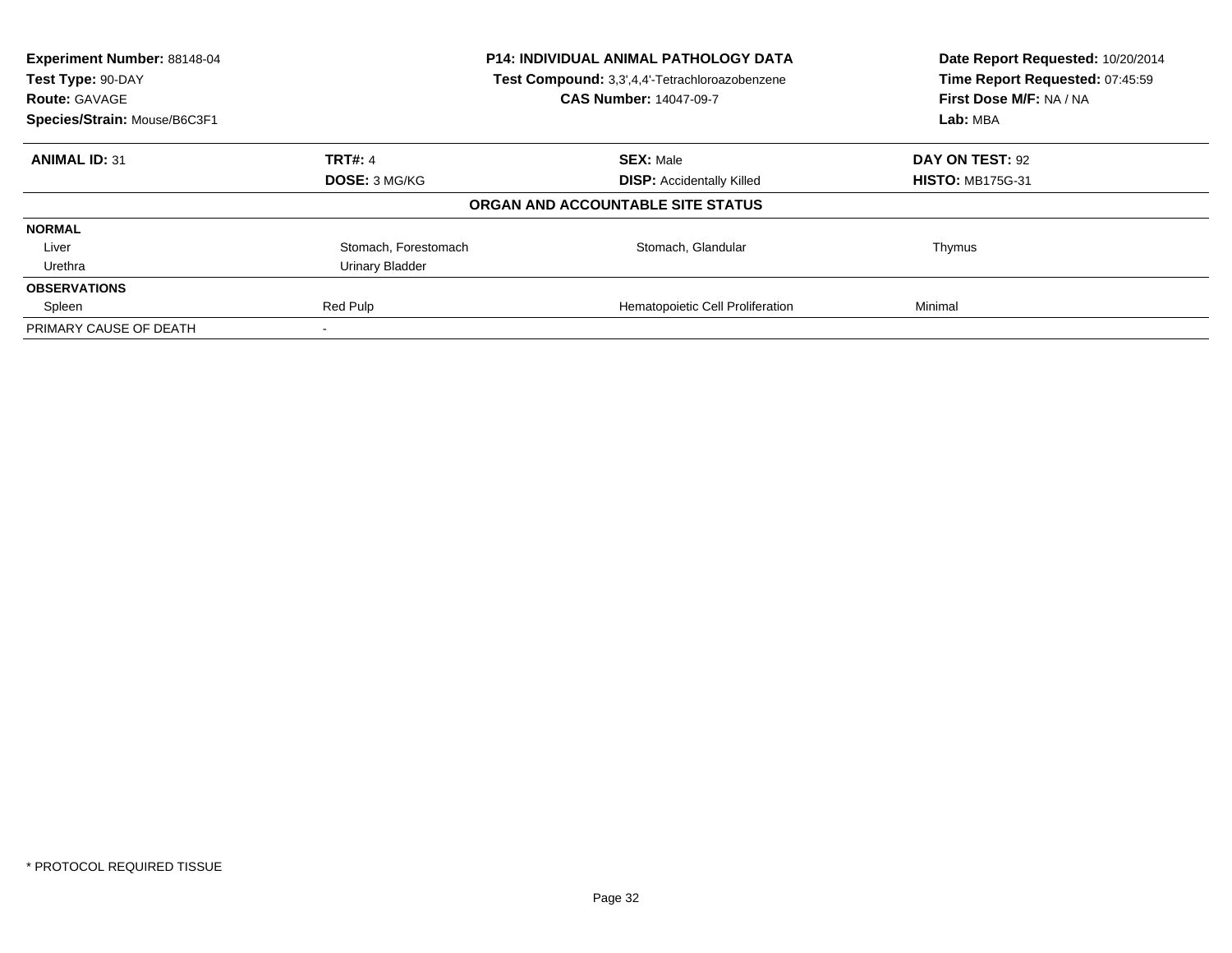| Experiment Number: 88148-04<br>Test Type: 90-DAY<br><b>Route: GAVAGE</b> | <b>P14: INDIVIDUAL ANIMAL PATHOLOGY DATA</b><br>Test Compound: 3,3',4,4'-Tetrachloroazobenzene<br><b>CAS Number: 14047-09-7</b> |                                   | Date Report Requested: 10/20/2014<br>Time Report Requested: 07:45:59<br>First Dose M/F: NA / NA |
|--------------------------------------------------------------------------|---------------------------------------------------------------------------------------------------------------------------------|-----------------------------------|-------------------------------------------------------------------------------------------------|
| Species/Strain: Mouse/B6C3F1                                             |                                                                                                                                 |                                   | Lab: MBA                                                                                        |
| <b>ANIMAL ID: 32</b>                                                     | <b>TRT#: 4</b>                                                                                                                  | <b>SEX: Male</b>                  | DAY ON TEST: 92                                                                                 |
|                                                                          | <b>DOSE: 3 MG/KG</b>                                                                                                            | <b>DISP:</b> Accidentally Killed  | <b>HISTO: MB175G-32</b>                                                                         |
|                                                                          |                                                                                                                                 | ORGAN AND ACCOUNTABLE SITE STATUS |                                                                                                 |
| <b>NORMAL</b>                                                            |                                                                                                                                 |                                   |                                                                                                 |
| Liver                                                                    | Stomach, Forestomach                                                                                                            | Stomach, Glandular                | Thymus                                                                                          |
| Urethra                                                                  | Urinary Bladder                                                                                                                 |                                   |                                                                                                 |
| <b>OBSERVATIONS</b>                                                      |                                                                                                                                 |                                   |                                                                                                 |
| Spleen                                                                   | Red Pulp                                                                                                                        | Hematopoietic Cell Proliferation  | Minimal                                                                                         |
| PRIMARY CAUSE OF DEATH                                                   |                                                                                                                                 |                                   |                                                                                                 |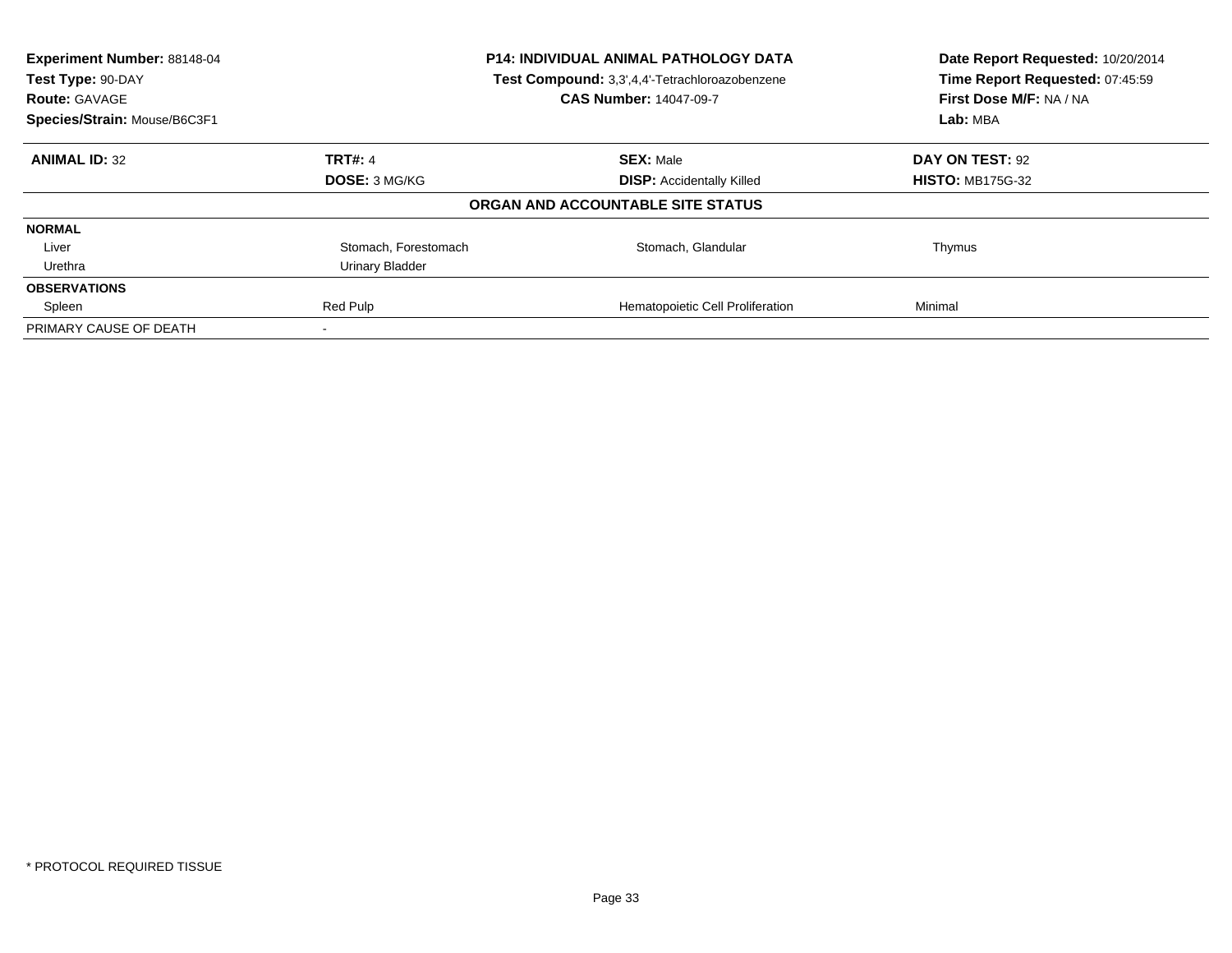| Experiment Number: 88148-04<br>Test Type: 90-DAY<br><b>Route: GAVAGE</b><br>Species/Strain: Mouse/B6C3F1 | <b>P14: INDIVIDUAL ANIMAL PATHOLOGY DATA</b><br>Test Compound: 3,3',4,4'-Tetrachloroazobenzene<br><b>CAS Number: 14047-09-7</b> |                                   | Date Report Requested: 10/20/2014<br>Time Report Requested: 07:45:59<br>First Dose M/F: NA / NA<br>Lab: MBA |
|----------------------------------------------------------------------------------------------------------|---------------------------------------------------------------------------------------------------------------------------------|-----------------------------------|-------------------------------------------------------------------------------------------------------------|
| <b>ANIMAL ID: 33</b>                                                                                     | <b>TRT#: 4</b>                                                                                                                  | <b>SEX: Male</b>                  | DAY ON TEST: 92                                                                                             |
|                                                                                                          | <b>DOSE: 3 MG/KG</b>                                                                                                            | <b>DISP: Terminal Sacrifice</b>   | <b>HISTO: MB175G-33</b>                                                                                     |
|                                                                                                          |                                                                                                                                 | ORGAN AND ACCOUNTABLE SITE STATUS |                                                                                                             |
| <b>NORMAL</b>                                                                                            |                                                                                                                                 |                                   |                                                                                                             |
| Stomach, Forestomach                                                                                     | Stomach, Glandular                                                                                                              | Urethra                           | Urinary Bladder                                                                                             |
| <b>MISSING</b>                                                                                           |                                                                                                                                 |                                   |                                                                                                             |
| Thymus                                                                                                   |                                                                                                                                 |                                   |                                                                                                             |
| <b>OBSERVATIONS</b>                                                                                      |                                                                                                                                 |                                   |                                                                                                             |
| Liver                                                                                                    | Centrilobular                                                                                                                   | Hypertrophy                       | Minimal                                                                                                     |
| Spleen                                                                                                   | Red Pulp                                                                                                                        | Hematopoietic Cell Proliferation  | Minimal                                                                                                     |
| PRIMARY CAUSE OF DEATH                                                                                   |                                                                                                                                 |                                   |                                                                                                             |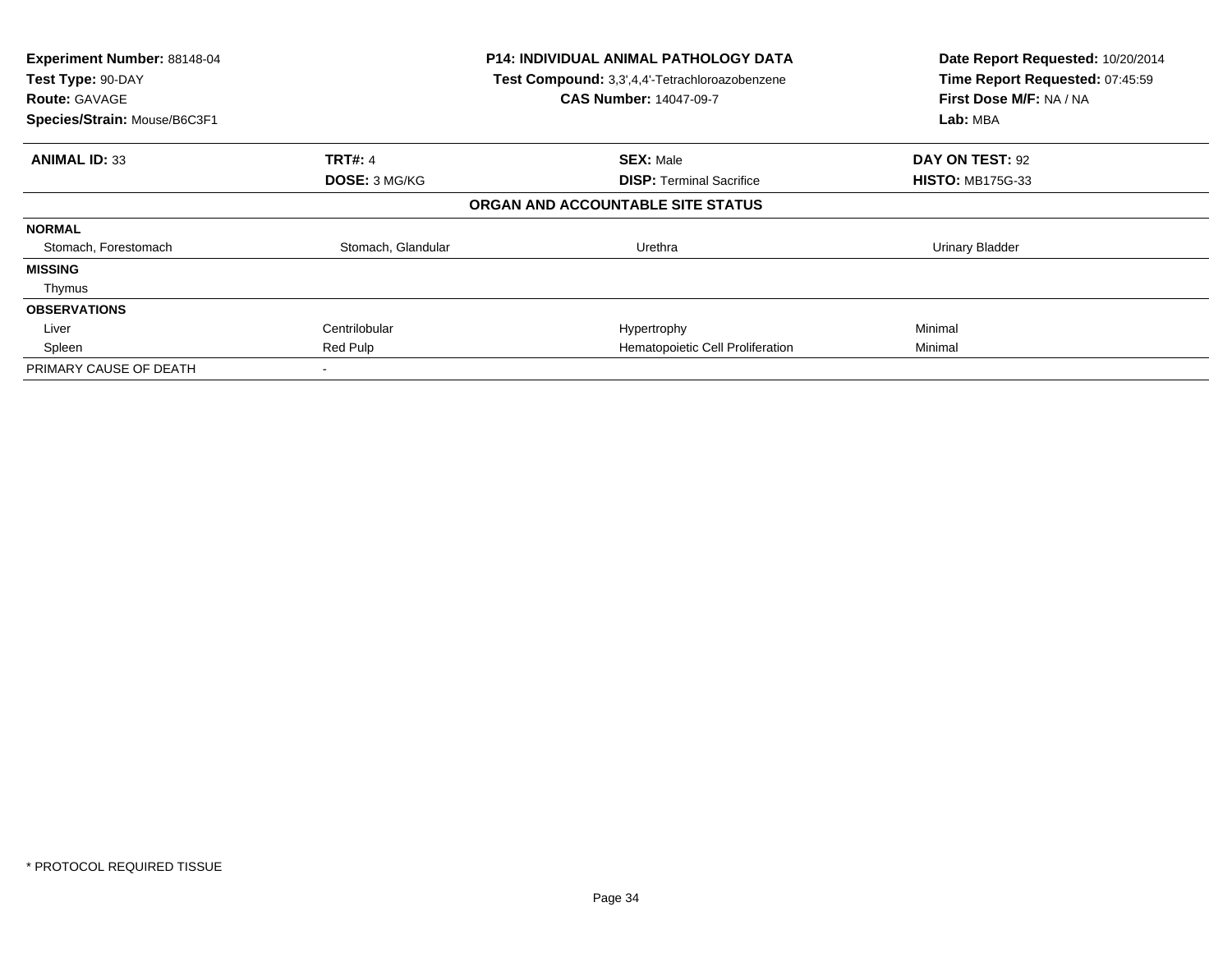| Experiment Number: 88148-04<br>Test Type: 90-DAY<br><b>Route: GAVAGE</b><br>Species/Strain: Mouse/B6C3F1 | <b>P14: INDIVIDUAL ANIMAL PATHOLOGY DATA</b><br>Test Compound: 3,3',4,4'-Tetrachloroazobenzene<br><b>CAS Number: 14047-09-7</b> |                                   | Date Report Requested: 10/20/2014<br>Time Report Requested: 07:45:59<br>First Dose M/F: NA / NA<br>Lab: MBA |
|----------------------------------------------------------------------------------------------------------|---------------------------------------------------------------------------------------------------------------------------------|-----------------------------------|-------------------------------------------------------------------------------------------------------------|
| <b>ANIMAL ID: 34</b>                                                                                     | <b>TRT#: 4</b>                                                                                                                  | <b>SEX: Male</b>                  | DAY ON TEST: 92                                                                                             |
|                                                                                                          | <b>DOSE: 3 MG/KG</b>                                                                                                            | <b>DISP:</b> Terminal Sacrifice   | <b>HISTO: MB175G-34</b>                                                                                     |
|                                                                                                          |                                                                                                                                 | ORGAN AND ACCOUNTABLE SITE STATUS |                                                                                                             |
| <b>NORMAL</b>                                                                                            |                                                                                                                                 |                                   |                                                                                                             |
| Liver                                                                                                    | Stomach, Glandular                                                                                                              | Thymus                            | Urethra                                                                                                     |
| <b>Urinary Bladder</b>                                                                                   |                                                                                                                                 |                                   |                                                                                                             |
| <b>OBSERVATIONS</b>                                                                                      |                                                                                                                                 |                                   |                                                                                                             |
| Spleen                                                                                                   | Red Pulp                                                                                                                        | Hematopoietic Cell Proliferation  | Minimal                                                                                                     |
| Stomach, Forestomach                                                                                     | Epithelium                                                                                                                      | Hyperplasia                       | Minimal                                                                                                     |
| PRIMARY CAUSE OF DEATH                                                                                   |                                                                                                                                 |                                   |                                                                                                             |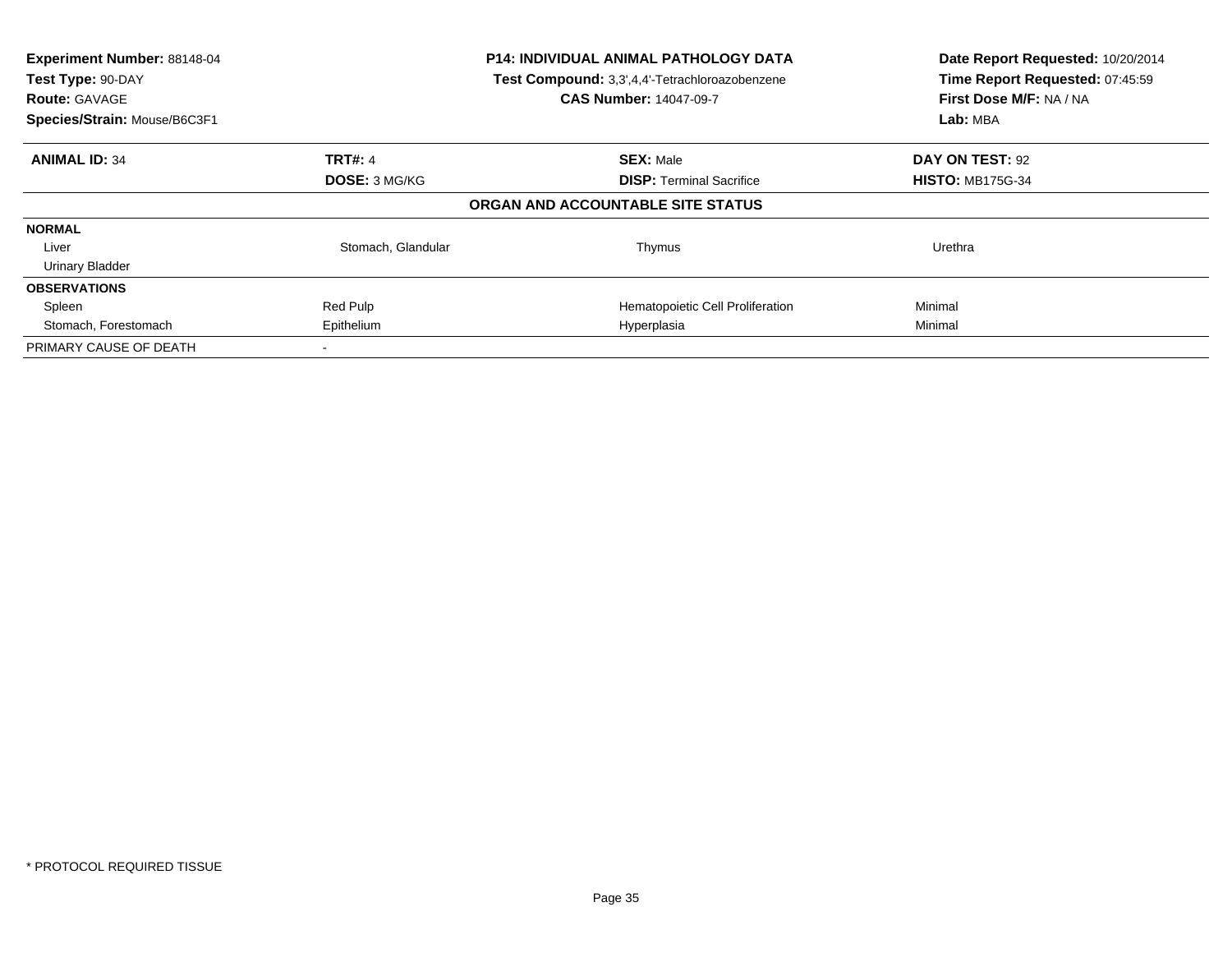| Experiment Number: 88148-04<br>Test Type: 90-DAY<br><b>Route: GAVAGE</b><br>Species/Strain: Mouse/B6C3F1 |                | <b>P14: INDIVIDUAL ANIMAL PATHOLOGY DATA</b><br>Test Compound: 3,3',4,4'-Tetrachloroazobenzene<br><b>CAS Number: 14047-09-7</b> | Date Report Requested: 10/20/2014<br>Time Report Requested: 07:45:59<br>First Dose M/F: NA / NA<br>Lab: MBA |
|----------------------------------------------------------------------------------------------------------|----------------|---------------------------------------------------------------------------------------------------------------------------------|-------------------------------------------------------------------------------------------------------------|
| <b>ANIMAL ID: 35</b>                                                                                     | <b>TRT#: 4</b> | <b>SEX: Male</b>                                                                                                                | DAY ON TEST: 92                                                                                             |
|                                                                                                          | DOSE: 3 MG/KG  | <b>DISP: Terminal Sacrifice</b>                                                                                                 | <b>HISTO: MB175G-35</b>                                                                                     |
|                                                                                                          |                | ORGAN AND ACCOUNTABLE SITE STATUS                                                                                               |                                                                                                             |
| <b>NORMAL</b>                                                                                            |                |                                                                                                                                 |                                                                                                             |
| Stomach, Glandular                                                                                       | Thymus         | Urethra                                                                                                                         | <b>Urinary Bladder</b>                                                                                      |
| <b>OBSERVATIONS</b>                                                                                      |                |                                                                                                                                 |                                                                                                             |
| Liver                                                                                                    | Centrilobular  | Hypertrophy                                                                                                                     | Minimal                                                                                                     |
| Spleen                                                                                                   | Red Pulp       | Hematopoietic Cell Proliferation                                                                                                | Minimal                                                                                                     |
| Stomach, Forestomach                                                                                     | Epithelium     | Hyperplasia                                                                                                                     | Minimal                                                                                                     |
| PRIMARY CAUSE OF DEATH                                                                                   |                |                                                                                                                                 |                                                                                                             |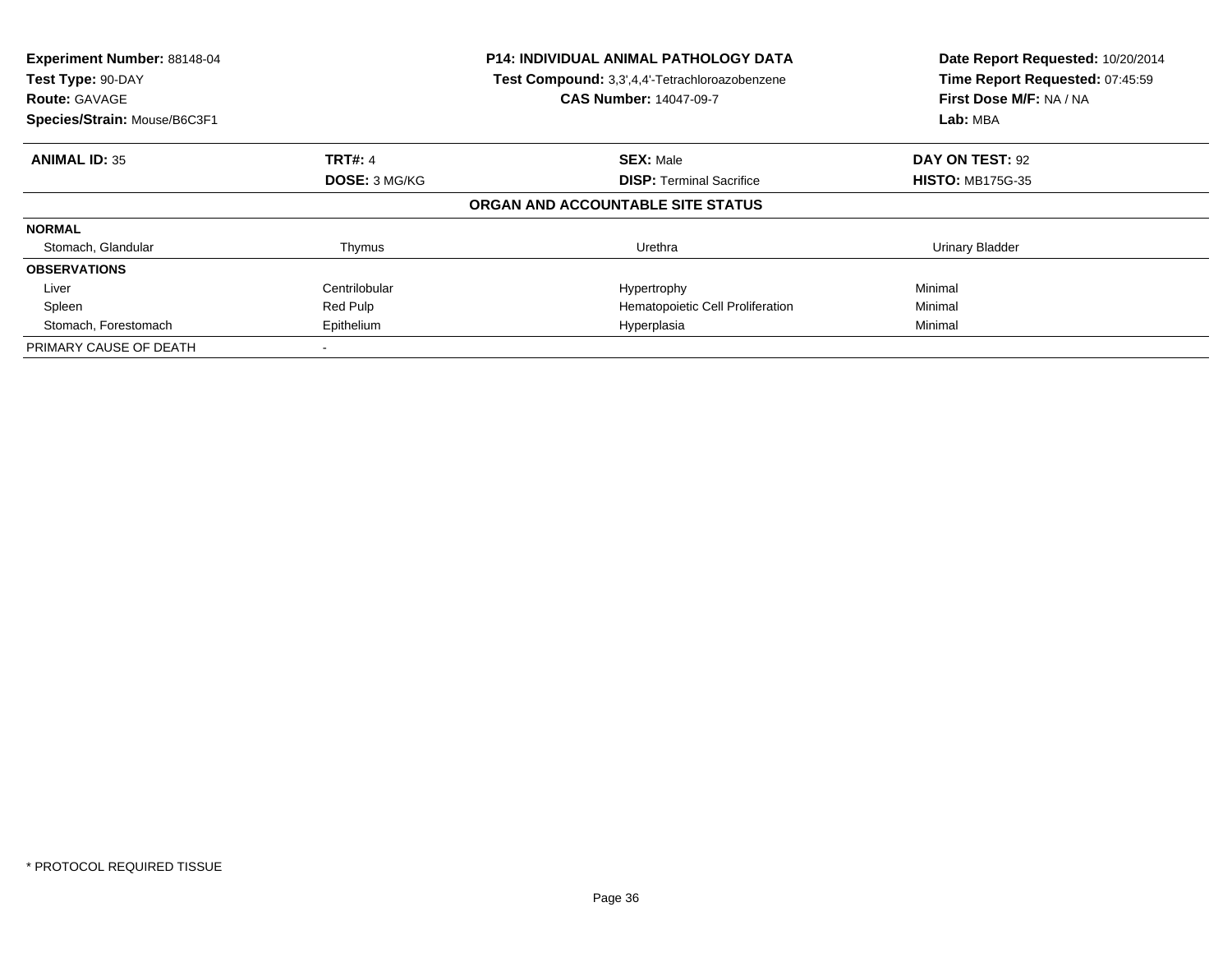| <b>Experiment Number: 88148-04</b><br>Test Type: 90-DAY<br><b>Route: GAVAGE</b><br>Species/Strain: Mouse/B6C3F1 | <b>P14: INDIVIDUAL ANIMAL PATHOLOGY DATA</b><br>Test Compound: 3,3',4,4'-Tetrachloroazobenzene<br><b>CAS Number: 14047-09-7</b> |                                   | Date Report Requested: 10/20/2014<br>Time Report Requested: 07:45:59<br>First Dose M/F: NA / NA<br>Lab: MBA |
|-----------------------------------------------------------------------------------------------------------------|---------------------------------------------------------------------------------------------------------------------------------|-----------------------------------|-------------------------------------------------------------------------------------------------------------|
|                                                                                                                 |                                                                                                                                 |                                   |                                                                                                             |
| <b>ANIMAL ID: 36</b>                                                                                            | <b>TRT#: 4</b>                                                                                                                  | <b>SEX: Male</b>                  | DAY ON TEST: 92                                                                                             |
|                                                                                                                 | DOSE: 3 MG/KG                                                                                                                   | <b>DISP:</b> Terminal Sacrifice   | <b>HISTO: MB175G-36</b>                                                                                     |
|                                                                                                                 |                                                                                                                                 | ORGAN AND ACCOUNTABLE SITE STATUS |                                                                                                             |
| <b>NORMAL</b>                                                                                                   |                                                                                                                                 |                                   |                                                                                                             |
| Liver                                                                                                           | Spleen                                                                                                                          | Stomach, Forestomach              | Stomach, Glandular                                                                                          |
| Thymus                                                                                                          | Urethra                                                                                                                         | Urinary Bladder                   |                                                                                                             |
| PRIMARY CAUSE OF DEATH                                                                                          |                                                                                                                                 |                                   |                                                                                                             |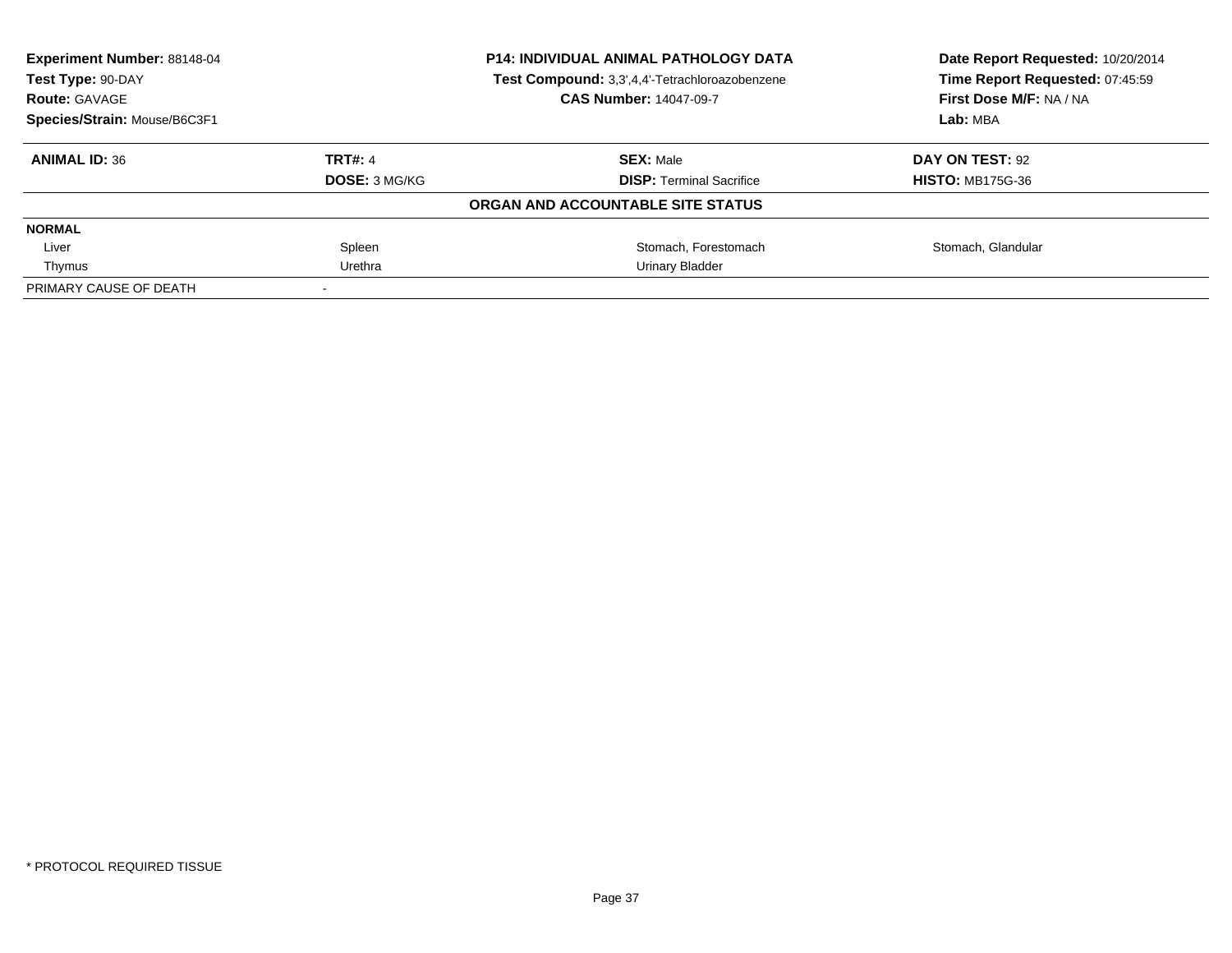| Experiment Number: 88148-04<br>Test Type: 90-DAY<br><b>Route: GAVAGE</b><br>Species/Strain: Mouse/B6C3F1 |                      | <b>P14: INDIVIDUAL ANIMAL PATHOLOGY DATA</b><br>Test Compound: 3,3',4,4'-Tetrachloroazobenzene<br><b>CAS Number: 14047-09-7</b> | Date Report Requested: 10/20/2014<br>Time Report Requested: 07:45:59<br>First Dose M/F: NA / NA<br>Lab: MBA |
|----------------------------------------------------------------------------------------------------------|----------------------|---------------------------------------------------------------------------------------------------------------------------------|-------------------------------------------------------------------------------------------------------------|
| <b>ANIMAL ID: 37</b>                                                                                     | TRT#: 4              | <b>SEX: Male</b>                                                                                                                | DAY ON TEST: 92                                                                                             |
|                                                                                                          | <b>DOSE: 3 MG/KG</b> | <b>DISP:</b> Accidentally Killed                                                                                                | <b>HISTO: MB175G-37</b>                                                                                     |
|                                                                                                          |                      | ORGAN AND ACCOUNTABLE SITE STATUS                                                                                               |                                                                                                             |
| <b>NORMAL</b>                                                                                            |                      |                                                                                                                                 |                                                                                                             |
| Stomach, Forestomach                                                                                     | Stomach, Glandular   | Thymus                                                                                                                          | Urethra                                                                                                     |
| <b>Urinary Bladder</b>                                                                                   |                      |                                                                                                                                 |                                                                                                             |
| <b>OBSERVATIONS</b>                                                                                      |                      |                                                                                                                                 |                                                                                                             |
| Liver                                                                                                    | Centrilobular        | Hypertrophy                                                                                                                     | Minimal                                                                                                     |
| Spleen                                                                                                   | Red Pulp             | Hematopoietic Cell Proliferation                                                                                                | Minimal                                                                                                     |
| PRIMARY CAUSE OF DEATH                                                                                   |                      |                                                                                                                                 |                                                                                                             |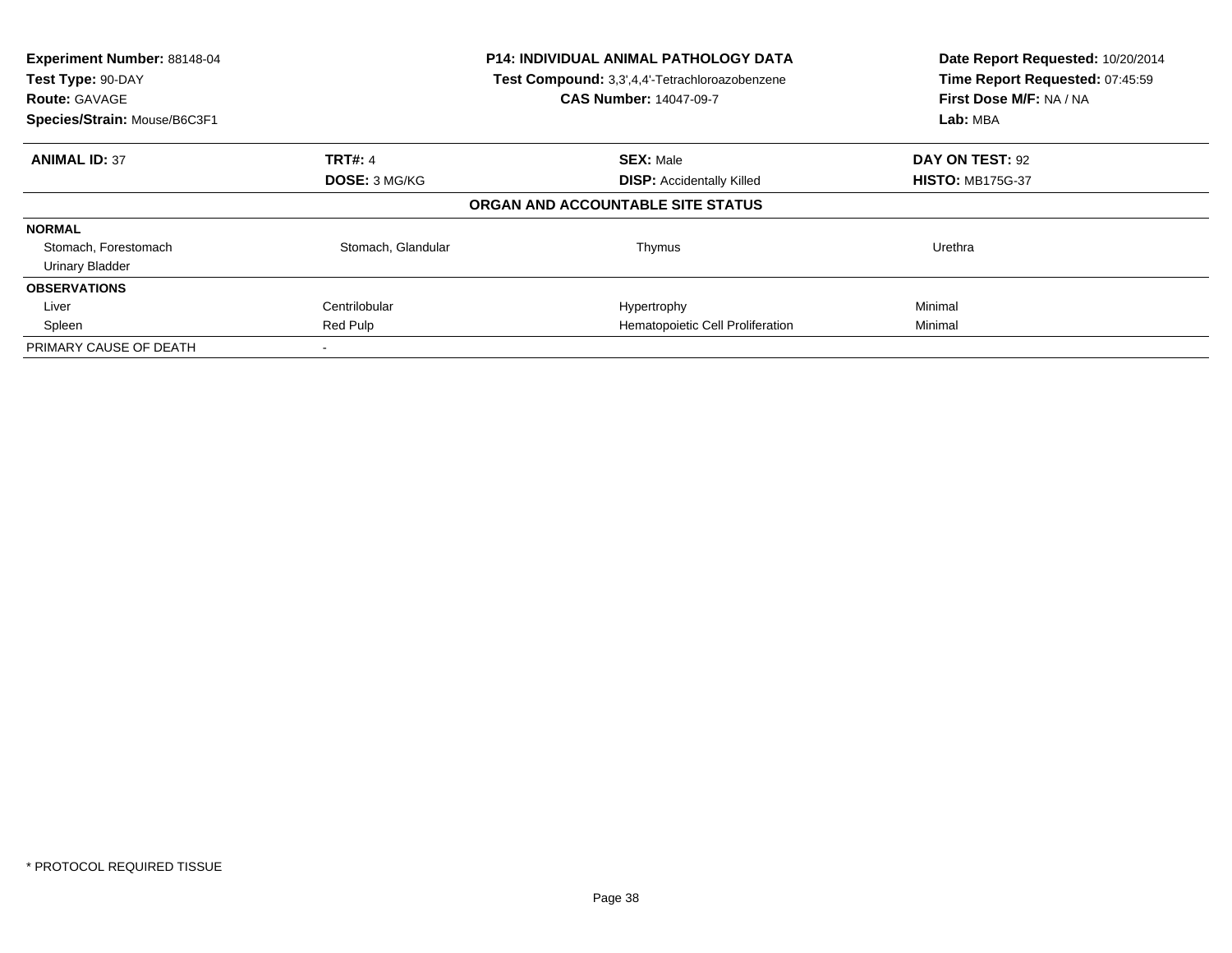| Experiment Number: 88148-04<br>Test Type: 90-DAY<br><b>Route: GAVAGE</b> |                      | <b>P14: INDIVIDUAL ANIMAL PATHOLOGY DATA</b><br>Test Compound: 3,3',4,4'-Tetrachloroazobenzene<br><b>CAS Number: 14047-09-7</b> | Date Report Requested: 10/20/2014<br>Time Report Requested: 07:45:59<br>First Dose M/F: NA / NA |
|--------------------------------------------------------------------------|----------------------|---------------------------------------------------------------------------------------------------------------------------------|-------------------------------------------------------------------------------------------------|
| Species/Strain: Mouse/B6C3F1                                             |                      |                                                                                                                                 | Lab: MBA                                                                                        |
| <b>ANIMAL ID: 38</b>                                                     | <b>TRT#: 4</b>       | <b>SEX: Male</b>                                                                                                                | DAY ON TEST: 92                                                                                 |
|                                                                          | <b>DOSE: 3 MG/KG</b> | <b>DISP:</b> Accidentally Killed                                                                                                | <b>HISTO: MB175G-38</b>                                                                         |
|                                                                          |                      | ORGAN AND ACCOUNTABLE SITE STATUS                                                                                               |                                                                                                 |
| <b>NORMAL</b>                                                            |                      |                                                                                                                                 |                                                                                                 |
| Liver                                                                    | Stomach, Forestomach | Stomach, Glandular                                                                                                              | Thymus                                                                                          |
| Urethra                                                                  | Urinary Bladder      |                                                                                                                                 |                                                                                                 |
| <b>OBSERVATIONS</b>                                                      |                      |                                                                                                                                 |                                                                                                 |
| Spleen                                                                   | Red Pulp             | Hematopoietic Cell Proliferation                                                                                                | Minimal                                                                                         |
| PRIMARY CAUSE OF DEATH                                                   |                      |                                                                                                                                 |                                                                                                 |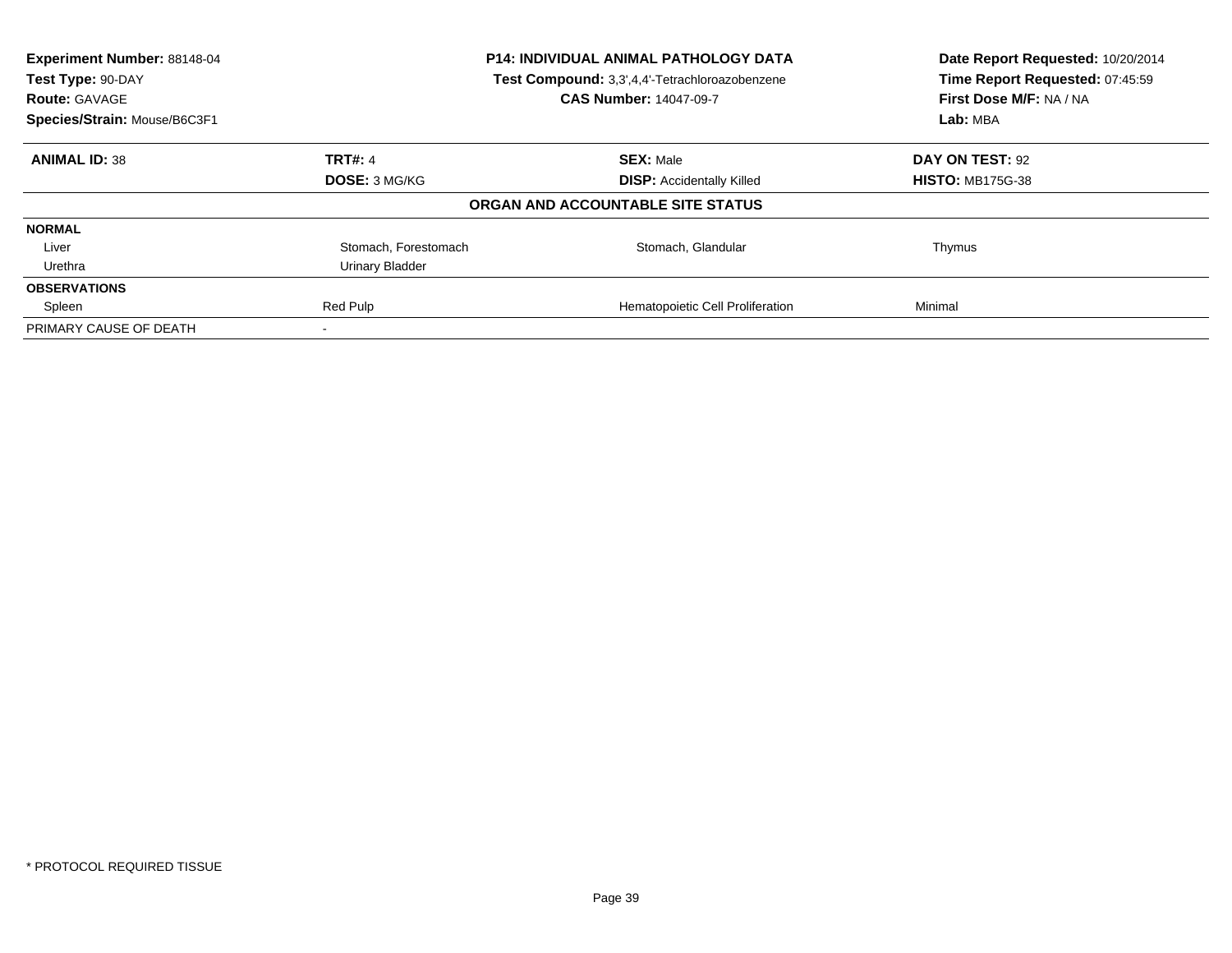| Experiment Number: 88148-04<br>Test Type: 90-DAY<br><b>Route: GAVAGE</b><br>Species/Strain: Mouse/B6C3F1 |                | <b>P14: INDIVIDUAL ANIMAL PATHOLOGY DATA</b><br>Test Compound: 3,3',4,4'-Tetrachloroazobenzene<br><b>CAS Number: 14047-09-7</b> | Date Report Requested: 10/20/2014<br>Time Report Requested: 07:45:59<br>First Dose M/F: NA / NA<br>Lab: MBA |
|----------------------------------------------------------------------------------------------------------|----------------|---------------------------------------------------------------------------------------------------------------------------------|-------------------------------------------------------------------------------------------------------------|
| <b>ANIMAL ID: 39</b>                                                                                     | <b>TRT#: 4</b> | <b>SEX: Male</b>                                                                                                                | DAY ON TEST: 92                                                                                             |
|                                                                                                          | DOSE: 3 MG/KG  | <b>DISP: Terminal Sacrifice</b>                                                                                                 | <b>HISTO: MB175G-39</b>                                                                                     |
|                                                                                                          |                | ORGAN AND ACCOUNTABLE SITE STATUS                                                                                               |                                                                                                             |
| <b>NORMAL</b>                                                                                            |                |                                                                                                                                 |                                                                                                             |
| Stomach, Glandular                                                                                       | Thymus         | Urethra                                                                                                                         | <b>Urinary Bladder</b>                                                                                      |
| <b>OBSERVATIONS</b>                                                                                      |                |                                                                                                                                 |                                                                                                             |
| Liver                                                                                                    | Centrilobular  | Hypertrophy                                                                                                                     | Minimal                                                                                                     |
| Spleen                                                                                                   | Red Pulp       | Hematopoietic Cell Proliferation                                                                                                | Minimal                                                                                                     |
| Stomach, Forestomach                                                                                     | Epithelium     | Hyperplasia                                                                                                                     | Minimal                                                                                                     |
| PRIMARY CAUSE OF DEATH                                                                                   |                |                                                                                                                                 |                                                                                                             |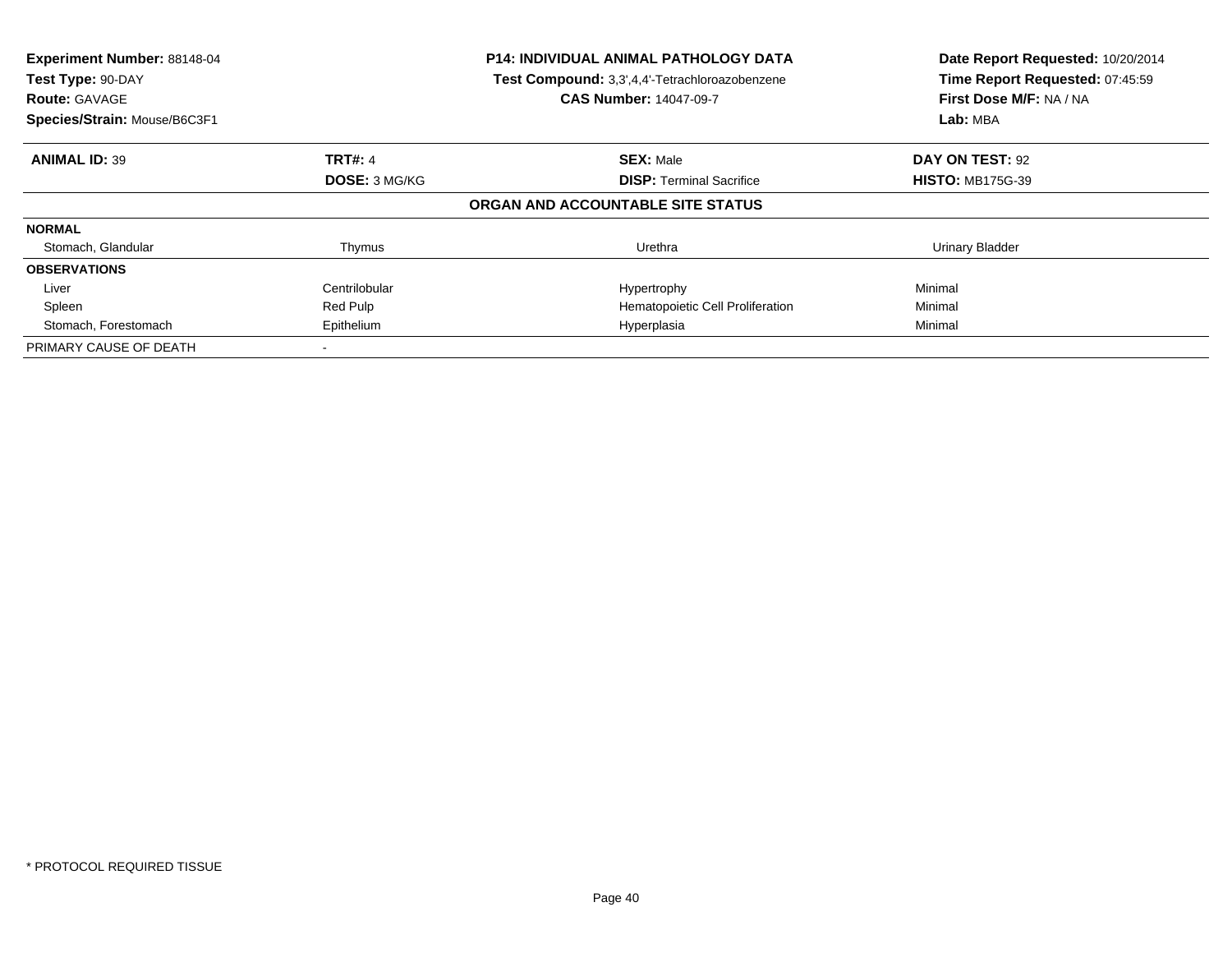| Experiment Number: 88148-04<br>Test Type: 90-DAY<br><b>Route: GAVAGE</b> |                      | <b>P14: INDIVIDUAL ANIMAL PATHOLOGY DATA</b><br>Test Compound: 3,3',4,4'-Tetrachloroazobenzene<br><b>CAS Number: 14047-09-7</b> | Date Report Requested: 10/20/2014<br>Time Report Requested: 07:45:59<br>First Dose M/F: NA / NA |
|--------------------------------------------------------------------------|----------------------|---------------------------------------------------------------------------------------------------------------------------------|-------------------------------------------------------------------------------------------------|
| Species/Strain: Mouse/B6C3F1                                             |                      |                                                                                                                                 | Lab: MBA                                                                                        |
| <b>ANIMAL ID: 40</b>                                                     | <b>TRT#: 4</b>       | <b>SEX: Male</b>                                                                                                                | DAY ON TEST: 92                                                                                 |
|                                                                          | <b>DOSE: 3 MG/KG</b> | <b>DISP:</b> Terminal Sacrifice                                                                                                 | <b>HISTO: MB175G-40</b>                                                                         |
|                                                                          |                      | ORGAN AND ACCOUNTABLE SITE STATUS                                                                                               |                                                                                                 |
| <b>NORMAL</b>                                                            |                      |                                                                                                                                 |                                                                                                 |
| Liver                                                                    | Stomach, Forestomach | Stomach, Glandular                                                                                                              | Thymus                                                                                          |
| Urethra                                                                  | Urinary Bladder      |                                                                                                                                 |                                                                                                 |
| <b>OBSERVATIONS</b>                                                      |                      |                                                                                                                                 |                                                                                                 |
| Spleen                                                                   | Red Pulp             | Hematopoietic Cell Proliferation                                                                                                | Minimal                                                                                         |
| PRIMARY CAUSE OF DEATH                                                   |                      |                                                                                                                                 |                                                                                                 |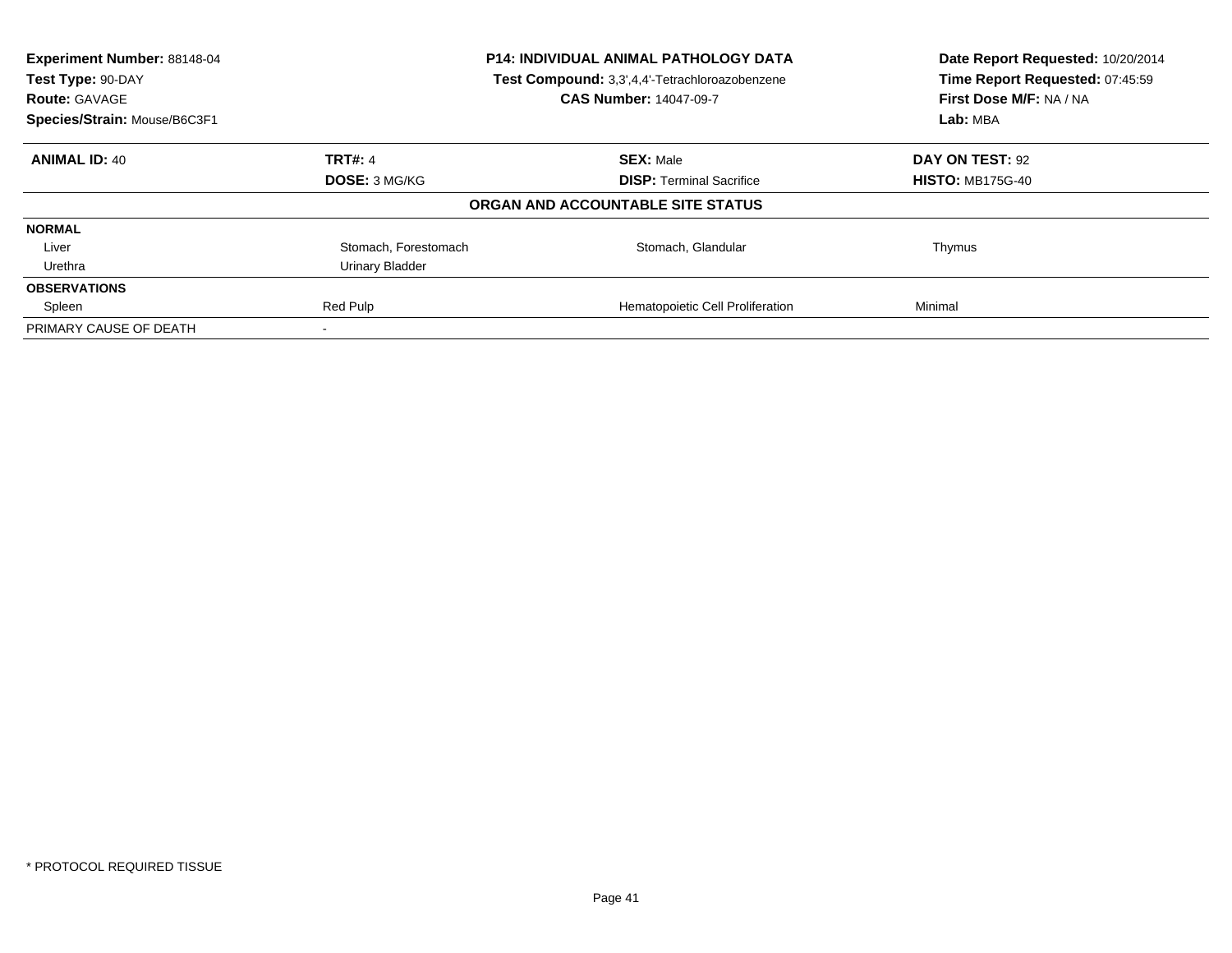| <b>Experiment Number: 88148-04</b><br>Test Type: 90-DAY<br><b>Route: GAVAGE</b><br>Species/Strain: Mouse/B6C3F1 |                                                                             | P14: INDIVIDUAL ANIMAL PATHOLOGY DATA<br>Test Compound: 3,3',4,4'-Tetrachloroazobenzene<br><b>CAS Number: 14047-09-7</b> | Date Report Requested: 10/20/2014<br>Time Report Requested: 07:45:59<br>First Dose M/F: NA / NA<br>Lab: MBA |
|-----------------------------------------------------------------------------------------------------------------|-----------------------------------------------------------------------------|--------------------------------------------------------------------------------------------------------------------------|-------------------------------------------------------------------------------------------------------------|
| <b>ANIMAL ID: 41</b>                                                                                            | <b>TRT#:</b> 5                                                              | <b>SEX: Male</b>                                                                                                         | DAY ON TEST: 92                                                                                             |
|                                                                                                                 | DOSE: 10 MG/KG                                                              | <b>DISP: Terminal Sacrifice</b>                                                                                          | <b>HISTO: MB175G-41</b>                                                                                     |
|                                                                                                                 |                                                                             | ORGAN AND ACCOUNTABLE SITE STATUS                                                                                        |                                                                                                             |
| <b>NORMAL</b>                                                                                                   |                                                                             |                                                                                                                          |                                                                                                             |
| Lung                                                                                                            | Stomach, Forestomach                                                        | Stomach, Glandular                                                                                                       | Thymus                                                                                                      |
| Urethra                                                                                                         | Urinary Bladder                                                             |                                                                                                                          |                                                                                                             |
| <b>OBSERVATIONS</b>                                                                                             |                                                                             |                                                                                                                          |                                                                                                             |
| Liver                                                                                                           | Centrilobular                                                               | Hypertrophy                                                                                                              | Minimal                                                                                                     |
| Lung                                                                                                            |                                                                             |                                                                                                                          |                                                                                                             |
|                                                                                                                 | Note: TGL- NCL. THE GROSS LESION IN LUNG IS CONSIDERED IATROGENIC ARTIFACT. |                                                                                                                          |                                                                                                             |
| Spleen                                                                                                          | Red Pulp                                                                    | Hematopoietic Cell Proliferation                                                                                         | Minimal                                                                                                     |
| PRIMARY CAUSE OF DEATH                                                                                          |                                                                             |                                                                                                                          |                                                                                                             |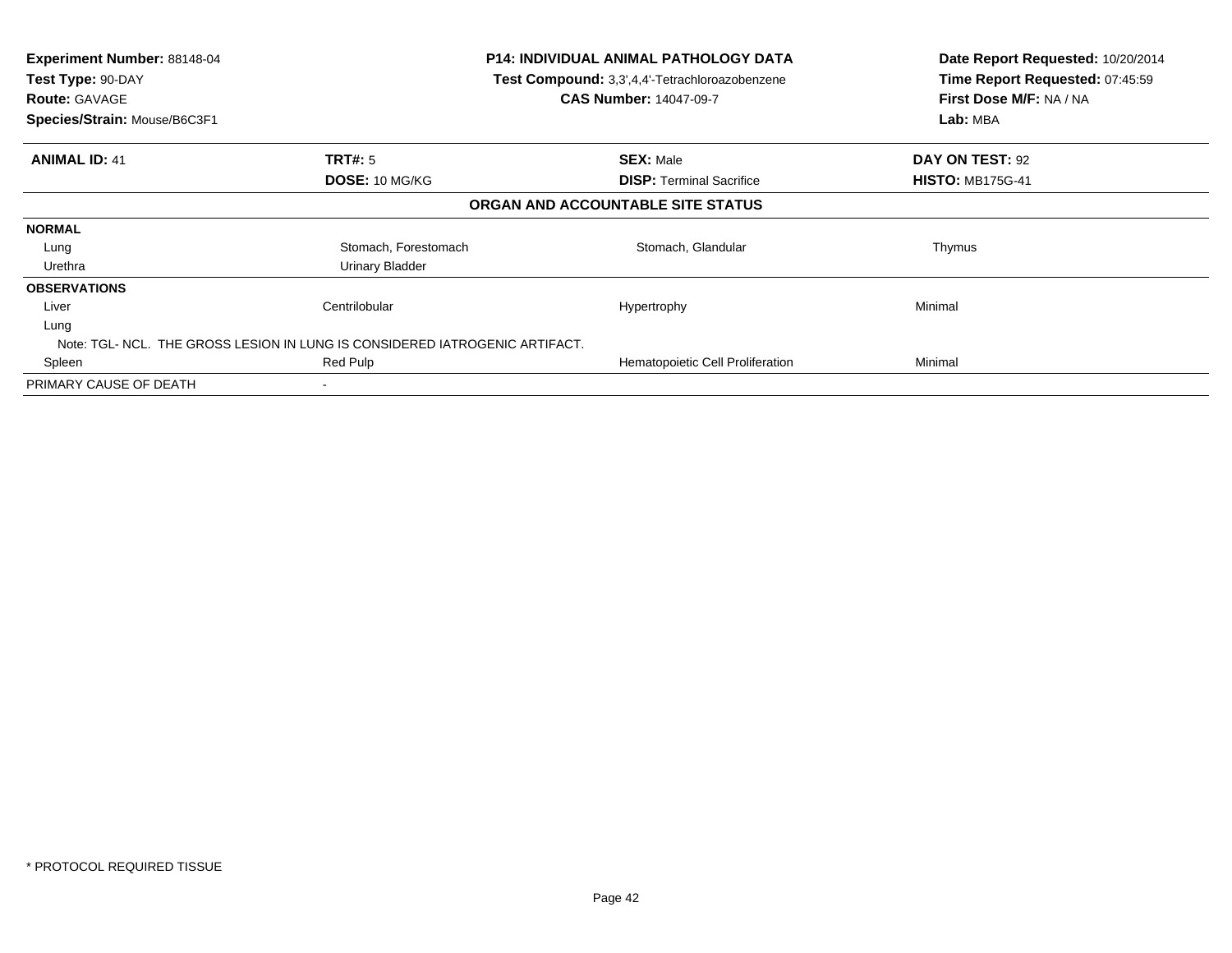| Experiment Number: 88148-04<br>Test Type: 90-DAY<br><b>Route: GAVAGE</b><br>Species/Strain: Mouse/B6C3F1 |                | <b>P14: INDIVIDUAL ANIMAL PATHOLOGY DATA</b><br>Test Compound: 3,3',4,4'-Tetrachloroazobenzene<br><b>CAS Number: 14047-09-7</b> | Date Report Requested: 10/20/2014<br>Time Report Requested: 07:45:59<br>First Dose M/F: NA / NA<br>Lab: MBA |
|----------------------------------------------------------------------------------------------------------|----------------|---------------------------------------------------------------------------------------------------------------------------------|-------------------------------------------------------------------------------------------------------------|
|                                                                                                          |                |                                                                                                                                 |                                                                                                             |
| <b>ANIMAL ID: 42</b>                                                                                     | <b>TRT#: 5</b> | <b>SEX: Male</b>                                                                                                                | DAY ON TEST: 92                                                                                             |
|                                                                                                          | DOSE: 10 MG/KG | <b>DISP:</b> Terminal Sacrifice                                                                                                 | <b>HISTO: MB175G-42</b>                                                                                     |
|                                                                                                          |                | ORGAN AND ACCOUNTABLE SITE STATUS                                                                                               |                                                                                                             |
| <b>NORMAL</b>                                                                                            |                |                                                                                                                                 |                                                                                                             |
| Stomach, Glandular                                                                                       | Thymus         | Urethra                                                                                                                         | Urinary Bladder                                                                                             |
| <b>OBSERVATIONS</b>                                                                                      |                |                                                                                                                                 |                                                                                                             |
| Liver                                                                                                    | Centrilobular  | Hypertrophy                                                                                                                     | Minimal                                                                                                     |
|                                                                                                          | Hepatocyte     | Vacuolization Cytoplasmic                                                                                                       | Mild                                                                                                        |
| Spleen                                                                                                   | Red Pulp       | Hematopoietic Cell Proliferation                                                                                                | Minimal                                                                                                     |
| Stomach, Forestomach                                                                                     | Epithelium     | Hyperplasia                                                                                                                     | Minimal                                                                                                     |
| PRIMARY CAUSE OF DEATH                                                                                   |                |                                                                                                                                 |                                                                                                             |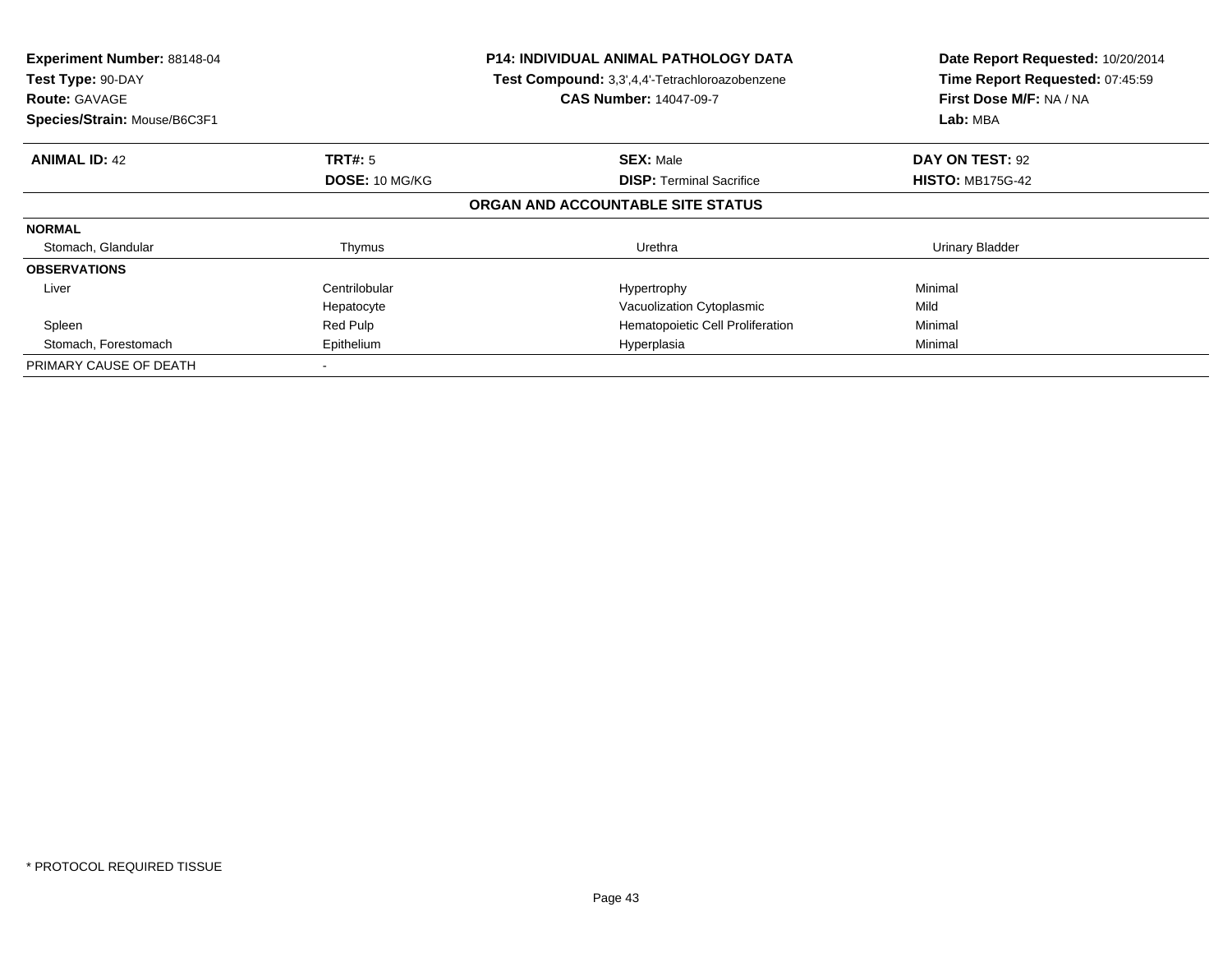| Experiment Number: 88148-04<br>Test Type: 90-DAY<br><b>Route: GAVAGE</b><br>Species/Strain: Mouse/B6C3F1 |                    | <b>P14: INDIVIDUAL ANIMAL PATHOLOGY DATA</b><br>Test Compound: 3,3',4,4'-Tetrachloroazobenzene<br><b>CAS Number: 14047-09-7</b> | Date Report Requested: 10/20/2014<br>Time Report Requested: 07:45:59<br>First Dose M/F: NA / NA<br>Lab: MBA |
|----------------------------------------------------------------------------------------------------------|--------------------|---------------------------------------------------------------------------------------------------------------------------------|-------------------------------------------------------------------------------------------------------------|
| <b>ANIMAL ID: 43</b>                                                                                     | TRT#: 5            | <b>SEX: Male</b>                                                                                                                | DAY ON TEST: 92                                                                                             |
|                                                                                                          | DOSE: 10 MG/KG     | <b>DISP:</b> Terminal Sacrifice                                                                                                 | <b>HISTO: MB175G-43</b>                                                                                     |
|                                                                                                          |                    | ORGAN AND ACCOUNTABLE SITE STATUS                                                                                               |                                                                                                             |
| <b>NORMAL</b>                                                                                            |                    |                                                                                                                                 |                                                                                                             |
| Stomach, Forestomach                                                                                     | Stomach, Glandular | Thymus                                                                                                                          | Urethra                                                                                                     |
| <b>Urinary Bladder</b>                                                                                   |                    |                                                                                                                                 |                                                                                                             |
| <b>OBSERVATIONS</b>                                                                                      |                    |                                                                                                                                 |                                                                                                             |
| Liver                                                                                                    | Centrilobular      | Hypertrophy                                                                                                                     | Minimal                                                                                                     |
| Spleen                                                                                                   | Red Pulp           | Hematopoietic Cell Proliferation                                                                                                | Minimal                                                                                                     |
| PRIMARY CAUSE OF DEATH                                                                                   |                    |                                                                                                                                 |                                                                                                             |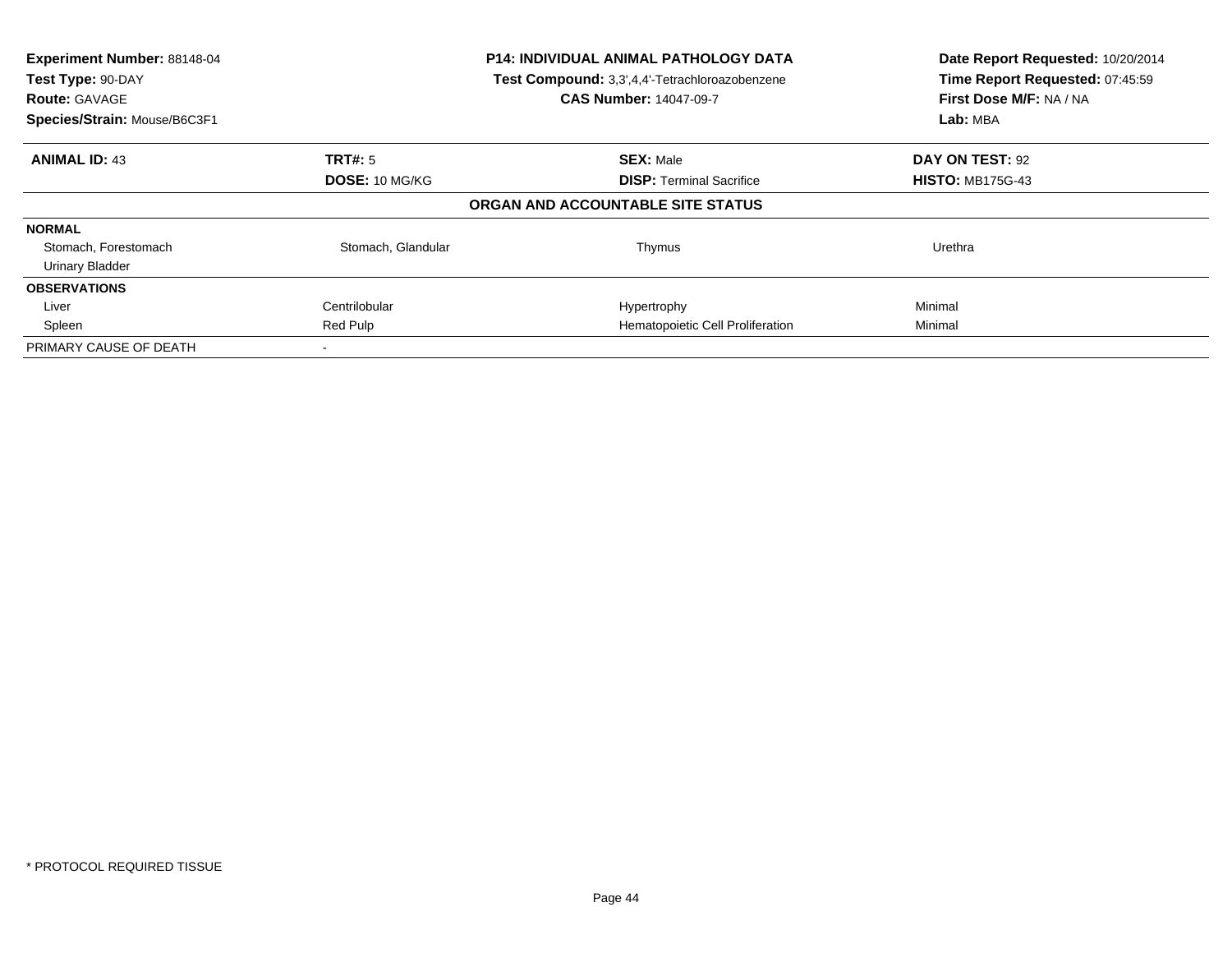| Experiment Number: 88148-04<br>Test Type: 90-DAY<br><b>Route: GAVAGE</b><br>Species/Strain: Mouse/B6C3F1 |                    | <b>P14: INDIVIDUAL ANIMAL PATHOLOGY DATA</b><br>Test Compound: 3,3',4,4'-Tetrachloroazobenzene<br><b>CAS Number: 14047-09-7</b> | Date Report Requested: 10/20/2014<br>Time Report Requested: 07:45:59<br>First Dose M/F: NA / NA<br>Lab: MBA |
|----------------------------------------------------------------------------------------------------------|--------------------|---------------------------------------------------------------------------------------------------------------------------------|-------------------------------------------------------------------------------------------------------------|
| <b>ANIMAL ID: 44</b>                                                                                     | <b>TRT#:</b> 5     | <b>SEX: Male</b>                                                                                                                | DAY ON TEST: 92                                                                                             |
|                                                                                                          | DOSE: 10 MG/KG     | <b>DISP: Terminal Sacrifice</b>                                                                                                 | <b>HISTO: MB175G-44</b>                                                                                     |
|                                                                                                          |                    | ORGAN AND ACCOUNTABLE SITE STATUS                                                                                               |                                                                                                             |
| <b>NORMAL</b>                                                                                            |                    |                                                                                                                                 |                                                                                                             |
| Stomach, Forestomach                                                                                     | Stomach, Glandular | Thymus                                                                                                                          | Urinary Bladder                                                                                             |
| <b>MISSING</b>                                                                                           |                    |                                                                                                                                 |                                                                                                             |
| Urethra                                                                                                  |                    |                                                                                                                                 |                                                                                                             |
| <b>OBSERVATIONS</b>                                                                                      |                    |                                                                                                                                 |                                                                                                             |
| Liver                                                                                                    | Centrilobular      | Hypertrophy                                                                                                                     | Minimal                                                                                                     |
| Spleen                                                                                                   | Red Pulp           | Hematopoietic Cell Proliferation                                                                                                | Minimal                                                                                                     |
| PRIMARY CAUSE OF DEATH                                                                                   |                    |                                                                                                                                 |                                                                                                             |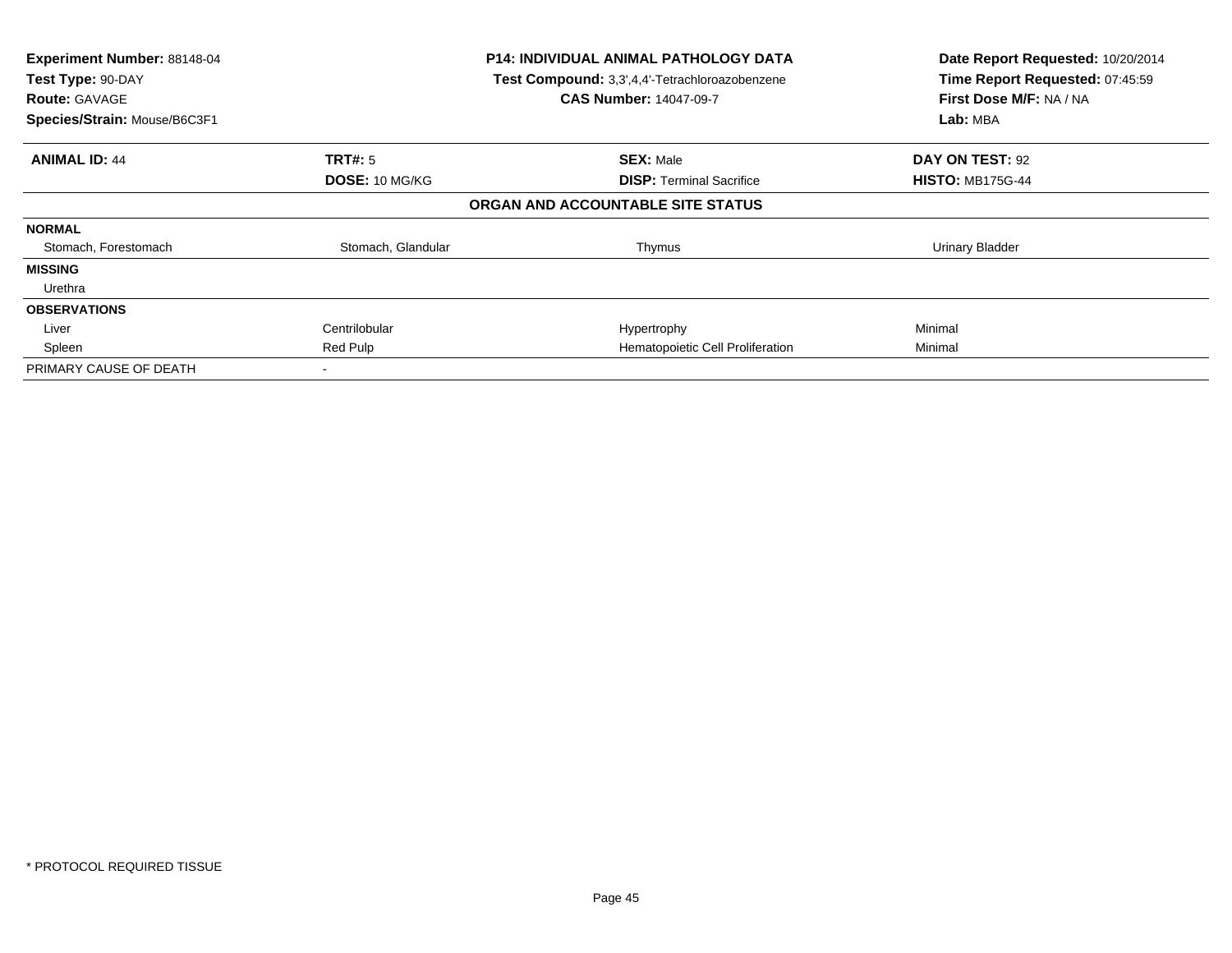| Experiment Number: 88148-04<br>Test Type: 90-DAY<br><b>Route: GAVAGE</b> |                       | <b>P14: INDIVIDUAL ANIMAL PATHOLOGY DATA</b><br>Test Compound: 3,3',4,4'-Tetrachloroazobenzene<br><b>CAS Number: 14047-09-7</b> | Date Report Requested: 10/20/2014<br>Time Report Requested: 07:45:59<br>First Dose M/F: NA / NA |
|--------------------------------------------------------------------------|-----------------------|---------------------------------------------------------------------------------------------------------------------------------|-------------------------------------------------------------------------------------------------|
| Species/Strain: Mouse/B6C3F1                                             |                       |                                                                                                                                 | Lab: MBA                                                                                        |
| <b>ANIMAL ID: 45</b>                                                     | TRT#: 5               | <b>SEX: Male</b>                                                                                                                | DAY ON TEST: 92                                                                                 |
|                                                                          | <b>DOSE: 10 MG/KG</b> | <b>DISP:</b> Terminal Sacrifice                                                                                                 | <b>HISTO: MB175G-45</b>                                                                         |
|                                                                          |                       | ORGAN AND ACCOUNTABLE SITE STATUS                                                                                               |                                                                                                 |
| <b>NORMAL</b>                                                            |                       |                                                                                                                                 |                                                                                                 |
| Liver                                                                    | Stomach, Forestomach  | Stomach, Glandular                                                                                                              | Thymus                                                                                          |
| Urethra                                                                  | Urinary Bladder       |                                                                                                                                 |                                                                                                 |
| <b>OBSERVATIONS</b>                                                      |                       |                                                                                                                                 |                                                                                                 |
| Spleen                                                                   | Red Pulp              | Hematopoietic Cell Proliferation                                                                                                | Minimal                                                                                         |
| PRIMARY CAUSE OF DEATH                                                   |                       |                                                                                                                                 |                                                                                                 |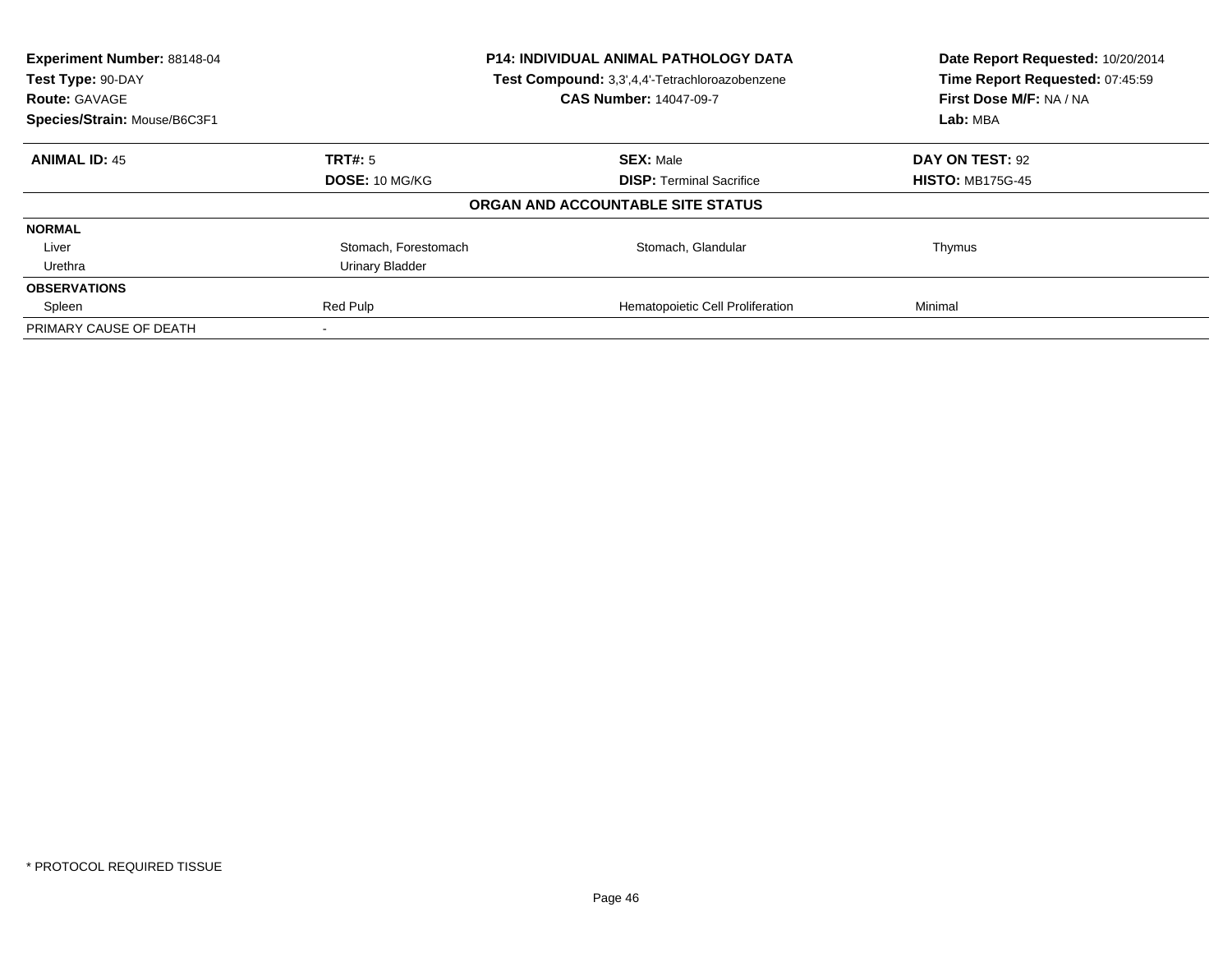| Experiment Number: 88148-04<br>Test Type: 90-DAY<br><b>Route: GAVAGE</b><br>Species/Strain: Mouse/B6C3F1 |                       | <b>P14: INDIVIDUAL ANIMAL PATHOLOGY DATA</b><br>Test Compound: 3,3',4,4'-Tetrachloroazobenzene<br><b>CAS Number: 14047-09-7</b> | Date Report Requested: 10/20/2014<br>Time Report Requested: 07:45:59<br>First Dose M/F: NA / NA<br>Lab: MBA |
|----------------------------------------------------------------------------------------------------------|-----------------------|---------------------------------------------------------------------------------------------------------------------------------|-------------------------------------------------------------------------------------------------------------|
| <b>ANIMAL ID: 46</b>                                                                                     | <b>TRT#:</b> 5        | <b>SEX: Male</b>                                                                                                                | DAY ON TEST: 92                                                                                             |
|                                                                                                          | <b>DOSE: 10 MG/KG</b> | <b>DISP:</b> Accidentally Killed                                                                                                | <b>HISTO: MB175G-46</b>                                                                                     |
|                                                                                                          |                       | ORGAN AND ACCOUNTABLE SITE STATUS                                                                                               |                                                                                                             |
| <b>NORMAL</b>                                                                                            |                       |                                                                                                                                 |                                                                                                             |
| Stomach, Glandular                                                                                       | Thymus                | Urethra                                                                                                                         | <b>Urinary Bladder</b>                                                                                      |
| <b>OBSERVATIONS</b>                                                                                      |                       |                                                                                                                                 |                                                                                                             |
| Liver                                                                                                    | Centrilobular         | Hypertrophy                                                                                                                     | Minimal                                                                                                     |
| Spleen                                                                                                   | Red Pulp              | Hematopoietic Cell Proliferation                                                                                                | Minimal                                                                                                     |
| Stomach, Forestomach                                                                                     | Epithelium            | Hyperplasia                                                                                                                     | Minimal                                                                                                     |
| PRIMARY CAUSE OF DEATH                                                                                   |                       |                                                                                                                                 |                                                                                                             |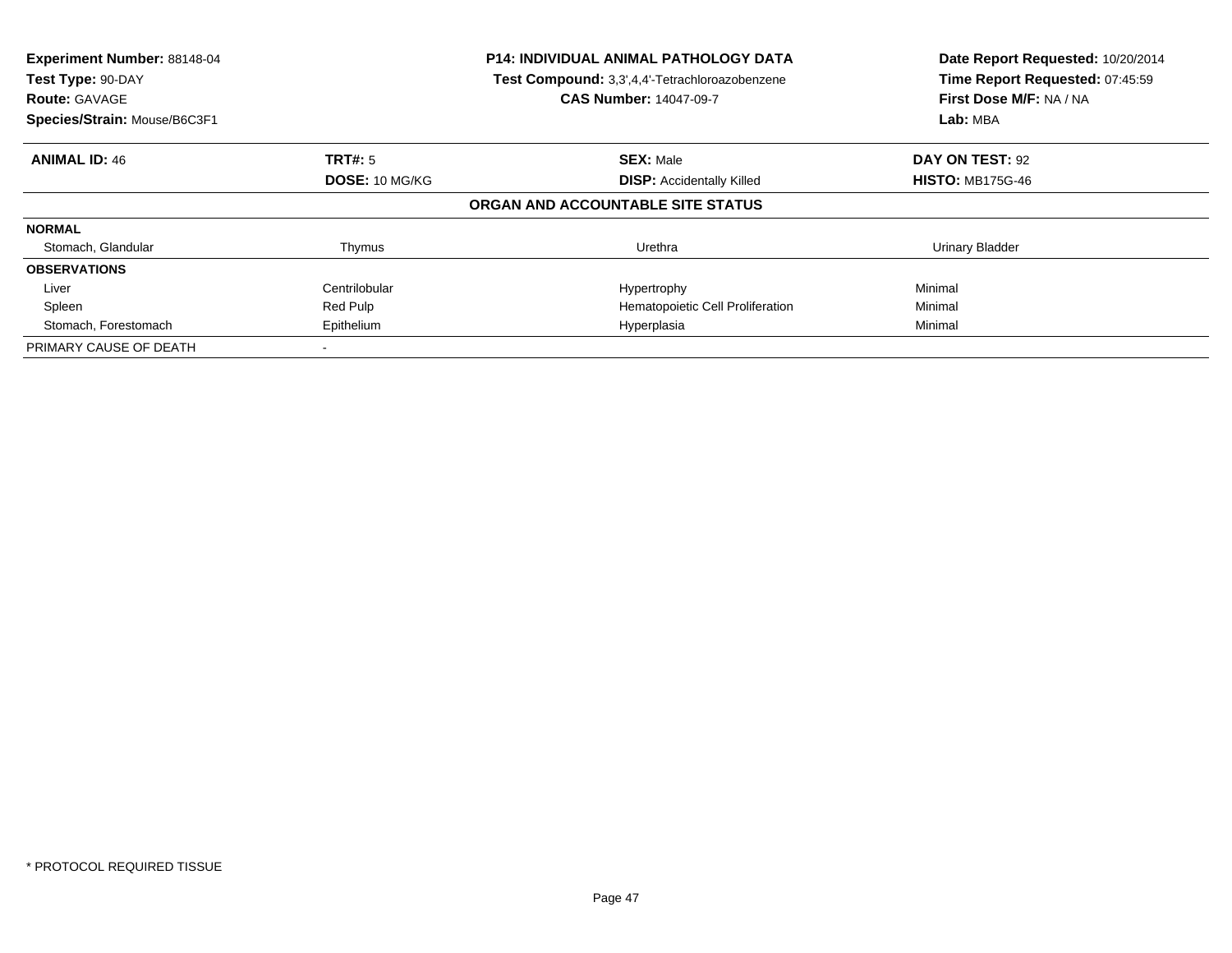| Experiment Number: 88148-04<br>Test Type: 90-DAY<br><b>Route: GAVAGE</b> |                       | <b>P14: INDIVIDUAL ANIMAL PATHOLOGY DATA</b><br>Test Compound: 3,3',4,4'-Tetrachloroazobenzene<br><b>CAS Number: 14047-09-7</b> | Date Report Requested: 10/20/2014<br>Time Report Requested: 07:45:59<br>First Dose M/F: NA / NA |
|--------------------------------------------------------------------------|-----------------------|---------------------------------------------------------------------------------------------------------------------------------|-------------------------------------------------------------------------------------------------|
| Species/Strain: Mouse/B6C3F1                                             |                       |                                                                                                                                 | Lab: MBA                                                                                        |
| <b>ANIMAL ID: 47</b>                                                     | TRT#: 5               | <b>SEX: Male</b>                                                                                                                | DAY ON TEST: 92                                                                                 |
|                                                                          | <b>DOSE: 10 MG/KG</b> | <b>DISP:</b> Terminal Sacrifice                                                                                                 | <b>HISTO: MB175G-47</b>                                                                         |
|                                                                          |                       | ORGAN AND ACCOUNTABLE SITE STATUS                                                                                               |                                                                                                 |
| <b>NORMAL</b>                                                            |                       |                                                                                                                                 |                                                                                                 |
| Liver                                                                    | Stomach, Forestomach  | Stomach, Glandular                                                                                                              | Thymus                                                                                          |
| Urethra                                                                  | Urinary Bladder       |                                                                                                                                 |                                                                                                 |
| <b>OBSERVATIONS</b>                                                      |                       |                                                                                                                                 |                                                                                                 |
| Spleen                                                                   | Red Pulp              | Hematopoietic Cell Proliferation                                                                                                | Minimal                                                                                         |
| PRIMARY CAUSE OF DEATH                                                   |                       |                                                                                                                                 |                                                                                                 |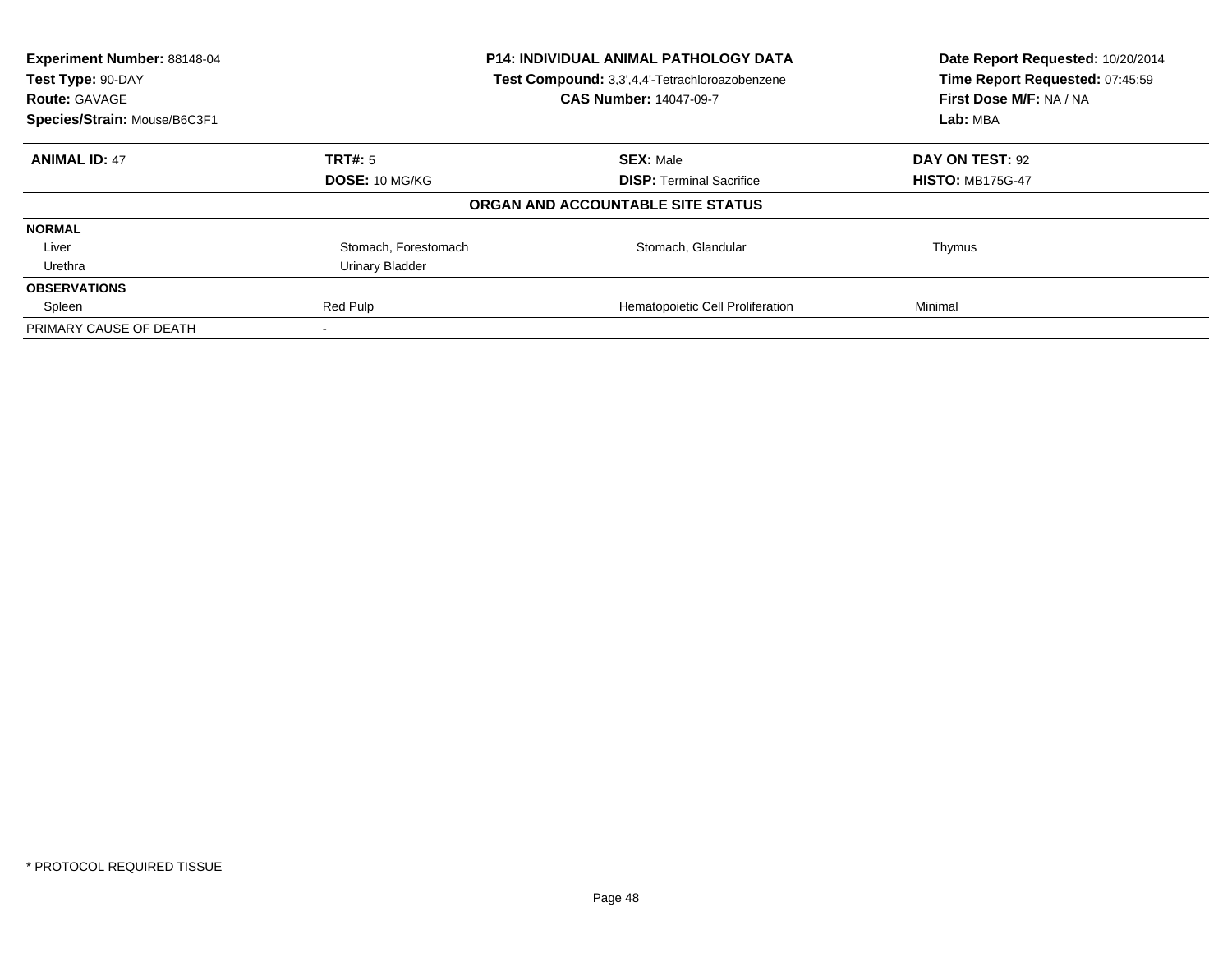| Experiment Number: 88148-04<br>Test Type: 90-DAY<br><b>Route: GAVAGE</b><br>Species/Strain: Mouse/B6C3F1 |                | <b>P14: INDIVIDUAL ANIMAL PATHOLOGY DATA</b><br>Test Compound: 3,3',4,4'-Tetrachloroazobenzene<br><b>CAS Number: 14047-09-7</b> | Date Report Requested: 10/20/2014<br>Time Report Requested: 07:45:59<br>First Dose M/F: NA / NA<br>Lab: MBA |
|----------------------------------------------------------------------------------------------------------|----------------|---------------------------------------------------------------------------------------------------------------------------------|-------------------------------------------------------------------------------------------------------------|
| <b>ANIMAL ID: 48</b>                                                                                     | TRT#: 5        | <b>SEX: Male</b>                                                                                                                | DAY ON TEST: 92                                                                                             |
|                                                                                                          | DOSE: 10 MG/KG | <b>DISP:</b> Terminal Sacrifice                                                                                                 | <b>HISTO: MB175G-48</b>                                                                                     |
|                                                                                                          |                | ORGAN AND ACCOUNTABLE SITE STATUS                                                                                               |                                                                                                             |
| <b>NORMAL</b>                                                                                            |                |                                                                                                                                 |                                                                                                             |
| Stomach, Glandular                                                                                       | Thymus         | <b>Urinary Bladder</b>                                                                                                          |                                                                                                             |
| <b>MISSING</b>                                                                                           |                |                                                                                                                                 |                                                                                                             |
| Urethra                                                                                                  |                |                                                                                                                                 |                                                                                                             |
| <b>OBSERVATIONS</b>                                                                                      |                |                                                                                                                                 |                                                                                                             |
| Liver                                                                                                    | Centrilobular  | Hypertrophy                                                                                                                     | Minimal                                                                                                     |
| Spleen                                                                                                   | Red Pulp       | Hematopoietic Cell Proliferation                                                                                                | Minimal                                                                                                     |
| Stomach, Forestomach                                                                                     | Epithelium     | Hyperplasia                                                                                                                     | Mild                                                                                                        |
| Note: THE EPITHELIAL HYPERPLASIA OCCURS AT THE MARGO PLICATUS.                                           |                |                                                                                                                                 |                                                                                                             |
| PRIMARY CAUSE OF DEATH                                                                                   |                |                                                                                                                                 |                                                                                                             |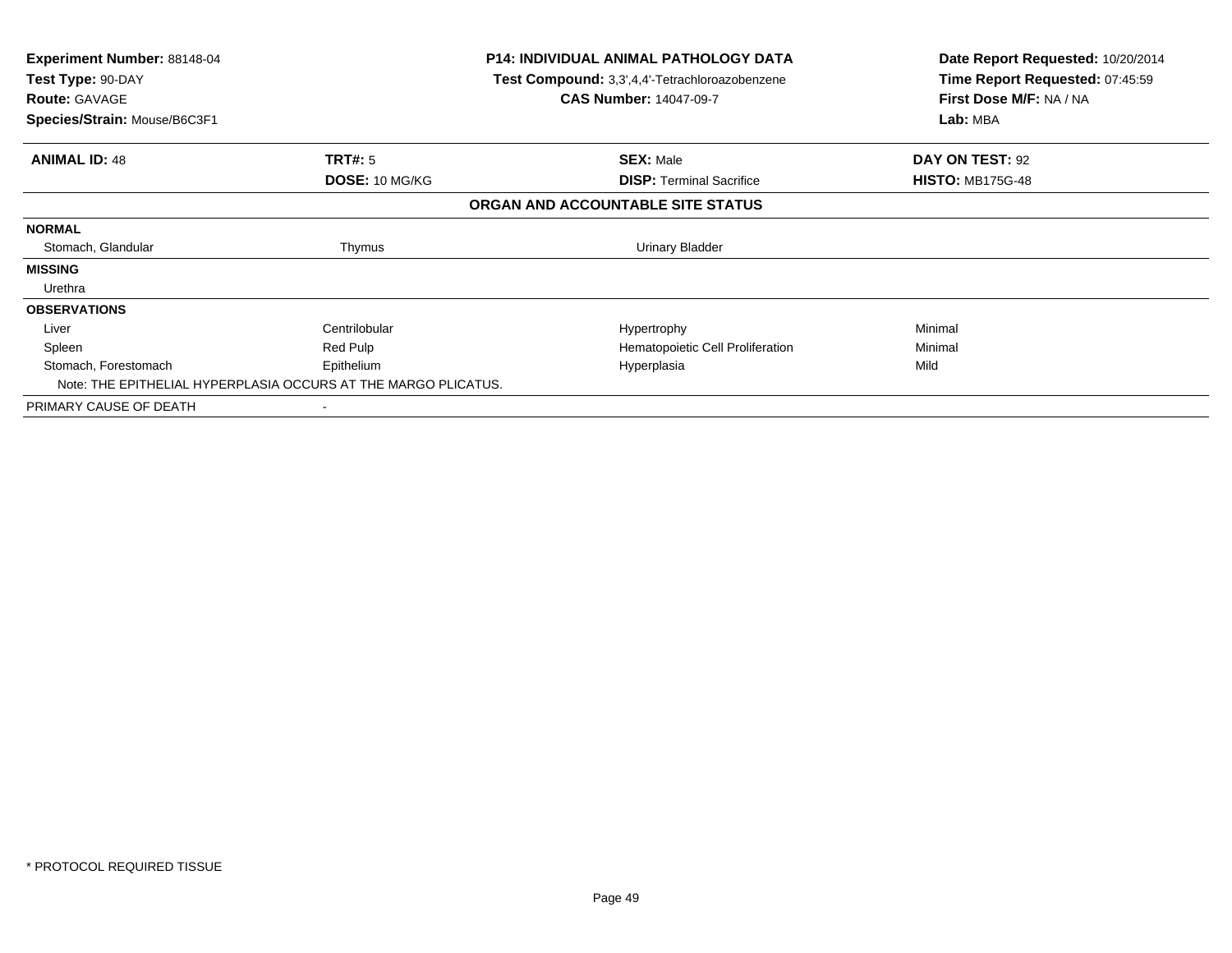| Experiment Number: 88148-04<br>Test Type: 90-DAY<br><b>Route: GAVAGE</b><br>Species/Strain: Mouse/B6C3F1 |                | <b>P14: INDIVIDUAL ANIMAL PATHOLOGY DATA</b><br>Test Compound: 3,3',4,4'-Tetrachloroazobenzene<br><b>CAS Number: 14047-09-7</b> | Date Report Requested: 10/20/2014<br>Time Report Requested: 07:45:59<br>First Dose M/F: NA / NA<br>Lab: MBA |
|----------------------------------------------------------------------------------------------------------|----------------|---------------------------------------------------------------------------------------------------------------------------------|-------------------------------------------------------------------------------------------------------------|
|                                                                                                          |                |                                                                                                                                 |                                                                                                             |
| <b>ANIMAL ID: 49</b>                                                                                     | <b>TRT#: 5</b> | <b>SEX: Male</b>                                                                                                                | DAY ON TEST: 92                                                                                             |
|                                                                                                          | DOSE: 10 MG/KG | <b>DISP:</b> Terminal Sacrifice                                                                                                 | <b>HISTO: MB175G-49</b>                                                                                     |
|                                                                                                          |                | ORGAN AND ACCOUNTABLE SITE STATUS                                                                                               |                                                                                                             |
| <b>NORMAL</b>                                                                                            |                |                                                                                                                                 |                                                                                                             |
| Stomach, Glandular                                                                                       | Thymus         | <b>Urinary Bladder</b>                                                                                                          |                                                                                                             |
| <b>MISSING</b>                                                                                           |                |                                                                                                                                 |                                                                                                             |
| Urethra                                                                                                  |                |                                                                                                                                 |                                                                                                             |
| <b>OBSERVATIONS</b>                                                                                      |                |                                                                                                                                 |                                                                                                             |
| Liver                                                                                                    | Centrilobular  | Hypertrophy                                                                                                                     | Minimal                                                                                                     |
| Spleen                                                                                                   | Red Pulp       | Hematopoietic Cell Proliferation                                                                                                | Minimal                                                                                                     |
| Stomach, Forestomach                                                                                     | Epithelium     | Hyperplasia                                                                                                                     | Mild                                                                                                        |
| PRIMARY CAUSE OF DEATH                                                                                   |                |                                                                                                                                 |                                                                                                             |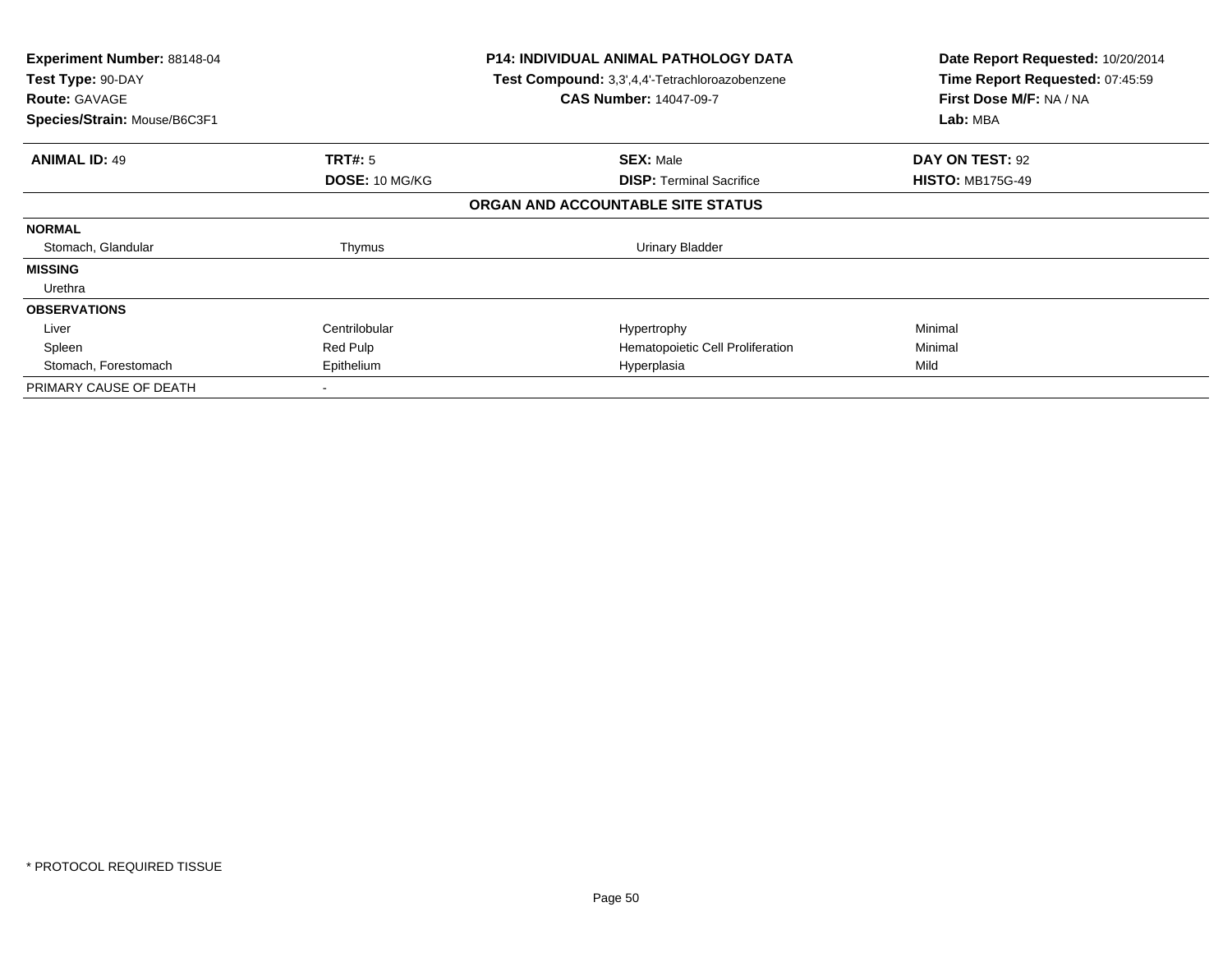| <b>Experiment Number: 88148-04</b><br>Test Type: 90-DAY<br><b>Route: GAVAGE</b><br>Species/Strain: Mouse/B6C3F1 |                    | <b>P14: INDIVIDUAL ANIMAL PATHOLOGY DATA</b><br>Test Compound: 3,3',4,4'-Tetrachloroazobenzene<br><b>CAS Number: 14047-09-7</b> | Date Report Requested: 10/20/2014<br>Time Report Requested: 07:45:59<br>First Dose M/F: NA / NA<br>Lab: MBA |
|-----------------------------------------------------------------------------------------------------------------|--------------------|---------------------------------------------------------------------------------------------------------------------------------|-------------------------------------------------------------------------------------------------------------|
| <b>ANIMAL ID: 50</b>                                                                                            | <b>TRT#:</b> 5     | <b>SEX: Male</b>                                                                                                                | DAY ON TEST: 92                                                                                             |
|                                                                                                                 | DOSE: 10 MG/KG     | <b>DISP:</b> Terminal Sacrifice                                                                                                 | <b>HISTO: MB175G-50</b>                                                                                     |
|                                                                                                                 |                    | ORGAN AND ACCOUNTABLE SITE STATUS                                                                                               |                                                                                                             |
| <b>NORMAL</b>                                                                                                   |                    |                                                                                                                                 |                                                                                                             |
| Stomach, Forestomach                                                                                            | Stomach, Glandular | Thymus                                                                                                                          | Urinary Bladder                                                                                             |
| <b>MISSING</b>                                                                                                  |                    |                                                                                                                                 |                                                                                                             |
| Urethra                                                                                                         |                    |                                                                                                                                 |                                                                                                             |
| <b>OBSERVATIONS</b>                                                                                             |                    |                                                                                                                                 |                                                                                                             |
| Liver                                                                                                           | Centrilobular      | Hypertrophy                                                                                                                     | Minimal                                                                                                     |
| Spleen                                                                                                          | Red Pulp           | Hematopoietic Cell Proliferation                                                                                                | Minimal                                                                                                     |
| PRIMARY CAUSE OF DEATH                                                                                          |                    |                                                                                                                                 |                                                                                                             |
| Animal Note: TGL- NODULE AT TIP OF TAIL- NCL                                                                    |                    |                                                                                                                                 |                                                                                                             |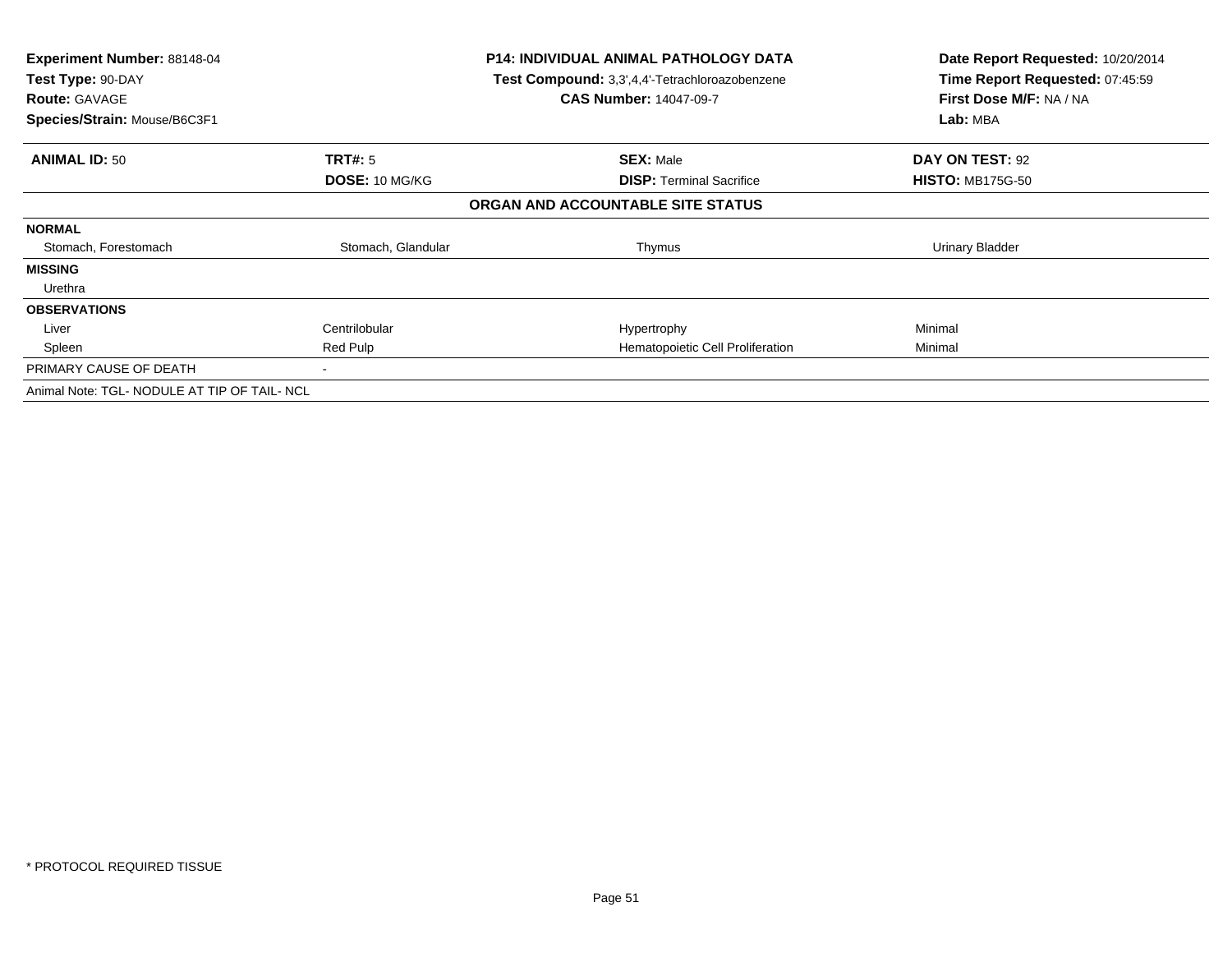| <b>Experiment Number: 88148-04</b><br>Test Type: 90-DAY |                             | <b>P14: INDIVIDUAL ANIMAL PATHOLOGY DATA</b>   | Date Report Requested: 10/20/2014<br>Time Report Requested: 07:45:59 |  |
|---------------------------------------------------------|-----------------------------|------------------------------------------------|----------------------------------------------------------------------|--|
|                                                         |                             | Test Compound: 3,3',4,4'-Tetrachloroazobenzene |                                                                      |  |
| <b>Route: GAVAGE</b>                                    |                             | <b>CAS Number: 14047-09-7</b>                  | First Dose M/F: NA / NA                                              |  |
| Species/Strain: Mouse/B6C3F1                            |                             |                                                | Lab: MBA                                                             |  |
| <b>ANIMAL ID: 51</b>                                    | <b>TRT#: 6</b>              | <b>SEX: Male</b>                               | DAY ON TEST: 92                                                      |  |
|                                                         | DOSE: 30 MG/KG              | <b>DISP: Terminal Sacrifice</b>                | <b>HISTO: MB175G-51</b>                                              |  |
|                                                         |                             | ORGAN AND ACCOUNTABLE SITE STATUS              |                                                                      |  |
| <b>NORMAL</b>                                           |                             |                                                |                                                                      |  |
| * Adrenal Cortex                                        | * Adrenal Medulla           | * Blood Vessel                                 | * Bone                                                               |  |
| * Bone Marrow                                           | * Brain                     | * Epididymis                                   | * Esophagus                                                          |  |
| * Gallbladder                                           | * Heart                     | * Intestine Large, Cecum                       | * Intestine Large, Colon                                             |  |
| * Intestine Large, Rectum                               | * Intestine Small, Duodenum | * Intestine Small, Ileum                       | * Intestine Small, Jejunum                                           |  |
| * Kidney                                                | * Liver                     | * Lung                                         | * Lymph Node, Mandibular                                             |  |
| * Lymph Node, Mesenteric                                | * Nose                      | * Pancreas                                     | * Parathyroid Gland                                                  |  |
| * Pituitary Gland                                       | * Preputial Gland           | * Prostate                                     | * Salivary Glands                                                    |  |
| * Seminal Vesicle                                       | * Skin                      | * Stomach, Glandular                           | * Testes                                                             |  |
| * Thymus                                                | * Thyroid Gland             | * Trachea                                      | Urethra                                                              |  |
| * Urinary Bladder                                       |                             |                                                |                                                                      |  |
| <b>MISSING</b>                                          |                             |                                                |                                                                      |  |
| * Mammary Gland                                         |                             |                                                |                                                                      |  |
| <b>OBSERVATIONS</b>                                     |                             |                                                |                                                                      |  |
| * Blood Vessel                                          |                             |                                                |                                                                      |  |
| Note: AORTA IS NORMAL.                                  |                             |                                                |                                                                      |  |
| * Spleen                                                | Red Pulp                    | Hematopoietic Cell Proliferation               | Minimal                                                              |  |
|                                                         | Red Pulp                    | Pigmentation                                   | Mild                                                                 |  |
| * Stomach, Forestomach                                  | Epithelium                  | Hyperplasia                                    | Minimal                                                              |  |
| PRIMARY CAUSE OF DEATH                                  |                             |                                                |                                                                      |  |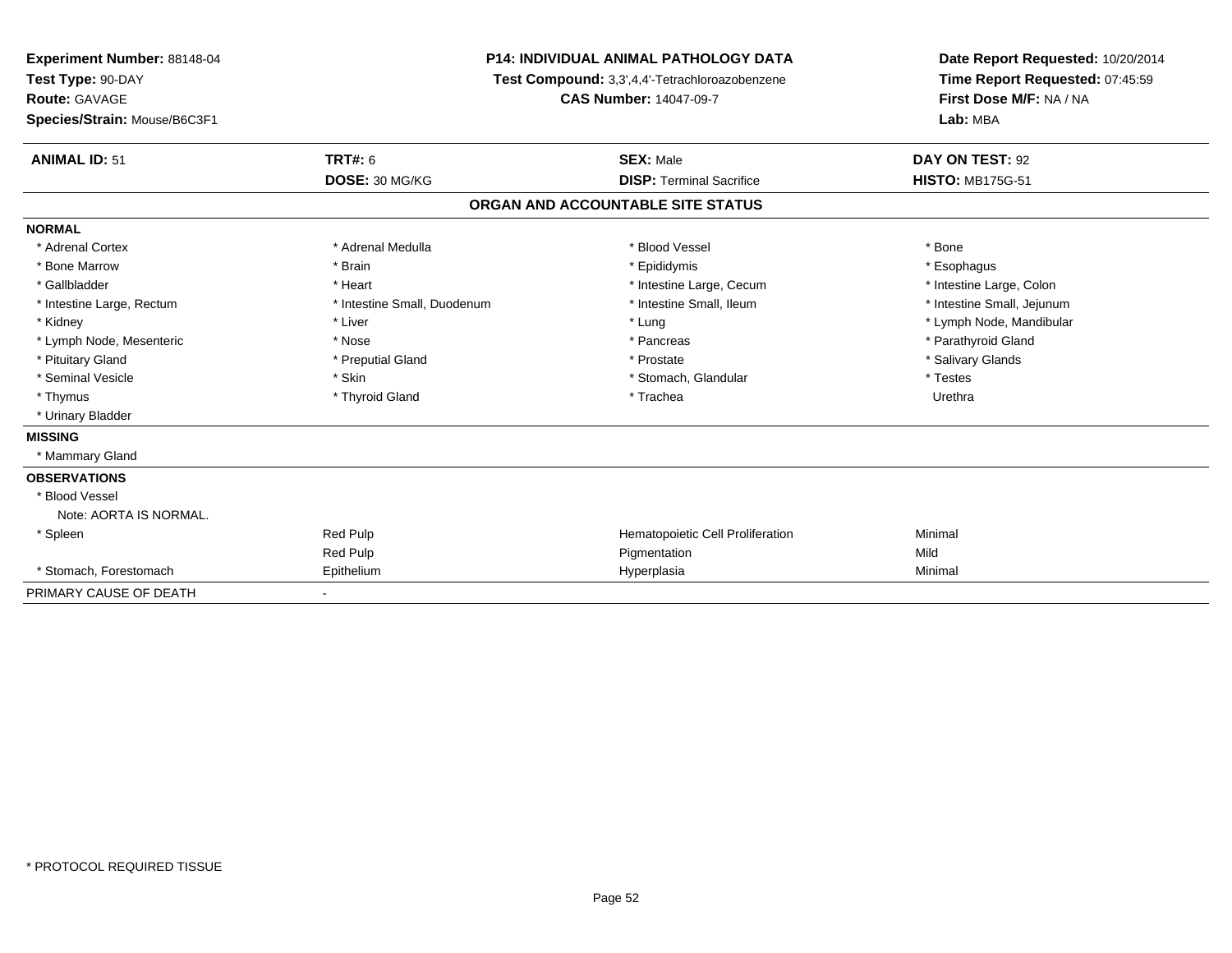| Experiment Number: 88148-04                                    | <b>P14: INDIVIDUAL ANIMAL PATHOLOGY DATA</b> |                                                | Date Report Requested: 10/20/2014 |
|----------------------------------------------------------------|----------------------------------------------|------------------------------------------------|-----------------------------------|
| Test Type: 90-DAY                                              |                                              | Test Compound: 3,3',4,4'-Tetrachloroazobenzene | Time Report Requested: 07:45:59   |
| <b>Route: GAVAGE</b>                                           |                                              | <b>CAS Number: 14047-09-7</b>                  | First Dose M/F: NA / NA           |
| Species/Strain: Mouse/B6C3F1                                   |                                              |                                                | Lab: MBA                          |
| <b>ANIMAL ID: 52</b>                                           | <b>TRT#: 6</b>                               | <b>SEX: Male</b>                               | DAY ON TEST: 92                   |
|                                                                | DOSE: 30 MG/KG                               | <b>DISP: Terminal Sacrifice</b>                | <b>HISTO: MB175G-52</b>           |
|                                                                |                                              | ORGAN AND ACCOUNTABLE SITE STATUS              |                                   |
| <b>NORMAL</b>                                                  |                                              |                                                |                                   |
| * Adrenal Cortex                                               | * Adrenal Medulla                            | * Blood Vessel                                 | * Bone                            |
| * Bone Marrow                                                  | * Brain                                      | * Epididymis                                   | * Esophagus                       |
| * Heart                                                        | * Intestine Large, Cecum                     | * Intestine Large, Colon                       | * Intestine Large, Rectum         |
| * Intestine Small, Duodenum                                    | * Intestine Small, Ileum                     | * Intestine Small, Jejunum                     | * Kidney                          |
| * Lung                                                         | * Lymph Node, Mandibular                     | * Lymph Node, Mesenteric                       | * Nose                            |
| * Pancreas                                                     | * Parathyroid Gland                          | * Pituitary Gland                              | * Preputial Gland                 |
| * Prostate                                                     | * Salivary Glands                            | * Seminal Vesicle                              | * Skin                            |
| * Stomach, Glandular                                           | * Testes                                     | * Thymus                                       | * Thyroid Gland                   |
| * Trachea                                                      | Urethra                                      | * Urinary Bladder                              |                                   |
| <b>MISSING</b>                                                 |                                              |                                                |                                   |
| * Gallbladder                                                  | * Mammary Gland                              |                                                |                                   |
| <b>OBSERVATIONS</b>                                            |                                              |                                                |                                   |
| * Blood Vessel                                                 |                                              |                                                |                                   |
| Note: AORTA IS NORMAL.                                         |                                              |                                                |                                   |
| * Liver                                                        | Centrilobular                                | Hypertrophy                                    | Minimal                           |
|                                                                |                                              | Inflammation                                   | Focal, Mild                       |
| Note: INFLAMMATION IS SUBACUTE.                                |                                              |                                                |                                   |
| * Spleen                                                       | Red Pulp                                     | Hematopoietic Cell Proliferation               | Minimal                           |
| * Stomach. Forestomach                                         | Epithelium                                   | Hyperplasia                                    | Mild                              |
| Note: THE EPITHELIAL HYPERPLASIA OCCURS AT THE MARGO PLICATUS. |                                              |                                                |                                   |
| PRIMARY CAUSE OF DEATH                                         |                                              |                                                |                                   |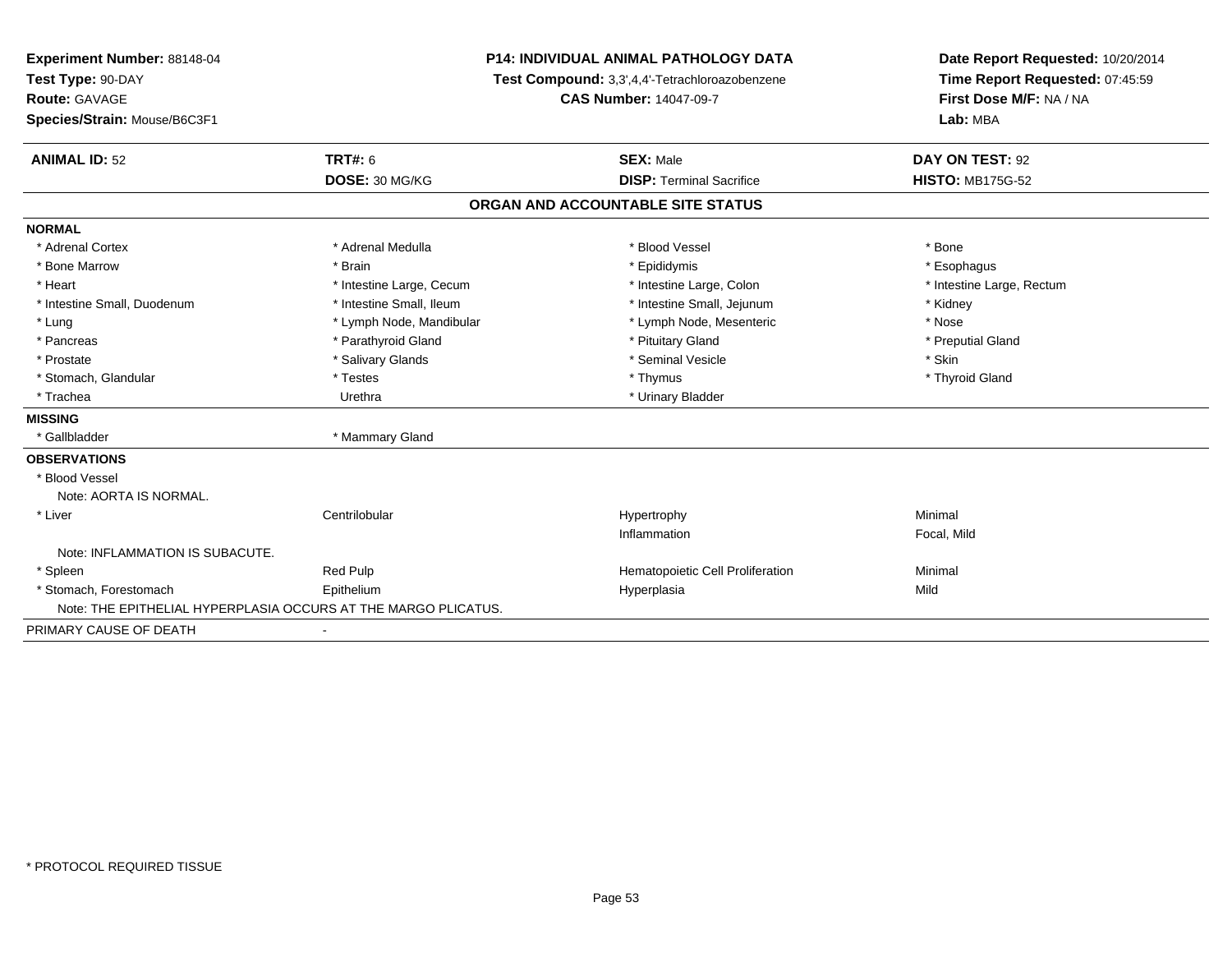| <b>Experiment Number: 88148-04</b><br>Test Type: 90-DAY<br><b>Route: GAVAGE</b><br>Species/Strain: Mouse/B6C3F1 | <b>P14: INDIVIDUAL ANIMAL PATHOLOGY DATA</b><br>Test Compound: 3,3',4,4'-Tetrachloroazobenzene<br><b>CAS Number: 14047-09-7</b> |                                   | Date Report Requested: 10/20/2014<br>Time Report Requested: 07:45:59<br>First Dose M/F: NA / NA<br>Lab: MBA |  |
|-----------------------------------------------------------------------------------------------------------------|---------------------------------------------------------------------------------------------------------------------------------|-----------------------------------|-------------------------------------------------------------------------------------------------------------|--|
| <b>ANIMAL ID: 53</b>                                                                                            | TRT#: 6                                                                                                                         | <b>SEX: Male</b>                  | DAY ON TEST: 92                                                                                             |  |
|                                                                                                                 | DOSE: 30 MG/KG                                                                                                                  | <b>DISP: Terminal Sacrifice</b>   | <b>HISTO: MB175G-53</b>                                                                                     |  |
|                                                                                                                 |                                                                                                                                 | ORGAN AND ACCOUNTABLE SITE STATUS |                                                                                                             |  |
| <b>NORMAL</b>                                                                                                   |                                                                                                                                 |                                   |                                                                                                             |  |
| * Adrenal Cortex                                                                                                | * Adrenal Medulla                                                                                                               | * Blood Vessel                    | * Bone                                                                                                      |  |
| * Bone Marrow                                                                                                   | * Brain                                                                                                                         | * Epididymis                      | * Esophagus                                                                                                 |  |
| * Gallbladder                                                                                                   | * Heart                                                                                                                         | * Intestine Large, Cecum          | * Intestine Large, Colon                                                                                    |  |
| * Intestine Large, Rectum                                                                                       | * Intestine Small, Duodenum                                                                                                     | * Intestine Small, Ileum          | * Intestine Small, Jejunum                                                                                  |  |
| * Kidney                                                                                                        | * Lung                                                                                                                          | * Lymph Node, Mandibular          | * Lymph Node, Mesenteric                                                                                    |  |
| * Nose                                                                                                          | * Pancreas                                                                                                                      | * Pituitary Gland                 | * Preputial Gland                                                                                           |  |
| * Prostate                                                                                                      | * Salivary Glands                                                                                                               | * Seminal Vesicle                 | * Skin                                                                                                      |  |
| * Stomach, Forestomach                                                                                          | * Stomach, Glandular                                                                                                            | * Testes                          | * Thymus                                                                                                    |  |
| * Thyroid Gland                                                                                                 | * Trachea                                                                                                                       | Urethra                           | * Urinary Bladder                                                                                           |  |
| <b>MISSING</b>                                                                                                  |                                                                                                                                 |                                   |                                                                                                             |  |
| * Mammary Gland                                                                                                 | * Parathyroid Gland                                                                                                             |                                   |                                                                                                             |  |
| <b>OBSERVATIONS</b>                                                                                             |                                                                                                                                 |                                   |                                                                                                             |  |
| * Blood Vessel                                                                                                  |                                                                                                                                 |                                   |                                                                                                             |  |
| Note: AORTA IS NORMAL.                                                                                          |                                                                                                                                 |                                   |                                                                                                             |  |
| * Liver                                                                                                         | Centrilobular                                                                                                                   | Hypertrophy                       | Minimal                                                                                                     |  |
| * Spleen                                                                                                        | Red Pulp                                                                                                                        | Hematopoietic Cell Proliferation  | Minimal                                                                                                     |  |
| PRIMARY CAUSE OF DEATH                                                                                          |                                                                                                                                 |                                   |                                                                                                             |  |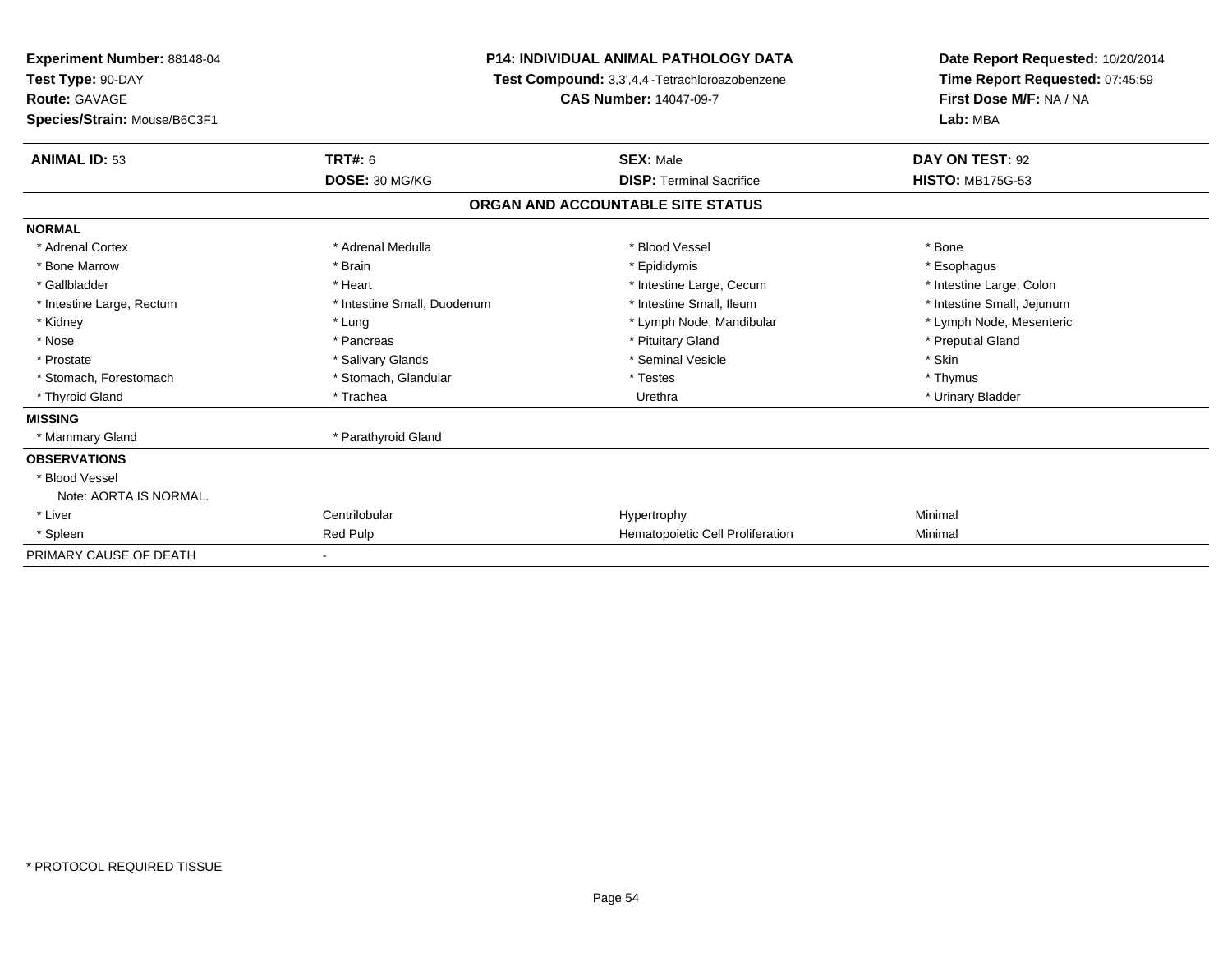| <b>Experiment Number: 88148-04</b><br>Test Type: 90-DAY |                             | <b>P14: INDIVIDUAL ANIMAL PATHOLOGY DATA</b>   | Date Report Requested: 10/20/2014<br>Time Report Requested: 07:45:59 |
|---------------------------------------------------------|-----------------------------|------------------------------------------------|----------------------------------------------------------------------|
|                                                         |                             | Test Compound: 3,3',4,4'-Tetrachloroazobenzene |                                                                      |
| <b>Route: GAVAGE</b>                                    |                             | <b>CAS Number: 14047-09-7</b>                  | First Dose M/F: NA / NA                                              |
| Species/Strain: Mouse/B6C3F1                            |                             |                                                | Lab: MBA                                                             |
| <b>ANIMAL ID: 54</b>                                    | <b>TRT#: 6</b>              | <b>SEX: Male</b>                               | DAY ON TEST: 92                                                      |
|                                                         | DOSE: 30 MG/KG              | <b>DISP: Terminal Sacrifice</b>                | <b>HISTO: MB175G-54</b>                                              |
|                                                         |                             | ORGAN AND ACCOUNTABLE SITE STATUS              |                                                                      |
| <b>NORMAL</b>                                           |                             |                                                |                                                                      |
| * Adrenal Cortex                                        | * Adrenal Medulla           | * Blood Vessel                                 | * Bone                                                               |
| * Bone Marrow                                           | * Brain                     | * Epididymis                                   | * Esophagus                                                          |
| * Gallbladder                                           | * Heart                     | * Intestine Large, Cecum                       | * Intestine Large, Colon                                             |
| * Intestine Large, Rectum                               | * Intestine Small, Duodenum | * Intestine Small, Ileum                       | * Intestine Small, Jejunum                                           |
| * Kidney                                                | * Lung                      | * Lymph Node, Mandibular                       | * Lymph Node, Mesenteric                                             |
| * Nose                                                  | * Pancreas                  | * Pituitary Gland                              | * Preputial Gland                                                    |
| * Prostate                                              | * Salivary Glands           | * Seminal Vesicle                              | * Skin                                                               |
| * Stomach, Forestomach                                  | * Stomach, Glandular        | * Testes                                       | * Thymus                                                             |
| * Thyroid Gland                                         | * Trachea                   | Urethra                                        | * Urinary Bladder                                                    |
| <b>MISSING</b>                                          |                             |                                                |                                                                      |
| * Mammary Gland                                         | * Parathyroid Gland         |                                                |                                                                      |
| <b>OBSERVATIONS</b>                                     |                             |                                                |                                                                      |
| * Blood Vessel                                          |                             |                                                |                                                                      |
| Note: AORTA IS NORMAL.                                  |                             |                                                |                                                                      |
| * Liver                                                 | Centrilobular               | Hypertrophy                                    | Minimal                                                              |
|                                                         | Hepatocyte                  | Vacuolization Cytoplasmic                      | Mild                                                                 |
| * Spleen                                                | <b>Red Pulp</b>             | Hematopoietic Cell Proliferation               | Minimal                                                              |
| PRIMARY CAUSE OF DEATH                                  |                             |                                                |                                                                      |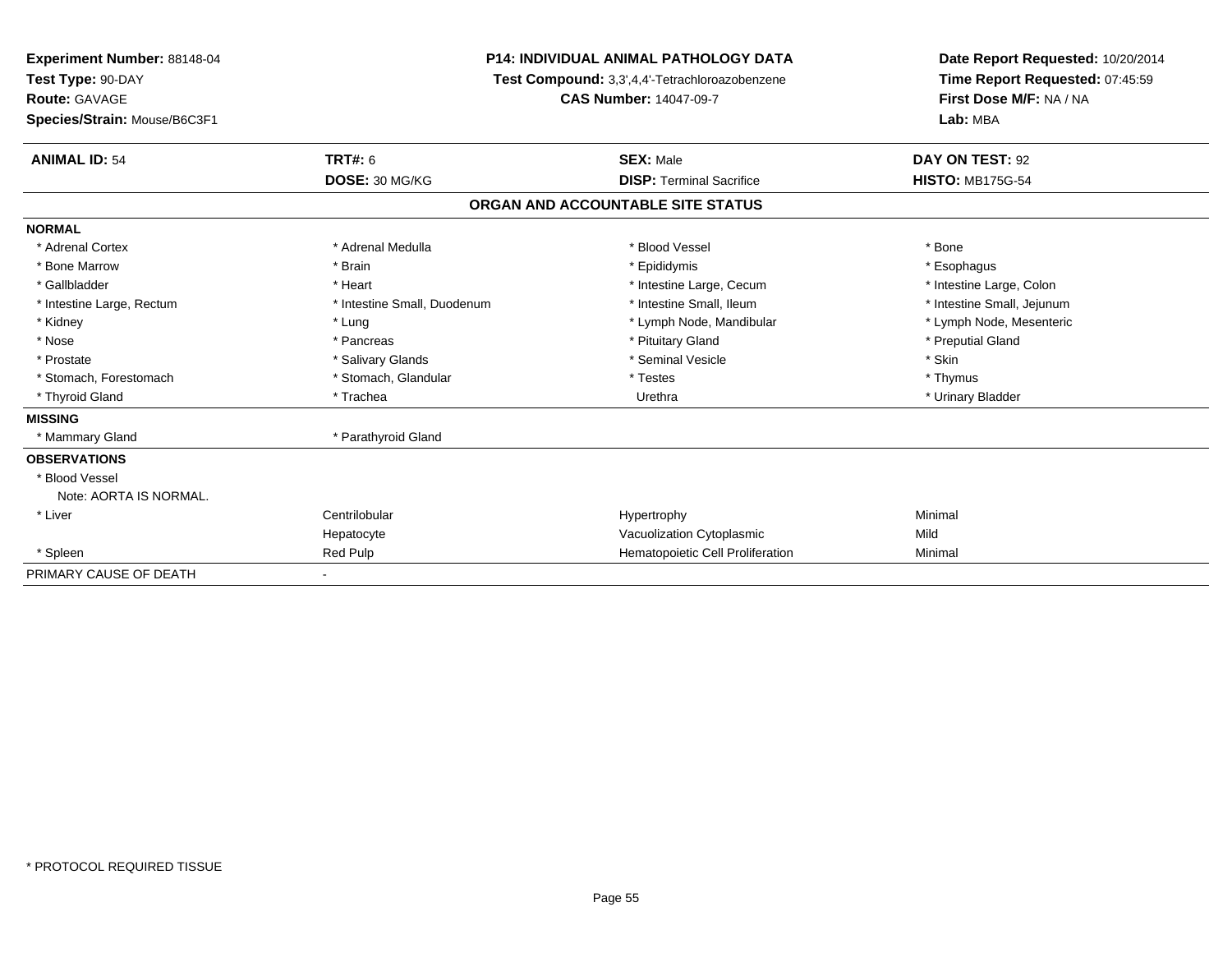| <b>Experiment Number: 88148-04</b><br>Test Type: 90-DAY<br><b>Route: GAVAGE</b><br>Species/Strain: Mouse/B6C3F1 |                          | <b>P14: INDIVIDUAL ANIMAL PATHOLOGY DATA</b><br>Test Compound: 3,3',4,4'-Tetrachloroazobenzene<br><b>CAS Number: 14047-09-7</b> | Date Report Requested: 10/20/2014<br>Time Report Requested: 07:45:59<br>First Dose M/F: NA / NA<br>Lab: MBA |  |
|-----------------------------------------------------------------------------------------------------------------|--------------------------|---------------------------------------------------------------------------------------------------------------------------------|-------------------------------------------------------------------------------------------------------------|--|
| <b>ANIMAL ID: 55</b>                                                                                            | TRT#: 6                  | <b>SEX: Male</b>                                                                                                                | DAY ON TEST: 92                                                                                             |  |
|                                                                                                                 | DOSE: 30 MG/KG           | <b>DISP: Terminal Sacrifice</b>                                                                                                 | <b>HISTO: MB175G-55</b>                                                                                     |  |
|                                                                                                                 |                          | ORGAN AND ACCOUNTABLE SITE STATUS                                                                                               |                                                                                                             |  |
| <b>NORMAL</b>                                                                                                   |                          |                                                                                                                                 |                                                                                                             |  |
| * Adrenal Cortex                                                                                                | * Adrenal Medulla        | * Blood Vessel                                                                                                                  | * Bone                                                                                                      |  |
| * Bone Marrow                                                                                                   | * Brain                  | * Epididymis                                                                                                                    | * Esophagus                                                                                                 |  |
| * Heart                                                                                                         | * Intestine Large, Cecum | * Intestine Large, Colon                                                                                                        | * Intestine Large, Rectum                                                                                   |  |
| * Intestine Small, Duodenum                                                                                     | * Intestine Small, Ileum | * Intestine Small, Jejunum                                                                                                      | * Kidney                                                                                                    |  |
| * Lung                                                                                                          | * Lymph Node, Mandibular | * Lymph Node, Mesenteric                                                                                                        | * Nose                                                                                                      |  |
| * Pancreas                                                                                                      | * Pituitary Gland        | * Preputial Gland                                                                                                               | * Prostate                                                                                                  |  |
| * Salivary Glands                                                                                               | * Seminal Vesicle        | * Skin                                                                                                                          | * Stomach, Forestomach                                                                                      |  |
| * Stomach, Glandular                                                                                            | * Testes                 | * Thymus                                                                                                                        | * Trachea                                                                                                   |  |
| Urethra                                                                                                         | * Urinary Bladder        |                                                                                                                                 |                                                                                                             |  |
| <b>MISSING</b>                                                                                                  |                          |                                                                                                                                 |                                                                                                             |  |
| * Gallbladder                                                                                                   | * Mammary Gland          | * Parathyroid Gland                                                                                                             | * Thyroid Gland                                                                                             |  |
| <b>OBSERVATIONS</b>                                                                                             |                          |                                                                                                                                 |                                                                                                             |  |
| * Blood Vessel                                                                                                  |                          |                                                                                                                                 |                                                                                                             |  |
| Note: AORTA IS NORMAL.                                                                                          |                          |                                                                                                                                 |                                                                                                             |  |
| * Liver                                                                                                         | Centrilobular            | Hypertrophy                                                                                                                     | Minimal                                                                                                     |  |
| * Spleen                                                                                                        | Red Pulp                 | Hematopoietic Cell Proliferation                                                                                                | Minimal                                                                                                     |  |
| PRIMARY CAUSE OF DEATH                                                                                          |                          |                                                                                                                                 |                                                                                                             |  |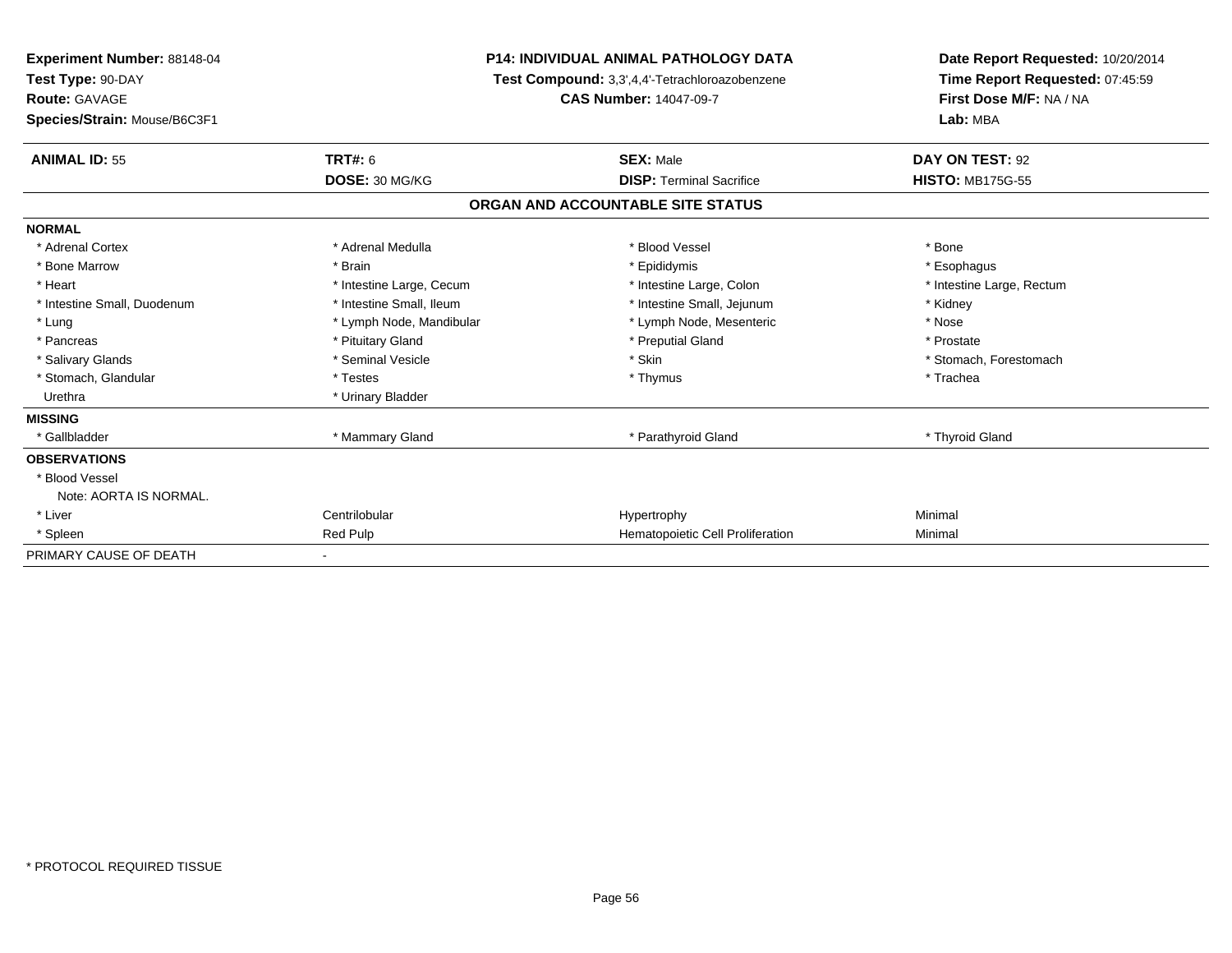| Experiment Number: 88148-04<br>Test Type: 90-DAY<br><b>Route: GAVAGE</b><br>Species/Strain: Mouse/B6C3F1 |                                                               | <b>P14: INDIVIDUAL ANIMAL PATHOLOGY DATA</b><br>Test Compound: 3,3',4,4'-Tetrachloroazobenzene<br><b>CAS Number: 14047-09-7</b> |                           |
|----------------------------------------------------------------------------------------------------------|---------------------------------------------------------------|---------------------------------------------------------------------------------------------------------------------------------|---------------------------|
| <b>ANIMAL ID: 56</b>                                                                                     | <b>TRT#: 6</b>                                                | <b>SEX: Male</b>                                                                                                                | DAY ON TEST: 92           |
|                                                                                                          | DOSE: 30 MG/KG                                                | <b>DISP: Terminal Sacrifice</b>                                                                                                 | <b>HISTO: MB175G-56</b>   |
|                                                                                                          |                                                               | ORGAN AND ACCOUNTABLE SITE STATUS                                                                                               |                           |
| <b>NORMAL</b>                                                                                            |                                                               |                                                                                                                                 |                           |
| * Adrenal Cortex                                                                                         | * Adrenal Medulla                                             | * Blood Vessel                                                                                                                  | * Bone                    |
| * Bone Marrow                                                                                            | * Brain                                                       | * Epididymis                                                                                                                    | * Esophagus               |
| * Gallbladder                                                                                            | * Intestine Large, Cecum                                      | * Intestine Large, Colon                                                                                                        | * Intestine Large, Rectum |
| * Intestine Small, Duodenum                                                                              | * Intestine Small. Ileum                                      | * Intestine Small, Jejunum                                                                                                      | * Kidney                  |
| * Lung                                                                                                   | * Lymph Node, Mandibular                                      | * Lymph Node, Mesenteric                                                                                                        | * Nose                    |
| * Pancreas                                                                                               | * Parathyroid Gland                                           | * Pituitary Gland                                                                                                               | * Preputial Gland         |
| * Prostate                                                                                               | * Salivary Glands                                             | * Seminal Vesicle                                                                                                               | * Skin                    |
| * Testes                                                                                                 | * Thyroid Gland                                               | * Trachea                                                                                                                       |                           |
| <b>MISSING</b>                                                                                           |                                                               |                                                                                                                                 |                           |
| * Mammary Gland                                                                                          | * Thymus                                                      | * Urinary Bladder                                                                                                               |                           |
| <b>OBSERVATIONS</b>                                                                                      |                                                               |                                                                                                                                 |                           |
| * Blood Vessel                                                                                           |                                                               |                                                                                                                                 |                           |
| Note: AORTA IS NORMAL.                                                                                   |                                                               |                                                                                                                                 |                           |
| * Heart                                                                                                  |                                                               | Inflammation                                                                                                                    | Focal, Minimal            |
| * Liver                                                                                                  | Centrilobular                                                 | Hypertrophy                                                                                                                     | Minimal                   |
|                                                                                                          | Hepatocyte                                                    | Vacuolization Cytoplasmic                                                                                                       | Mild                      |
| * Spleen                                                                                                 | <b>Red Pulp</b>                                               | Hematopoietic Cell Proliferation                                                                                                | Minimal                   |
| * Stomach, Forestomach                                                                                   | Epithelium                                                    | Hyperplasia                                                                                                                     | Mild                      |
|                                                                                                          | Note: THE EPITHEIAL HYPERPLASIA OCCURS AT THE MARGO PLICATUS. |                                                                                                                                 |                           |
| * Stomach, Glandular                                                                                     |                                                               | Cyst                                                                                                                            | Mild                      |
| Urethra                                                                                                  |                                                               | Hyperplasia                                                                                                                     | Moderate                  |
| PRIMARY CAUSE OF DEATH                                                                                   | $\blacksquare$                                                |                                                                                                                                 |                           |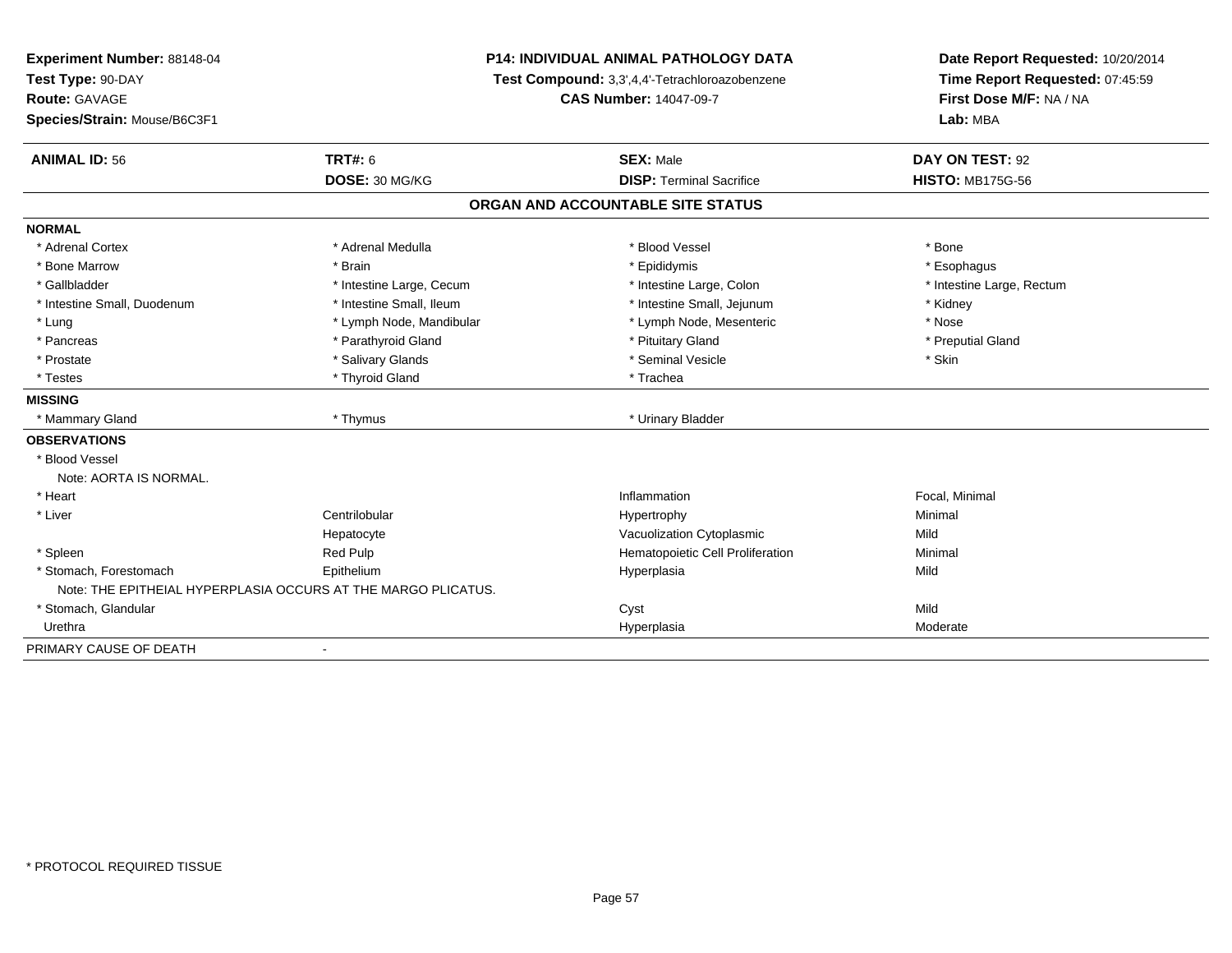| Experiment Number: 88148-04<br>Test Type: 90-DAY |                               | <b>P14: INDIVIDUAL ANIMAL PATHOLOGY DATA</b>   | Date Report Requested: 10/20/2014<br>Time Report Requested: 07:45:59 |
|--------------------------------------------------|-------------------------------|------------------------------------------------|----------------------------------------------------------------------|
|                                                  |                               | Test Compound: 3,3',4,4'-Tetrachloroazobenzene |                                                                      |
| Route: GAVAGE                                    | <b>CAS Number: 14047-09-7</b> |                                                | First Dose M/F: NA / NA                                              |
| Species/Strain: Mouse/B6C3F1                     |                               |                                                | Lab: MBA                                                             |
| <b>ANIMAL ID: 57</b>                             | TRT#: 6                       | <b>SEX: Male</b>                               | DAY ON TEST: 92                                                      |
|                                                  | DOSE: 30 MG/KG                | <b>DISP: Terminal Sacrifice</b>                | <b>HISTO: MB175G-57</b>                                              |
|                                                  |                               | ORGAN AND ACCOUNTABLE SITE STATUS              |                                                                      |
| <b>NORMAL</b>                                    |                               |                                                |                                                                      |
| * Adrenal Cortex                                 | * Adrenal Medulla             | * Blood Vessel                                 | * Bone                                                               |
| * Bone Marrow                                    | * Brain                       | * Epididymis                                   | * Gallbladder                                                        |
| * Heart                                          | * Intestine Large, Cecum      | * Intestine Large, Colon                       | * Intestine Large, Rectum                                            |
| * Intestine Small, Duodenum                      | * Intestine Small, Ileum      | * Intestine Small, Jejunum                     | * Kidney                                                             |
| * Lung                                           | * Lymph Node, Mandibular      | * Lymph Node, Mesenteric                       | * Nose                                                               |
| * Pancreas                                       | * Parathyroid Gland           | * Pituitary Gland                              | * Preputial Gland                                                    |
| * Prostate                                       | * Salivary Glands             | * Seminal Vesicle                              | * Skin                                                               |
| * Stomach, Forestomach                           | * Stomach, Glandular          | * Testes                                       | * Thyroid Gland                                                      |
| * Trachea                                        | Urethra                       | * Urinary Bladder                              |                                                                      |
| <b>MISSING</b>                                   |                               |                                                |                                                                      |
| * Esophagus                                      | * Mammary Gland               | * Thymus                                       |                                                                      |
| <b>OBSERVATIONS</b>                              |                               |                                                |                                                                      |
| * Blood Vessel                                   |                               |                                                |                                                                      |
| Note: AORTA IS NORMAL.                           |                               |                                                |                                                                      |
| * Liver                                          | Centrilobular                 | Hypertrophy                                    | Minimal                                                              |
| * Spleen                                         | Red Pulp                      | Hematopoietic Cell Proliferation               | Minimal                                                              |
| PRIMARY CAUSE OF DEATH                           |                               |                                                |                                                                      |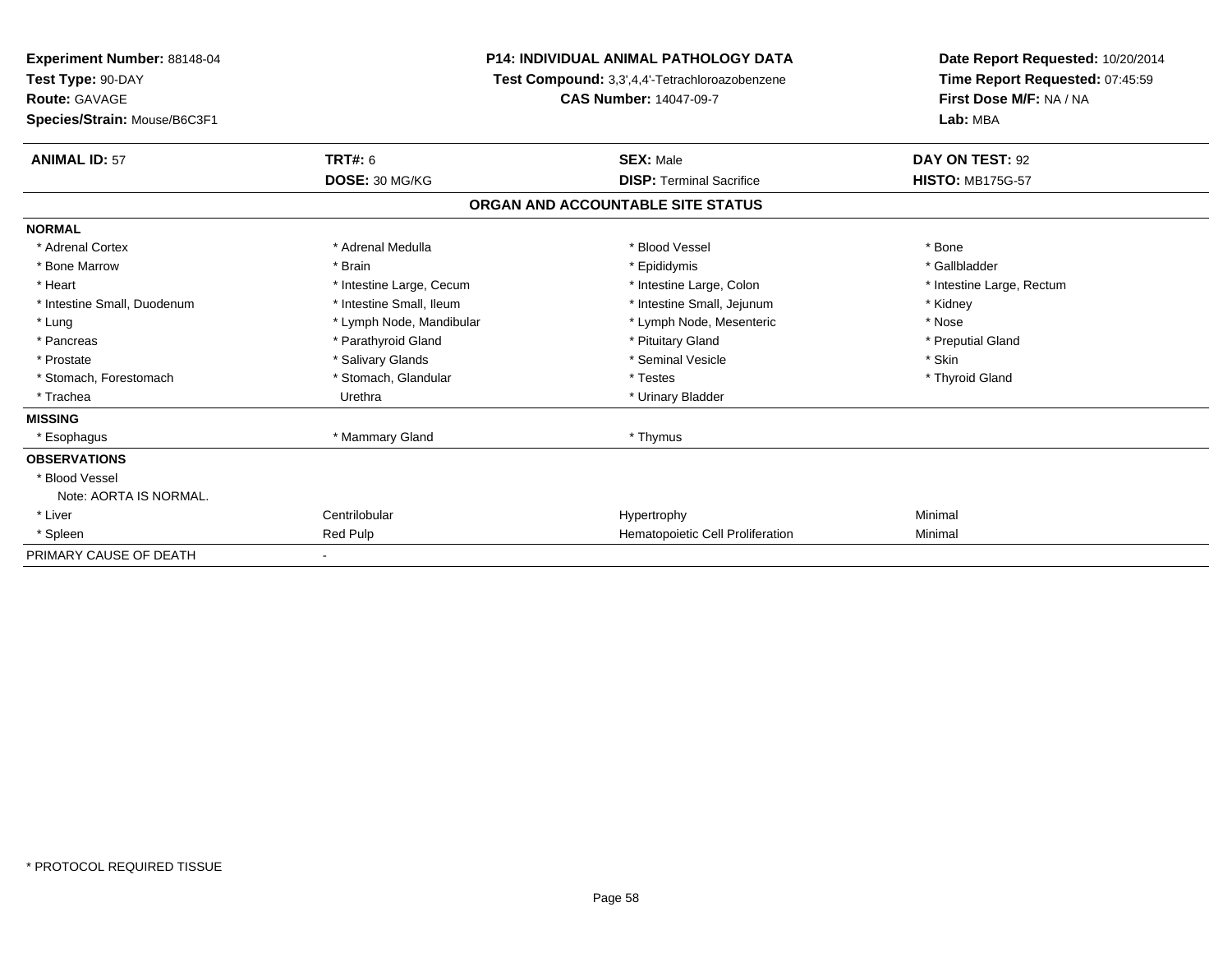| Experiment Number: 88148-04                                    | <b>P14: INDIVIDUAL ANIMAL PATHOLOGY DATA</b> |                                                | Date Report Requested: 10/20/2014 |  |
|----------------------------------------------------------------|----------------------------------------------|------------------------------------------------|-----------------------------------|--|
| Test Type: 90-DAY                                              |                                              | Test Compound: 3,3',4,4'-Tetrachloroazobenzene | Time Report Requested: 07:45:59   |  |
| <b>Route: GAVAGE</b>                                           |                                              | <b>CAS Number: 14047-09-7</b>                  | First Dose M/F: NA / NA           |  |
| Species/Strain: Mouse/B6C3F1                                   |                                              |                                                | Lab: MBA                          |  |
| <b>ANIMAL ID: 58</b>                                           | <b>TRT#: 6</b>                               | <b>SEX: Male</b>                               | DAY ON TEST: 92                   |  |
|                                                                | DOSE: 30 MG/KG                               | <b>DISP: Terminal Sacrifice</b>                | <b>HISTO: MB175G-58</b>           |  |
|                                                                |                                              | ORGAN AND ACCOUNTABLE SITE STATUS              |                                   |  |
| <b>NORMAL</b>                                                  |                                              |                                                |                                   |  |
| * Adrenal Cortex                                               | * Adrenal Medulla                            | * Blood Vessel                                 | * Bone                            |  |
| * Bone Marrow                                                  | * Brain                                      | * Epididymis                                   | * Esophagus                       |  |
| * Gallbladder                                                  | * Heart                                      | * Intestine Large, Cecum                       | * Intestine Large, Colon          |  |
| * Intestine Large, Rectum                                      | * Intestine Small, Duodenum                  | * Intestine Small, Ileum                       | * Intestine Small, Jejunum        |  |
| * Lung                                                         | * Lymph Node, Mandibular                     | * Lymph Node, Mesenteric                       | * Nose                            |  |
| * Pancreas                                                     | * Parathyroid Gland                          | * Pituitary Gland                              | * Preputial Gland                 |  |
| * Prostate                                                     | * Salivary Glands                            | * Seminal Vesicle                              | * Skin                            |  |
| * Stomach, Glandular                                           | * Testes                                     | * Thymus                                       | * Thyroid Gland                   |  |
| * Trachea                                                      | * Urinary Bladder                            |                                                |                                   |  |
| <b>MISSING</b>                                                 |                                              |                                                |                                   |  |
| * Mammary Gland                                                | Urethra                                      |                                                |                                   |  |
| <b>OBSERVATIONS</b>                                            |                                              |                                                |                                   |  |
| * Blood Vessel                                                 |                                              |                                                |                                   |  |
| Note: AORTA IS NORMAL.                                         |                                              |                                                |                                   |  |
| * Kidney                                                       |                                              | Inflammation                                   | Chronic, Focal, Mild              |  |
| * Liver                                                        | Centrilobular                                | Hypertrophy                                    | Minimal                           |  |
| * Spleen                                                       | Red Pulp                                     | Hematopoietic Cell Proliferation               | Minimal                           |  |
| * Stomach, Forestomach                                         | Epithelium                                   | Hyperplasia                                    | Mild                              |  |
| Note: THE EPITHELIAL HYPERPLASIA OCCURS AT THE MARGO PLICATUS. |                                              |                                                |                                   |  |
| PRIMARY CAUSE OF DEATH                                         |                                              |                                                |                                   |  |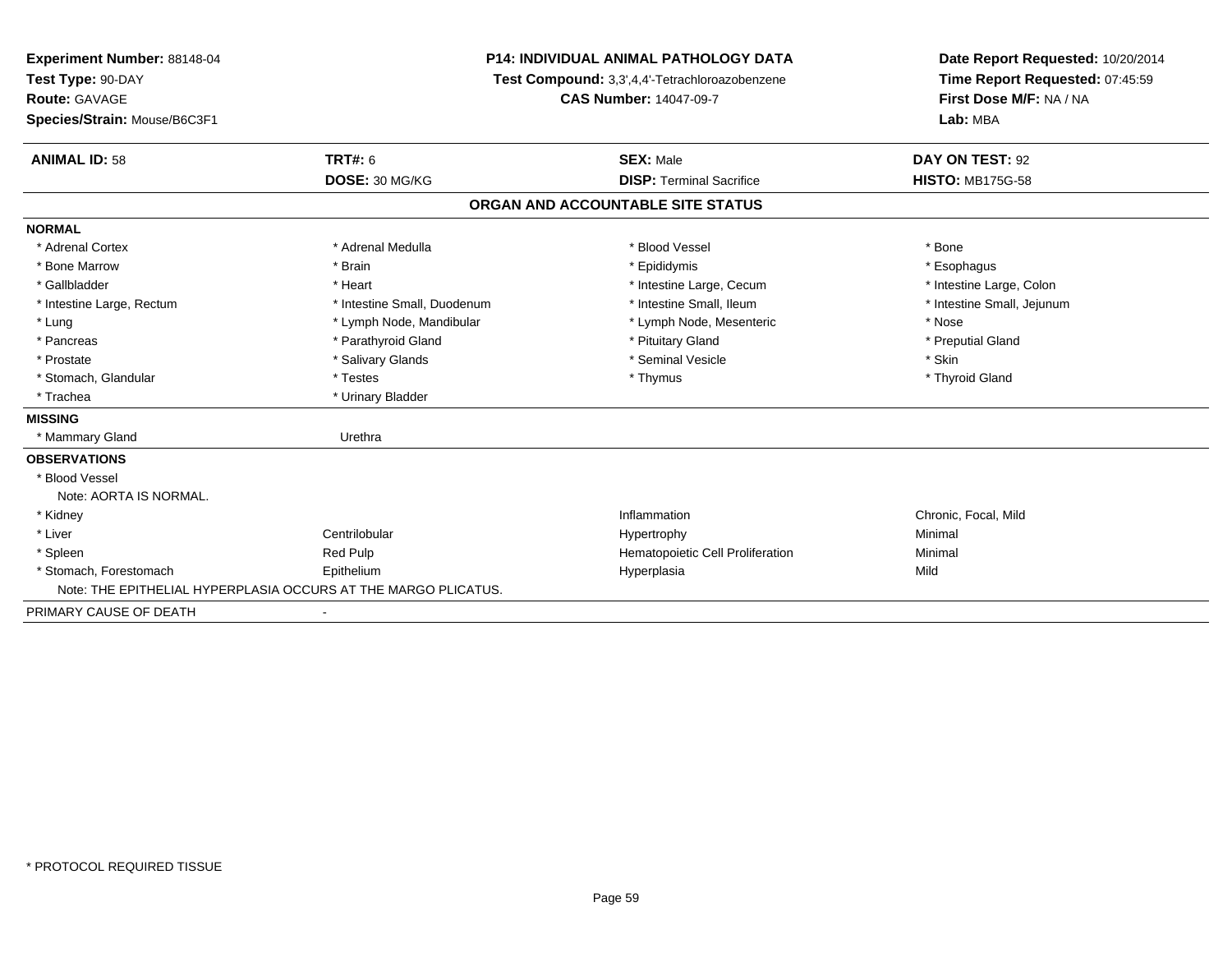| <b>Experiment Number: 88148-04</b> | <b>P14: INDIVIDUAL ANIMAL PATHOLOGY DATA</b> |                                                | Date Report Requested: 10/20/2014 |  |
|------------------------------------|----------------------------------------------|------------------------------------------------|-----------------------------------|--|
| Test Type: 90-DAY                  |                                              | Test Compound: 3,3',4,4'-Tetrachloroazobenzene | Time Report Requested: 07:45:59   |  |
| <b>Route: GAVAGE</b>               | <b>CAS Number: 14047-09-7</b>                |                                                | First Dose M/F: NA / NA           |  |
| Species/Strain: Mouse/B6C3F1       |                                              |                                                | Lab: MBA                          |  |
| <b>ANIMAL ID: 59</b>               | <b>TRT#: 6</b>                               | <b>SEX: Male</b>                               | DAY ON TEST: 92                   |  |
|                                    | DOSE: 30 MG/KG                               | <b>DISP: Terminal Sacrifice</b>                | <b>HISTO: MB175G-59</b>           |  |
|                                    |                                              | ORGAN AND ACCOUNTABLE SITE STATUS              |                                   |  |
| <b>NORMAL</b>                      |                                              |                                                |                                   |  |
| * Adrenal Cortex                   | * Adrenal Medulla                            | * Blood Vessel                                 | * Bone                            |  |
| * Bone Marrow                      | * Brain                                      | * Epididymis                                   | * Esophagus                       |  |
| * Heart                            | * Intestine Large, Cecum                     | * Intestine Large, Colon                       | * Intestine Large, Rectum         |  |
| * Intestine Small, Duodenum        | * Intestine Small, Ileum                     | * Intestine Small, Jejunum                     | * Kidney                          |  |
| * Lung                             | * Lymph Node, Mandibular                     | * Lymph Node, Mesenteric                       | * Nose                            |  |
| * Pancreas                         | * Parathyroid Gland                          | * Pituitary Gland                              | * Preputial Gland                 |  |
| * Prostate                         | * Salivary Glands                            | * Seminal Vesicle                              | * Skin                            |  |
| * Stomach, Glandular               | * Testes                                     | * Thymus                                       | * Thyroid Gland                   |  |
| * Trachea                          | Urethra                                      | * Urinary Bladder                              |                                   |  |
| <b>MISSING</b>                     |                                              |                                                |                                   |  |
| * Gallbladder                      | * Mammary Gland                              |                                                |                                   |  |
| <b>OBSERVATIONS</b>                |                                              |                                                |                                   |  |
| * Blood Vessel                     |                                              |                                                |                                   |  |
| Note: AORTA IS NORMAL.             |                                              |                                                |                                   |  |
| * Liver                            | Centrilobular                                | Hypertrophy                                    | Minimal                           |  |
| * Spleen                           | Red Pulp                                     | Hematopoietic Cell Proliferation               | Minimal                           |  |
| * Stomach, Forestomach             | Epithelium                                   | Hyperplasia                                    | Minimal                           |  |
| PRIMARY CAUSE OF DEATH             |                                              |                                                |                                   |  |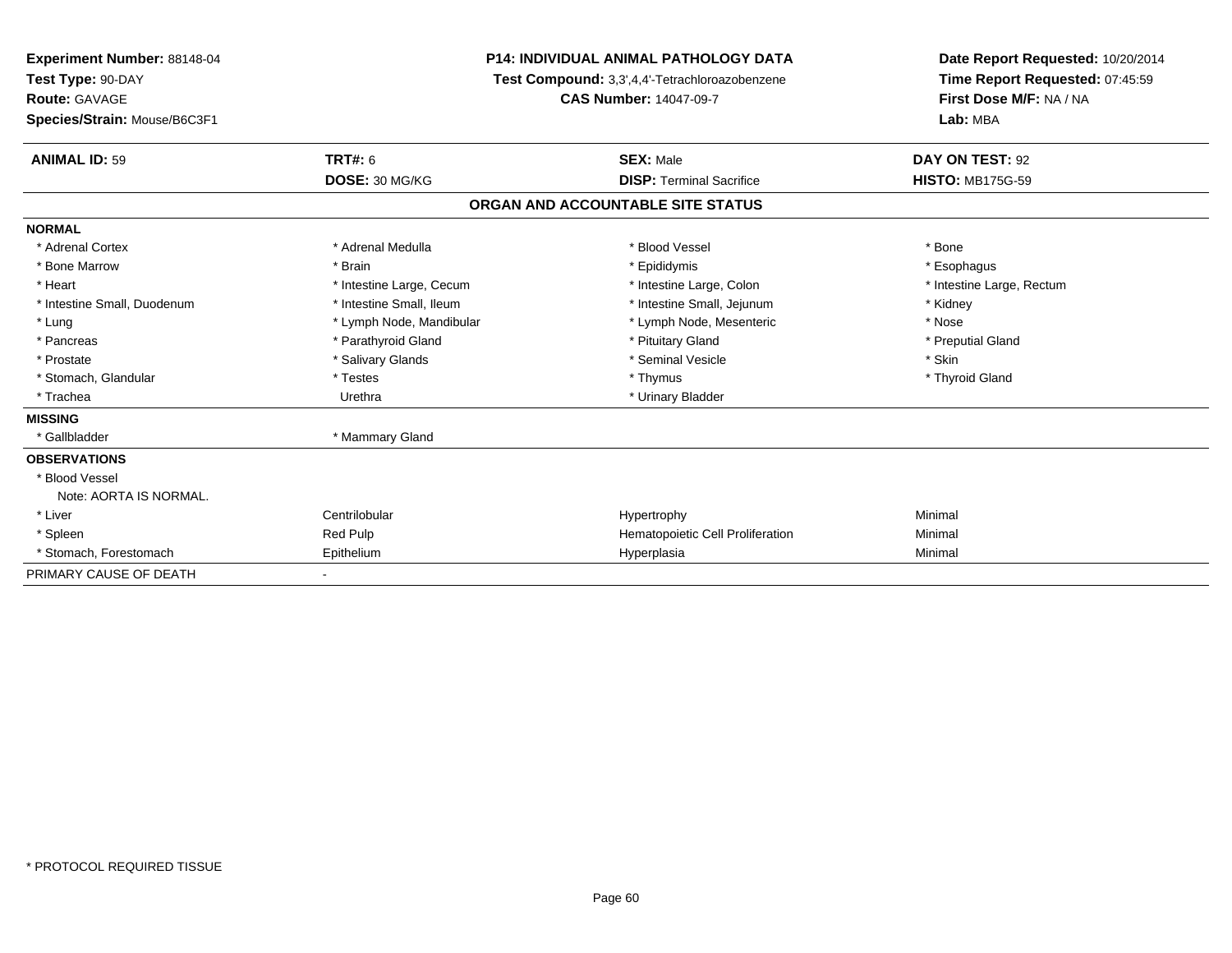| Experiment Number: 88148-04            | <b>P14: INDIVIDUAL ANIMAL PATHOLOGY DATA</b>                   |                                                | Date Report Requested: 10/20/2014 |
|----------------------------------------|----------------------------------------------------------------|------------------------------------------------|-----------------------------------|
| Test Type: 90-DAY                      |                                                                | Test Compound: 3,3',4,4'-Tetrachloroazobenzene | Time Report Requested: 07:45:59   |
| <b>Route: GAVAGE</b>                   |                                                                | <b>CAS Number: 14047-09-7</b>                  | First Dose M/F: NA / NA           |
| Species/Strain: Mouse/B6C3F1           |                                                                |                                                | Lab: MBA                          |
| <b>ANIMAL ID: 60</b>                   | <b>TRT#: 6</b>                                                 | <b>SEX: Male</b>                               | DAY ON TEST: 92                   |
|                                        | DOSE: 30 MG/KG                                                 | <b>DISP: Terminal Sacrifice</b>                | <b>HISTO: MB175G-60</b>           |
|                                        |                                                                | ORGAN AND ACCOUNTABLE SITE STATUS              |                                   |
| <b>NORMAL</b>                          |                                                                |                                                |                                   |
| * Adrenal Cortex                       | * Adrenal Medulla                                              | * Blood Vessel                                 | * Bone                            |
| * Bone Marrow                          | * Brain                                                        | * Epididymis                                   | * Esophagus                       |
| * Gallbladder                          | * Heart                                                        | * Intestine Large, Cecum                       | * Intestine Large, Colon          |
| * Intestine Large, Rectum              | * Intestine Small, Duodenum                                    | * Intestine Small. Ileum                       | * Intestine Small, Jejunum        |
| * Kidney                               | * Lung                                                         | * Lymph Node, Mandibular                       | * Lymph Node, Mesenteric          |
| * Nose                                 | * Pancreas                                                     | * Parathyroid Gland                            | * Pituitary Gland                 |
| * Preputial Gland                      | * Prostate                                                     | * Salivary Glands                              | * Seminal Vesicle                 |
| * Skin                                 | * Stomach, Glandular                                           | * Testes                                       | * Thymus                          |
| * Thyroid Gland                        | * Trachea                                                      | Urethra                                        | * Urinary Bladder                 |
| <b>MISSING</b>                         |                                                                |                                                |                                   |
| * Mammary Gland                        |                                                                |                                                |                                   |
| <b>OBSERVATIONS</b>                    |                                                                |                                                |                                   |
| * Blood Vessel                         |                                                                |                                                |                                   |
| Note: AORTA IS NORMAL.                 |                                                                |                                                |                                   |
| * Liver                                | Centrilobular                                                  | Hypertrophy                                    | Minimal                           |
|                                        | Hepatocyte                                                     | Vacuolization Cytoplasmic                      | Moderate                          |
| [Vacuolization Cytoplasmic TGLS = 1-7] |                                                                |                                                |                                   |
| * Spleen                               | Red Pulp                                                       | Hematopoietic Cell Proliferation               | Mild                              |
| * Stomach. Forestomach                 | Epithelium                                                     | Hyperplasia                                    | Minimal                           |
|                                        | Note: THE EPITHELIAL HYPERPLASIA OCCURS AT THE MARGO PLICATUS. |                                                |                                   |
| PRIMARY CAUSE OF DEATH                 |                                                                |                                                |                                   |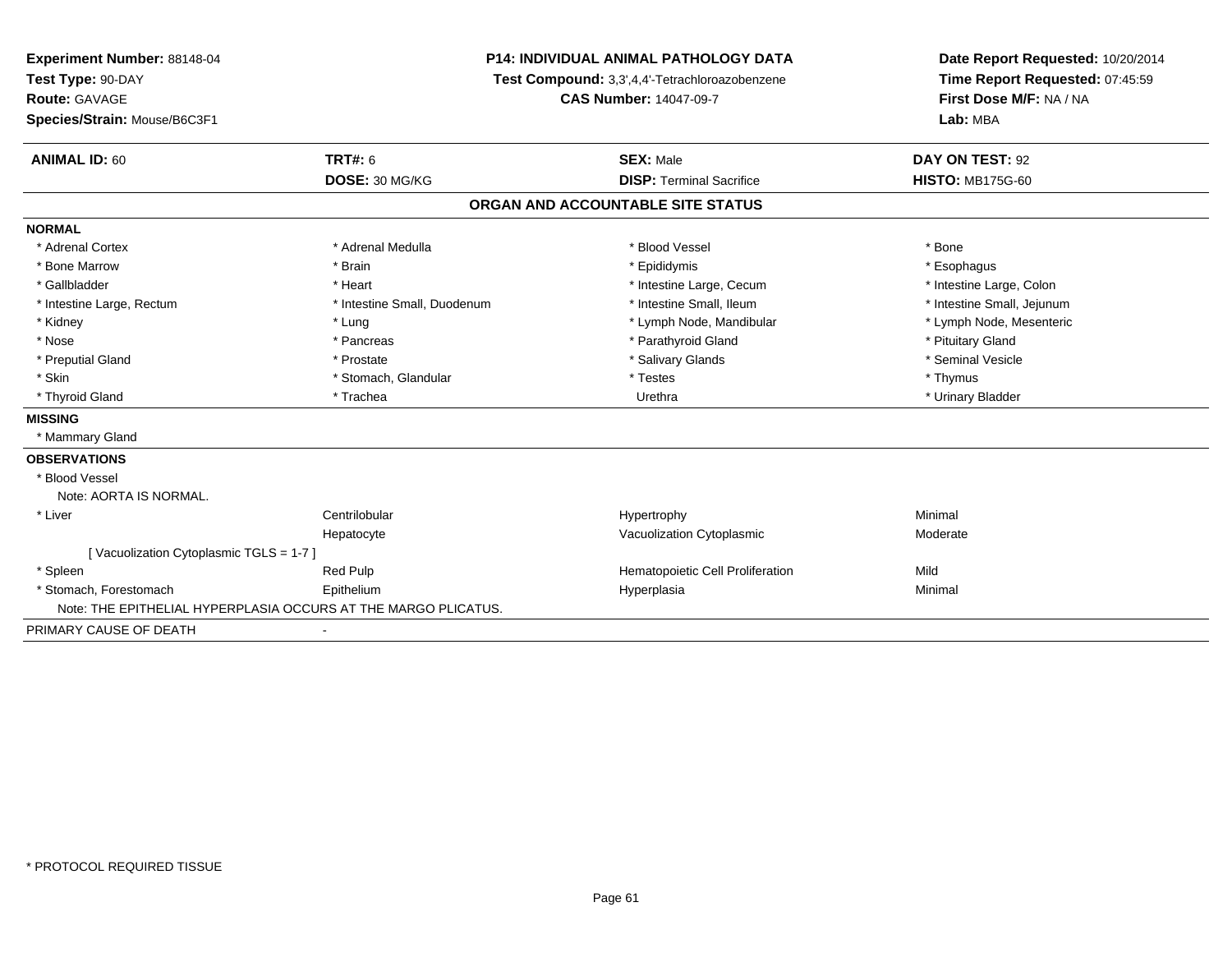| <b>Experiment Number: 88148-04</b><br>Test Type: 90-DAY<br>Route: GAVAGE<br>Species/Strain: Mouse/B6C3F1 | <b>P14: INDIVIDUAL ANIMAL PATHOLOGY DATA</b><br>Test Compound: 3,3',4,4'-Tetrachloroazobenzene<br><b>CAS Number: 14047-09-7</b> |                                   | Date Report Requested: 10/20/2014<br>Time Report Requested: 07:45:59<br>First Dose M/F: NA / NA<br>Lab: MBA |  |
|----------------------------------------------------------------------------------------------------------|---------------------------------------------------------------------------------------------------------------------------------|-----------------------------------|-------------------------------------------------------------------------------------------------------------|--|
| <b>TRT#: 7</b><br><b>ANIMAL ID: 61</b>                                                                   |                                                                                                                                 | <b>SEX: Female</b>                | DAY ON TEST: 92                                                                                             |  |
| DOSE: 0 MG/KG                                                                                            |                                                                                                                                 | <b>DISP: Terminal Sacrifice</b>   | <b>HISTO: MB175G-61</b>                                                                                     |  |
|                                                                                                          |                                                                                                                                 | ORGAN AND ACCOUNTABLE SITE STATUS |                                                                                                             |  |
| <b>NORMAL</b>                                                                                            |                                                                                                                                 |                                   |                                                                                                             |  |
| * Adrenal Cortex                                                                                         | * Adrenal Medulla                                                                                                               | * Blood Vessel                    | * Bone                                                                                                      |  |
| * Bone Marrow<br>* Brain                                                                                 |                                                                                                                                 | * Esophagus                       | * Gallbladder                                                                                               |  |
| * Heart                                                                                                  | * Intestine Large, Cecum                                                                                                        | * Intestine Large, Colon          | * Intestine Large, Rectum                                                                                   |  |
| * Intestine Small, Duodenum                                                                              | * Intestine Small, Ileum                                                                                                        | * Intestine Small, Jejunum        | * Kidney                                                                                                    |  |
| * Liver<br>* Lung                                                                                        |                                                                                                                                 | * Lymph Node, Mandibular          | * Lymph Node, Mesenteric                                                                                    |  |
| * Mammary Gland<br>* Nose                                                                                |                                                                                                                                 | * Ovary                           | * Pancreas                                                                                                  |  |
| * Pituitary Gland                                                                                        | * Salivary Glands                                                                                                               | * Skin                            | * Spleen                                                                                                    |  |
| * Stomach, Forestomach                                                                                   | * Stomach, Glandular                                                                                                            | * Thymus                          | * Thyroid Gland                                                                                             |  |
| * Trachea                                                                                                | * Urinary Bladder                                                                                                               | * Uterus                          |                                                                                                             |  |
| <b>MISSING</b>                                                                                           |                                                                                                                                 |                                   |                                                                                                             |  |
| * Parathyroid Gland                                                                                      |                                                                                                                                 |                                   |                                                                                                             |  |
| <b>INSUFFICIENT TISSUE</b>                                                                               |                                                                                                                                 |                                   |                                                                                                             |  |
| * Clitoral Gland                                                                                         |                                                                                                                                 |                                   |                                                                                                             |  |
| <b>OBSERVATIONS</b>                                                                                      |                                                                                                                                 |                                   |                                                                                                             |  |
| * Blood Vessel                                                                                           |                                                                                                                                 |                                   |                                                                                                             |  |
| Note: AORTA IS NORMAL.                                                                                   |                                                                                                                                 |                                   |                                                                                                             |  |
| PRIMARY CAUSE OF DEATH                                                                                   |                                                                                                                                 |                                   |                                                                                                             |  |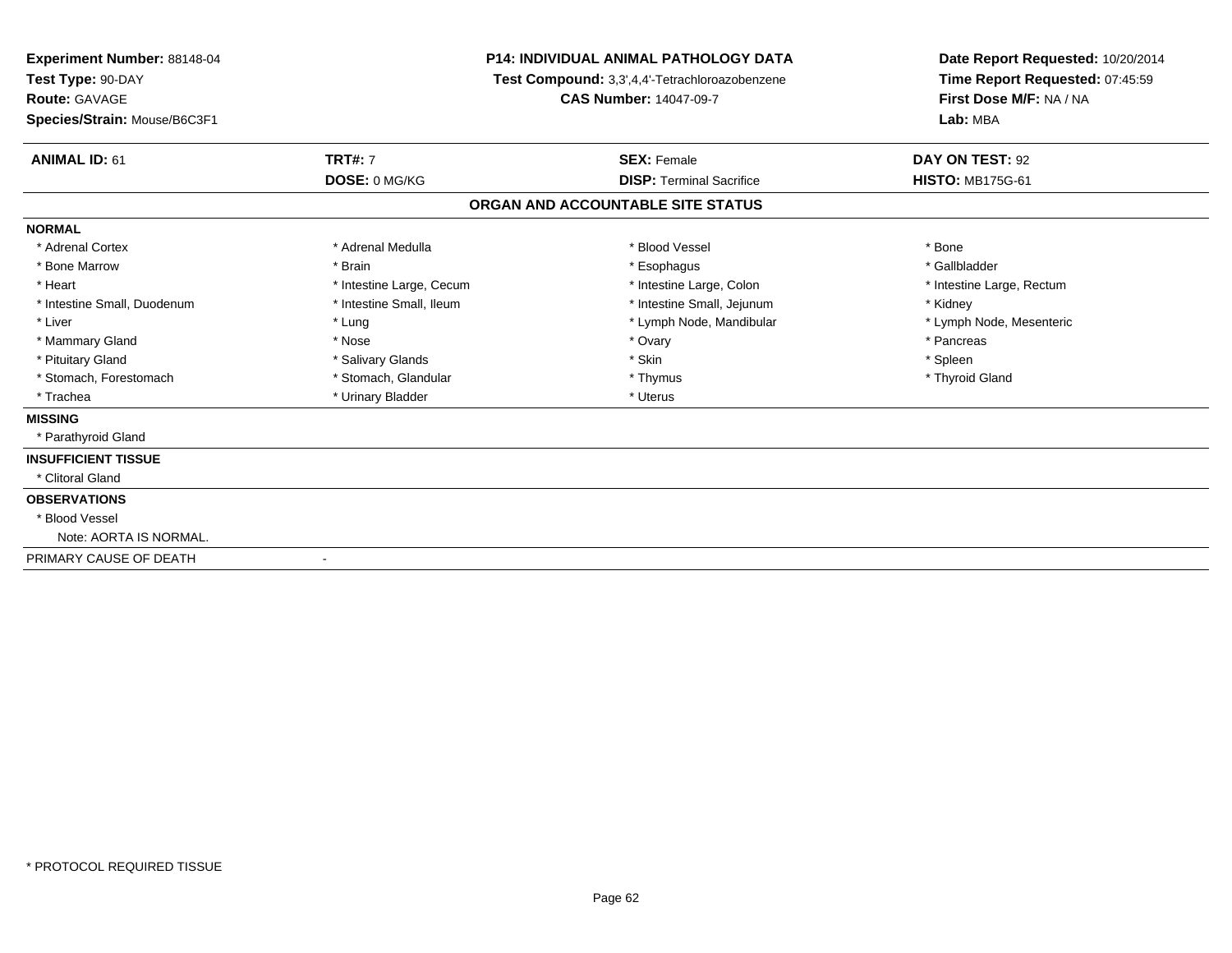| <b>Experiment Number: 88148-04</b><br>Test Type: 90-DAY |                              | <b>P14: INDIVIDUAL ANIMAL PATHOLOGY DATA</b><br>Test Compound: 3,3',4,4'-Tetrachloroazobenzene | Date Report Requested: 10/20/2014<br>Time Report Requested: 07:45:59<br>First Dose M/F: NA / NA<br>Lab: MBA |
|---------------------------------------------------------|------------------------------|------------------------------------------------------------------------------------------------|-------------------------------------------------------------------------------------------------------------|
| Route: GAVAGE<br>Species/Strain: Mouse/B6C3F1           |                              | <b>CAS Number: 14047-09-7</b>                                                                  |                                                                                                             |
| <b>ANIMAL ID: 62</b>                                    | <b>TRT#: 7</b>               | <b>SEX: Female</b>                                                                             | DAY ON TEST: 92                                                                                             |
|                                                         | DOSE: 0 MG/KG                | <b>DISP:</b> Accidentally Killed                                                               | <b>HISTO: MB175G-62</b>                                                                                     |
|                                                         |                              | ORGAN AND ACCOUNTABLE SITE STATUS                                                              |                                                                                                             |
| <b>NORMAL</b>                                           |                              |                                                                                                |                                                                                                             |
| * Adrenal Cortex                                        | * Adrenal Medulla            | * Blood Vessel                                                                                 | * Bone                                                                                                      |
| * Bone Marrow                                           | * Brain                      | * Clitoral Gland                                                                               | * Esophagus                                                                                                 |
| * Gallbladder                                           | * Heart                      | * Intestine Large, Cecum                                                                       | * Intestine Large, Colon                                                                                    |
| * Intestine Large, Rectum                               | * Intestine Small, Duodenum  | * Intestine Small, Ileum                                                                       | * Intestine Small, Jejunum                                                                                  |
| * Kidney                                                | * Liver                      | * Lung                                                                                         | * Lymph Node, Mandibular                                                                                    |
| * Lymph Node, Mesenteric                                | * Mammary Gland              | * Nose                                                                                         | * Ovary                                                                                                     |
| * Pancreas                                              | * Pituitary Gland            | * Salivary Glands                                                                              | * Skin                                                                                                      |
| * Spleen                                                | * Stomach, Forestomach       | * Stomach, Glandular                                                                           | * Thymus                                                                                                    |
| * Thyroid Gland                                         | * Trachea                    | * Urinary Bladder                                                                              | * Uterus                                                                                                    |
| <b>MISSING</b>                                          |                              |                                                                                                |                                                                                                             |
| * Parathyroid Gland                                     |                              |                                                                                                |                                                                                                             |
| <b>OBSERVATIONS</b>                                     |                              |                                                                                                |                                                                                                             |
| * Blood Vessel                                          |                              |                                                                                                |                                                                                                             |
| Note: AORTA IS NORMAL.                                  |                              |                                                                                                |                                                                                                             |
| PRIMARY CAUSE OF DEATH                                  | $\qquad \qquad \blacksquare$ |                                                                                                |                                                                                                             |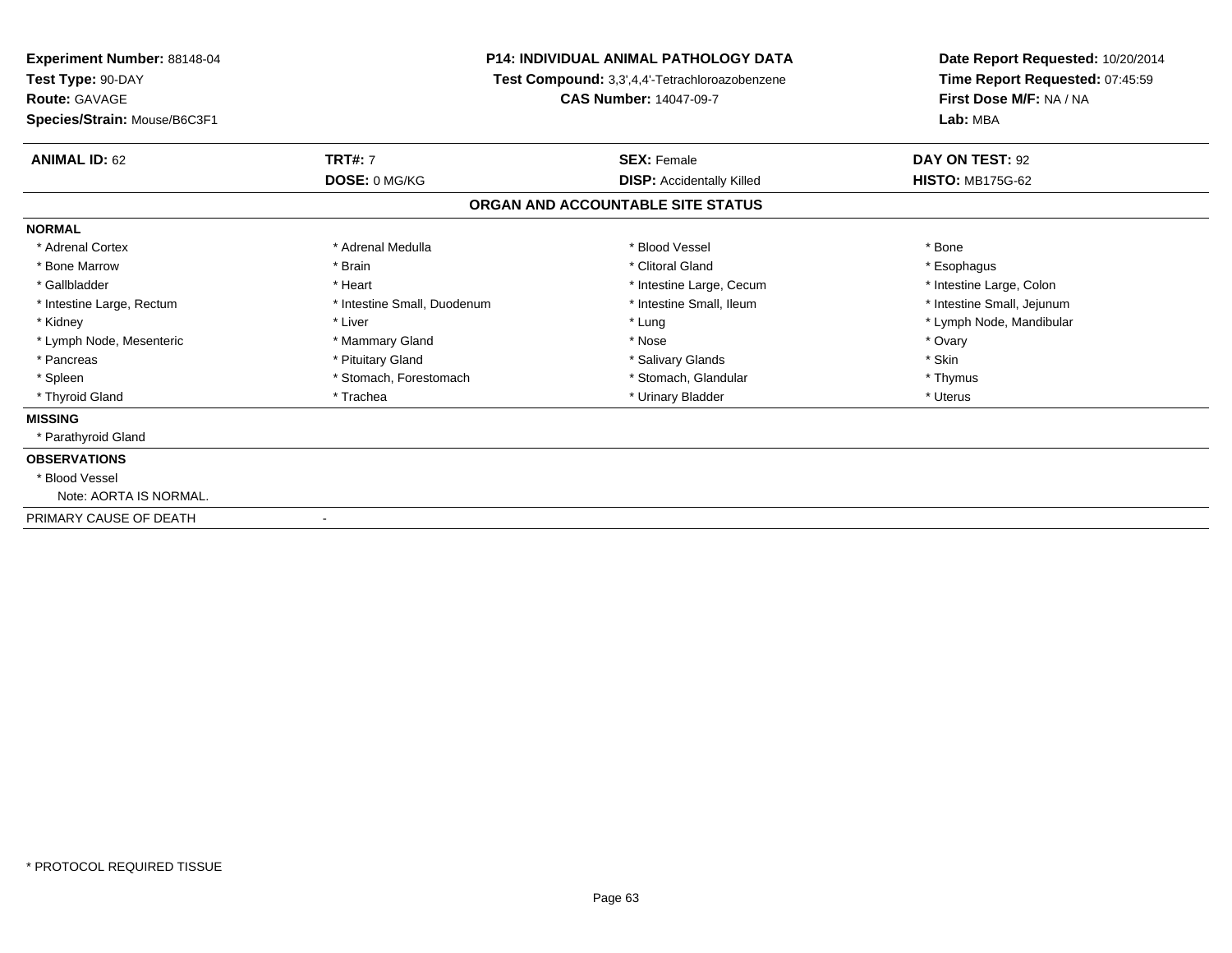| Experiment Number: 88148-04<br>Test Type: 90-DAY<br><b>Route: GAVAGE</b><br>Species/Strain: Mouse/B6C3F1 | <b>P14: INDIVIDUAL ANIMAL PATHOLOGY DATA</b><br>Test Compound: 3,3',4,4'-Tetrachloroazobenzene<br><b>CAS Number: 14047-09-7</b> |                                   | Date Report Requested: 10/20/2014<br>Time Report Requested: 07:45:59<br>First Dose M/F: NA / NA<br>Lab: MBA |  |
|----------------------------------------------------------------------------------------------------------|---------------------------------------------------------------------------------------------------------------------------------|-----------------------------------|-------------------------------------------------------------------------------------------------------------|--|
| <b>ANIMAL ID: 63</b>                                                                                     | <b>TRT#: 7</b>                                                                                                                  | <b>SEX: Female</b>                | DAY ON TEST: 92                                                                                             |  |
|                                                                                                          | DOSE: 0 MG/KG                                                                                                                   | <b>DISP: Terminal Sacrifice</b>   | <b>HISTO: MB175G-63</b>                                                                                     |  |
|                                                                                                          |                                                                                                                                 | ORGAN AND ACCOUNTABLE SITE STATUS |                                                                                                             |  |
| <b>NORMAL</b>                                                                                            |                                                                                                                                 |                                   |                                                                                                             |  |
| * Adrenal Cortex                                                                                         | * Adrenal Medulla                                                                                                               | * Blood Vessel                    | * Bone                                                                                                      |  |
| * Bone Marrow                                                                                            | * Brain                                                                                                                         | * Clitoral Gland                  | * Esophagus                                                                                                 |  |
| * Heart                                                                                                  | * Intestine Large, Cecum                                                                                                        | * Intestine Large, Colon          | * Intestine Large, Rectum                                                                                   |  |
| * Intestine Small, Duodenum                                                                              | * Intestine Small, Ileum                                                                                                        | * Intestine Small, Jejunum        | * Kidney                                                                                                    |  |
| * Liver                                                                                                  | * Lung                                                                                                                          | * Lymph Node, Mandibular          | * Lymph Node, Mesenteric                                                                                    |  |
| * Mammary Gland                                                                                          | * Nose                                                                                                                          | * Ovary                           | * Pancreas                                                                                                  |  |
| * Pituitary Gland                                                                                        | * Salivary Glands                                                                                                               | * Skin                            | * Stomach, Forestomach                                                                                      |  |
| * Stomach, Glandular                                                                                     | * Thymus                                                                                                                        | * Thyroid Gland                   | * Trachea                                                                                                   |  |
| * Urinary Bladder                                                                                        | * Uterus                                                                                                                        |                                   |                                                                                                             |  |
| <b>MISSING</b>                                                                                           |                                                                                                                                 |                                   |                                                                                                             |  |
| * Gallbladder                                                                                            | * Parathyroid Gland                                                                                                             |                                   |                                                                                                             |  |
| <b>OBSERVATIONS</b>                                                                                      |                                                                                                                                 |                                   |                                                                                                             |  |
| * Blood Vessel                                                                                           |                                                                                                                                 |                                   |                                                                                                             |  |
| Note: AORTA IS NORMAL.                                                                                   |                                                                                                                                 |                                   |                                                                                                             |  |
| * Spleen                                                                                                 | Red Pulp                                                                                                                        | Hematopoietic Cell Proliferation  | Minimal                                                                                                     |  |
| PRIMARY CAUSE OF DEATH                                                                                   |                                                                                                                                 |                                   |                                                                                                             |  |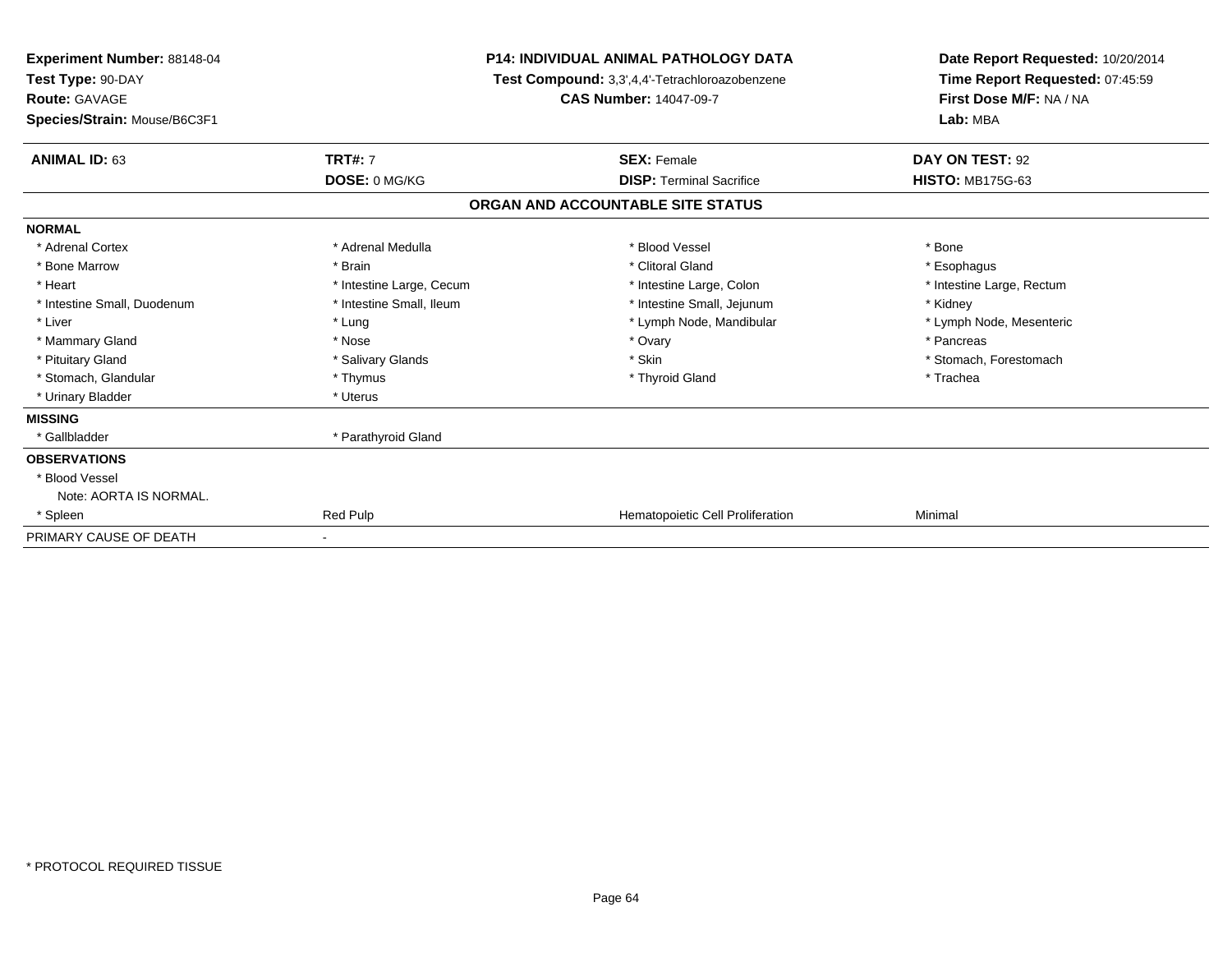| <b>Experiment Number: 88148-04</b><br>Test Type: 90-DAY |                          | <b>P14: INDIVIDUAL ANIMAL PATHOLOGY DATA</b>   | Date Report Requested: 10/20/2014<br>Time Report Requested: 07:45:59 |
|---------------------------------------------------------|--------------------------|------------------------------------------------|----------------------------------------------------------------------|
|                                                         |                          | Test Compound: 3,3',4,4'-Tetrachloroazobenzene |                                                                      |
| <b>Route: GAVAGE</b>                                    |                          | <b>CAS Number: 14047-09-7</b>                  | First Dose M/F: NA / NA                                              |
| Species/Strain: Mouse/B6C3F1                            |                          |                                                | Lab: MBA                                                             |
| <b>ANIMAL ID: 64</b>                                    | <b>TRT#: 7</b>           | <b>SEX: Female</b>                             | DAY ON TEST: 92                                                      |
|                                                         | DOSE: 0 MG/KG            | <b>DISP: Terminal Sacrifice</b>                | <b>HISTO: MB175G-64</b>                                              |
|                                                         |                          | ORGAN AND ACCOUNTABLE SITE STATUS              |                                                                      |
| <b>NORMAL</b>                                           |                          |                                                |                                                                      |
| * Adrenal Cortex                                        | * Adrenal Medulla        | * Blood Vessel                                 | * Bone                                                               |
| * Bone Marrow                                           | * Brain                  | * Clitoral Gland                               | * Esophagus                                                          |
| * Heart                                                 | * Intestine Large, Cecum | * Intestine Large, Colon                       | * Intestine Large, Rectum                                            |
| * Intestine Small, Duodenum                             | * Intestine Small, Ileum | * Intestine Small, Jejunum                     | * Kidney                                                             |
| * Liver                                                 | * Lung                   | * Lymph Node, Mandibular                       | * Lymph Node, Mesenteric                                             |
| * Mammary Gland                                         | * Nose                   | * Ovary                                        | * Pancreas                                                           |
| * Parathyroid Gland                                     | * Pituitary Gland        | * Salivary Glands                              | * Skin                                                               |
| * Spleen                                                | * Stomach, Forestomach   | * Stomach, Glandular                           | * Thymus                                                             |
| * Thyroid Gland                                         | * Trachea                | * Urinary Bladder                              | * Uterus                                                             |
| <b>MISSING</b>                                          |                          |                                                |                                                                      |
| * Gallbladder                                           |                          |                                                |                                                                      |
| <b>OBSERVATIONS</b>                                     |                          |                                                |                                                                      |
| * Blood Vessel                                          |                          |                                                |                                                                      |
| Note: AORTA IS NORMAL.                                  |                          |                                                |                                                                      |
| PRIMARY CAUSE OF DEATH                                  |                          |                                                |                                                                      |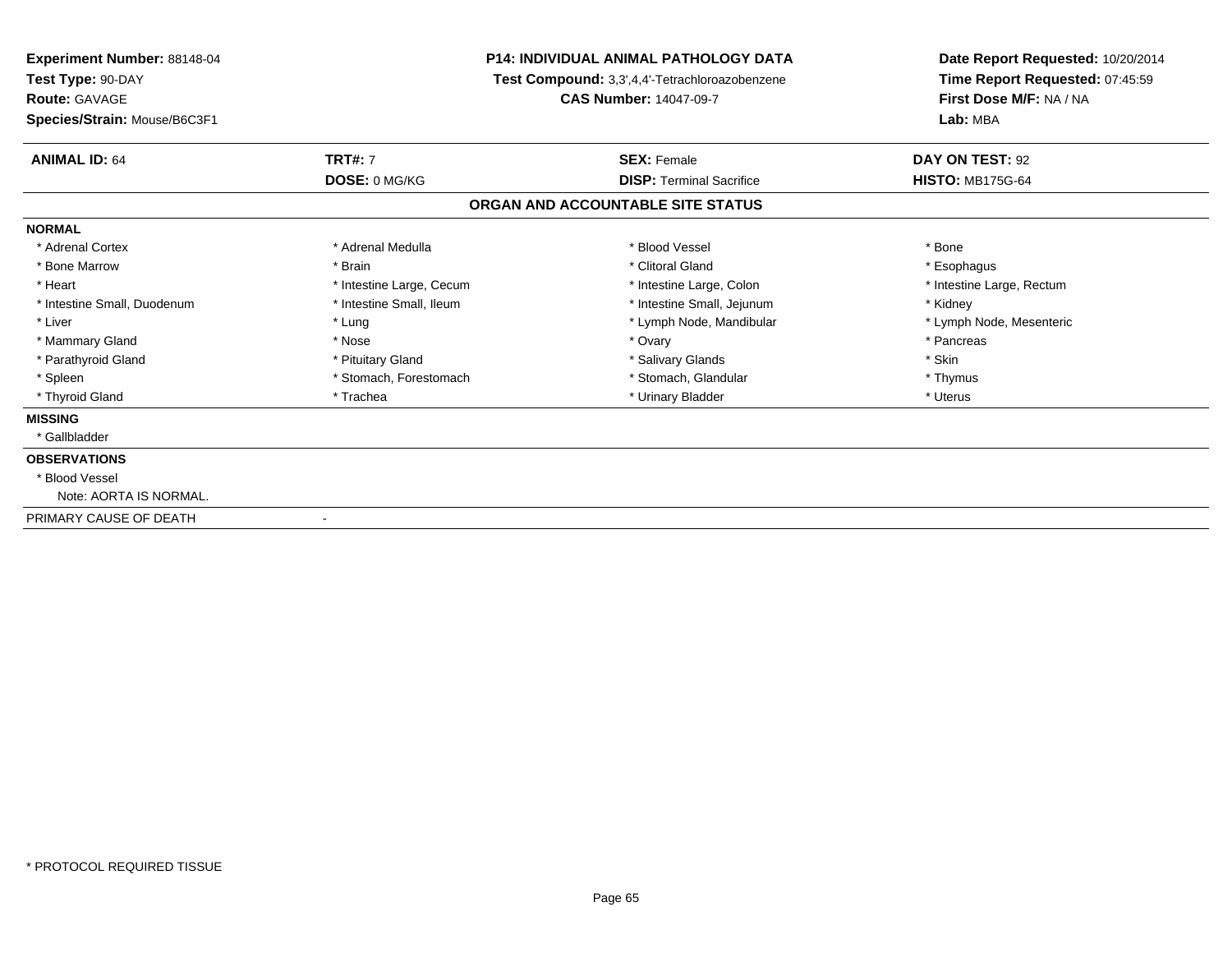| Experiment Number: 88148-04<br>Test Type: 90-DAY<br><b>Route: GAVAGE</b> |                             | <b>P14: INDIVIDUAL ANIMAL PATHOLOGY DATA</b><br>Test Compound: 3,3',4,4'-Tetrachloroazobenzene<br><b>CAS Number: 14047-09-7</b> | Date Report Requested: 10/20/2014<br>Time Report Requested: 07:45:59<br>First Dose M/F: NA / NA |
|--------------------------------------------------------------------------|-----------------------------|---------------------------------------------------------------------------------------------------------------------------------|-------------------------------------------------------------------------------------------------|
| Species/Strain: Mouse/B6C3F1                                             |                             |                                                                                                                                 | Lab: MBA                                                                                        |
| <b>ANIMAL ID: 65</b>                                                     | <b>TRT#: 7</b>              | <b>SEX: Female</b>                                                                                                              | DAY ON TEST: 92                                                                                 |
|                                                                          | DOSE: 0 MG/KG               | <b>DISP: Terminal Sacrifice</b>                                                                                                 | <b>HISTO: MB175G-65</b>                                                                         |
|                                                                          |                             | ORGAN AND ACCOUNTABLE SITE STATUS                                                                                               |                                                                                                 |
| <b>NORMAL</b>                                                            |                             |                                                                                                                                 |                                                                                                 |
| * Adrenal Cortex                                                         | * Adrenal Medulla           | * Blood Vessel                                                                                                                  | * Bone                                                                                          |
| * Bone Marrow                                                            | * Brain                     | * Clitoral Gland                                                                                                                | * Esophagus                                                                                     |
| * Gallbladder                                                            | * Heart                     | * Intestine Large, Cecum                                                                                                        | * Intestine Large, Colon                                                                        |
| * Intestine Large, Rectum                                                | * Intestine Small, Duodenum | * Intestine Small, Ileum                                                                                                        | * Intestine Small, Jejunum                                                                      |
| * Kidney                                                                 | * Liver                     | * Lung                                                                                                                          | * Lymph Node, Mandibular                                                                        |
| * Lymph Node, Mesenteric                                                 | * Mammary Gland             | * Nose                                                                                                                          | * Ovary                                                                                         |
| * Pancreas                                                               | * Parathyroid Gland         | * Salivary Glands                                                                                                               | * Skin                                                                                          |
| * Stomach, Forestomach                                                   | * Stomach, Glandular        | * Thymus                                                                                                                        | * Thyroid Gland                                                                                 |
| * Trachea                                                                | * Urinary Bladder           | * Uterus                                                                                                                        |                                                                                                 |
| <b>MISSING</b>                                                           |                             |                                                                                                                                 |                                                                                                 |
| * Pituitary Gland                                                        |                             |                                                                                                                                 |                                                                                                 |
| <b>OBSERVATIONS</b>                                                      |                             |                                                                                                                                 |                                                                                                 |
| * Blood Vessel                                                           |                             |                                                                                                                                 |                                                                                                 |
| Note: AORTA IS NORMAL.                                                   |                             |                                                                                                                                 |                                                                                                 |
| * Spleen                                                                 | Red Pulp                    | <b>Hematopoietic Cell Proliferation</b>                                                                                         | Minimal                                                                                         |
| PRIMARY CAUSE OF DEATH                                                   |                             |                                                                                                                                 |                                                                                                 |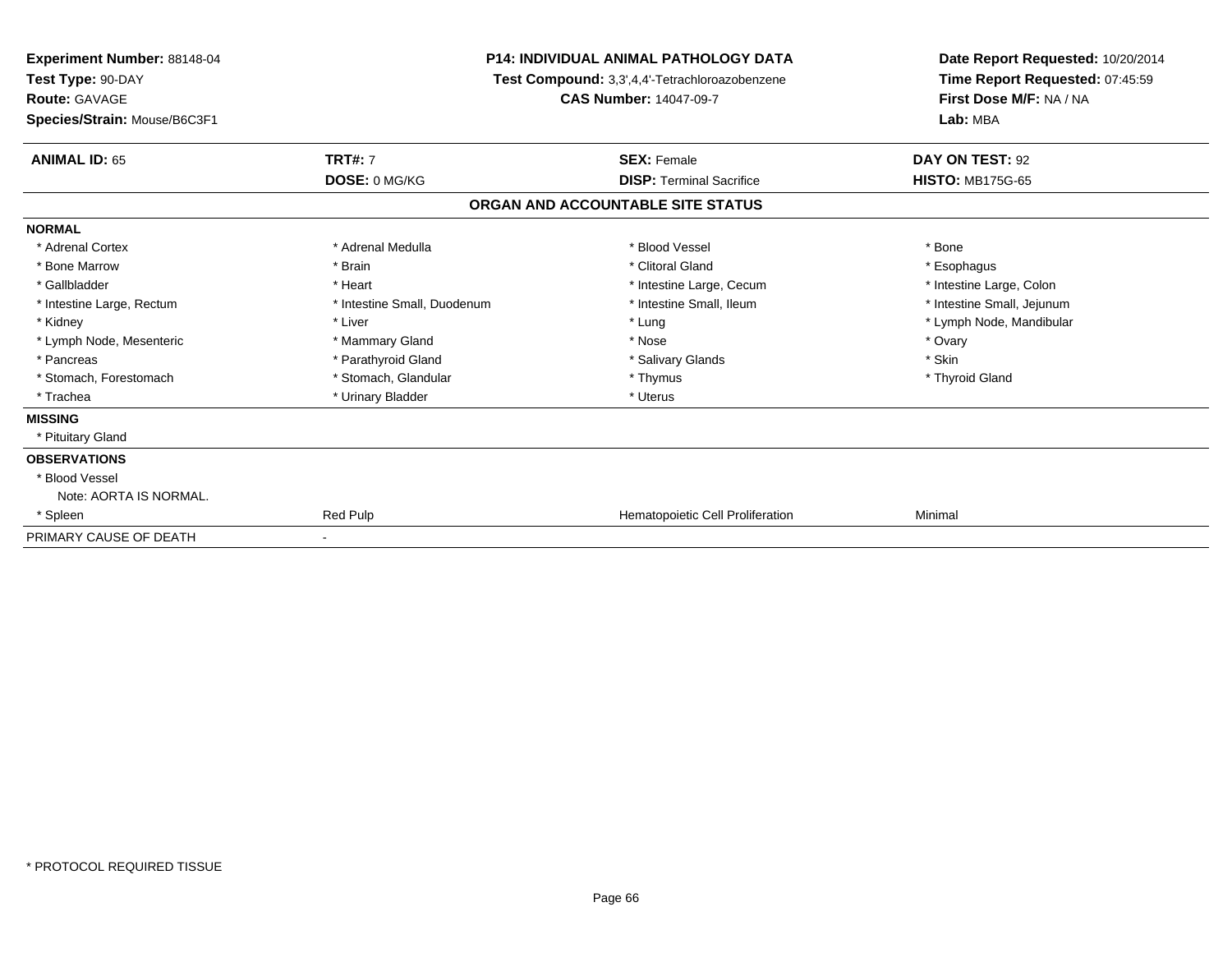| <b>Experiment Number: 88148-04</b><br>Test Type: 90-DAY |                             | <b>P14: INDIVIDUAL ANIMAL PATHOLOGY DATA</b><br>Test Compound: 3,3',4,4'-Tetrachloroazobenzene | Date Report Requested: 10/20/2014<br>Time Report Requested: 07:45:59<br>First Dose M/F: NA / NA<br>Lab: MBA |
|---------------------------------------------------------|-----------------------------|------------------------------------------------------------------------------------------------|-------------------------------------------------------------------------------------------------------------|
| Route: GAVAGE<br>Species/Strain: Mouse/B6C3F1           |                             | <b>CAS Number: 14047-09-7</b>                                                                  |                                                                                                             |
| <b>ANIMAL ID: 66</b>                                    | <b>TRT#: 7</b>              | <b>SEX: Female</b>                                                                             | DAY ON TEST: 92                                                                                             |
|                                                         | DOSE: 0 MG/KG               | <b>DISP: Terminal Sacrifice</b>                                                                | <b>HISTO: MB175G-66</b>                                                                                     |
|                                                         |                             | ORGAN AND ACCOUNTABLE SITE STATUS                                                              |                                                                                                             |
| <b>NORMAL</b>                                           |                             |                                                                                                |                                                                                                             |
| * Adrenal Cortex                                        | * Adrenal Medulla           | * Blood Vessel                                                                                 | * Bone                                                                                                      |
| * Bone Marrow                                           | * Brain                     | * Clitoral Gland                                                                               | * Esophagus                                                                                                 |
| * Gallbladder                                           | * Heart                     | * Intestine Large, Cecum                                                                       | * Intestine Large, Colon                                                                                    |
| * Intestine Large, Rectum                               | * Intestine Small, Duodenum | * Intestine Small, Ileum                                                                       | * Intestine Small, Jejunum                                                                                  |
| * Kidney                                                | * Liver                     | * Lung                                                                                         | * Lymph Node, Mandibular                                                                                    |
| * Lymph Node, Mesenteric                                | * Mammary Gland             | * Nose                                                                                         | * Ovary                                                                                                     |
| * Pancreas                                              | * Pituitary Gland           | * Salivary Glands                                                                              | * Skin                                                                                                      |
| * Spleen                                                | * Stomach, Forestomach      | * Stomach, Glandular                                                                           | * Thymus                                                                                                    |
| * Thyroid Gland                                         | * Trachea                   | * Urinary Bladder                                                                              | * Uterus                                                                                                    |
| <b>MISSING</b>                                          |                             |                                                                                                |                                                                                                             |
| * Parathyroid Gland                                     |                             |                                                                                                |                                                                                                             |
| <b>OBSERVATIONS</b>                                     |                             |                                                                                                |                                                                                                             |
| * Blood Vessel                                          |                             |                                                                                                |                                                                                                             |
| Note: AORTA IS NORMAL.                                  |                             |                                                                                                |                                                                                                             |
| PRIMARY CAUSE OF DEATH                                  |                             |                                                                                                |                                                                                                             |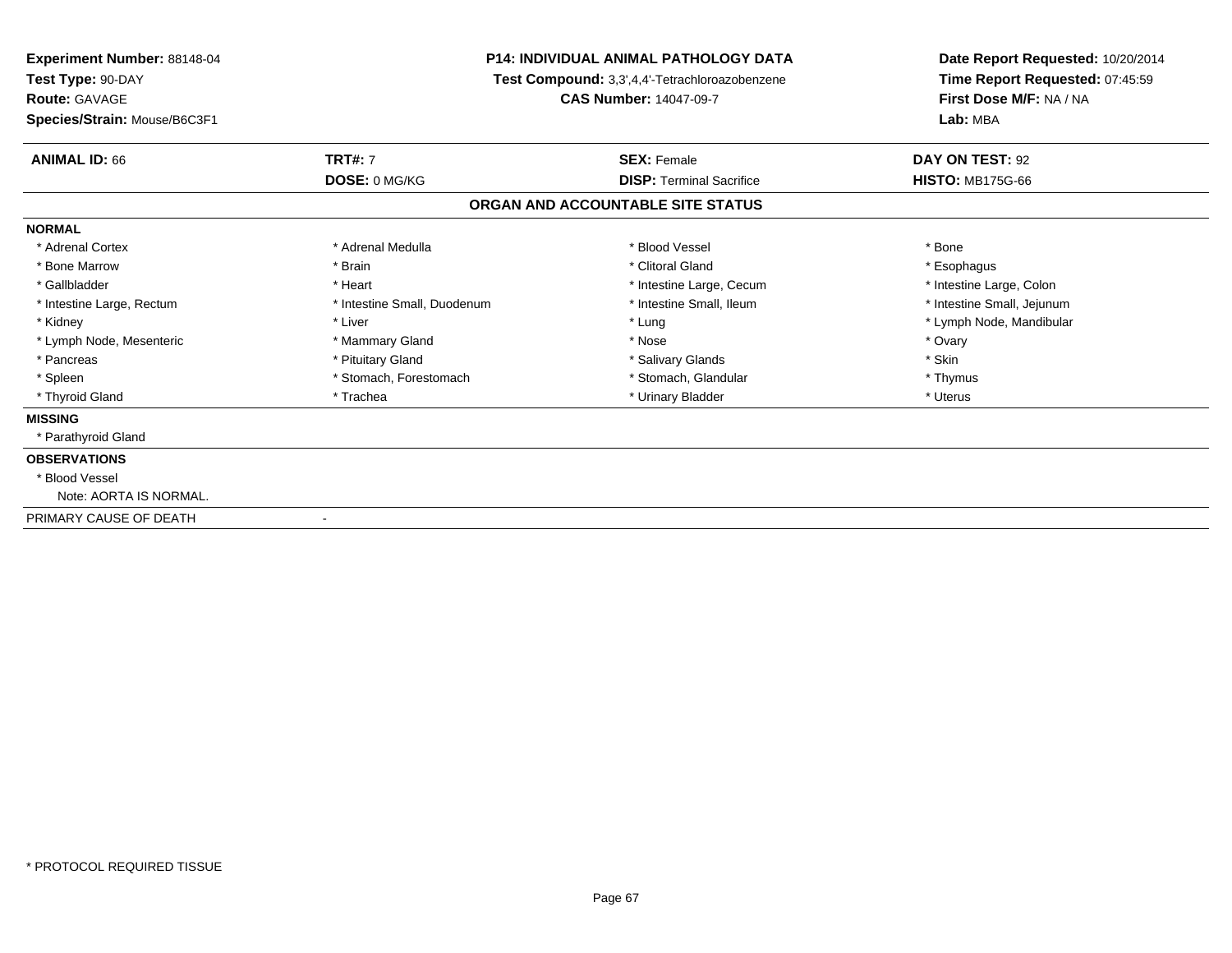| Experiment Number: 88148-04<br>Test Type: 90-DAY<br>Route: GAVAGE<br>Species/Strain: Mouse/B6C3F1 | <b>P14: INDIVIDUAL ANIMAL PATHOLOGY DATA</b><br>Test Compound: 3,3',4,4'-Tetrachloroazobenzene<br><b>CAS Number: 14047-09-7</b> |                                   | Date Report Requested: 10/20/2014<br>Time Report Requested: 07:45:59<br>First Dose M/F: NA / NA<br>Lab: MBA |  |
|---------------------------------------------------------------------------------------------------|---------------------------------------------------------------------------------------------------------------------------------|-----------------------------------|-------------------------------------------------------------------------------------------------------------|--|
| <b>ANIMAL ID: 67</b>                                                                              | <b>TRT#: 7</b>                                                                                                                  | <b>SEX: Female</b>                | DAY ON TEST: 92                                                                                             |  |
|                                                                                                   | DOSE: 0 MG/KG                                                                                                                   | <b>DISP: Terminal Sacrifice</b>   | <b>HISTO: MB175G-67</b>                                                                                     |  |
|                                                                                                   |                                                                                                                                 | ORGAN AND ACCOUNTABLE SITE STATUS |                                                                                                             |  |
| <b>NORMAL</b>                                                                                     |                                                                                                                                 |                                   |                                                                                                             |  |
| * Adrenal Cortex                                                                                  | * Adrenal Medulla                                                                                                               | * Blood Vessel                    | * Bone                                                                                                      |  |
| * Bone Marrow                                                                                     | * Brain                                                                                                                         | * Clitoral Gland                  | * Esophagus                                                                                                 |  |
| * Gallbladder                                                                                     | * Heart                                                                                                                         | * Intestine Large, Cecum          | * Intestine Large, Colon                                                                                    |  |
| * Intestine Large, Rectum                                                                         | * Intestine Small, Duodenum                                                                                                     | * Intestine Small, Ileum          | * Intestine Small, Jejunum                                                                                  |  |
| * Liver                                                                                           | * Lung                                                                                                                          | * Lymph Node, Mandibular          | * Lymph Node, Mesenteric                                                                                    |  |
| * Mammary Gland                                                                                   | * Nose                                                                                                                          | * Ovary                           | * Pancreas                                                                                                  |  |
| * Pituitary Gland                                                                                 | * Salivary Glands                                                                                                               | * Skin                            | * Stomach, Forestomach                                                                                      |  |
| * Stomach, Glandular                                                                              | * Thymus                                                                                                                        | * Thyroid Gland                   | * Trachea                                                                                                   |  |
| * Urinary Bladder                                                                                 | * Uterus                                                                                                                        |                                   |                                                                                                             |  |
| <b>MISSING</b>                                                                                    |                                                                                                                                 |                                   |                                                                                                             |  |
| * Parathyroid Gland                                                                               |                                                                                                                                 |                                   |                                                                                                             |  |
| <b>OBSERVATIONS</b>                                                                               |                                                                                                                                 |                                   |                                                                                                             |  |
| * Blood Vessel                                                                                    |                                                                                                                                 |                                   |                                                                                                             |  |
| Note: AORTA IS NORMAL.                                                                            |                                                                                                                                 |                                   |                                                                                                             |  |
| * Kidney                                                                                          |                                                                                                                                 | Inflammation                      | Chronic, Focal, Minimal                                                                                     |  |
| * Spleen                                                                                          | Red Pulp                                                                                                                        | Hematopoietic Cell Proliferation  | Minimal                                                                                                     |  |
| PRIMARY CAUSE OF DEATH                                                                            |                                                                                                                                 |                                   |                                                                                                             |  |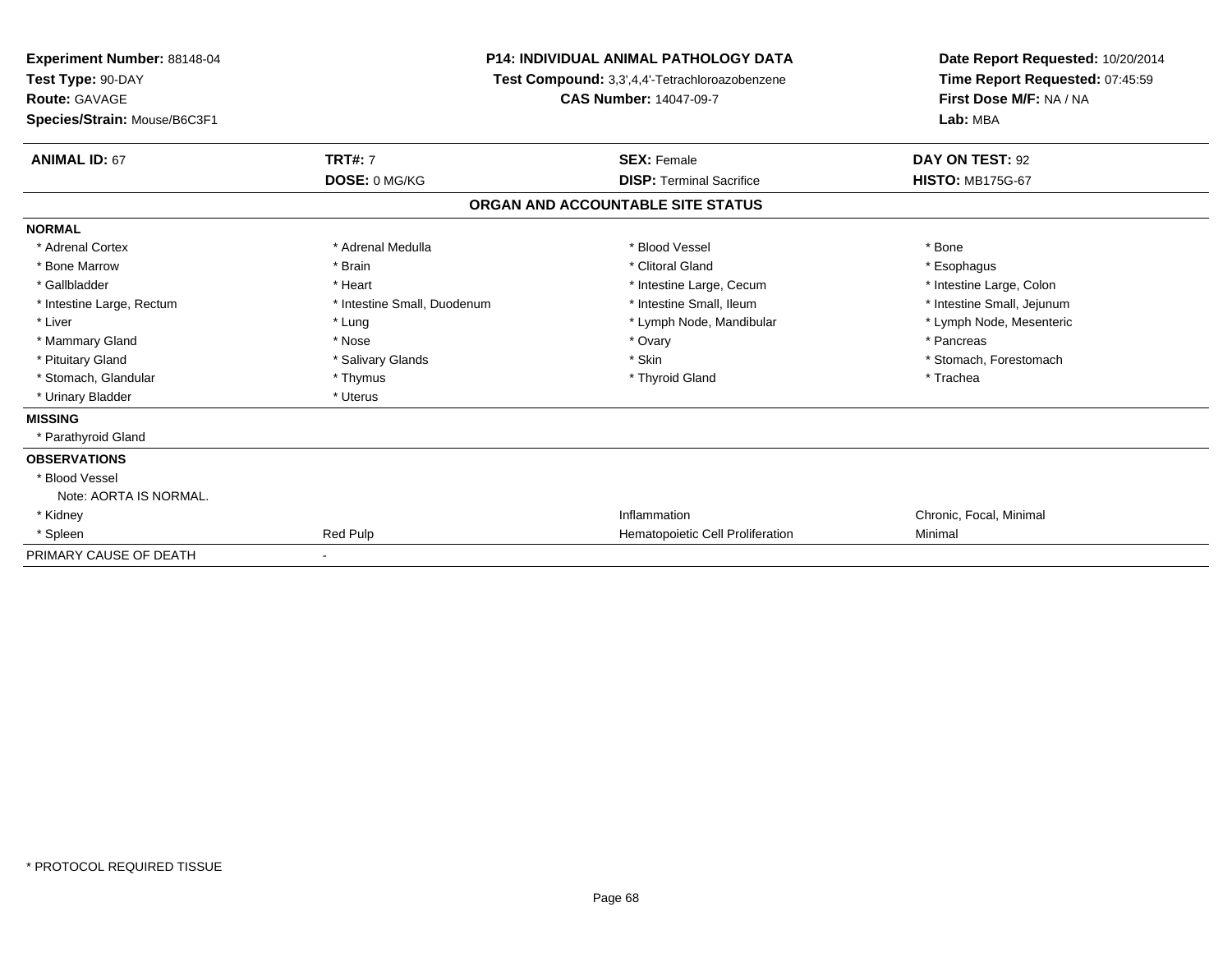| <b>Experiment Number: 88148-04</b><br>Test Type: 90-DAY<br><b>Route: GAVAGE</b><br>Species/Strain: Mouse/B6C3F1 | P14: INDIVIDUAL ANIMAL PATHOLOGY DATA<br>Test Compound: 3,3',4,4'-Tetrachloroazobenzene<br><b>CAS Number: 14047-09-7</b> |                                   | Date Report Requested: 10/20/2014<br>Time Report Requested: 07:45:59<br>First Dose M/F: NA / NA<br>Lab: MBA |  |
|-----------------------------------------------------------------------------------------------------------------|--------------------------------------------------------------------------------------------------------------------------|-----------------------------------|-------------------------------------------------------------------------------------------------------------|--|
| <b>ANIMAL ID: 68</b>                                                                                            | <b>TRT#: 7</b>                                                                                                           | <b>SEX: Female</b>                | DAY ON TEST: 92                                                                                             |  |
|                                                                                                                 | DOSE: 0 MG/KG                                                                                                            | <b>DISP: Terminal Sacrifice</b>   | <b>HISTO: MB175G-68</b>                                                                                     |  |
|                                                                                                                 |                                                                                                                          | ORGAN AND ACCOUNTABLE SITE STATUS |                                                                                                             |  |
| <b>NORMAL</b>                                                                                                   |                                                                                                                          |                                   |                                                                                                             |  |
| * Adrenal Cortex                                                                                                | * Adrenal Medulla                                                                                                        | * Blood Vessel                    | * Bone                                                                                                      |  |
| * Bone Marrow                                                                                                   | * Brain                                                                                                                  | * Clitoral Gland                  | * Esophagus                                                                                                 |  |
| * Heart                                                                                                         | * Intestine Large, Cecum                                                                                                 | * Intestine Large, Colon          | * Intestine Large, Rectum                                                                                   |  |
| * Intestine Small, Duodenum                                                                                     | * Intestine Small, Ileum                                                                                                 | * Intestine Small, Jejunum        | * Kidney                                                                                                    |  |
| * Liver                                                                                                         | * Lung                                                                                                                   | * Lymph Node, Mandibular          | * Lymph Node, Mesenteric                                                                                    |  |
| * Mammary Gland                                                                                                 | * Nose                                                                                                                   | * Ovary                           | * Pancreas                                                                                                  |  |
| * Pituitary Gland                                                                                               | * Salivary Glands                                                                                                        | * Skin                            | * Stomach, Forestomach                                                                                      |  |
| * Stomach, Glandular                                                                                            | * Thymus                                                                                                                 | * Thyroid Gland                   | * Trachea                                                                                                   |  |
| * Urinary Bladder                                                                                               | * Uterus                                                                                                                 |                                   |                                                                                                             |  |
| <b>MISSING</b>                                                                                                  |                                                                                                                          |                                   |                                                                                                             |  |
| * Gallbladder                                                                                                   | * Parathyroid Gland                                                                                                      |                                   |                                                                                                             |  |
| <b>OBSERVATIONS</b>                                                                                             |                                                                                                                          |                                   |                                                                                                             |  |
| * Blood Vessel                                                                                                  |                                                                                                                          |                                   |                                                                                                             |  |
| Note: AORTA IS NORMAL.                                                                                          |                                                                                                                          |                                   |                                                                                                             |  |
| * Spleen                                                                                                        | Red Pulp                                                                                                                 | Hematopoietic Cell Proliferation  | Minimal                                                                                                     |  |
| PRIMARY CAUSE OF DEATH                                                                                          |                                                                                                                          |                                   |                                                                                                             |  |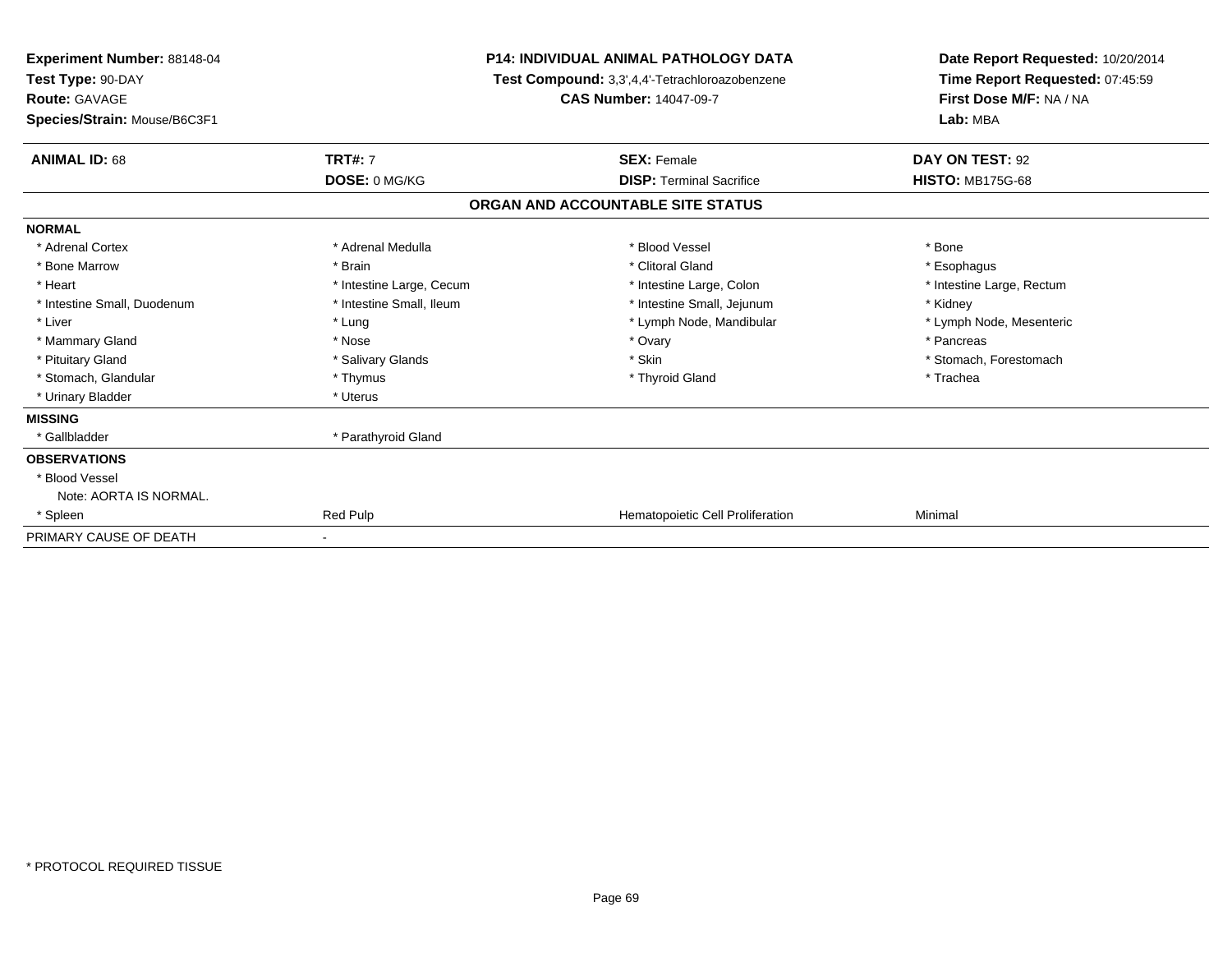| <b>Experiment Number: 88148-04</b><br>Test Type: 90-DAY |                             | <b>P14: INDIVIDUAL ANIMAL PATHOLOGY DATA</b><br>Test Compound: 3,3',4,4'-Tetrachloroazobenzene | Date Report Requested: 10/20/2014<br>Time Report Requested: 07:45:59<br>First Dose M/F: NA / NA<br>Lab: MBA |
|---------------------------------------------------------|-----------------------------|------------------------------------------------------------------------------------------------|-------------------------------------------------------------------------------------------------------------|
| Route: GAVAGE<br>Species/Strain: Mouse/B6C3F1           |                             | <b>CAS Number: 14047-09-7</b>                                                                  |                                                                                                             |
| <b>ANIMAL ID: 69</b>                                    | <b>TRT#: 7</b>              | <b>SEX: Female</b>                                                                             | DAY ON TEST: 92                                                                                             |
|                                                         | DOSE: 0 MG/KG               | <b>DISP: Terminal Sacrifice</b>                                                                | <b>HISTO: MB175G-69</b>                                                                                     |
|                                                         |                             | ORGAN AND ACCOUNTABLE SITE STATUS                                                              |                                                                                                             |
| <b>NORMAL</b>                                           |                             |                                                                                                |                                                                                                             |
| * Adrenal Cortex                                        | * Adrenal Medulla           | * Blood Vessel                                                                                 | * Bone                                                                                                      |
| * Bone Marrow                                           | * Brain                     | * Clitoral Gland                                                                               | * Esophagus                                                                                                 |
| * Gallbladder                                           | * Heart                     | * Intestine Large, Cecum                                                                       | * Intestine Large, Colon                                                                                    |
| * Intestine Large, Rectum                               | * Intestine Small, Duodenum | * Intestine Small, Ileum                                                                       | * Intestine Small, Jejunum                                                                                  |
| * Kidney                                                | * Liver                     | * Lung                                                                                         | * Lymph Node, Mandibular                                                                                    |
| * Lymph Node, Mesenteric                                | * Mammary Gland             | * Nose                                                                                         | * Ovary                                                                                                     |
| * Pancreas                                              | * Pituitary Gland           | * Salivary Glands                                                                              | * Skin                                                                                                      |
| * Spleen                                                | * Stomach, Forestomach      | * Stomach, Glandular                                                                           | * Thymus                                                                                                    |
| * Thyroid Gland                                         | * Trachea                   | * Urinary Bladder                                                                              | * Uterus                                                                                                    |
| <b>MISSING</b>                                          |                             |                                                                                                |                                                                                                             |
| * Parathyroid Gland                                     |                             |                                                                                                |                                                                                                             |
| <b>OBSERVATIONS</b>                                     |                             |                                                                                                |                                                                                                             |
| * Blood Vessel                                          |                             |                                                                                                |                                                                                                             |
| Note: AORTA IS NORMAL.                                  |                             |                                                                                                |                                                                                                             |
| PRIMARY CAUSE OF DEATH                                  |                             |                                                                                                |                                                                                                             |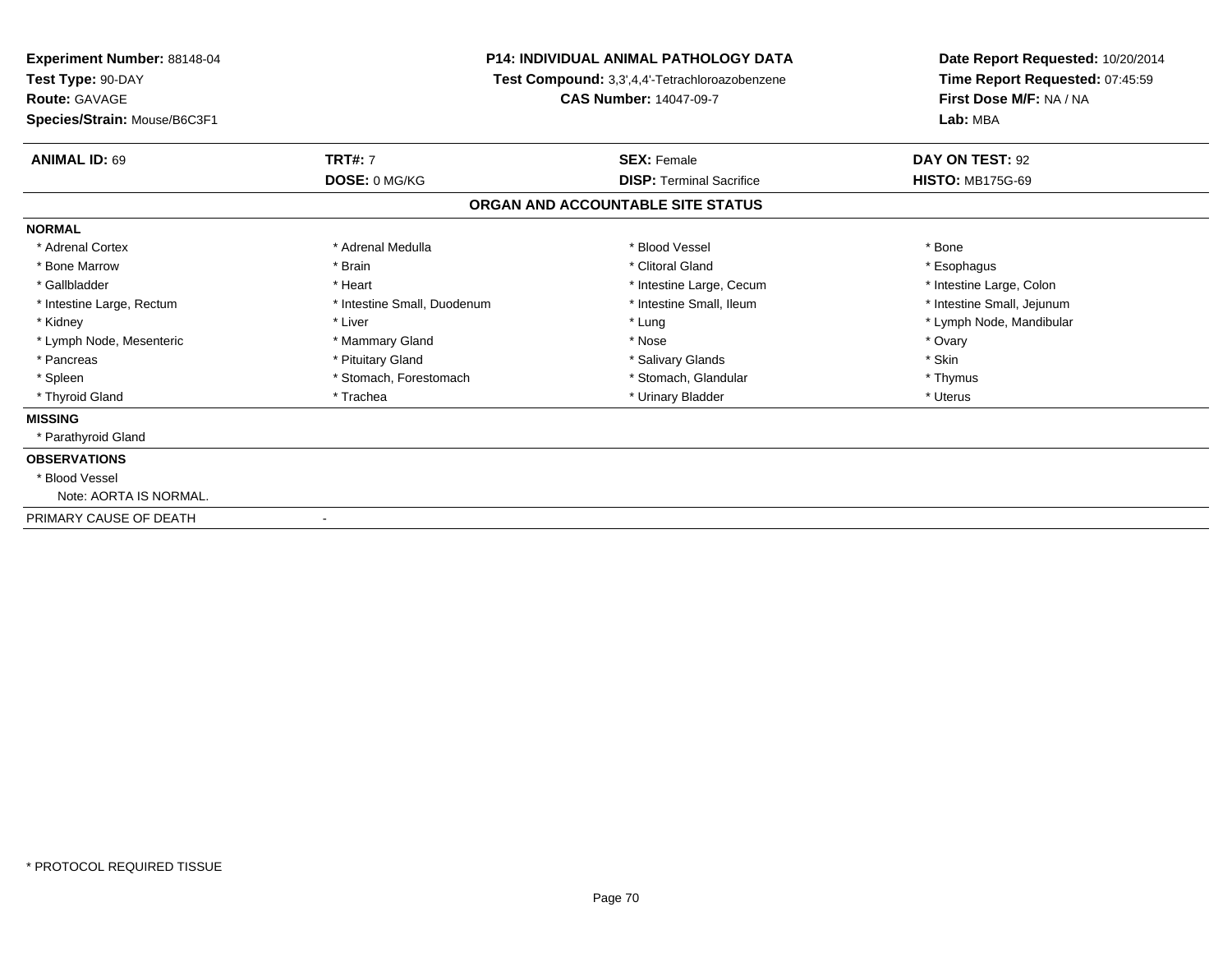| <b>Experiment Number: 88148-04</b><br>Test Type: 90-DAY<br><b>Route: GAVAGE</b> | P14: INDIVIDUAL ANIMAL PATHOLOGY DATA<br>Test Compound: 3,3',4,4'-Tetrachloroazobenzene<br><b>CAS Number: 14047-09-7</b> |                                   | Date Report Requested: 10/20/2014<br>Time Report Requested: 07:45:59<br>First Dose M/F: NA / NA |  |
|---------------------------------------------------------------------------------|--------------------------------------------------------------------------------------------------------------------------|-----------------------------------|-------------------------------------------------------------------------------------------------|--|
| Species/Strain: Mouse/B6C3F1                                                    |                                                                                                                          |                                   | Lab: MBA                                                                                        |  |
| <b>ANIMAL ID: 70</b>                                                            | <b>TRT#: 7</b>                                                                                                           | <b>SEX: Female</b>                | DAY ON TEST: 92                                                                                 |  |
|                                                                                 | DOSE: 0 MG/KG                                                                                                            | <b>DISP: Terminal Sacrifice</b>   | <b>HISTO: MB175G-70</b>                                                                         |  |
|                                                                                 |                                                                                                                          | ORGAN AND ACCOUNTABLE SITE STATUS |                                                                                                 |  |
| <b>NORMAL</b>                                                                   |                                                                                                                          |                                   |                                                                                                 |  |
| * Adrenal Cortex                                                                | * Adrenal Medulla                                                                                                        | * Blood Vessel                    | * Bone                                                                                          |  |
| * Bone Marrow                                                                   | * Brain                                                                                                                  | * Clitoral Gland                  | * Esophagus                                                                                     |  |
| * Gallbladder                                                                   | * Heart                                                                                                                  | * Intestine Large, Cecum          | * Intestine Large, Colon                                                                        |  |
| * Intestine Large, Rectum                                                       | * Intestine Small, Duodenum                                                                                              | * Intestine Small. Ileum          | * Intestine Small, Jejunum                                                                      |  |
| * Kidney                                                                        | * Liver                                                                                                                  | * Lung                            | * Lymph Node, Mandibular                                                                        |  |
| * Lymph Node, Mesenteric                                                        | * Mammary Gland                                                                                                          | * Nose                            | * Ovary                                                                                         |  |
| * Pancreas                                                                      | * Pituitary Gland                                                                                                        | * Salivary Glands                 | * Skin                                                                                          |  |
| * Stomach, Forestomach                                                          | * Stomach, Glandular                                                                                                     | * Thymus                          | * Thyroid Gland                                                                                 |  |
| * Trachea                                                                       | * Urinary Bladder                                                                                                        | * Uterus                          |                                                                                                 |  |
| <b>MISSING</b>                                                                  |                                                                                                                          |                                   |                                                                                                 |  |
| * Parathyroid Gland                                                             |                                                                                                                          |                                   |                                                                                                 |  |
| <b>OBSERVATIONS</b>                                                             |                                                                                                                          |                                   |                                                                                                 |  |
| * Blood Vessel                                                                  |                                                                                                                          |                                   |                                                                                                 |  |
| Note: AORTA IS NORMAL.                                                          |                                                                                                                          |                                   |                                                                                                 |  |
| * Spleen                                                                        | Red Pulp                                                                                                                 | Hematopoietic Cell Proliferation  | Minimal                                                                                         |  |
| PRIMARY CAUSE OF DEATH                                                          |                                                                                                                          |                                   |                                                                                                 |  |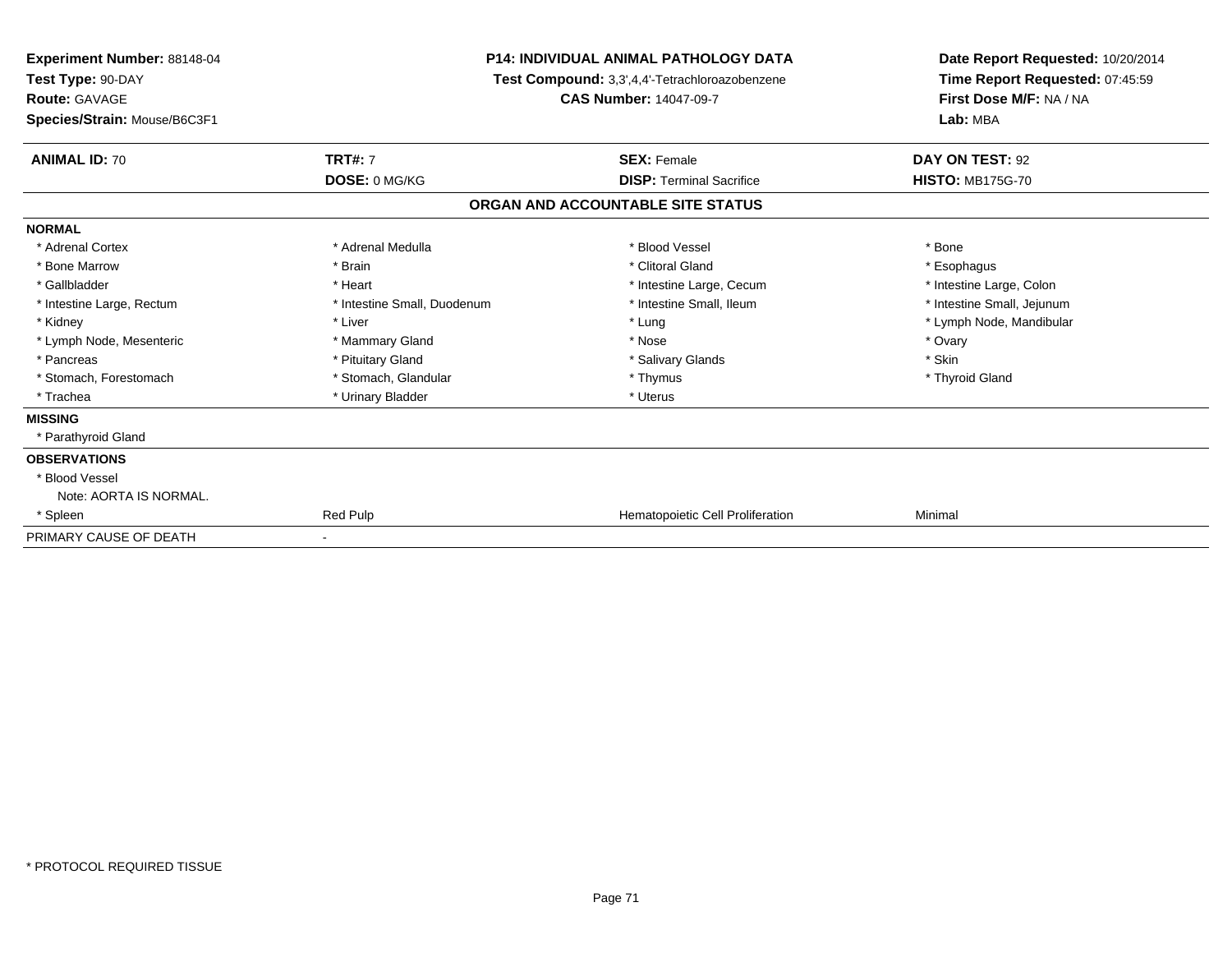| Experiment Number: 88148-04<br>Test Type: 90-DAY<br><b>Route: GAVAGE</b> | <b>P14: INDIVIDUAL ANIMAL PATHOLOGY DATA</b><br>Test Compound: 3,3',4,4'-Tetrachloroazobenzene<br><b>CAS Number: 14047-09-7</b> |                                   | Date Report Requested: 10/20/2014<br>Time Report Requested: 07:45:59<br>First Dose M/F: NA / NA |
|--------------------------------------------------------------------------|---------------------------------------------------------------------------------------------------------------------------------|-----------------------------------|-------------------------------------------------------------------------------------------------|
| Species/Strain: Mouse/B6C3F1                                             |                                                                                                                                 |                                   | Lab: MBA                                                                                        |
| <b>ANIMAL ID: 71</b>                                                     | <b>TRT#: 8</b>                                                                                                                  | <b>SEX: Female</b>                | DAY ON TEST: 92                                                                                 |
|                                                                          | DOSE: 0.1MG/KG                                                                                                                  | <b>DISP:</b> Terminal Sacrifice   | <b>HISTO: MB175G-71</b>                                                                         |
|                                                                          |                                                                                                                                 | ORGAN AND ACCOUNTABLE SITE STATUS |                                                                                                 |
| <b>NORMAL</b>                                                            |                                                                                                                                 |                                   |                                                                                                 |
| Liver                                                                    | Stomach, Forestomach                                                                                                            | Stomach, Glandular                | Thymus                                                                                          |
| <b>Urinary Bladder</b>                                                   |                                                                                                                                 |                                   |                                                                                                 |
| <b>OBSERVATIONS</b>                                                      |                                                                                                                                 |                                   |                                                                                                 |
| Spleen                                                                   | Red Pulp                                                                                                                        | Hematopoietic Cell Proliferation  | Minimal                                                                                         |
| PRIMARY CAUSE OF DEATH                                                   |                                                                                                                                 |                                   |                                                                                                 |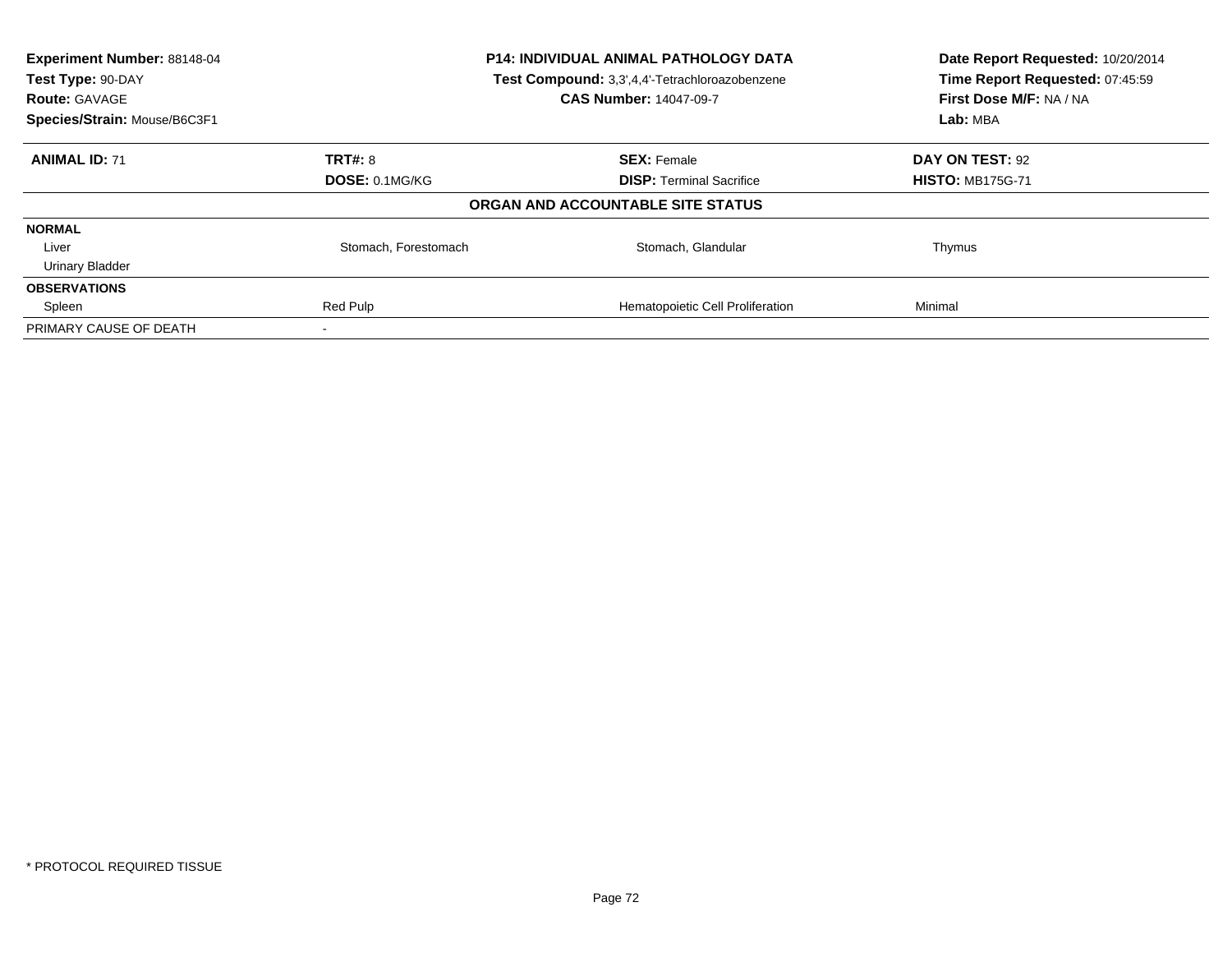| Experiment Number: 88148-04<br>Test Type: 90-DAY<br><b>Route: GAVAGE</b> | P14: INDIVIDUAL ANIMAL PATHOLOGY DATA<br>Test Compound: 3,3',4,4'-Tetrachloroazobenzene<br><b>CAS Number: 14047-09-7</b> |                                   | Date Report Requested: 10/20/2014<br>Time Report Requested: 07:45:59<br>First Dose M/F: NA / NA |
|--------------------------------------------------------------------------|--------------------------------------------------------------------------------------------------------------------------|-----------------------------------|-------------------------------------------------------------------------------------------------|
| Species/Strain: Mouse/B6C3F1                                             |                                                                                                                          |                                   | Lab: MBA                                                                                        |
| <b>ANIMAL ID: 72</b>                                                     | <b>TRT#: 8</b>                                                                                                           | <b>SEX: Female</b>                | DAY ON TEST: 92                                                                                 |
|                                                                          | DOSE: 0.1MG/KG                                                                                                           | <b>DISP:</b> Terminal Sacrifice   | <b>HISTO: MB175G-72</b>                                                                         |
|                                                                          |                                                                                                                          | ORGAN AND ACCOUNTABLE SITE STATUS |                                                                                                 |
| <b>NORMAL</b>                                                            |                                                                                                                          |                                   |                                                                                                 |
| Spleen                                                                   | Stomach, Forestomach                                                                                                     | Stomach, Glandular                | Thymus                                                                                          |
| <b>Urinary Bladder</b>                                                   |                                                                                                                          |                                   |                                                                                                 |
| <b>OBSERVATIONS</b>                                                      |                                                                                                                          |                                   |                                                                                                 |
| Liver                                                                    | Hepatocyte                                                                                                               | Vacuolization Cytoplasmic         | Minimal                                                                                         |
| PRIMARY CAUSE OF DEATH                                                   |                                                                                                                          |                                   |                                                                                                 |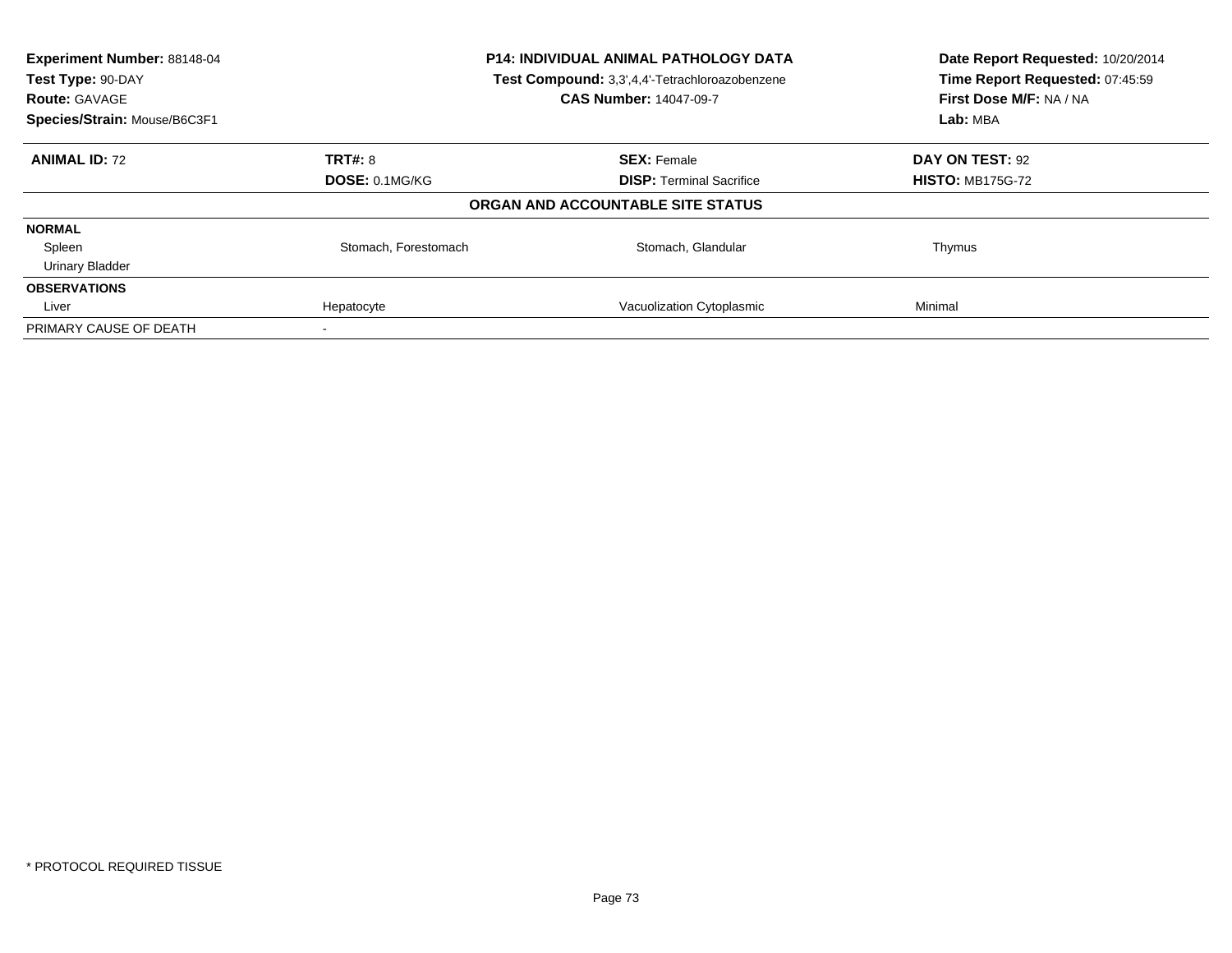| Experiment Number: 88148-04<br><b>P14: INDIVIDUAL ANIMAL PATHOLOGY DATA</b><br>Test Compound: 3,3',4,4'-Tetrachloroazobenzene<br>Test Type: 90-DAY<br><b>CAS Number: 14047-09-7</b><br><b>Route: GAVAGE</b> |                    |                                   | Date Report Requested: 10/20/2014<br>Time Report Requested: 07:45:59<br>First Dose M/F: NA / NA |
|-------------------------------------------------------------------------------------------------------------------------------------------------------------------------------------------------------------|--------------------|-----------------------------------|-------------------------------------------------------------------------------------------------|
|                                                                                                                                                                                                             |                    |                                   |                                                                                                 |
| Species/Strain: Mouse/B6C3F1                                                                                                                                                                                |                    |                                   | Lab: MBA                                                                                        |
| <b>ANIMAL ID: 73</b>                                                                                                                                                                                        | <b>TRT#: 8</b>     | <b>SEX: Female</b>                | DAY ON TEST: 92                                                                                 |
|                                                                                                                                                                                                             | DOSE: 0.1MG/KG     | <b>DISP:</b> Terminal Sacrifice   | <b>HISTO: MB175G-73</b>                                                                         |
|                                                                                                                                                                                                             |                    | ORGAN AND ACCOUNTABLE SITE STATUS |                                                                                                 |
| <b>NORMAL</b>                                                                                                                                                                                               |                    |                                   |                                                                                                 |
| Stomach, Forestomach                                                                                                                                                                                        | Stomach, Glandular | Thymus                            | <b>Urinary Bladder</b>                                                                          |
| <b>OBSERVATIONS</b>                                                                                                                                                                                         |                    |                                   |                                                                                                 |
| Liver                                                                                                                                                                                                       | Hepatocyte         | Vacuolization Cytoplasmic         | Minimal                                                                                         |
| Spleen                                                                                                                                                                                                      | Red Pulp           | Hematopoietic Cell Proliferation  | Minimal                                                                                         |
| PRIMARY CAUSE OF DEATH                                                                                                                                                                                      |                    |                                   |                                                                                                 |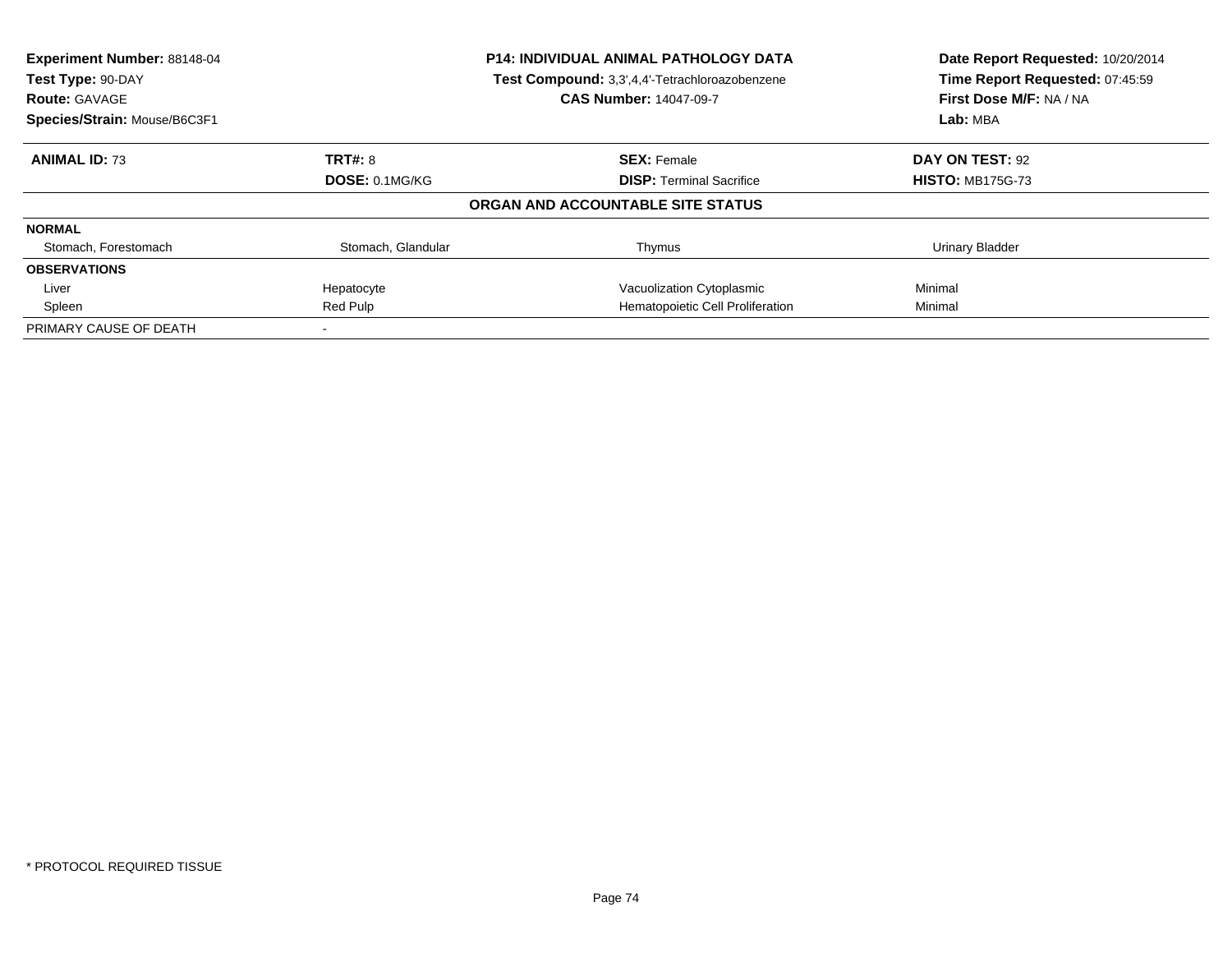| Experiment Number: 88148-04<br>Test Type: 90-DAY<br><b>Route: GAVAGE</b> | <b>P14: INDIVIDUAL ANIMAL PATHOLOGY DATA</b><br>Test Compound: 3,3',4,4'-Tetrachloroazobenzene<br><b>CAS Number: 14047-09-7</b> |                                   | Date Report Requested: 10/20/2014<br>Time Report Requested: 07:45:59<br>First Dose M/F: NA / NA |
|--------------------------------------------------------------------------|---------------------------------------------------------------------------------------------------------------------------------|-----------------------------------|-------------------------------------------------------------------------------------------------|
| Species/Strain: Mouse/B6C3F1                                             |                                                                                                                                 |                                   | Lab: MBA                                                                                        |
| <b>ANIMAL ID: 74</b>                                                     | <b>TRT#: 8</b>                                                                                                                  | <b>SEX: Female</b>                | DAY ON TEST: 92                                                                                 |
|                                                                          | DOSE: 0.1MG/KG                                                                                                                  | <b>DISP:</b> Terminal Sacrifice   | <b>HISTO: MB175G-74</b>                                                                         |
|                                                                          |                                                                                                                                 | ORGAN AND ACCOUNTABLE SITE STATUS |                                                                                                 |
| <b>NORMAL</b>                                                            |                                                                                                                                 |                                   |                                                                                                 |
| Liver                                                                    | Stomach, Forestomach                                                                                                            | Stomach, Glandular                | Thymus                                                                                          |
| <b>Urinary Bladder</b>                                                   |                                                                                                                                 |                                   |                                                                                                 |
| <b>OBSERVATIONS</b>                                                      |                                                                                                                                 |                                   |                                                                                                 |
| Spleen                                                                   | Red Pulp                                                                                                                        | Hematopoietic Cell Proliferation  | Minimal                                                                                         |
| PRIMARY CAUSE OF DEATH                                                   |                                                                                                                                 |                                   |                                                                                                 |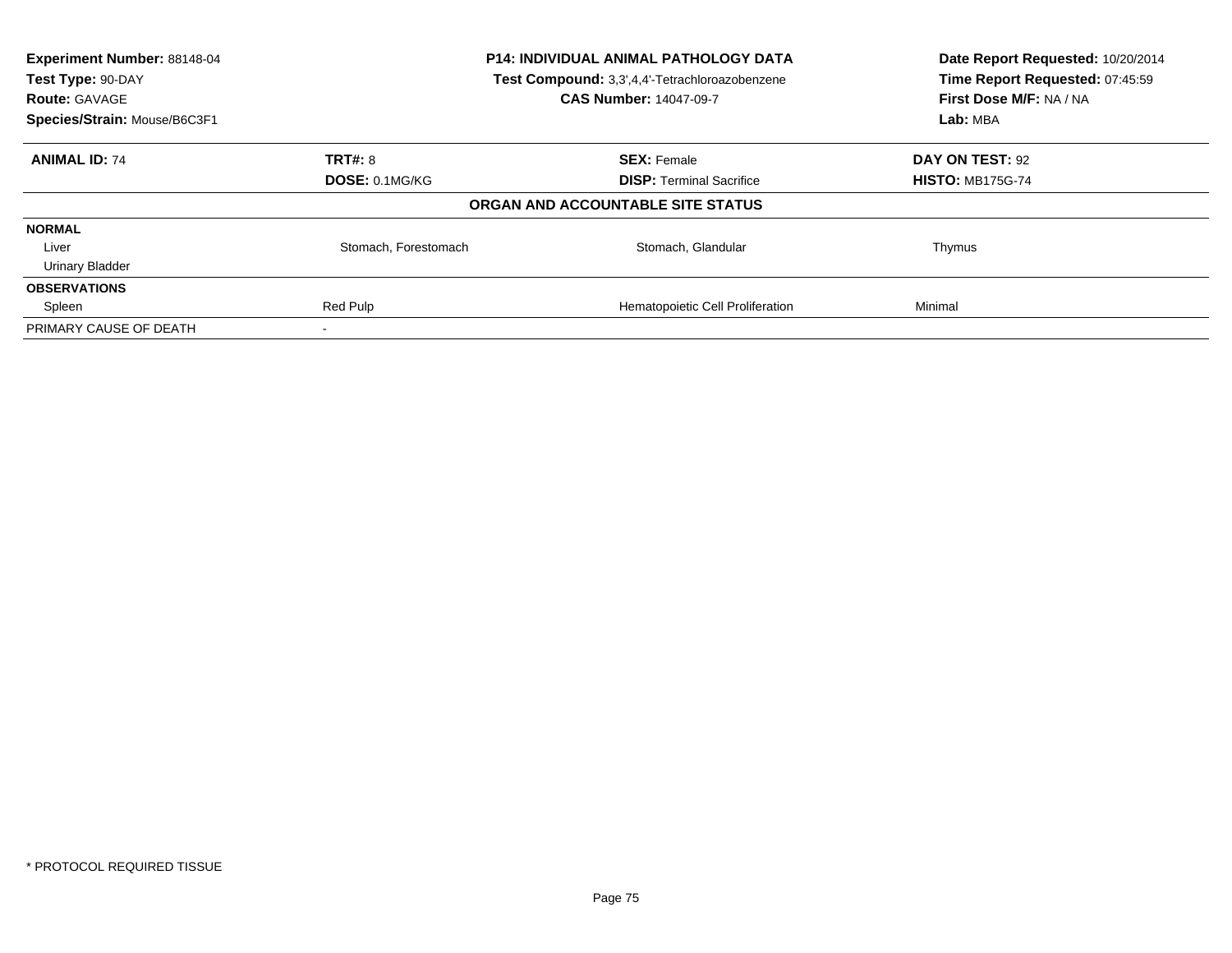| Experiment Number: 88148-04<br>Test Type: 90-DAY<br><b>Route: GAVAGE</b> | P14: INDIVIDUAL ANIMAL PATHOLOGY DATA<br>Test Compound: 3,3',4,4'-Tetrachloroazobenzene<br><b>CAS Number: 14047-09-7</b> |                                   | Date Report Requested: 10/20/2014<br>Time Report Requested: 07:45:59<br>First Dose M/F: NA / NA |  |
|--------------------------------------------------------------------------|--------------------------------------------------------------------------------------------------------------------------|-----------------------------------|-------------------------------------------------------------------------------------------------|--|
| Species/Strain: Mouse/B6C3F1                                             |                                                                                                                          |                                   | Lab: MBA                                                                                        |  |
| <b>ANIMAL ID: 75</b>                                                     | <b>TRT#: 8</b>                                                                                                           | <b>SEX: Female</b>                | DAY ON TEST: 92                                                                                 |  |
|                                                                          | DOSE: 0.1MG/KG                                                                                                           | <b>DISP:</b> Terminal Sacrifice   | <b>HISTO: MB175G-75</b>                                                                         |  |
|                                                                          |                                                                                                                          | ORGAN AND ACCOUNTABLE SITE STATUS |                                                                                                 |  |
| <b>NORMAL</b>                                                            |                                                                                                                          |                                   |                                                                                                 |  |
| Liver                                                                    | Stomach, Forestomach                                                                                                     | Stomach, Glandular                | Thymus                                                                                          |  |
| <b>Urinary Bladder</b>                                                   |                                                                                                                          |                                   |                                                                                                 |  |
| <b>OBSERVATIONS</b>                                                      |                                                                                                                          |                                   |                                                                                                 |  |
| Spleen                                                                   | Red Pulp                                                                                                                 | Hematopoietic Cell Proliferation  | Minimal                                                                                         |  |
| PRIMARY CAUSE OF DEATH                                                   |                                                                                                                          |                                   |                                                                                                 |  |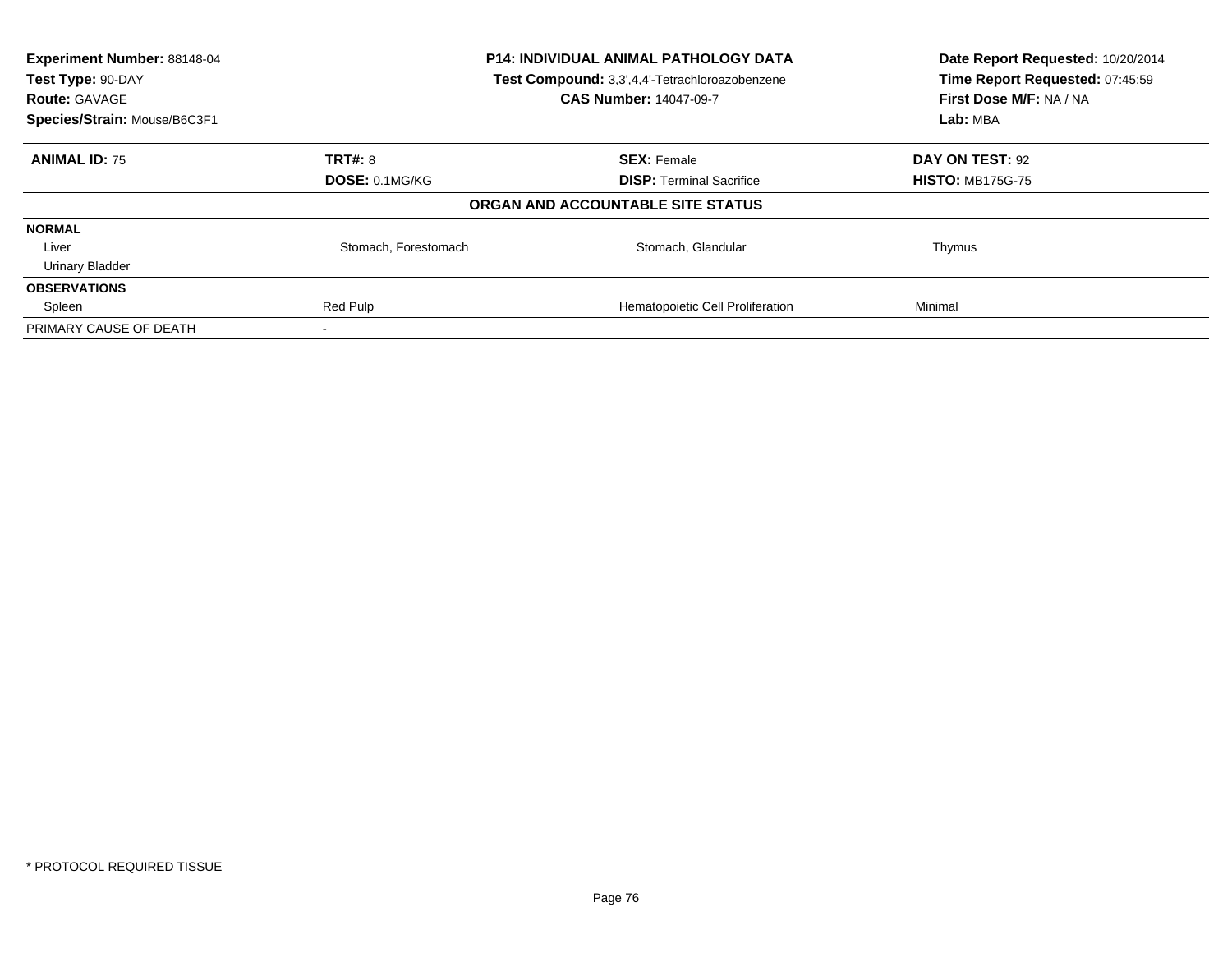| Experiment Number: 88148-04<br>Test Type: 90-DAY<br><b>Route: GAVAGE</b> | P14: INDIVIDUAL ANIMAL PATHOLOGY DATA<br>Test Compound: 3,3',4,4'-Tetrachloroazobenzene<br><b>CAS Number: 14047-09-7</b> |                                   | Date Report Requested: 10/20/2014<br>Time Report Requested: 07:45:59<br>First Dose M/F: NA / NA |  |
|--------------------------------------------------------------------------|--------------------------------------------------------------------------------------------------------------------------|-----------------------------------|-------------------------------------------------------------------------------------------------|--|
| Species/Strain: Mouse/B6C3F1                                             |                                                                                                                          |                                   | Lab: MBA                                                                                        |  |
| <b>ANIMAL ID: 76</b>                                                     | <b>TRT#: 8</b>                                                                                                           | <b>SEX: Female</b>                | DAY ON TEST: 92                                                                                 |  |
|                                                                          | DOSE: 0.1MG/KG                                                                                                           | <b>DISP:</b> Terminal Sacrifice   | <b>HISTO: MB175G-76</b>                                                                         |  |
|                                                                          |                                                                                                                          | ORGAN AND ACCOUNTABLE SITE STATUS |                                                                                                 |  |
| <b>NORMAL</b>                                                            |                                                                                                                          |                                   |                                                                                                 |  |
| Liver                                                                    | Stomach, Forestomach                                                                                                     | Stomach, Glandular                | Thymus                                                                                          |  |
| <b>Urinary Bladder</b>                                                   |                                                                                                                          |                                   |                                                                                                 |  |
| <b>OBSERVATIONS</b>                                                      |                                                                                                                          |                                   |                                                                                                 |  |
| Spleen                                                                   | Red Pulp                                                                                                                 | Hematopoietic Cell Proliferation  | Minimal                                                                                         |  |
| PRIMARY CAUSE OF DEATH                                                   |                                                                                                                          |                                   |                                                                                                 |  |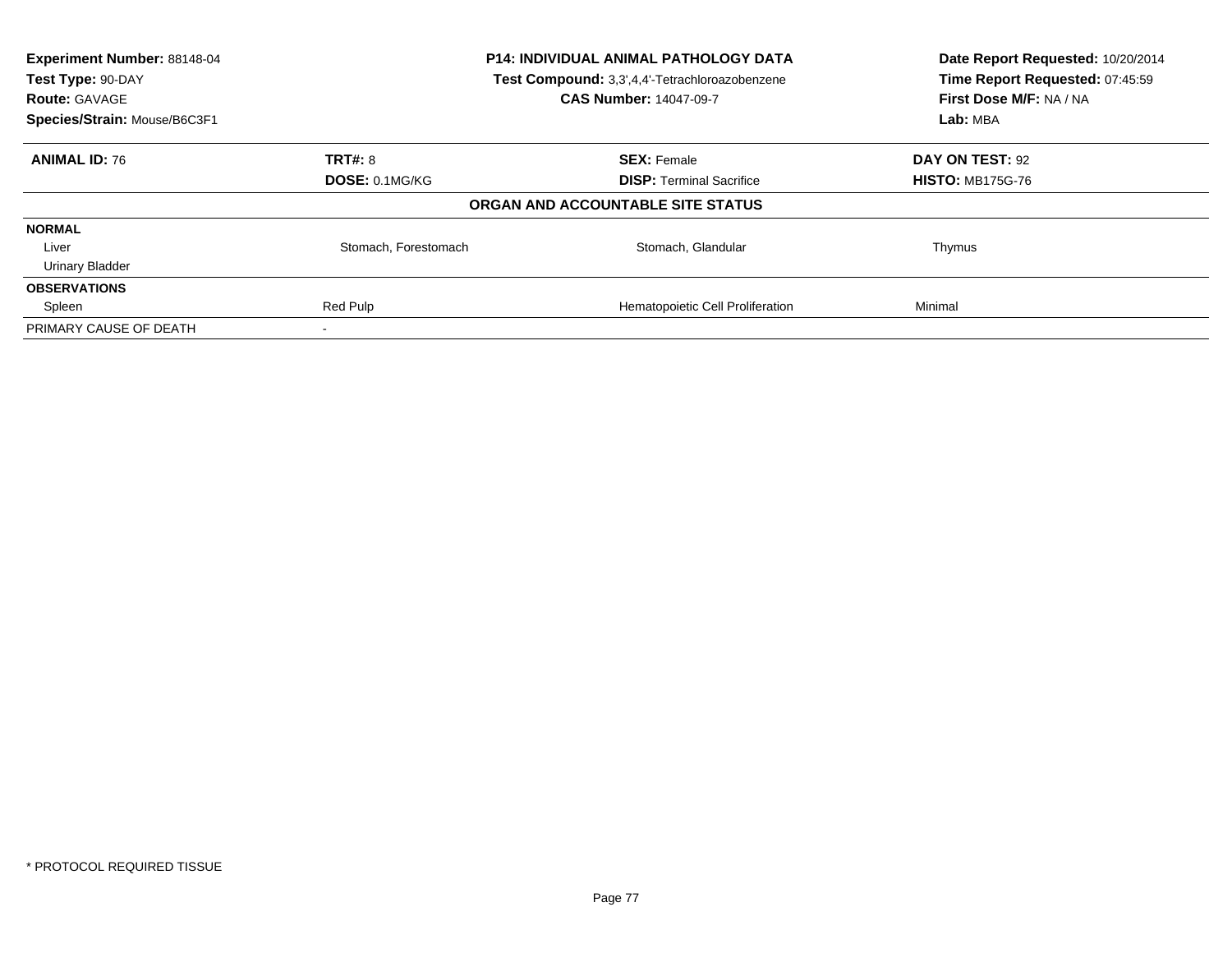| Experiment Number: 88148-04<br>Test Type: 90-DAY<br><b>Route: GAVAGE</b> | P14: INDIVIDUAL ANIMAL PATHOLOGY DATA<br>Test Compound: 3,3',4,4'-Tetrachloroazobenzene<br><b>CAS Number: 14047-09-7</b> |                                   | Date Report Requested: 10/20/2014<br>Time Report Requested: 07:45:59<br>First Dose M/F: NA / NA |  |
|--------------------------------------------------------------------------|--------------------------------------------------------------------------------------------------------------------------|-----------------------------------|-------------------------------------------------------------------------------------------------|--|
| Species/Strain: Mouse/B6C3F1                                             |                                                                                                                          |                                   | Lab: MBA                                                                                        |  |
| <b>ANIMAL ID: 77</b>                                                     | <b>TRT#: 8</b>                                                                                                           | <b>SEX: Female</b>                | DAY ON TEST: 92                                                                                 |  |
|                                                                          | DOSE: 0.1MG/KG                                                                                                           | <b>DISP:</b> Terminal Sacrifice   | <b>HISTO: MB175G-77</b>                                                                         |  |
|                                                                          |                                                                                                                          | ORGAN AND ACCOUNTABLE SITE STATUS |                                                                                                 |  |
| <b>NORMAL</b>                                                            |                                                                                                                          |                                   |                                                                                                 |  |
| Liver                                                                    | Stomach, Forestomach                                                                                                     | Stomach, Glandular                | Thymus                                                                                          |  |
| <b>Urinary Bladder</b>                                                   |                                                                                                                          |                                   |                                                                                                 |  |
| <b>OBSERVATIONS</b>                                                      |                                                                                                                          |                                   |                                                                                                 |  |
| Spleen                                                                   | Red Pulp                                                                                                                 | Hematopoietic Cell Proliferation  | Minimal                                                                                         |  |
| PRIMARY CAUSE OF DEATH                                                   |                                                                                                                          |                                   |                                                                                                 |  |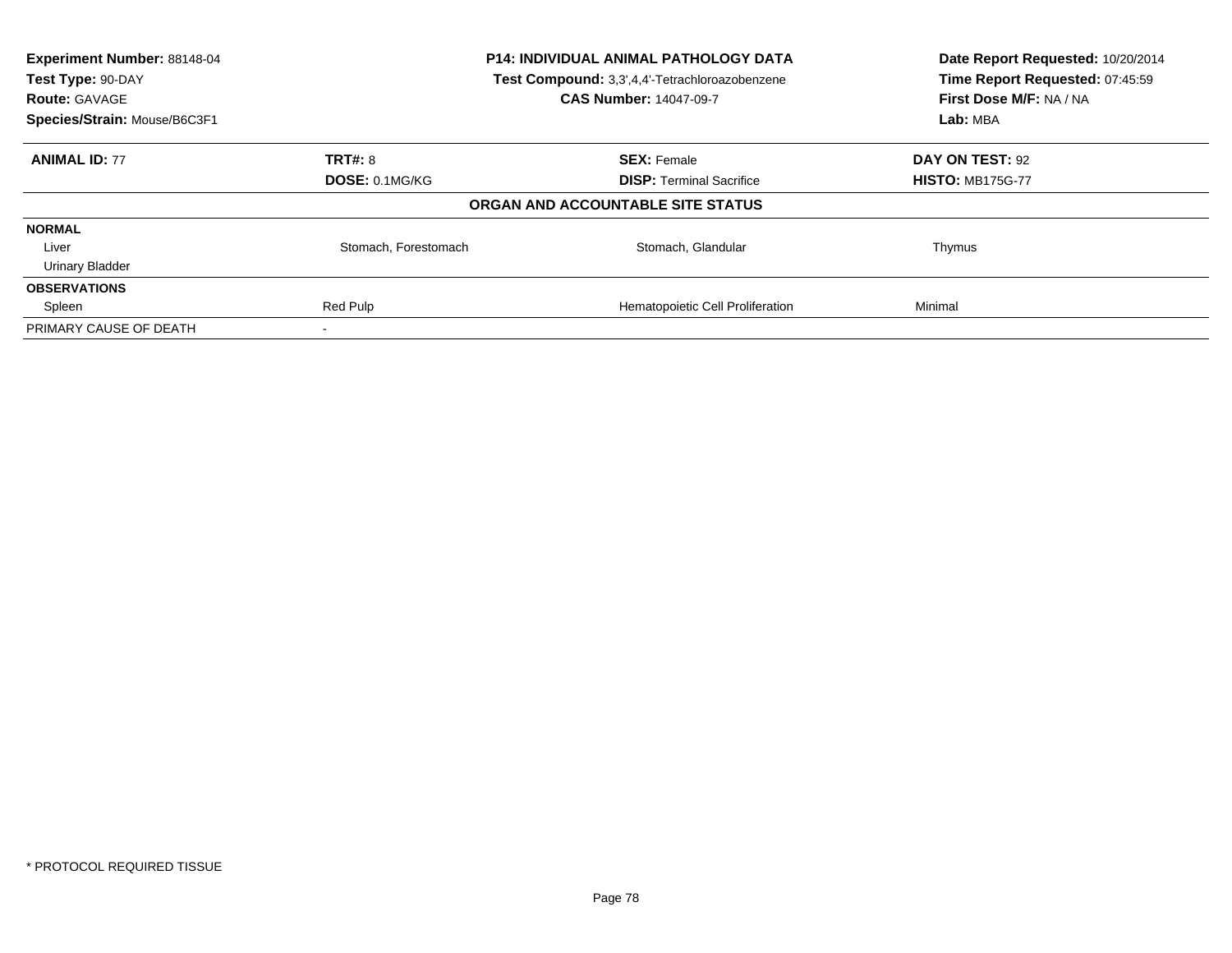| Experiment Number: 88148-04<br>Test Type: 90-DAY<br><b>Route: GAVAGE</b> | P14: INDIVIDUAL ANIMAL PATHOLOGY DATA<br>Test Compound: 3,3',4,4'-Tetrachloroazobenzene<br><b>CAS Number: 14047-09-7</b> |                                   | Date Report Requested: 10/20/2014<br>Time Report Requested: 07:45:59<br>First Dose M/F: NA / NA |  |
|--------------------------------------------------------------------------|--------------------------------------------------------------------------------------------------------------------------|-----------------------------------|-------------------------------------------------------------------------------------------------|--|
| Species/Strain: Mouse/B6C3F1                                             |                                                                                                                          |                                   | Lab: MBA                                                                                        |  |
| <b>ANIMAL ID: 78</b>                                                     | <b>TRT#: 8</b>                                                                                                           | <b>SEX: Female</b>                | DAY ON TEST: 92                                                                                 |  |
|                                                                          | DOSE: 0.1MG/KG                                                                                                           | <b>DISP:</b> Terminal Sacrifice   | <b>HISTO: MB175G-78</b>                                                                         |  |
|                                                                          |                                                                                                                          | ORGAN AND ACCOUNTABLE SITE STATUS |                                                                                                 |  |
| <b>NORMAL</b>                                                            |                                                                                                                          |                                   |                                                                                                 |  |
| Liver                                                                    | Stomach, Forestomach                                                                                                     | Stomach, Glandular                | Thymus                                                                                          |  |
| <b>Urinary Bladder</b>                                                   |                                                                                                                          |                                   |                                                                                                 |  |
| <b>OBSERVATIONS</b>                                                      |                                                                                                                          |                                   |                                                                                                 |  |
| Spleen                                                                   | Red Pulp                                                                                                                 | Hematopoietic Cell Proliferation  | Minimal                                                                                         |  |
| PRIMARY CAUSE OF DEATH                                                   |                                                                                                                          |                                   |                                                                                                 |  |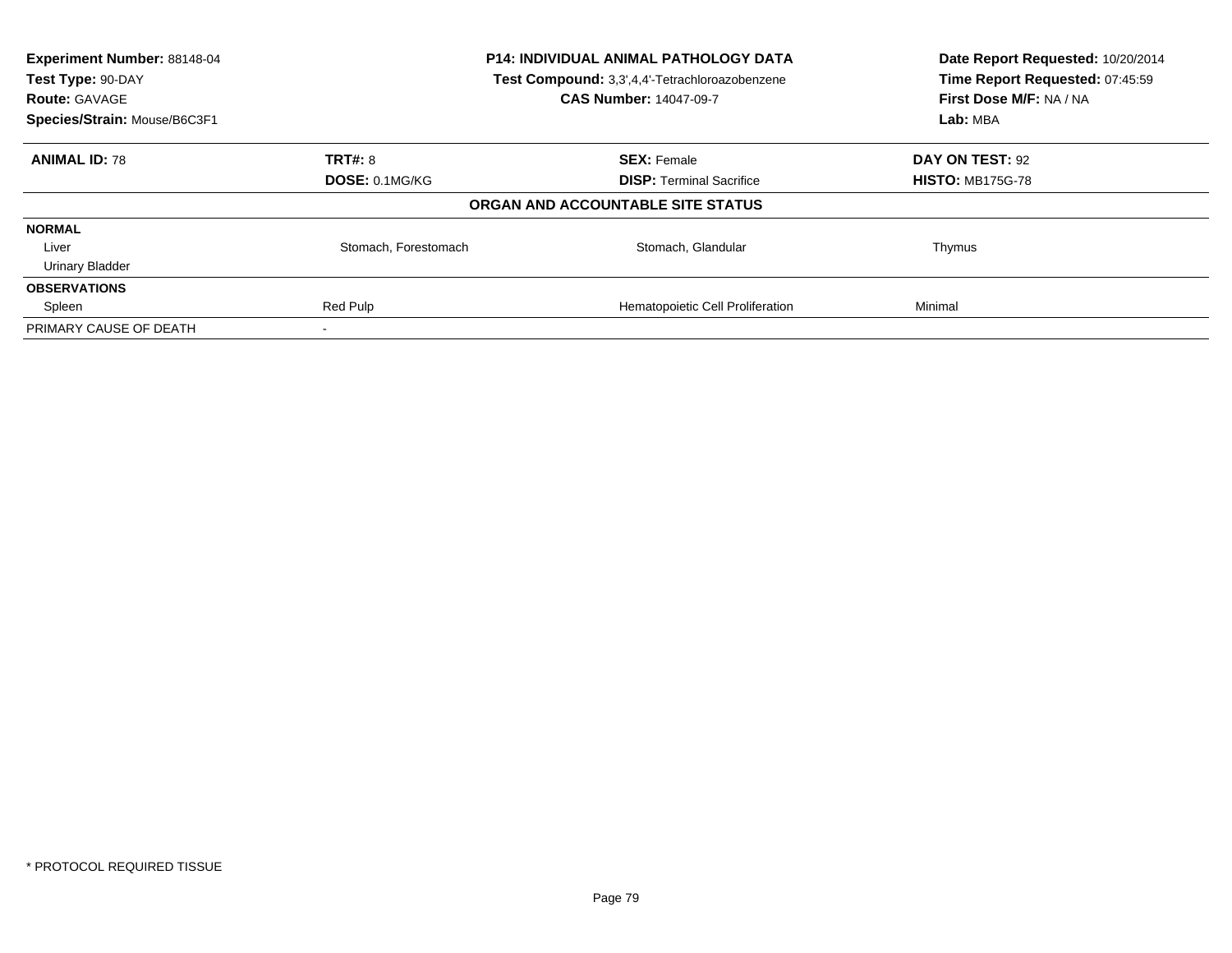| Experiment Number: 88148-04<br>Test Type: 90-DAY<br><b>Route: GAVAGE</b> | P14: INDIVIDUAL ANIMAL PATHOLOGY DATA<br>Test Compound: 3,3',4,4'-Tetrachloroazobenzene<br><b>CAS Number: 14047-09-7</b> |                                   | Date Report Requested: 10/20/2014<br>Time Report Requested: 07:45:59<br>First Dose M/F: NA / NA |  |
|--------------------------------------------------------------------------|--------------------------------------------------------------------------------------------------------------------------|-----------------------------------|-------------------------------------------------------------------------------------------------|--|
| Species/Strain: Mouse/B6C3F1                                             |                                                                                                                          |                                   | Lab: MBA                                                                                        |  |
| <b>ANIMAL ID: 79</b>                                                     | <b>TRT#: 8</b>                                                                                                           | <b>SEX: Female</b>                | DAY ON TEST: 92                                                                                 |  |
|                                                                          | DOSE: 0.1MG/KG                                                                                                           | <b>DISP:</b> Terminal Sacrifice   | <b>HISTO: MB175G-79</b>                                                                         |  |
|                                                                          |                                                                                                                          | ORGAN AND ACCOUNTABLE SITE STATUS |                                                                                                 |  |
| <b>NORMAL</b>                                                            |                                                                                                                          |                                   |                                                                                                 |  |
| Liver                                                                    | Stomach, Forestomach                                                                                                     | Stomach, Glandular                | Thymus                                                                                          |  |
| <b>Urinary Bladder</b>                                                   |                                                                                                                          |                                   |                                                                                                 |  |
| <b>OBSERVATIONS</b>                                                      |                                                                                                                          |                                   |                                                                                                 |  |
| Spleen                                                                   | Red Pulp                                                                                                                 | Hematopoietic Cell Proliferation  | Minimal                                                                                         |  |
| PRIMARY CAUSE OF DEATH                                                   |                                                                                                                          |                                   |                                                                                                 |  |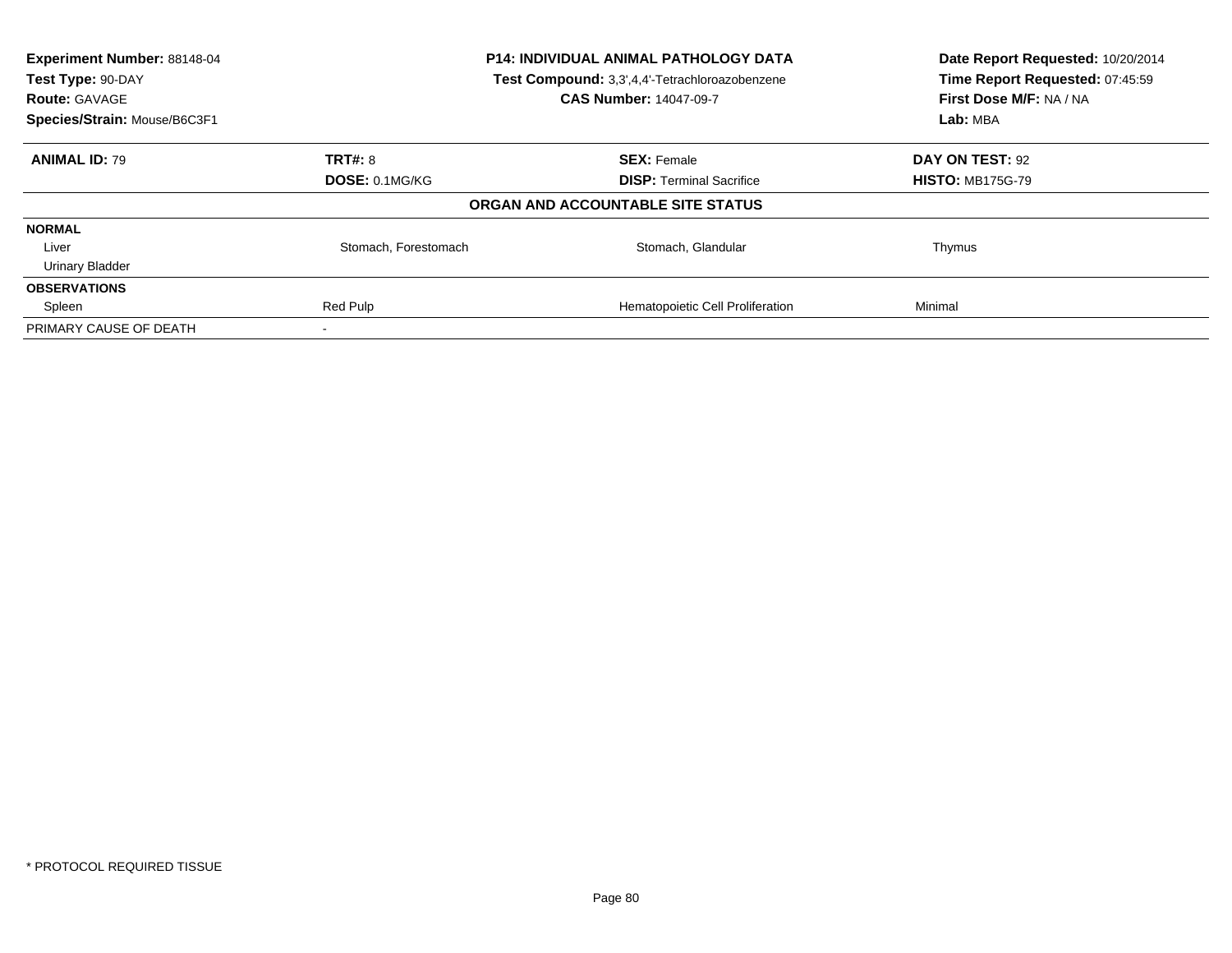| Experiment Number: 88148-04<br>Test Type: 90-DAY<br><b>Route: GAVAGE</b> | P14: INDIVIDUAL ANIMAL PATHOLOGY DATA<br>Test Compound: 3,3',4,4'-Tetrachloroazobenzene<br><b>CAS Number: 14047-09-7</b> |                                   | Date Report Requested: 10/20/2014<br>Time Report Requested: 07:45:59<br>First Dose M/F: NA / NA |  |
|--------------------------------------------------------------------------|--------------------------------------------------------------------------------------------------------------------------|-----------------------------------|-------------------------------------------------------------------------------------------------|--|
| Species/Strain: Mouse/B6C3F1                                             |                                                                                                                          |                                   | Lab: MBA                                                                                        |  |
| <b>ANIMAL ID: 80</b>                                                     | <b>TRT#: 8</b>                                                                                                           | <b>SEX: Female</b>                | DAY ON TEST: 92                                                                                 |  |
|                                                                          | DOSE: 0.1MG/KG                                                                                                           | <b>DISP:</b> Terminal Sacrifice   | <b>HISTO: MB175G-80</b>                                                                         |  |
|                                                                          |                                                                                                                          | ORGAN AND ACCOUNTABLE SITE STATUS |                                                                                                 |  |
| <b>NORMAL</b>                                                            |                                                                                                                          |                                   |                                                                                                 |  |
| Liver                                                                    | Stomach, Forestomach                                                                                                     | Stomach, Glandular                | Thymus                                                                                          |  |
| <b>Urinary Bladder</b>                                                   |                                                                                                                          |                                   |                                                                                                 |  |
| <b>OBSERVATIONS</b>                                                      |                                                                                                                          |                                   |                                                                                                 |  |
| Spleen                                                                   | Red Pulp                                                                                                                 | Hematopoietic Cell Proliferation  | Minimal                                                                                         |  |
| PRIMARY CAUSE OF DEATH                                                   |                                                                                                                          |                                   |                                                                                                 |  |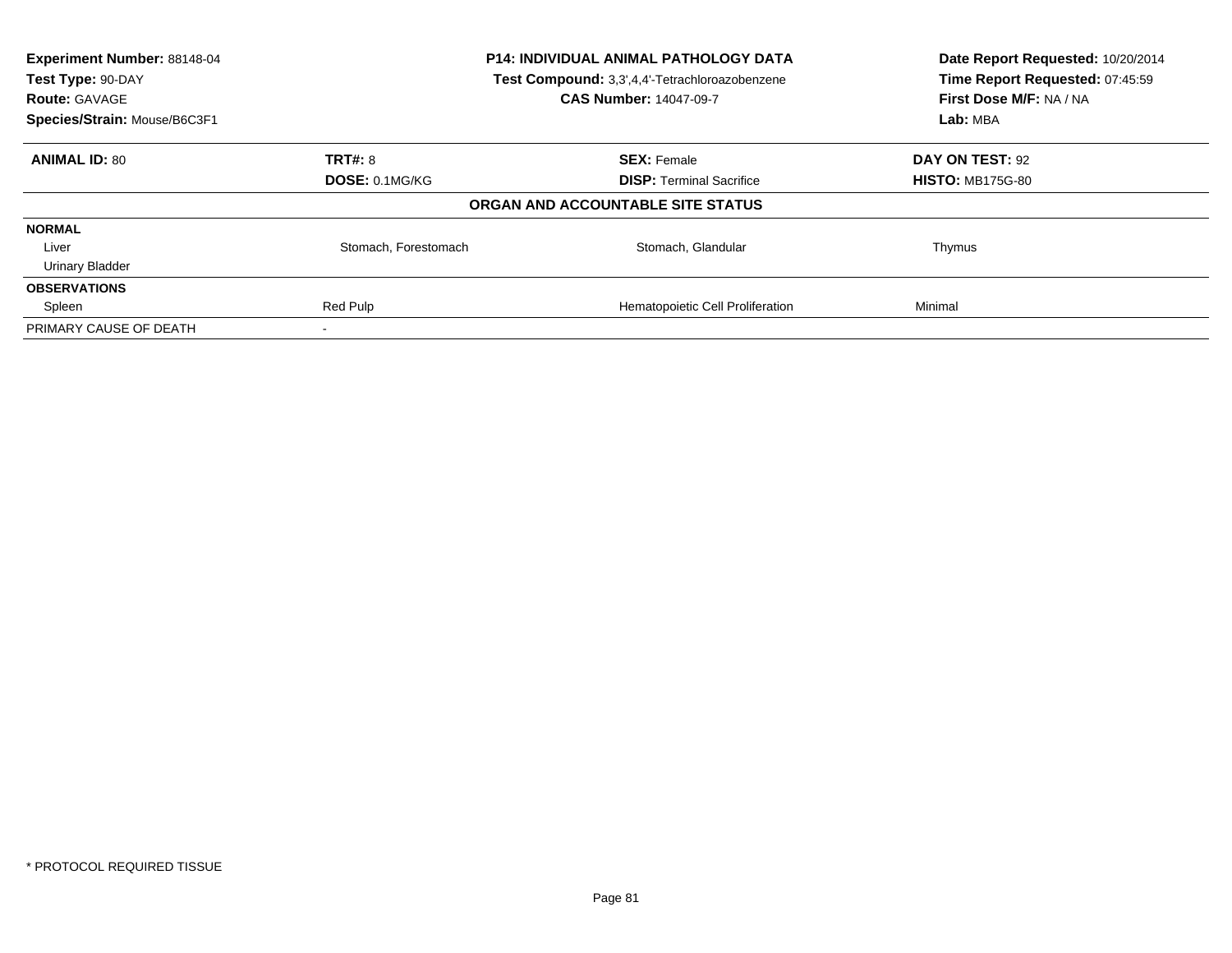| Experiment Number: 88148-04<br>Test Type: 90-DAY<br><b>Route: GAVAGE</b> | P14: INDIVIDUAL ANIMAL PATHOLOGY DATA<br>Test Compound: 3,3',4,4'-Tetrachloroazobenzene<br><b>CAS Number: 14047-09-7</b> |                                   | Date Report Requested: 10/20/2014<br>Time Report Requested: 07:45:59<br>First Dose M/F: NA / NA |
|--------------------------------------------------------------------------|--------------------------------------------------------------------------------------------------------------------------|-----------------------------------|-------------------------------------------------------------------------------------------------|
| Species/Strain: Mouse/B6C3F1                                             |                                                                                                                          |                                   | Lab: MBA                                                                                        |
| <b>ANIMAL ID: 81</b>                                                     | <b>TRT#: 9</b>                                                                                                           | <b>SEX: Female</b>                | DAY ON TEST: 92                                                                                 |
|                                                                          | <b>DOSE: 1 MG/KG</b>                                                                                                     | <b>DISP:</b> Terminal Sacrifice   | <b>HISTO: MB175G-81</b>                                                                         |
|                                                                          |                                                                                                                          | ORGAN AND ACCOUNTABLE SITE STATUS |                                                                                                 |
| <b>NORMAL</b>                                                            |                                                                                                                          |                                   |                                                                                                 |
| Liver                                                                    | Stomach, Forestomach                                                                                                     | Stomach, Glandular                | Thymus                                                                                          |
| <b>Urinary Bladder</b>                                                   |                                                                                                                          |                                   |                                                                                                 |
| <b>OBSERVATIONS</b>                                                      |                                                                                                                          |                                   |                                                                                                 |
| Spleen                                                                   | Red Pulp                                                                                                                 | Hematopoietic Cell Proliferation  | Minimal                                                                                         |
| PRIMARY CAUSE OF DEATH                                                   |                                                                                                                          |                                   |                                                                                                 |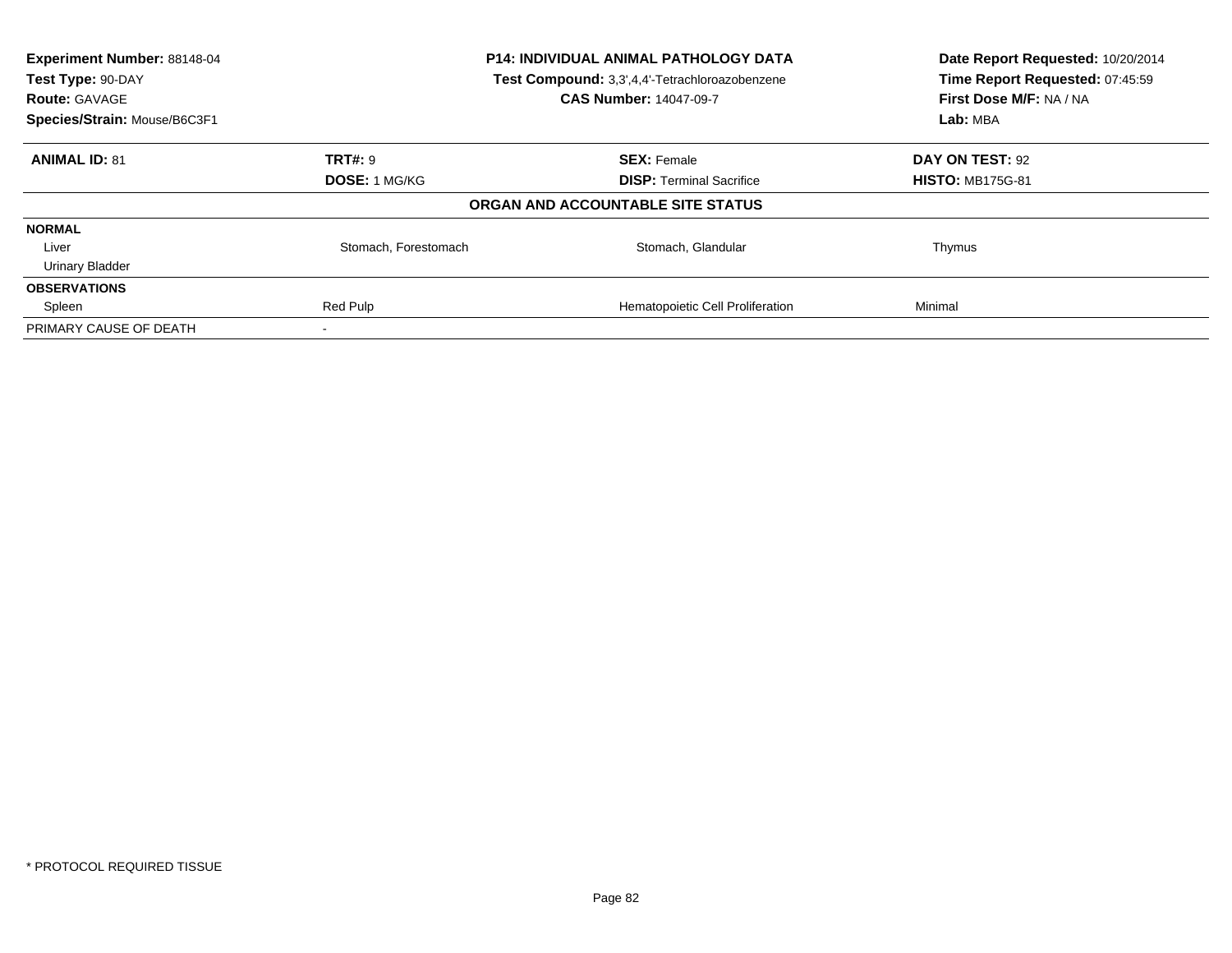| Experiment Number: 88148-04<br>Test Type: 90-DAY     |                      | <b>P14: INDIVIDUAL ANIMAL PATHOLOGY DATA</b><br>Test Compound: 3,3',4,4'-Tetrachloroazobenzene<br><b>CAS Number: 14047-09-7</b> | Date Report Requested: 10/20/2014<br>Time Report Requested: 07:45:59<br>First Dose M/F: NA / NA |
|------------------------------------------------------|----------------------|---------------------------------------------------------------------------------------------------------------------------------|-------------------------------------------------------------------------------------------------|
| <b>Route: GAVAGE</b><br>Species/Strain: Mouse/B6C3F1 |                      |                                                                                                                                 | Lab: MBA                                                                                        |
| <b>ANIMAL ID: 82</b>                                 | <b>TRT#: 9</b>       | <b>SEX: Female</b>                                                                                                              | DAY ON TEST: 92                                                                                 |
|                                                      | <b>DOSE: 1 MG/KG</b> | <b>DISP:</b> Terminal Sacrifice                                                                                                 | <b>HISTO: MB175G-82</b>                                                                         |
|                                                      |                      | ORGAN AND ACCOUNTABLE SITE STATUS                                                                                               |                                                                                                 |
| <b>NORMAL</b>                                        |                      |                                                                                                                                 |                                                                                                 |
| Liver                                                | Stomach, Glandular   | Thymus                                                                                                                          | Urinary Bladder                                                                                 |
| <b>OBSERVATIONS</b>                                  |                      |                                                                                                                                 |                                                                                                 |
| Spleen                                               | Red Pulp             | Hematopoietic Cell Proliferation                                                                                                | Minimal                                                                                         |
| Stomach, Forestomach                                 | Epithelium           | Hyperplasia                                                                                                                     | Minimal                                                                                         |
| PRIMARY CAUSE OF DEATH                               |                      |                                                                                                                                 |                                                                                                 |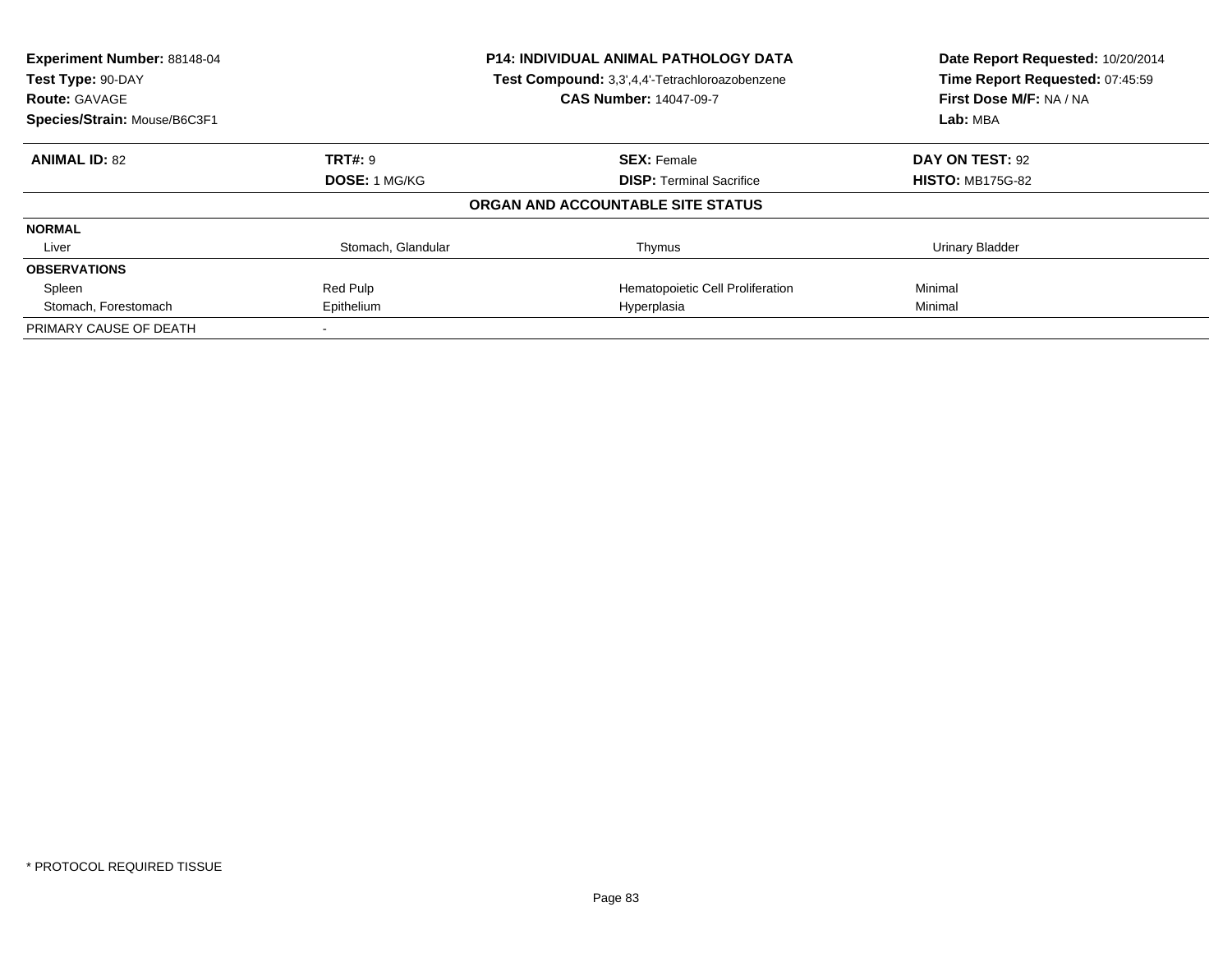| Experiment Number: 88148-04<br>Test Type: 90-DAY<br><b>Route: GAVAGE</b><br>Species/Strain: Mouse/B6C3F1 |                      | <b>P14: INDIVIDUAL ANIMAL PATHOLOGY DATA</b><br>Test Compound: 3,3',4,4'-Tetrachloroazobenzene<br><b>CAS Number: 14047-09-7</b> | Date Report Requested: 10/20/2014<br>Time Report Requested: 07:45:59<br>First Dose M/F: NA / NA<br>Lab: MBA |
|----------------------------------------------------------------------------------------------------------|----------------------|---------------------------------------------------------------------------------------------------------------------------------|-------------------------------------------------------------------------------------------------------------|
| <b>ANIMAL ID: 83</b>                                                                                     | <b>TRT#: 9</b>       | <b>SEX: Female</b>                                                                                                              | DAY ON TEST: 92                                                                                             |
|                                                                                                          | <b>DOSE: 1 MG/KG</b> | <b>DISP:</b> Terminal Sacrifice                                                                                                 | <b>HISTO: MB175G-83</b>                                                                                     |
|                                                                                                          |                      | ORGAN AND ACCOUNTABLE SITE STATUS                                                                                               |                                                                                                             |
| <b>NORMAL</b>                                                                                            |                      |                                                                                                                                 |                                                                                                             |
| Stomach, Glandular                                                                                       | Thymus               | Urinary Bladder                                                                                                                 |                                                                                                             |
| <b>OBSERVATIONS</b>                                                                                      |                      |                                                                                                                                 |                                                                                                             |
| Liver                                                                                                    | Hepatocyte           | Vacuolization Cytoplasmic                                                                                                       | Minimal                                                                                                     |
| Spleen                                                                                                   | Red Pulp             | Hematopoietic Cell Proliferation                                                                                                | Minimal                                                                                                     |
| Stomach, Forestomach                                                                                     | Epithelium           | Hyperplasia                                                                                                                     | Minimal                                                                                                     |
| PRIMARY CAUSE OF DEATH                                                                                   |                      |                                                                                                                                 |                                                                                                             |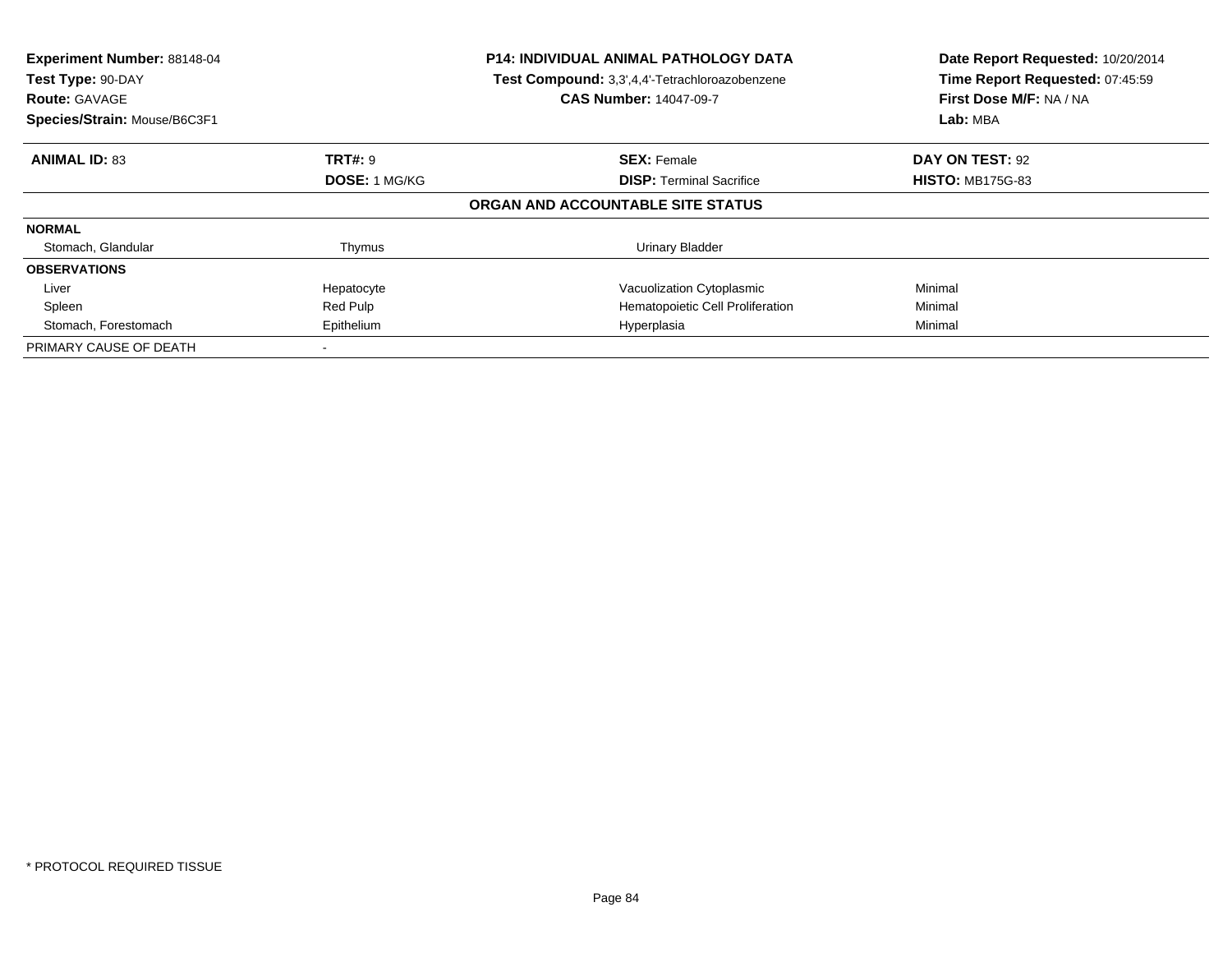| Experiment Number: 88148-04<br><b>P14: INDIVIDUAL ANIMAL PATHOLOGY DATA</b><br>Test Compound: 3,3',4,4'-Tetrachloroazobenzene<br>Test Type: 90-DAY |                      |                                   | Date Report Requested: 10/20/2014 |
|----------------------------------------------------------------------------------------------------------------------------------------------------|----------------------|-----------------------------------|-----------------------------------|
|                                                                                                                                                    |                      |                                   | Time Report Requested: 07:45:59   |
| <b>Route: GAVAGE</b>                                                                                                                               |                      | <b>CAS Number: 14047-09-7</b>     | First Dose M/F: NA / NA           |
| Species/Strain: Mouse/B6C3F1                                                                                                                       |                      |                                   | Lab: MBA                          |
| <b>ANIMAL ID: 84</b>                                                                                                                               | <b>TRT#: 9</b>       | <b>SEX: Female</b>                | DAY ON TEST: 92                   |
|                                                                                                                                                    | <b>DOSE: 1 MG/KG</b> | <b>DISP:</b> Terminal Sacrifice   | <b>HISTO: MB175G-84</b>           |
|                                                                                                                                                    |                      | ORGAN AND ACCOUNTABLE SITE STATUS |                                   |
| <b>NORMAL</b>                                                                                                                                      |                      |                                   |                                   |
| Stomach, Forestomach                                                                                                                               | Stomach, Glandular   | Thymus                            | Urinary Bladder                   |
| <b>OBSERVATIONS</b>                                                                                                                                |                      |                                   |                                   |
| Liver                                                                                                                                              | Hepatocyte           | Vacuolization Cytoplasmic         | Minimal                           |
| Spleen                                                                                                                                             | Red Pulp             | Hematopoietic Cell Proliferation  | Minimal                           |
| PRIMARY CAUSE OF DEATH                                                                                                                             |                      |                                   |                                   |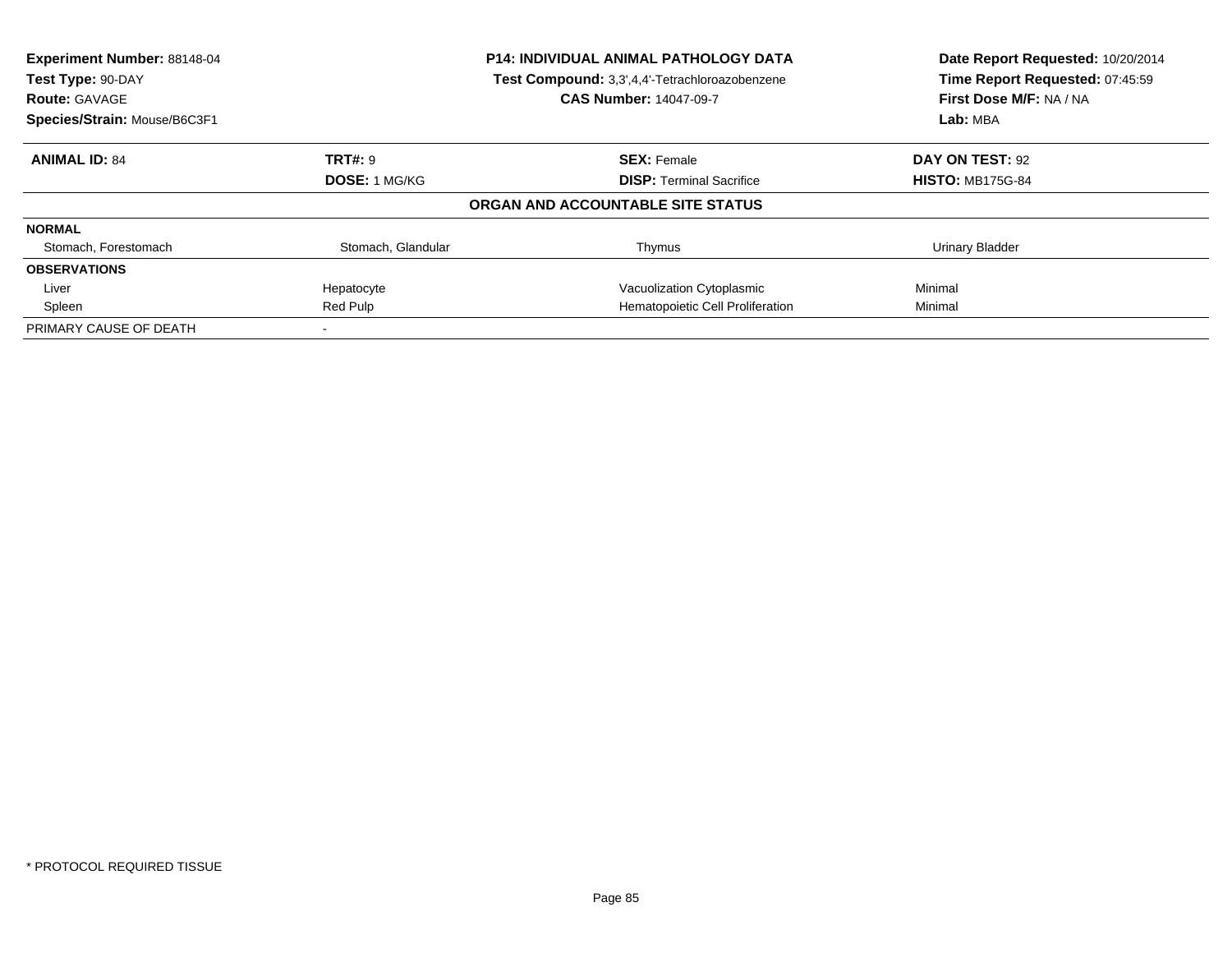| Experiment Number: 88148-04<br>Test Type: 90-DAY<br><b>Route: GAVAGE</b><br>Species/Strain: Mouse/B6C3F1 |                      | <b>P14: INDIVIDUAL ANIMAL PATHOLOGY DATA</b><br>Test Compound: 3,3',4,4'-Tetrachloroazobenzene<br><b>CAS Number: 14047-09-7</b> | Date Report Requested: 10/20/2014<br>Time Report Requested: 07:45:59<br>First Dose M/F: NA / NA<br>Lab: MBA |
|----------------------------------------------------------------------------------------------------------|----------------------|---------------------------------------------------------------------------------------------------------------------------------|-------------------------------------------------------------------------------------------------------------|
| <b>ANIMAL ID: 85</b>                                                                                     | <b>TRT#: 9</b>       | <b>SEX: Female</b>                                                                                                              | DAY ON TEST: 92                                                                                             |
|                                                                                                          | <b>DOSE: 1 MG/KG</b> | <b>DISP:</b> Terminal Sacrifice                                                                                                 | <b>HISTO: MB175G-85</b>                                                                                     |
|                                                                                                          |                      | ORGAN AND ACCOUNTABLE SITE STATUS                                                                                               |                                                                                                             |
| <b>NORMAL</b>                                                                                            |                      |                                                                                                                                 |                                                                                                             |
| Stomach, Glandular                                                                                       | Thymus               | Urinary Bladder                                                                                                                 |                                                                                                             |
| <b>OBSERVATIONS</b>                                                                                      |                      |                                                                                                                                 |                                                                                                             |
| Liver                                                                                                    | Hepatocyte           | Vacuolization Cytoplasmic                                                                                                       | Minimal                                                                                                     |
| Spleen                                                                                                   | Red Pulp             | Hematopoietic Cell Proliferation                                                                                                | Minimal                                                                                                     |
| Stomach, Forestomach                                                                                     | Epithelium           | Hyperplasia                                                                                                                     | Minimal                                                                                                     |
| PRIMARY CAUSE OF DEATH                                                                                   |                      |                                                                                                                                 |                                                                                                             |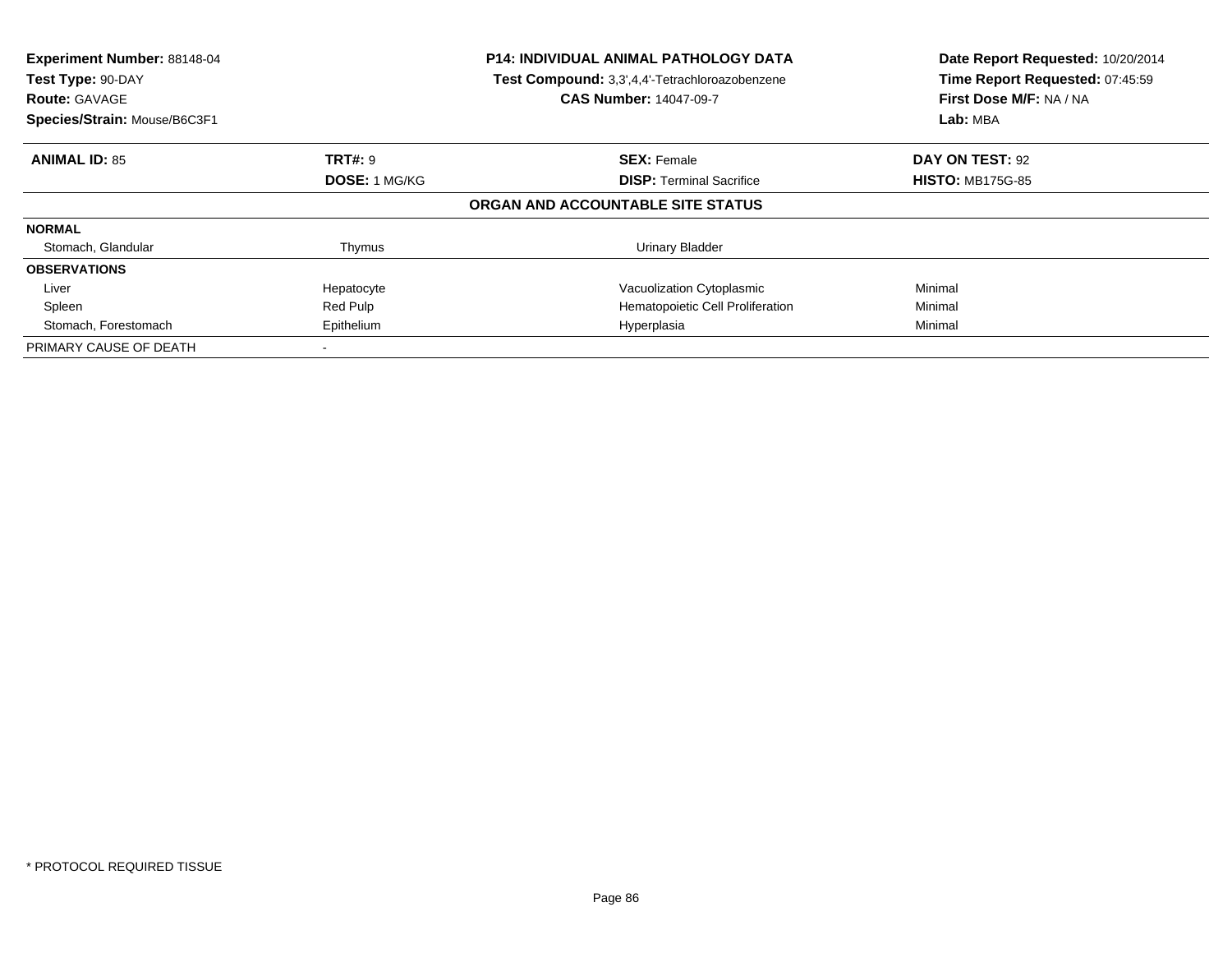| Experiment Number: 88148-04  |                                                                                                      | <b>P14: INDIVIDUAL ANIMAL PATHOLOGY DATA</b> | Date Report Requested: 10/20/2014                          |
|------------------------------|------------------------------------------------------------------------------------------------------|----------------------------------------------|------------------------------------------------------------|
| <b>Route: GAVAGE</b>         | Test Compound: 3,3',4,4'-Tetrachloroazobenzene<br>Test Type: 90-DAY<br><b>CAS Number: 14047-09-7</b> |                                              | Time Report Requested: 07:45:59<br>First Dose M/F: NA / NA |
| Species/Strain: Mouse/B6C3F1 |                                                                                                      |                                              | Lab: MBA                                                   |
| <b>ANIMAL ID: 86</b>         | <b>TRT#: 9</b>                                                                                       | <b>SEX: Female</b>                           | DAY ON TEST: 92                                            |
|                              | <b>DOSE: 1 MG/KG</b>                                                                                 | <b>DISP:</b> Terminal Sacrifice              | <b>HISTO: MB175G-86</b>                                    |
|                              |                                                                                                      | ORGAN AND ACCOUNTABLE SITE STATUS            |                                                            |
| <b>NORMAL</b>                |                                                                                                      |                                              |                                                            |
| Stomach, Forestomach         | Stomach, Glandular                                                                                   | Thymus                                       | <b>Urinary Bladder</b>                                     |
| <b>OBSERVATIONS</b>          |                                                                                                      |                                              |                                                            |
| Liver                        | Hepatocyte                                                                                           | Vacuolization Cytoplasmic                    | Mild                                                       |
| Spleen                       | Red Pulp                                                                                             | Hematopoietic Cell Proliferation             | Minimal                                                    |
| PRIMARY CAUSE OF DEATH       |                                                                                                      |                                              |                                                            |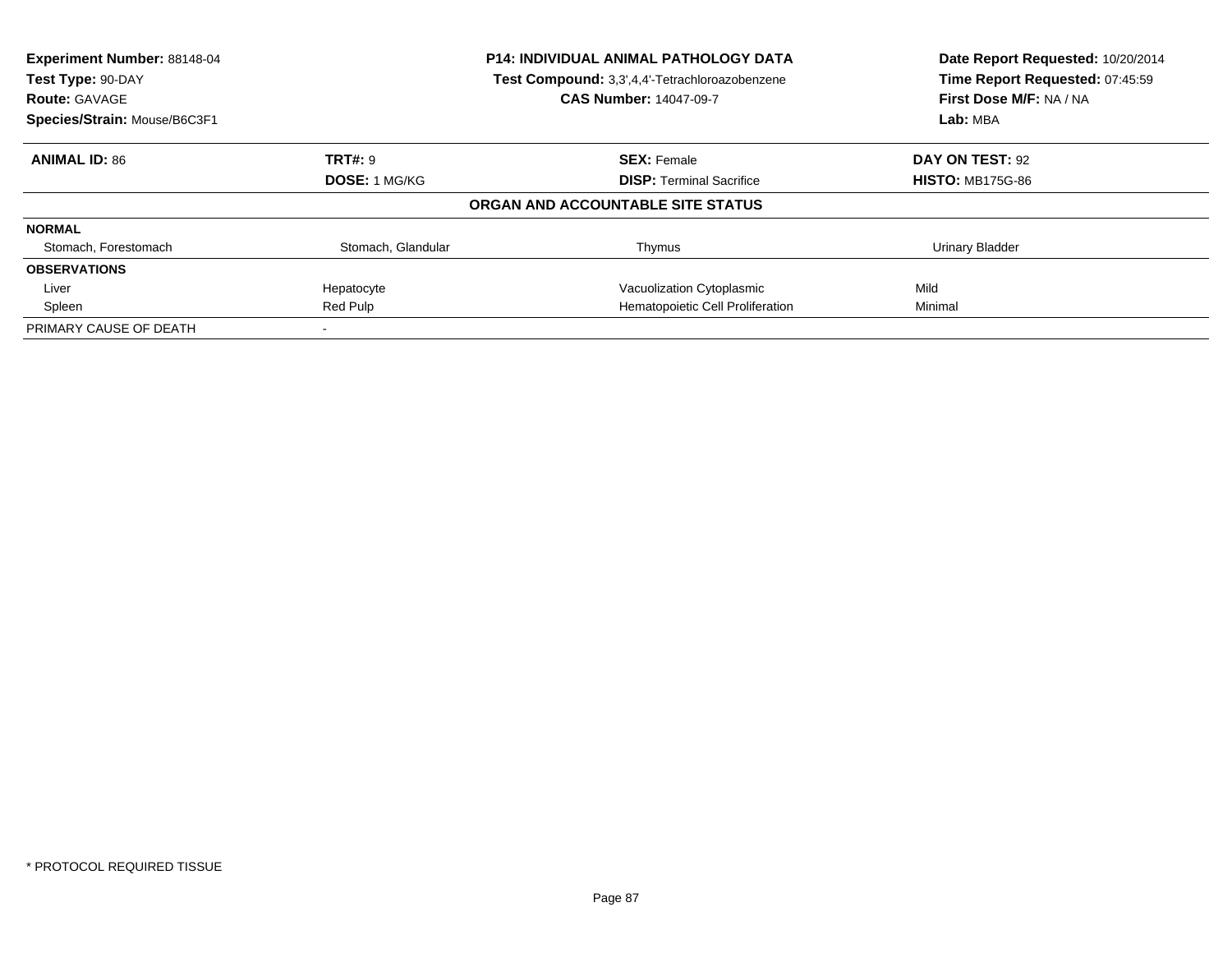| Experiment Number: 88148-04<br><b>P14: INDIVIDUAL ANIMAL PATHOLOGY DATA</b><br>Test Compound: 3,3',4,4'-Tetrachloroazobenzene<br>Test Type: 90-DAY |                      | Date Report Requested: 10/20/2014<br>Time Report Requested: 07:45:59 |                         |
|----------------------------------------------------------------------------------------------------------------------------------------------------|----------------------|----------------------------------------------------------------------|-------------------------|
| <b>Route: GAVAGE</b>                                                                                                                               |                      | <b>CAS Number: 14047-09-7</b>                                        | First Dose M/F: NA / NA |
| Species/Strain: Mouse/B6C3F1                                                                                                                       |                      |                                                                      | Lab: MBA                |
| <b>ANIMAL ID: 87</b>                                                                                                                               | <b>TRT#: 9</b>       | <b>SEX: Female</b>                                                   | DAY ON TEST: 92         |
|                                                                                                                                                    | <b>DOSE: 1 MG/KG</b> | <b>DISP:</b> Terminal Sacrifice                                      | <b>HISTO: MB175G-87</b> |
|                                                                                                                                                    |                      | ORGAN AND ACCOUNTABLE SITE STATUS                                    |                         |
| <b>NORMAL</b>                                                                                                                                      |                      |                                                                      |                         |
| Liver                                                                                                                                              | Stomach, Glandular   | Thymus                                                               | Urinary Bladder         |
| <b>OBSERVATIONS</b>                                                                                                                                |                      |                                                                      |                         |
| Spleen                                                                                                                                             | Red Pulp             | Hematopoietic Cell Proliferation                                     | Minimal                 |
| Stomach, Forestomach                                                                                                                               | Epithelium           | Hyperplasia                                                          | Minimal                 |
| PRIMARY CAUSE OF DEATH                                                                                                                             |                      |                                                                      |                         |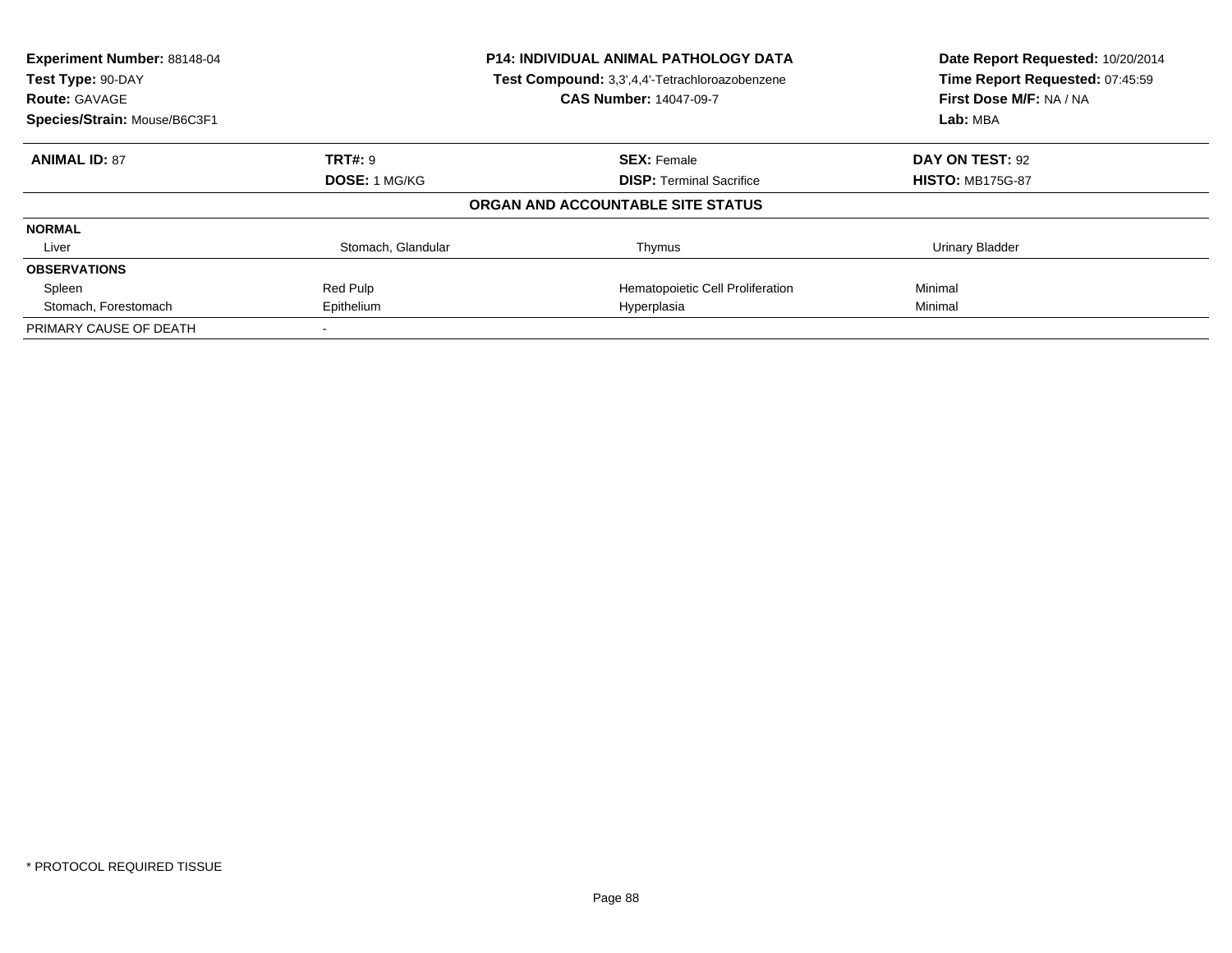| Experiment Number: 88148-04<br>Test Type: 90-DAY<br><b>Route: GAVAGE</b><br>Species/Strain: Mouse/B6C3F1 |                      | <b>P14: INDIVIDUAL ANIMAL PATHOLOGY DATA</b><br>Test Compound: 3,3',4,4'-Tetrachloroazobenzene<br><b>CAS Number: 14047-09-7</b> | Date Report Requested: 10/20/2014<br>Time Report Requested: 07:45:59<br>First Dose M/F: NA / NA<br>Lab: MBA |
|----------------------------------------------------------------------------------------------------------|----------------------|---------------------------------------------------------------------------------------------------------------------------------|-------------------------------------------------------------------------------------------------------------|
| <b>ANIMAL ID: 88</b>                                                                                     | <b>TRT#: 9</b>       | <b>SEX: Female</b>                                                                                                              | DAY ON TEST: 92                                                                                             |
|                                                                                                          | <b>DOSE: 1 MG/KG</b> | <b>DISP:</b> Terminal Sacrifice                                                                                                 | <b>HISTO: MB175G-88</b>                                                                                     |
|                                                                                                          |                      | ORGAN AND ACCOUNTABLE SITE STATUS                                                                                               |                                                                                                             |
| <b>NORMAL</b>                                                                                            |                      |                                                                                                                                 |                                                                                                             |
| Stomach, Glandular                                                                                       | Thymus               | Urinary Bladder                                                                                                                 |                                                                                                             |
| <b>OBSERVATIONS</b>                                                                                      |                      |                                                                                                                                 |                                                                                                             |
| Liver                                                                                                    | Hepatocyte           | Vacuolization Cytoplasmic                                                                                                       | Moderate                                                                                                    |
| Spleen                                                                                                   | Red Pulp             | Hematopoietic Cell Proliferation                                                                                                | Minimal                                                                                                     |
| Stomach, Forestomach                                                                                     | Epithelium           | Hyperplasia                                                                                                                     | Mild                                                                                                        |
| PRIMARY CAUSE OF DEATH                                                                                   |                      |                                                                                                                                 |                                                                                                             |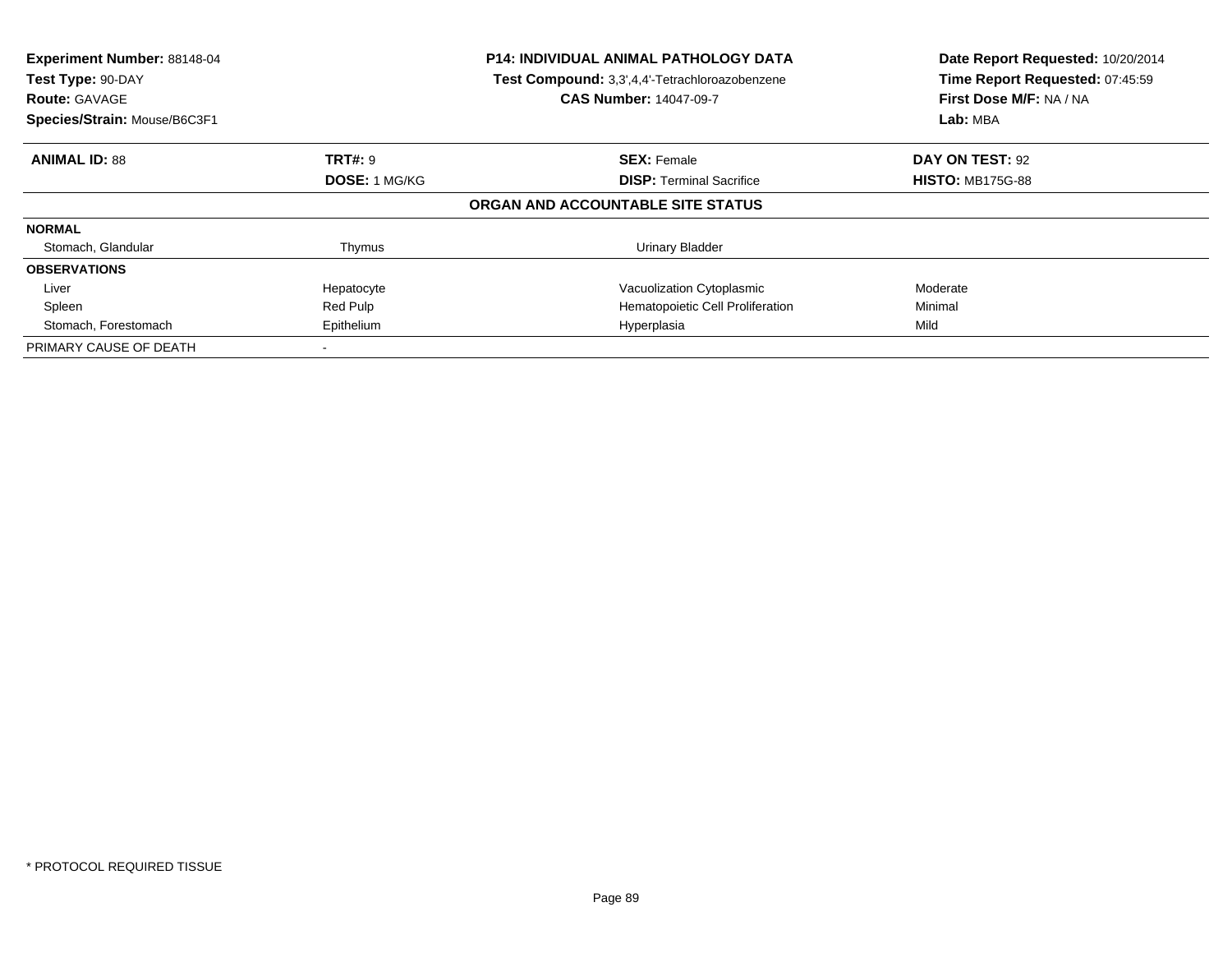| Experiment Number: 88148-04<br>Test Type: 90-DAY |                      | <b>P14: INDIVIDUAL ANIMAL PATHOLOGY DATA</b><br>Test Compound: 3,3',4,4'-Tetrachloroazobenzene | Date Report Requested: 10/20/2014<br>Time Report Requested: 07:45:59 |
|--------------------------------------------------|----------------------|------------------------------------------------------------------------------------------------|----------------------------------------------------------------------|
| <b>Route: GAVAGE</b>                             |                      | <b>CAS Number: 14047-09-7</b>                                                                  | First Dose M/F: NA / NA                                              |
| Species/Strain: Mouse/B6C3F1                     |                      |                                                                                                | Lab: MBA                                                             |
| <b>ANIMAL ID: 89</b>                             | <b>TRT#: 9</b>       | <b>SEX: Female</b>                                                                             | DAY ON TEST: 92                                                      |
|                                                  | <b>DOSE: 1 MG/KG</b> | <b>DISP:</b> Terminal Sacrifice                                                                | <b>HISTO: MB175G-89</b>                                              |
|                                                  |                      | ORGAN AND ACCOUNTABLE SITE STATUS                                                              |                                                                      |
| <b>NORMAL</b>                                    |                      |                                                                                                |                                                                      |
| Liver                                            | Stomach, Glandular   | Thymus                                                                                         | Urinary Bladder                                                      |
| <b>OBSERVATIONS</b>                              |                      |                                                                                                |                                                                      |
| Spleen                                           | Red Pulp             | Hematopoietic Cell Proliferation                                                               | Moderate                                                             |
| Stomach, Forestomach                             | Epithelium           | Hyperplasia                                                                                    | Mild                                                                 |
| PRIMARY CAUSE OF DEATH                           |                      |                                                                                                |                                                                      |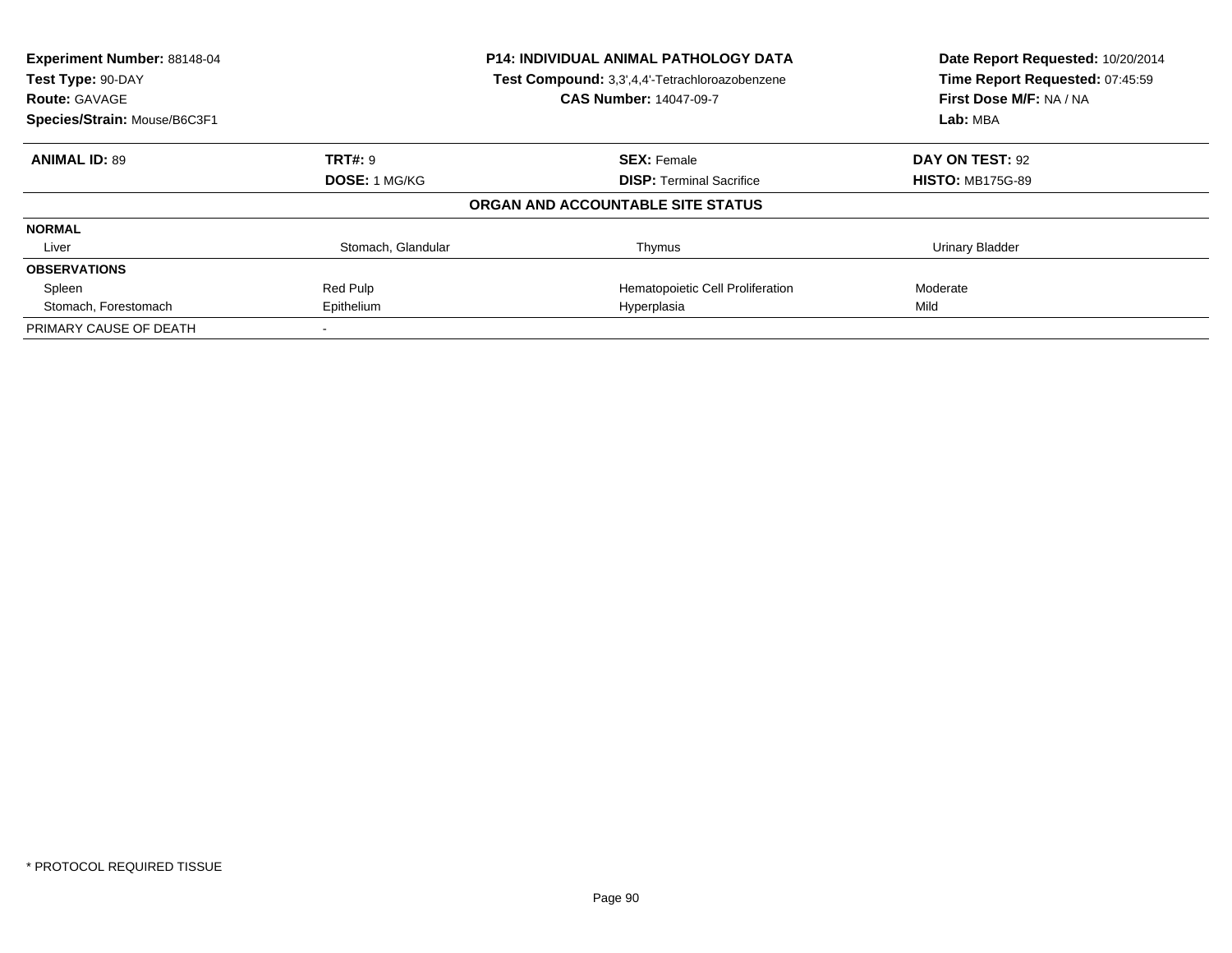| Experiment Number: 88148-04<br><b>P14: INDIVIDUAL ANIMAL PATHOLOGY DATA</b><br>Test Compound: 3,3',4,4'-Tetrachloroazobenzene<br>Test Type: 90-DAY<br><b>CAS Number: 14047-09-7</b><br><b>Route: GAVAGE</b> |                      | Date Report Requested: 10/20/2014<br>Time Report Requested: 07:45:59<br>First Dose M/F: NA / NA |                         |
|-------------------------------------------------------------------------------------------------------------------------------------------------------------------------------------------------------------|----------------------|-------------------------------------------------------------------------------------------------|-------------------------|
| Species/Strain: Mouse/B6C3F1                                                                                                                                                                                |                      |                                                                                                 | Lab: MBA                |
| <b>ANIMAL ID: 90</b>                                                                                                                                                                                        | <b>TRT#: 9</b>       | <b>SEX: Female</b>                                                                              | DAY ON TEST: 92         |
|                                                                                                                                                                                                             | <b>DOSE: 1 MG/KG</b> | <b>DISP: Accidentally Killed</b>                                                                | <b>HISTO: MB175G-90</b> |
|                                                                                                                                                                                                             |                      | ORGAN AND ACCOUNTABLE SITE STATUS                                                               |                         |
| <b>NORMAL</b>                                                                                                                                                                                               |                      |                                                                                                 |                         |
| Liver                                                                                                                                                                                                       | Stomach, Glandular   | Thymus                                                                                          | Urinary Bladder         |
| <b>OBSERVATIONS</b>                                                                                                                                                                                         |                      |                                                                                                 |                         |
| Spleen                                                                                                                                                                                                      | Red Pulp             | Hematopoietic Cell Proliferation                                                                | Minimal                 |
| Stomach, Forestomach                                                                                                                                                                                        | Epithelium           | Hyperplasia                                                                                     | Minimal                 |
| PRIMARY CAUSE OF DEATH                                                                                                                                                                                      |                      |                                                                                                 |                         |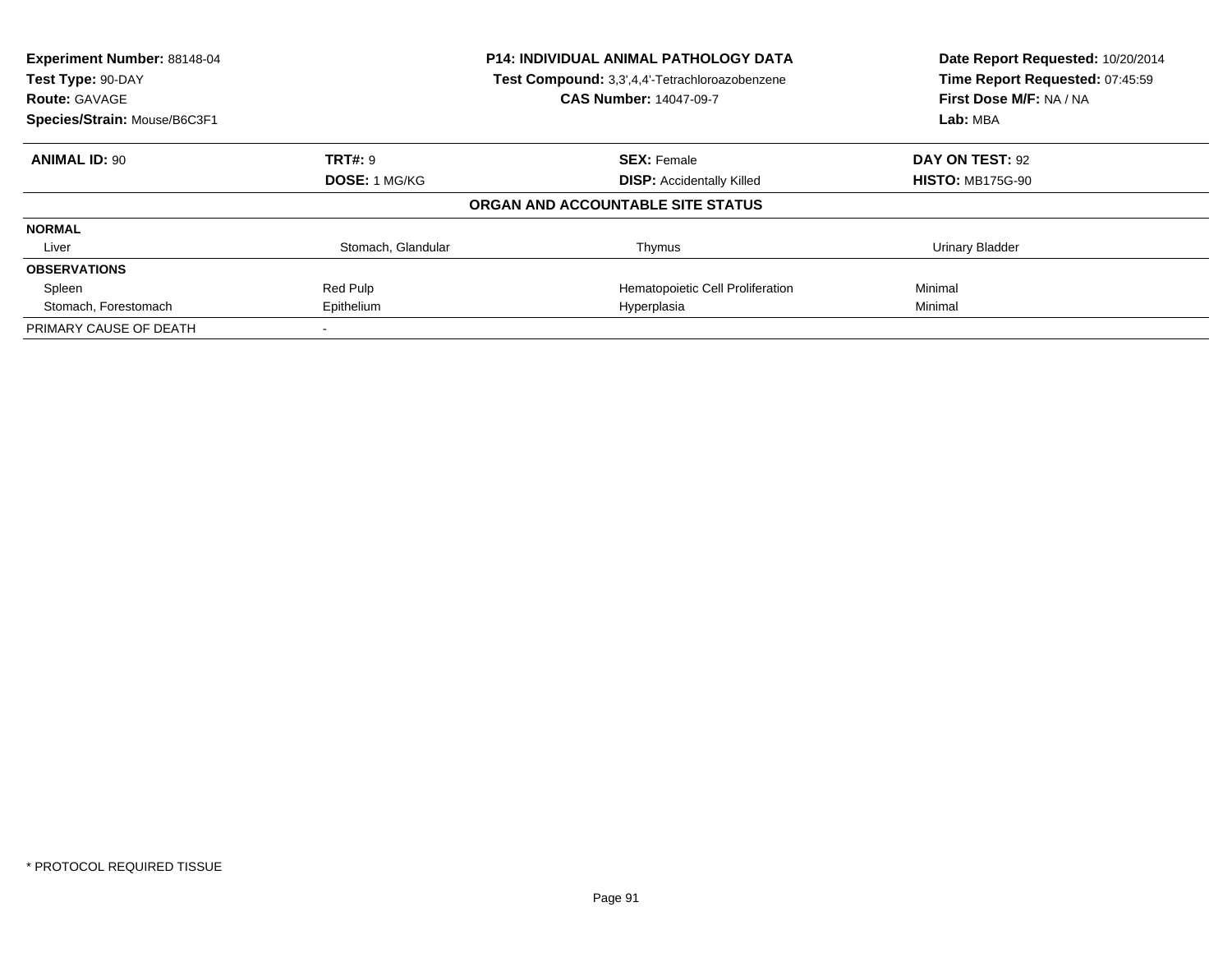| Experiment Number: 88148-04<br>Test Type: 90-DAY<br><b>Route: GAVAGE</b> | P14: INDIVIDUAL ANIMAL PATHOLOGY DATA<br>Test Compound: 3,3',4,4'-Tetrachloroazobenzene<br><b>CAS Number: 14047-09-7</b> |                                   | Date Report Requested: 10/20/2014<br>Time Report Requested: 07:45:59<br>First Dose M/F: NA / NA |
|--------------------------------------------------------------------------|--------------------------------------------------------------------------------------------------------------------------|-----------------------------------|-------------------------------------------------------------------------------------------------|
| Species/Strain: Mouse/B6C3F1                                             |                                                                                                                          |                                   | Lab: MBA                                                                                        |
| <b>ANIMAL ID: 91</b>                                                     | <b>TRT#: 10</b>                                                                                                          | <b>SEX: Female</b>                | DAY ON TEST: 92                                                                                 |
|                                                                          | <b>DOSE: 3 MG/KG</b>                                                                                                     | <b>DISP:</b> Terminal Sacrifice   | <b>HISTO: MB175G-91</b>                                                                         |
|                                                                          |                                                                                                                          | ORGAN AND ACCOUNTABLE SITE STATUS |                                                                                                 |
| <b>NORMAL</b>                                                            |                                                                                                                          |                                   |                                                                                                 |
| Liver                                                                    | Stomach, Forestomach                                                                                                     | Stomach, Glandular                | Thymus                                                                                          |
| <b>Urinary Bladder</b>                                                   |                                                                                                                          |                                   |                                                                                                 |
| <b>OBSERVATIONS</b>                                                      |                                                                                                                          |                                   |                                                                                                 |
| Spleen                                                                   | Red Pulp                                                                                                                 | Hematopoietic Cell Proliferation  | Minimal                                                                                         |
| PRIMARY CAUSE OF DEATH                                                   |                                                                                                                          |                                   |                                                                                                 |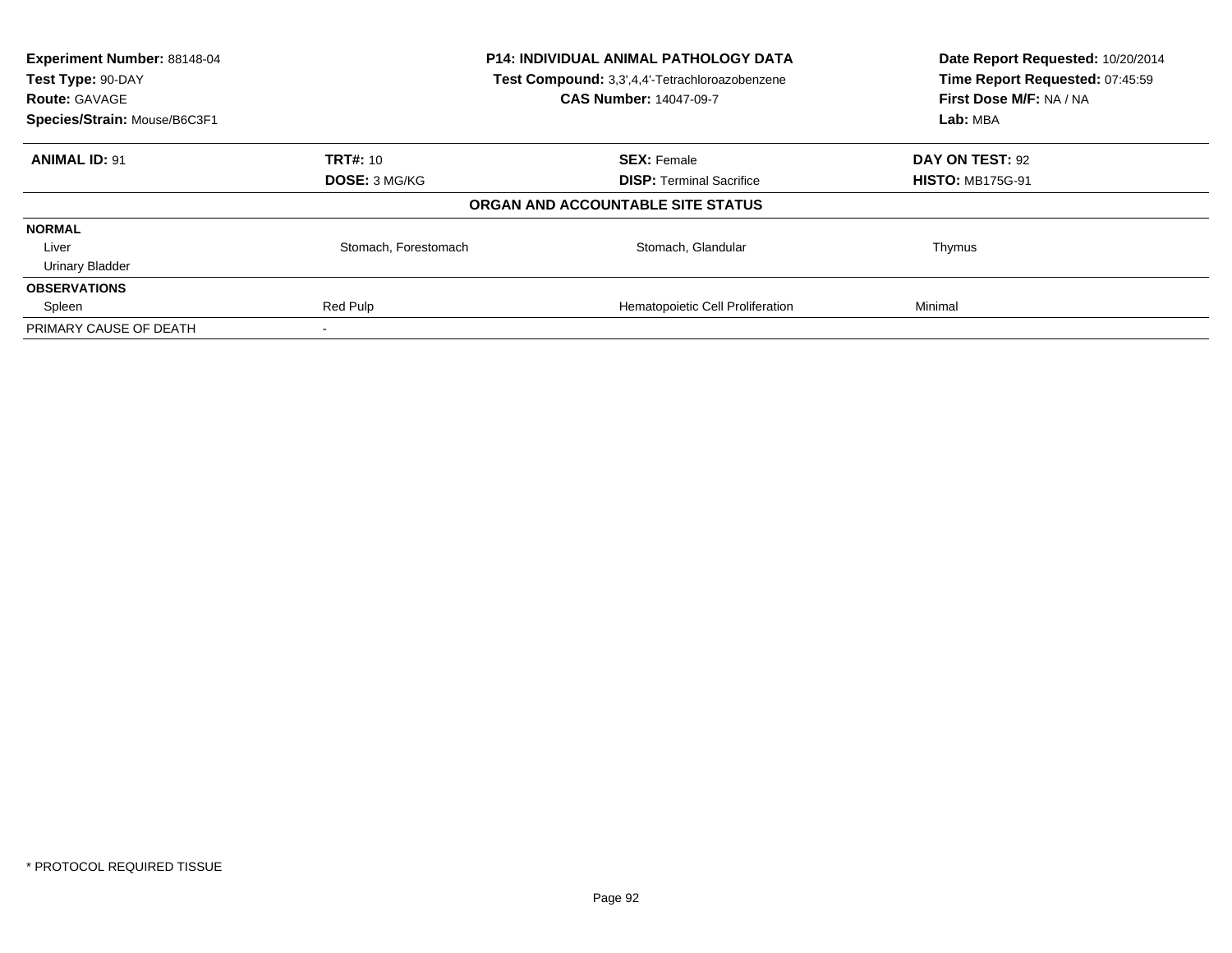| <b>Experiment Number: 88148-04</b> |                      | <b>P14: INDIVIDUAL ANIMAL PATHOLOGY DATA</b>   | Date Report Requested: 10/20/2014<br>Time Report Requested: 07:45:59 |
|------------------------------------|----------------------|------------------------------------------------|----------------------------------------------------------------------|
| Test Type: 90-DAY                  |                      | Test Compound: 3,3',4,4'-Tetrachloroazobenzene |                                                                      |
| <b>Route: GAVAGE</b>               |                      | <b>CAS Number: 14047-09-7</b>                  | First Dose M/F: NA / NA                                              |
| Species/Strain: Mouse/B6C3F1       |                      |                                                | Lab: MBA                                                             |
| <b>ANIMAL ID: 92</b>               | <b>TRT#: 10</b>      | <b>SEX: Female</b>                             | DAY ON TEST: 92                                                      |
|                                    | <b>DOSE: 3 MG/KG</b> | <b>DISP:</b> Terminal Sacrifice                | <b>HISTO: MB175G-92</b>                                              |
|                                    |                      | ORGAN AND ACCOUNTABLE SITE STATUS              |                                                                      |
| <b>NORMAL</b>                      |                      |                                                |                                                                      |
| Liver                              | Stomach, Glandular   | Thymus                                         | <b>Urinary Bladder</b>                                               |
| <b>OBSERVATIONS</b>                |                      |                                                |                                                                      |
| Spleen                             | Red Pulp             | Hematopoietic Cell Proliferation               | Minimal                                                              |
| Stomach, Forestomach               | Epithelium           | Hyperplasia                                    | Minimal                                                              |
| PRIMARY CAUSE OF DEATH             |                      |                                                |                                                                      |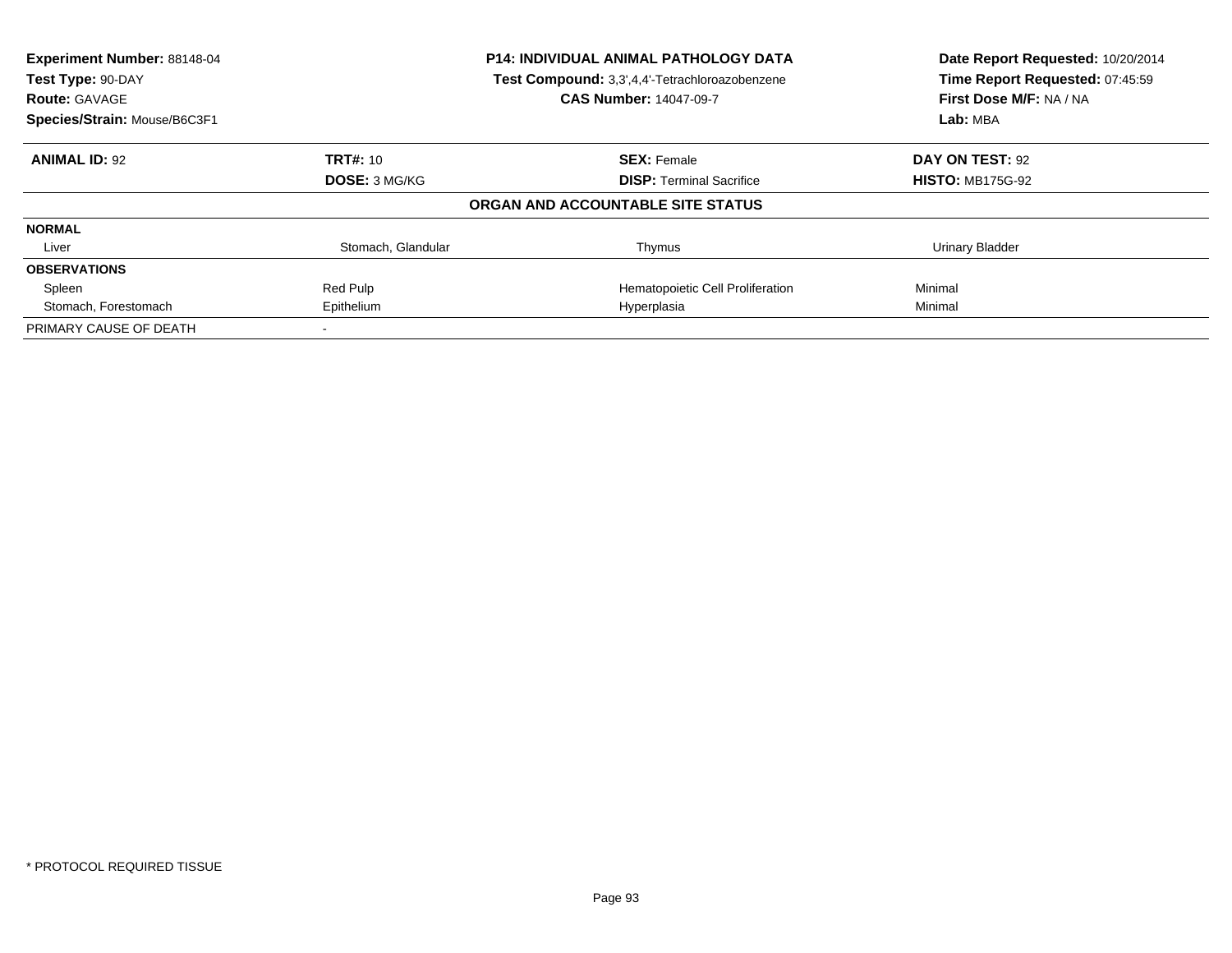| Experiment Number: 88148-04<br><b>P14: INDIVIDUAL ANIMAL PATHOLOGY DATA</b><br>Test Compound: 3,3',4,4'-Tetrachloroazobenzene<br>Test Type: 90-DAY |                      | Date Report Requested: 10/20/2014<br>Time Report Requested: 07:45:59 |                                     |
|----------------------------------------------------------------------------------------------------------------------------------------------------|----------------------|----------------------------------------------------------------------|-------------------------------------|
| <b>Route: GAVAGE</b><br>Species/Strain: Mouse/B6C3F1                                                                                               |                      | <b>CAS Number: 14047-09-7</b>                                        | First Dose M/F: NA / NA<br>Lab: MBA |
|                                                                                                                                                    |                      |                                                                      |                                     |
| <b>ANIMAL ID: 93</b>                                                                                                                               | <b>TRT#: 10</b>      | <b>SEX: Female</b>                                                   | DAY ON TEST: 92                     |
|                                                                                                                                                    | <b>DOSE: 3 MG/KG</b> | <b>DISP:</b> Terminal Sacrifice                                      | <b>HISTO: MB175G-93</b>             |
|                                                                                                                                                    |                      | ORGAN AND ACCOUNTABLE SITE STATUS                                    |                                     |
| <b>NORMAL</b>                                                                                                                                      |                      |                                                                      |                                     |
| Liver                                                                                                                                              | Stomach, Glandular   | Thymus                                                               | Urinary Bladder                     |
| <b>OBSERVATIONS</b>                                                                                                                                |                      |                                                                      |                                     |
| Spleen                                                                                                                                             | Red Pulp             | Hematopoietic Cell Proliferation                                     | Minimal                             |
| Stomach, Forestomach                                                                                                                               | Epithelium           | Hyperplasia                                                          | Minimal                             |
| PRIMARY CAUSE OF DEATH                                                                                                                             |                      |                                                                      |                                     |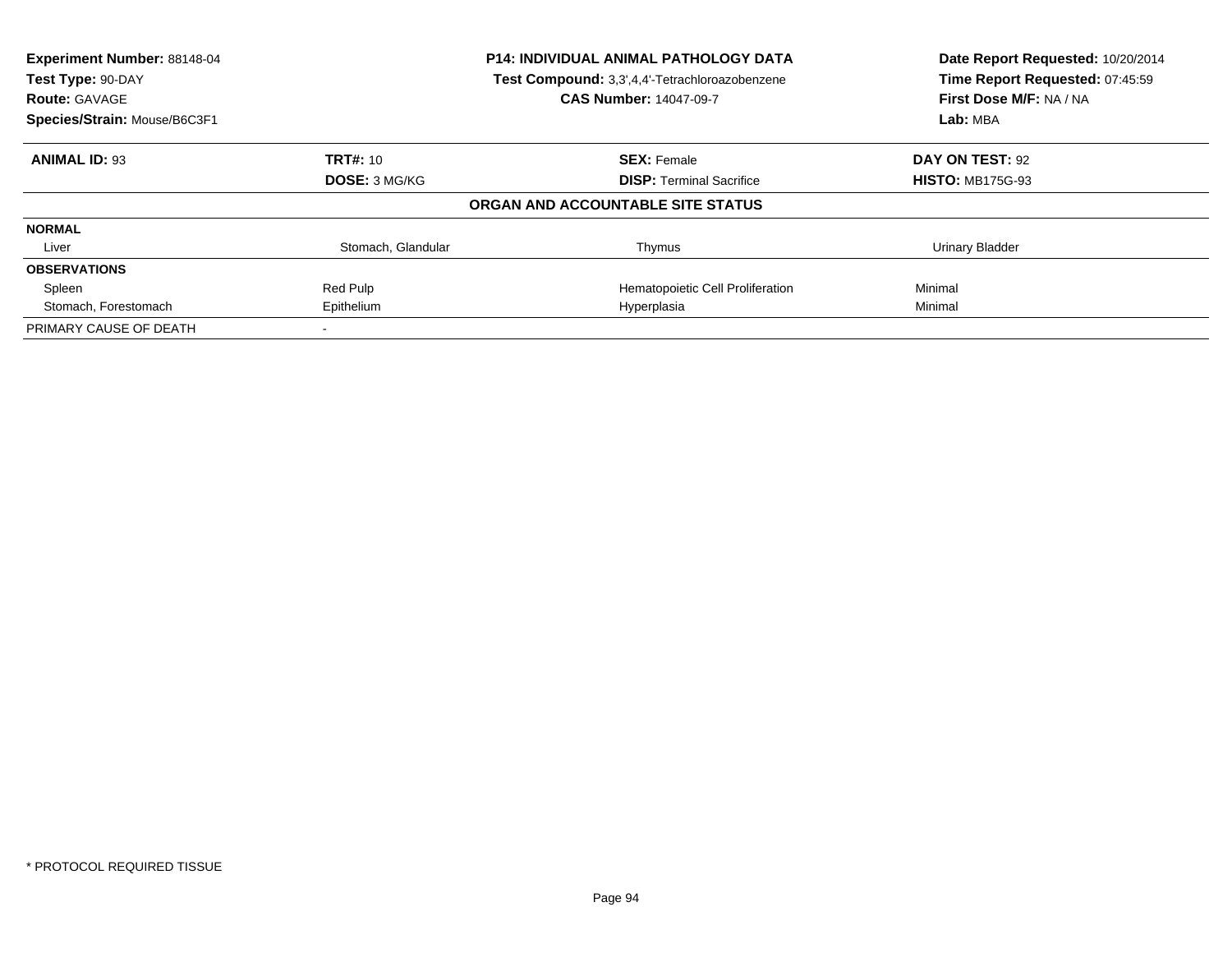| Experiment Number: 88148-04<br><b>P14: INDIVIDUAL ANIMAL PATHOLOGY DATA</b><br>Test Compound: 3,3',4,4'-Tetrachloroazobenzene<br>Test Type: 90-DAY |                      | Date Report Requested: 10/20/2014<br>Time Report Requested: 07:45:59 |                         |
|----------------------------------------------------------------------------------------------------------------------------------------------------|----------------------|----------------------------------------------------------------------|-------------------------|
| <b>Route: GAVAGE</b>                                                                                                                               |                      | <b>CAS Number: 14047-09-7</b>                                        | First Dose M/F: NA / NA |
| Species/Strain: Mouse/B6C3F1                                                                                                                       |                      |                                                                      | Lab: MBA                |
| <b>ANIMAL ID: 94</b>                                                                                                                               | <b>TRT#: 10</b>      | <b>SEX: Female</b>                                                   | DAY ON TEST: 92         |
|                                                                                                                                                    | <b>DOSE: 3 MG/KG</b> | <b>DISP:</b> Terminal Sacrifice                                      | <b>HISTO: MB175G-94</b> |
|                                                                                                                                                    |                      | ORGAN AND ACCOUNTABLE SITE STATUS                                    |                         |
| <b>NORMAL</b>                                                                                                                                      |                      |                                                                      |                         |
| Liver                                                                                                                                              | Stomach, Glandular   | Thymus                                                               | Urinary Bladder         |
| <b>OBSERVATIONS</b>                                                                                                                                |                      |                                                                      |                         |
| Spleen                                                                                                                                             | Red Pulp             | Hematopoietic Cell Proliferation                                     | Minimal                 |
| Stomach, Forestomach                                                                                                                               | Epithelium           | Hyperplasia                                                          | Minimal                 |
| PRIMARY CAUSE OF DEATH                                                                                                                             |                      |                                                                      |                         |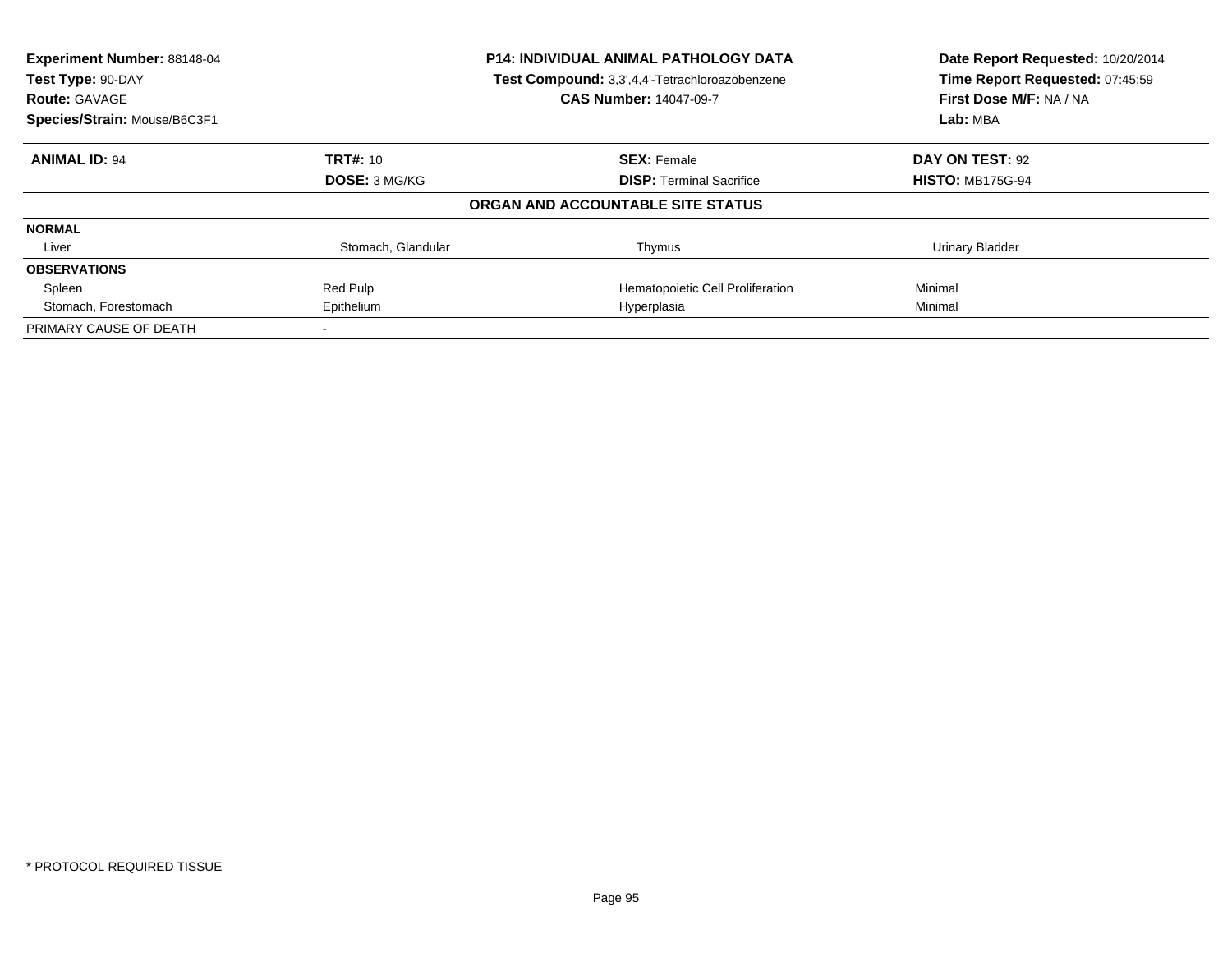| Experiment Number: 88148-04<br>Test Type: 90-DAY<br><b>Route: GAVAGE</b> | P14: INDIVIDUAL ANIMAL PATHOLOGY DATA<br>Test Compound: 3,3',4,4'-Tetrachloroazobenzene<br><b>CAS Number: 14047-09-7</b> |                                   | Date Report Requested: 10/20/2014<br>Time Report Requested: 07:45:59<br>First Dose M/F: NA / NA |
|--------------------------------------------------------------------------|--------------------------------------------------------------------------------------------------------------------------|-----------------------------------|-------------------------------------------------------------------------------------------------|
| Species/Strain: Mouse/B6C3F1                                             |                                                                                                                          |                                   | Lab: MBA                                                                                        |
| <b>ANIMAL ID: 95</b>                                                     | <b>TRT#: 10</b>                                                                                                          | <b>SEX: Female</b>                | DAY ON TEST: 92                                                                                 |
|                                                                          | DOSE: 3 MG/KG                                                                                                            | <b>DISP: Accidentally Killed</b>  | <b>HISTO: MB175G-95</b>                                                                         |
|                                                                          |                                                                                                                          | ORGAN AND ACCOUNTABLE SITE STATUS |                                                                                                 |
| <b>NORMAL</b>                                                            |                                                                                                                          |                                   |                                                                                                 |
| Liver                                                                    | Stomach, Forestomach                                                                                                     | Stomach, Glandular                | Thymus                                                                                          |
| <b>Urinary Bladder</b>                                                   |                                                                                                                          |                                   |                                                                                                 |
| <b>OBSERVATIONS</b>                                                      |                                                                                                                          |                                   |                                                                                                 |
| Spleen                                                                   | Red Pulp                                                                                                                 | Hematopoietic Cell Proliferation  | Minimal                                                                                         |
| PRIMARY CAUSE OF DEATH                                                   |                                                                                                                          |                                   |                                                                                                 |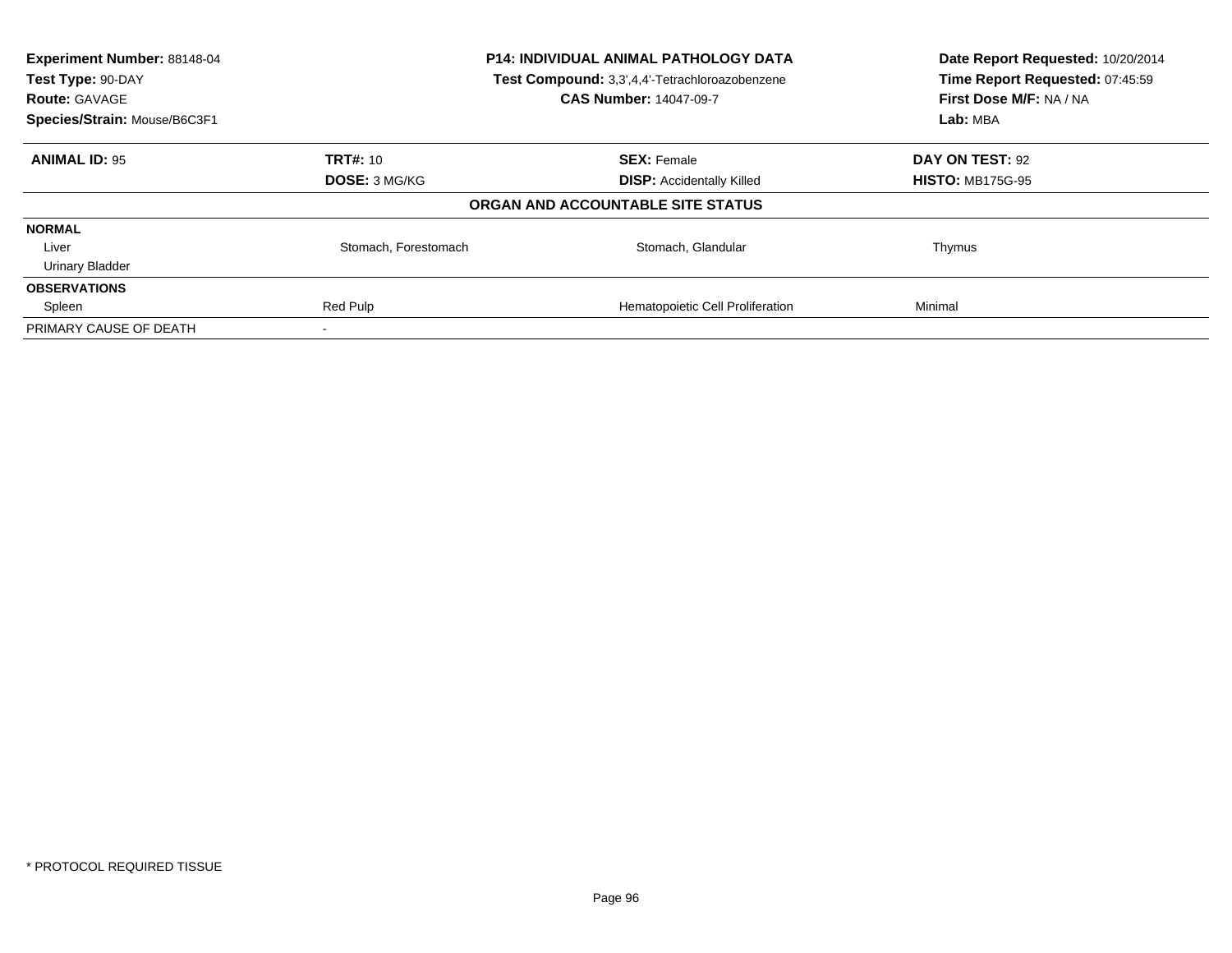| <b>Experiment Number: 88148-04</b> |                      | <b>P14: INDIVIDUAL ANIMAL PATHOLOGY DATA</b>   | Date Report Requested: 10/20/2014<br>Time Report Requested: 07:45:59 |
|------------------------------------|----------------------|------------------------------------------------|----------------------------------------------------------------------|
| Test Type: 90-DAY                  |                      | Test Compound: 3,3',4,4'-Tetrachloroazobenzene |                                                                      |
| <b>Route: GAVAGE</b>               |                      | <b>CAS Number: 14047-09-7</b>                  | First Dose M/F: NA / NA                                              |
| Species/Strain: Mouse/B6C3F1       |                      |                                                | Lab: MBA                                                             |
| <b>ANIMAL ID: 96</b>               | <b>TRT#: 10</b>      | <b>SEX: Female</b>                             | DAY ON TEST: 92                                                      |
|                                    | <b>DOSE: 3 MG/KG</b> | <b>DISP:</b> Terminal Sacrifice                | <b>HISTO: MB175G-96</b>                                              |
|                                    |                      | ORGAN AND ACCOUNTABLE SITE STATUS              |                                                                      |
| <b>NORMAL</b>                      |                      |                                                |                                                                      |
| Liver                              | Stomach, Glandular   | Thymus                                         | <b>Urinary Bladder</b>                                               |
| <b>OBSERVATIONS</b>                |                      |                                                |                                                                      |
| Spleen                             | Red Pulp             | Hematopoietic Cell Proliferation               | Minimal                                                              |
| Stomach, Forestomach               | Epithelium           | Hyperplasia                                    | Mild                                                                 |
| PRIMARY CAUSE OF DEATH             |                      |                                                |                                                                      |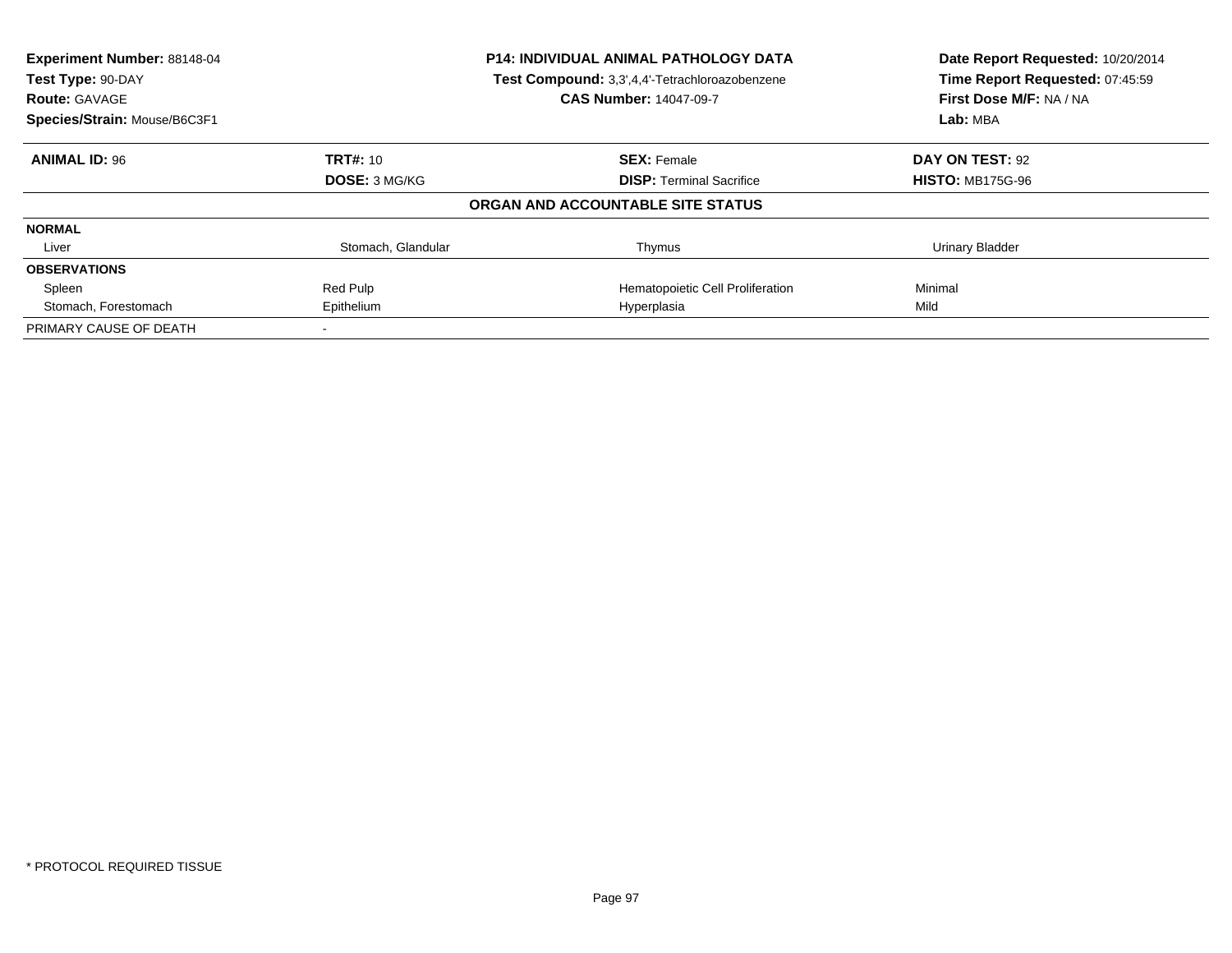| Experiment Number: 88148-04<br>Test Type: 90-DAY<br><b>Route: GAVAGE</b><br>Species/Strain: Mouse/B6C3F1 |                      | <b>P14: INDIVIDUAL ANIMAL PATHOLOGY DATA</b><br>Test Compound: 3,3',4,4'-Tetrachloroazobenzene<br><b>CAS Number: 14047-09-7</b> | Date Report Requested: 10/20/2014<br>Time Report Requested: 07:45:59<br>First Dose M/F: NA / NA<br>Lab: MBA |
|----------------------------------------------------------------------------------------------------------|----------------------|---------------------------------------------------------------------------------------------------------------------------------|-------------------------------------------------------------------------------------------------------------|
|                                                                                                          |                      |                                                                                                                                 |                                                                                                             |
| <b>ANIMAL ID: 97</b>                                                                                     | <b>TRT#: 10</b>      | <b>SEX: Female</b>                                                                                                              | <b>DAY ON TEST: 92</b>                                                                                      |
|                                                                                                          | <b>DOSE: 3 MG/KG</b> | <b>DISP:</b> Terminal Sacrifice                                                                                                 | <b>HISTO: MB175G-97</b>                                                                                     |
|                                                                                                          |                      | ORGAN AND ACCOUNTABLE SITE STATUS                                                                                               |                                                                                                             |
| <b>NORMAL</b>                                                                                            |                      |                                                                                                                                 |                                                                                                             |
| Stomach, Glandular                                                                                       | Thymus               | Urinary Bladder                                                                                                                 |                                                                                                             |
| <b>OBSERVATIONS</b>                                                                                      |                      |                                                                                                                                 |                                                                                                             |
| Liver                                                                                                    | Hepatocyte           | Vacuolization Cytoplasmic                                                                                                       | Mild                                                                                                        |
| Spleen                                                                                                   | Red Pulp             | Hematopoietic Cell Proliferation                                                                                                | Minimal                                                                                                     |
| Stomach, Forestomach                                                                                     | Epithelium           | Hyperplasia                                                                                                                     | Mild                                                                                                        |
| PRIMARY CAUSE OF DEATH                                                                                   |                      |                                                                                                                                 |                                                                                                             |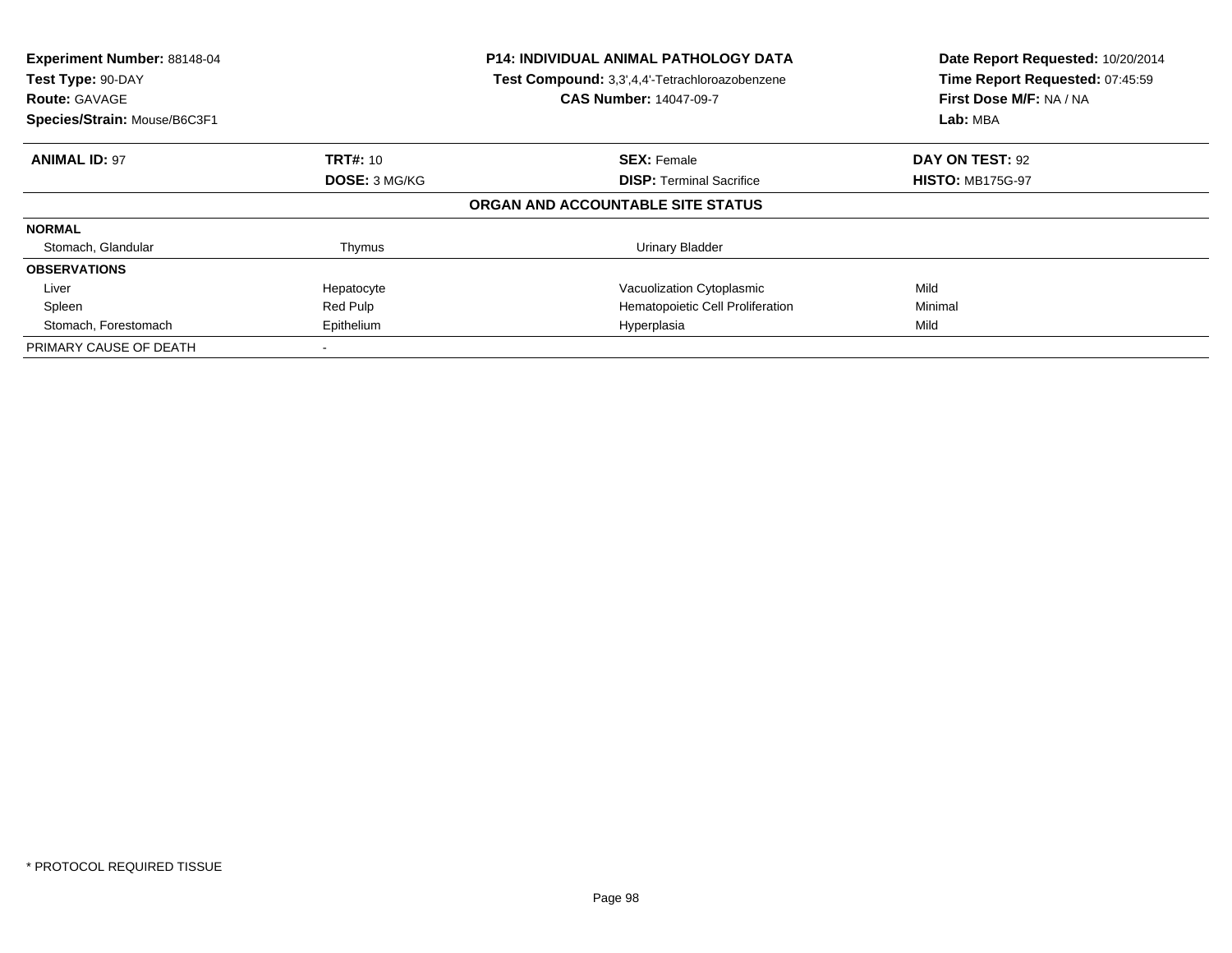| Experiment Number: 88148-04<br>Test Type: 90-DAY<br><b>Route: GAVAGE</b><br>Species/Strain: Mouse/B6C3F1 |                                                                              | <b>P14: INDIVIDUAL ANIMAL PATHOLOGY DATA</b><br>Test Compound: 3,3',4,4'-Tetrachloroazobenzene<br><b>CAS Number: 14047-09-7</b> | Date Report Requested: 10/20/2014<br>Time Report Requested: 07:45:59<br>First Dose M/F: NA / NA<br>Lab: MBA |
|----------------------------------------------------------------------------------------------------------|------------------------------------------------------------------------------|---------------------------------------------------------------------------------------------------------------------------------|-------------------------------------------------------------------------------------------------------------|
| <b>ANIMAL ID: 98</b>                                                                                     | <b>TRT#: 10</b>                                                              | <b>SEX: Female</b>                                                                                                              | DAY ON TEST: 92                                                                                             |
|                                                                                                          | <b>DOSE: 3 MG/KG</b>                                                         | <b>DISP:</b> Terminal Sacrifice                                                                                                 | <b>HISTO: MB175G-98</b>                                                                                     |
|                                                                                                          |                                                                              | ORGAN AND ACCOUNTABLE SITE STATUS                                                                                               |                                                                                                             |
| <b>NORMAL</b>                                                                                            |                                                                              |                                                                                                                                 |                                                                                                             |
| Liver                                                                                                    | Stomach, Glandular                                                           | Thymus                                                                                                                          | <b>Urinary Bladder</b>                                                                                      |
| <b>OBSERVATIONS</b>                                                                                      |                                                                              |                                                                                                                                 |                                                                                                             |
| Spleen                                                                                                   | Red Pulp                                                                     | Hematopoietic Cell Proliferation                                                                                                | Minimal                                                                                                     |
| Stomach, Forestomach                                                                                     | Epithelium<br>Note: THE EPITHELIAL HYPERPLASIA OCCURS AT THE MARGO PLICATUS. | Hyperplasia                                                                                                                     | Minimal                                                                                                     |
| PRIMARY CAUSE OF DEATH                                                                                   |                                                                              |                                                                                                                                 |                                                                                                             |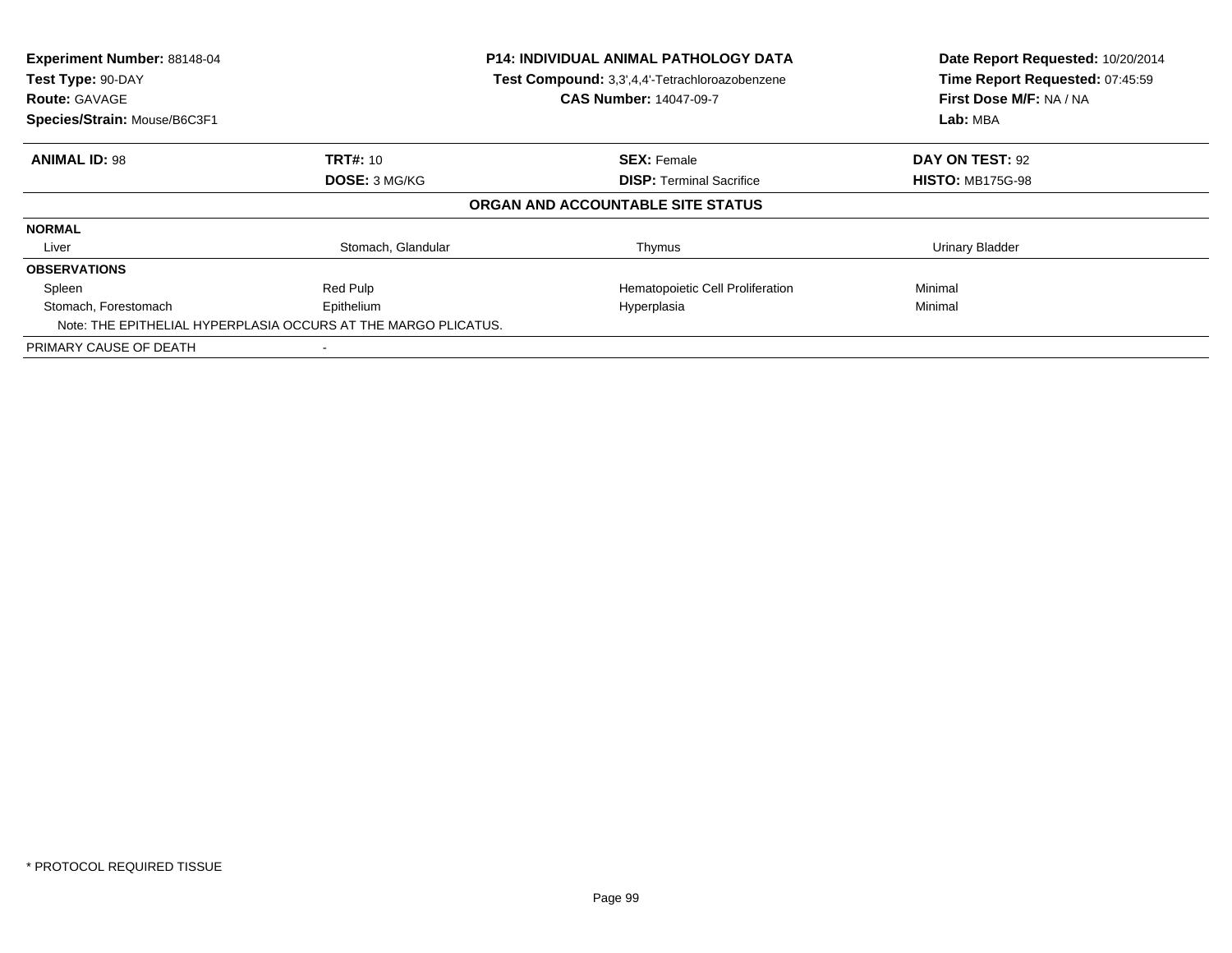| <b>Experiment Number: 88148-04</b> |                      | <b>P14: INDIVIDUAL ANIMAL PATHOLOGY DATA</b>   | Date Report Requested: 10/20/2014<br>Time Report Requested: 07:45:59 |
|------------------------------------|----------------------|------------------------------------------------|----------------------------------------------------------------------|
| Test Type: 90-DAY                  |                      | Test Compound: 3,3',4,4'-Tetrachloroazobenzene |                                                                      |
| <b>Route: GAVAGE</b>               |                      | <b>CAS Number: 14047-09-7</b>                  | First Dose M/F: NA / NA                                              |
| Species/Strain: Mouse/B6C3F1       |                      |                                                | Lab: MBA                                                             |
| <b>ANIMAL ID: 99</b>               | <b>TRT#: 10</b>      | <b>SEX: Female</b>                             | DAY ON TEST: 92                                                      |
|                                    | <b>DOSE: 3 MG/KG</b> | <b>DISP:</b> Terminal Sacrifice                | <b>HISTO: MB175G-99</b>                                              |
|                                    |                      | ORGAN AND ACCOUNTABLE SITE STATUS              |                                                                      |
| <b>NORMAL</b>                      |                      |                                                |                                                                      |
| Liver                              | Stomach, Glandular   | Thymus                                         | <b>Urinary Bladder</b>                                               |
| <b>OBSERVATIONS</b>                |                      |                                                |                                                                      |
| Spleen                             | Red Pulp             | Hematopoietic Cell Proliferation               | Minimal                                                              |
| Stomach, Forestomach               | Epithelium           | Hyperplasia                                    | Mild                                                                 |
| PRIMARY CAUSE OF DEATH             |                      |                                                |                                                                      |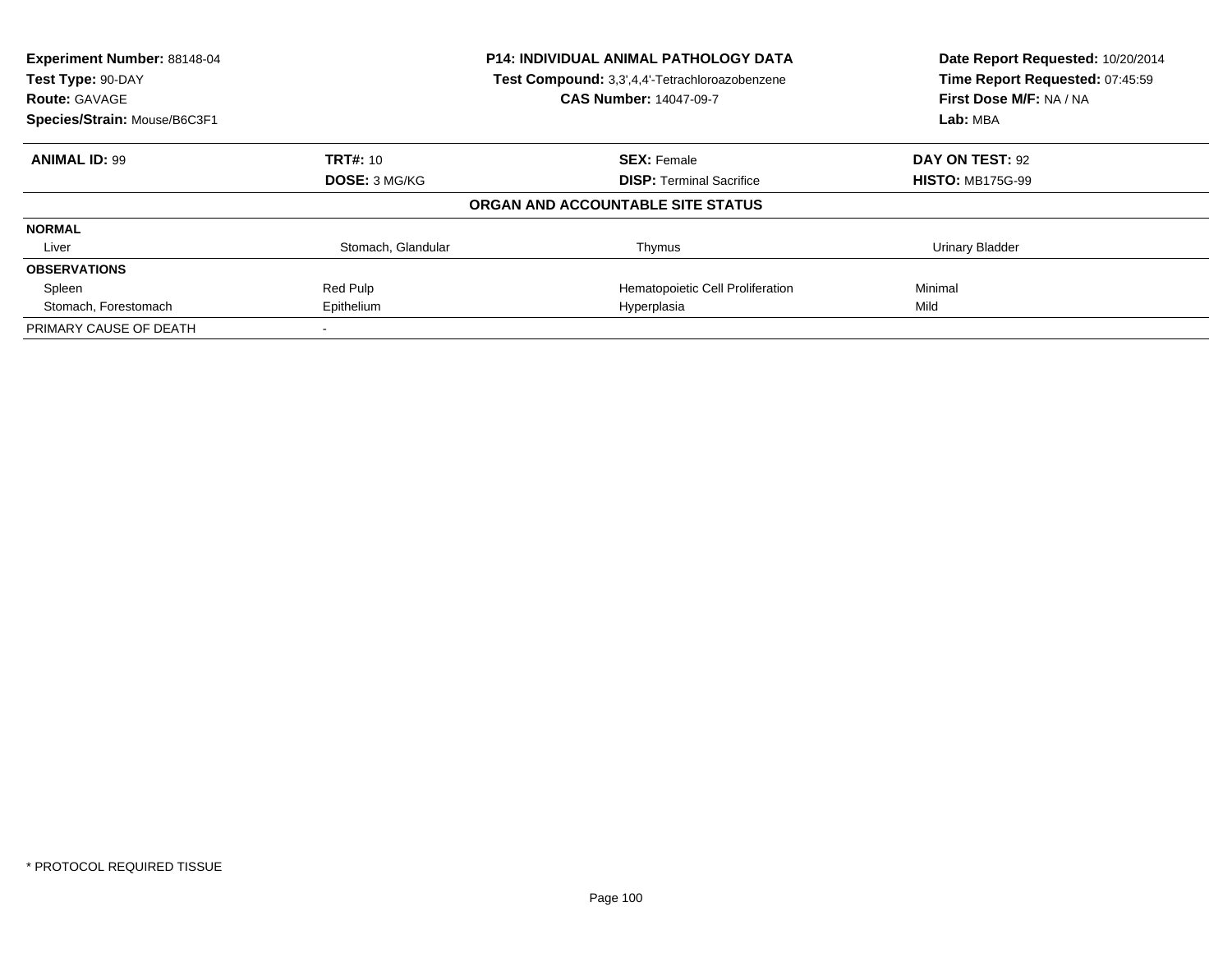| Experiment Number: 88148-04<br>Test Type: 90-DAY<br><b>Route: GAVAGE</b> | P14: INDIVIDUAL ANIMAL PATHOLOGY DATA<br>Test Compound: 3,3',4,4'-Tetrachloroazobenzene<br><b>CAS Number: 14047-09-7</b> |                                   | Date Report Requested: 10/20/2014<br>Time Report Requested: 07:45:59<br>First Dose M/F: NA / NA |
|--------------------------------------------------------------------------|--------------------------------------------------------------------------------------------------------------------------|-----------------------------------|-------------------------------------------------------------------------------------------------|
| Species/Strain: Mouse/B6C3F1                                             |                                                                                                                          |                                   | Lab: MBA                                                                                        |
| <b>ANIMAL ID: 100</b>                                                    | <b>TRT#: 10</b>                                                                                                          | <b>SEX: Female</b>                | DAY ON TEST: 92                                                                                 |
|                                                                          | <b>DOSE: 3 MG/KG</b>                                                                                                     | <b>DISP:</b> Terminal Sacrifice   | <b>HISTO: MB175G-100</b>                                                                        |
|                                                                          |                                                                                                                          | ORGAN AND ACCOUNTABLE SITE STATUS |                                                                                                 |
| <b>NORMAL</b>                                                            |                                                                                                                          |                                   |                                                                                                 |
| Liver                                                                    | Stomach, Forestomach                                                                                                     | Stomach, Glandular                | Thymus                                                                                          |
| <b>Urinary Bladder</b>                                                   |                                                                                                                          |                                   |                                                                                                 |
| <b>OBSERVATIONS</b>                                                      |                                                                                                                          |                                   |                                                                                                 |
| Spleen                                                                   | Red Pulp                                                                                                                 | Hematopoietic Cell Proliferation  | Minimal                                                                                         |
| PRIMARY CAUSE OF DEATH                                                   |                                                                                                                          |                                   |                                                                                                 |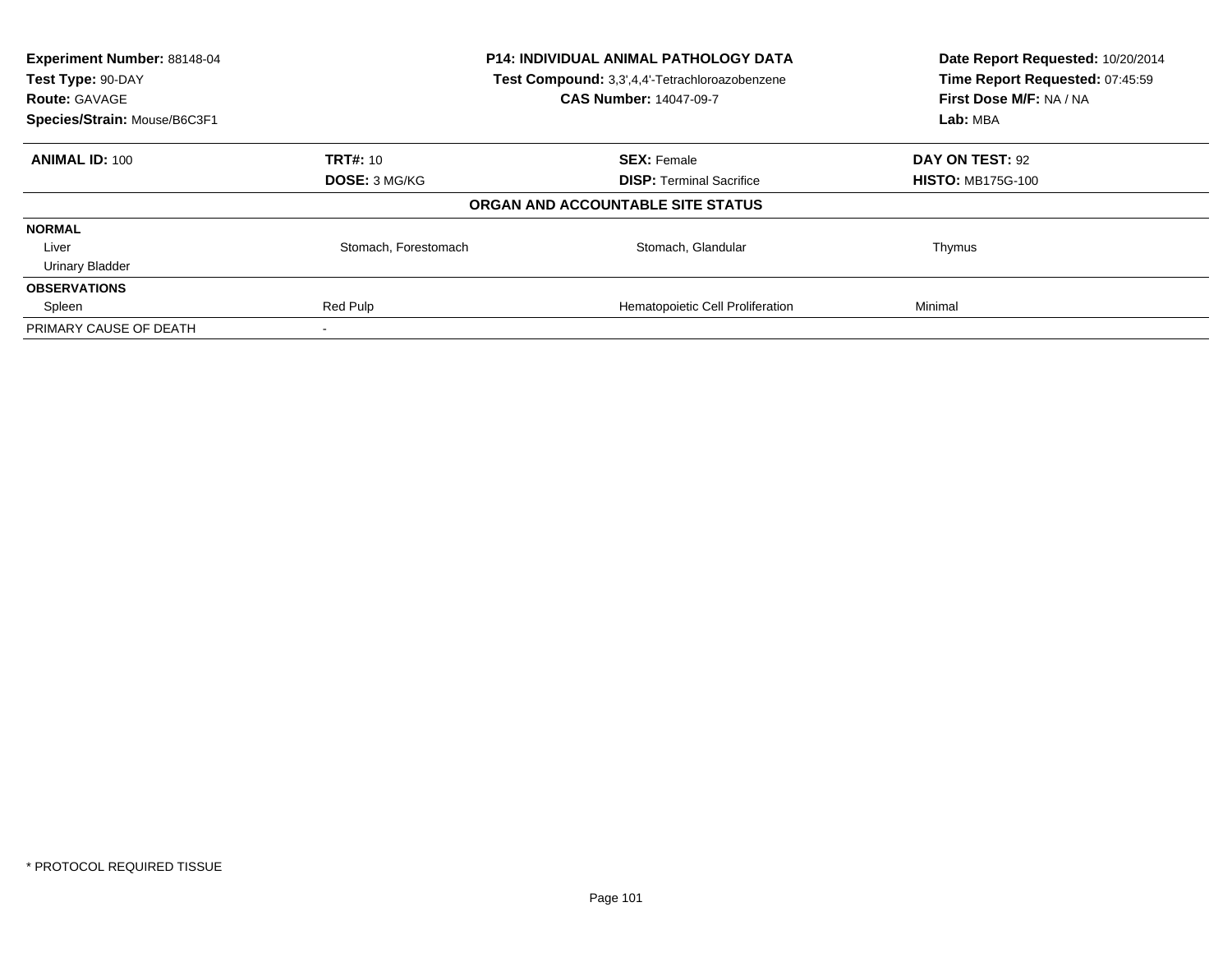| Experiment Number: 88148-04<br>Test Type: 90-DAY     |                    | <b>P14: INDIVIDUAL ANIMAL PATHOLOGY DATA</b><br>Test Compound: 3,3',4,4'-Tetrachloroazobenzene | Date Report Requested: 10/20/2014<br>Time Report Requested: 07:45:59 |
|------------------------------------------------------|--------------------|------------------------------------------------------------------------------------------------|----------------------------------------------------------------------|
| <b>Route: GAVAGE</b><br>Species/Strain: Mouse/B6C3F1 |                    | <b>CAS Number: 14047-09-7</b>                                                                  | First Dose M/F: NA / NA<br>Lab: MBA                                  |
|                                                      |                    |                                                                                                |                                                                      |
| <b>ANIMAL ID: 101</b>                                | <b>TRT#: 11</b>    | <b>SEX: Female</b>                                                                             | DAY ON TEST: 92                                                      |
|                                                      | DOSE: 10 MG/KG     | <b>DISP:</b> Terminal Sacrifice                                                                | <b>HISTO: MB175G-101</b>                                             |
|                                                      |                    | ORGAN AND ACCOUNTABLE SITE STATUS                                                              |                                                                      |
| <b>NORMAL</b>                                        |                    |                                                                                                |                                                                      |
| Liver                                                | Stomach, Glandular | Thymus                                                                                         | Urinary Bladder                                                      |
| <b>OBSERVATIONS</b>                                  |                    |                                                                                                |                                                                      |
| Spleen                                               | Red Pulp           | Hematopoietic Cell Proliferation                                                               | Minimal                                                              |
| Stomach, Forestomach                                 | Epithelium         | Hyperplasia                                                                                    | Minimal                                                              |
| PRIMARY CAUSE OF DEATH                               |                    |                                                                                                |                                                                      |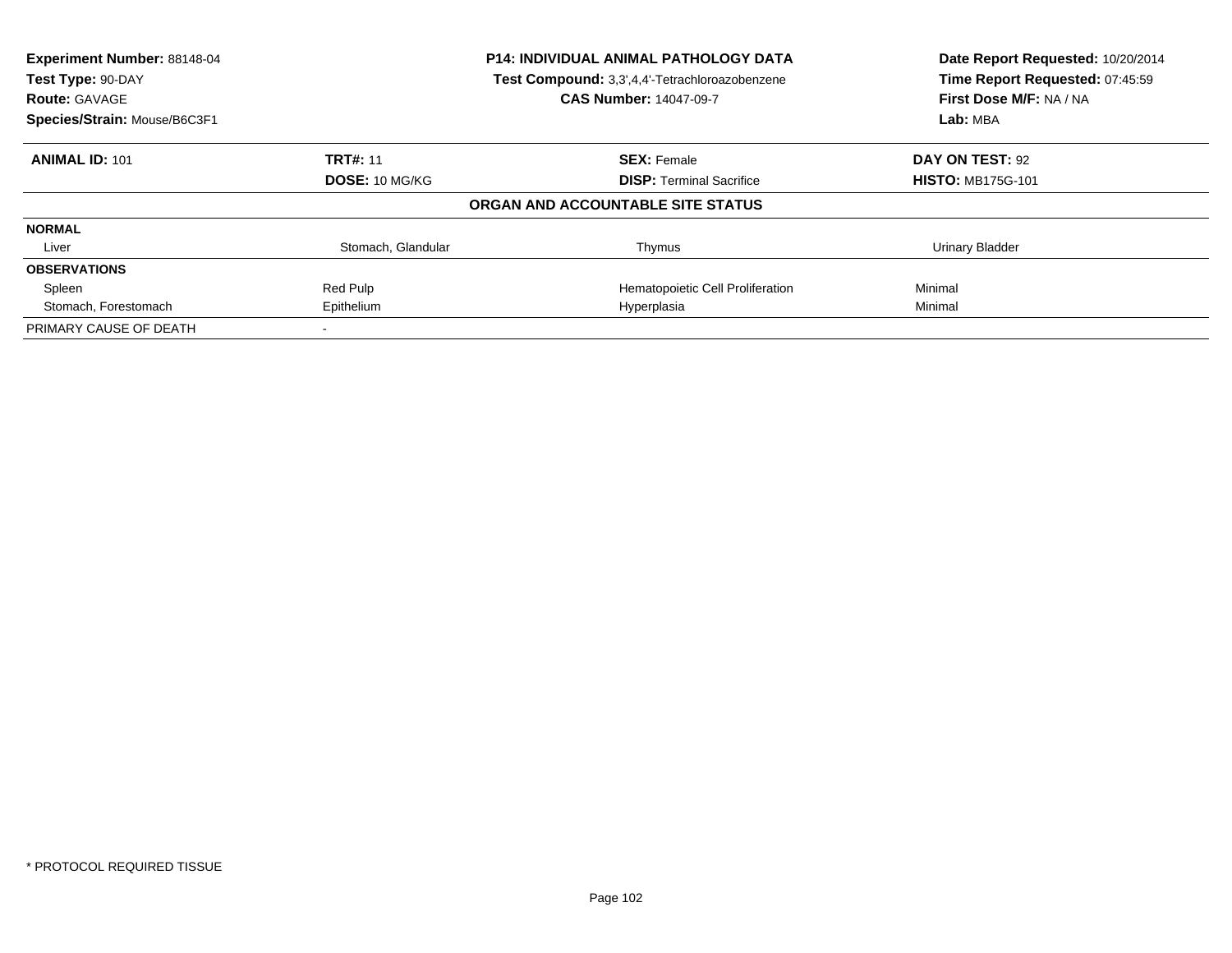| Experiment Number: 88148-04<br>Test Type: 90-DAY |                    | P14: INDIVIDUAL ANIMAL PATHOLOGY DATA<br>Test Compound: 3,3',4,4'-Tetrachloroazobenzene | Date Report Requested: 10/20/2014<br>Time Report Requested: 07:45:59 |
|--------------------------------------------------|--------------------|-----------------------------------------------------------------------------------------|----------------------------------------------------------------------|
| <b>Route: GAVAGE</b>                             |                    | <b>CAS Number: 14047-09-7</b>                                                           | First Dose M/F: NA / NA                                              |
| Species/Strain: Mouse/B6C3F1                     |                    |                                                                                         | Lab: MBA                                                             |
| <b>ANIMAL ID: 102</b>                            | <b>TRT#: 11</b>    | <b>SEX: Female</b>                                                                      | DAY ON TEST: 92                                                      |
|                                                  | DOSE: 10 MG/KG     | <b>DISP:</b> Terminal Sacrifice                                                         | <b>HISTO: MB175G-102</b>                                             |
|                                                  |                    | ORGAN AND ACCOUNTABLE SITE STATUS                                                       |                                                                      |
| <b>NORMAL</b>                                    |                    |                                                                                         |                                                                      |
| Liver                                            | Stomach, Glandular | Thymus                                                                                  | <b>Urinary Bladder</b>                                               |
| <b>OBSERVATIONS</b>                              |                    |                                                                                         |                                                                      |
| Spleen                                           | Red Pulp           | Hematopoietic Cell Proliferation                                                        | Minimal                                                              |
| Stomach, Forestomach                             | Epithelium         | Hyperplasia                                                                             | Minimal                                                              |
| PRIMARY CAUSE OF DEATH                           |                    |                                                                                         |                                                                      |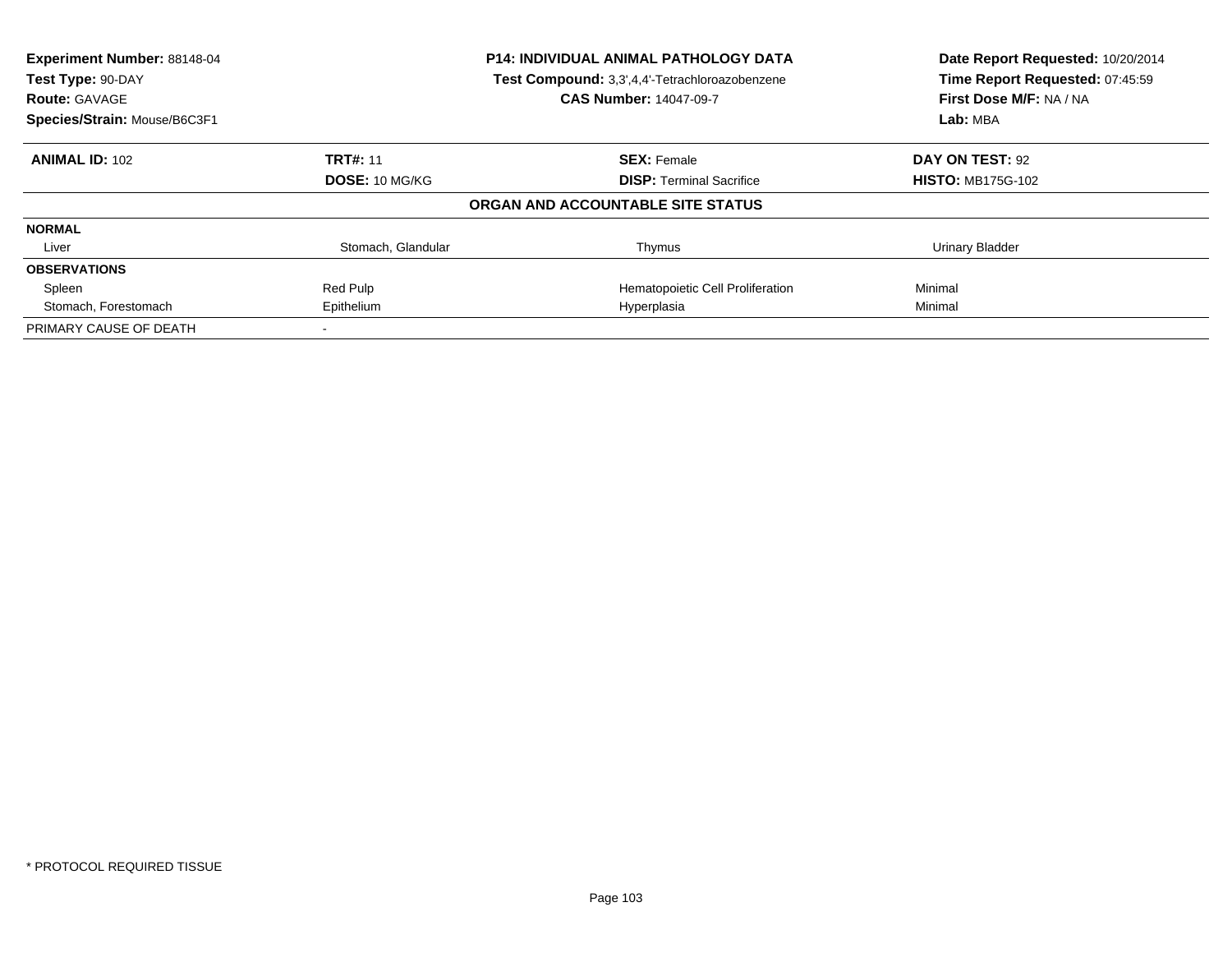| Experiment Number: 88148-04<br>Test Type: 90-DAY |                    | P14: INDIVIDUAL ANIMAL PATHOLOGY DATA<br>Test Compound: 3,3',4,4'-Tetrachloroazobenzene | Date Report Requested: 10/20/2014<br>Time Report Requested: 07:45:59 |
|--------------------------------------------------|--------------------|-----------------------------------------------------------------------------------------|----------------------------------------------------------------------|
| <b>Route: GAVAGE</b>                             |                    | <b>CAS Number: 14047-09-7</b>                                                           | First Dose M/F: NA / NA                                              |
| Species/Strain: Mouse/B6C3F1                     |                    |                                                                                         | Lab: MBA                                                             |
| <b>ANIMAL ID: 103</b>                            | <b>TRT#: 11</b>    | <b>SEX: Female</b>                                                                      | DAY ON TEST: 92                                                      |
|                                                  | DOSE: 10 MG/KG     | <b>DISP:</b> Terminal Sacrifice                                                         | <b>HISTO: MB175G-103</b>                                             |
|                                                  |                    | ORGAN AND ACCOUNTABLE SITE STATUS                                                       |                                                                      |
| <b>NORMAL</b>                                    |                    |                                                                                         |                                                                      |
| Liver                                            | Stomach, Glandular | Thymus                                                                                  | <b>Urinary Bladder</b>                                               |
| <b>OBSERVATIONS</b>                              |                    |                                                                                         |                                                                      |
| Spleen                                           | Red Pulp           | Hematopoietic Cell Proliferation                                                        | Minimal                                                              |
| Stomach, Forestomach                             | Epithelium         | Hyperplasia                                                                             | Minimal                                                              |
| PRIMARY CAUSE OF DEATH                           |                    |                                                                                         |                                                                      |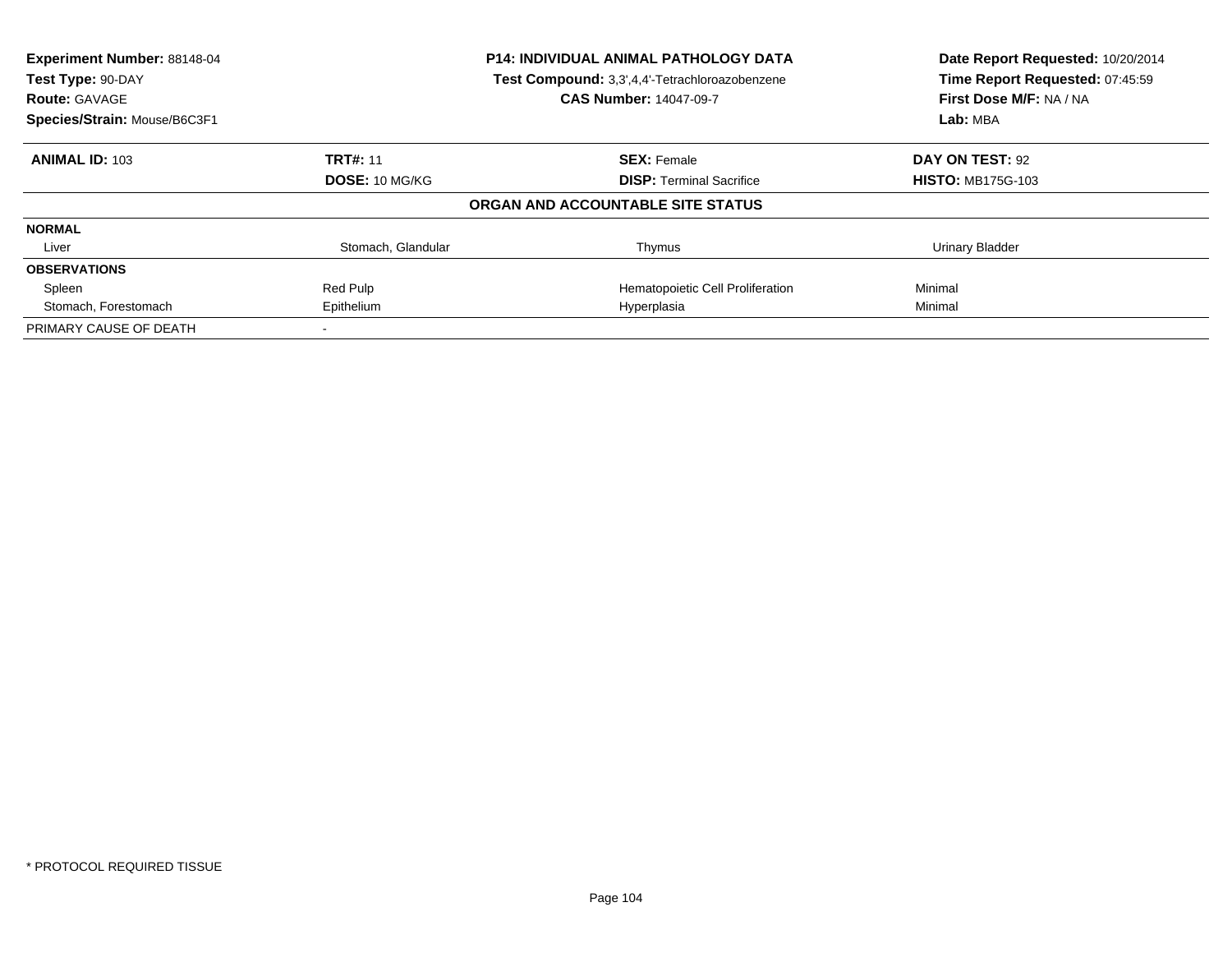| Experiment Number: 88148-04<br>Test Type: 90-DAY<br><b>Route: GAVAGE</b> |                    | <b>P14: INDIVIDUAL ANIMAL PATHOLOGY DATA</b><br>Test Compound: 3,3',4,4'-Tetrachloroazobenzene<br><b>CAS Number: 14047-09-7</b> | Date Report Requested: 10/20/2014<br>Time Report Requested: 07:45:59<br>First Dose M/F: NA / NA |
|--------------------------------------------------------------------------|--------------------|---------------------------------------------------------------------------------------------------------------------------------|-------------------------------------------------------------------------------------------------|
| Species/Strain: Mouse/B6C3F1                                             |                    |                                                                                                                                 | Lab: MBA                                                                                        |
| <b>ANIMAL ID: 104</b>                                                    | <b>TRT#: 11</b>    | <b>SEX: Female</b>                                                                                                              | DAY ON TEST: 92                                                                                 |
|                                                                          | DOSE: 10 MG/KG     | <b>DISP: Accidentally Killed</b>                                                                                                | <b>HISTO: MB175G-104</b>                                                                        |
|                                                                          |                    | ORGAN AND ACCOUNTABLE SITE STATUS                                                                                               |                                                                                                 |
| <b>NORMAL</b>                                                            |                    |                                                                                                                                 |                                                                                                 |
| Liver                                                                    | Stomach, Glandular | Thymus                                                                                                                          | Urinary Bladder                                                                                 |
| <b>OBSERVATIONS</b>                                                      |                    |                                                                                                                                 |                                                                                                 |
| Spleen                                                                   | Red Pulp           | Hematopoietic Cell Proliferation                                                                                                | Minimal                                                                                         |
| Stomach, Forestomach                                                     | Epithelium         | Hyperplasia                                                                                                                     | Mild                                                                                            |
| PRIMARY CAUSE OF DEATH                                                   |                    |                                                                                                                                 |                                                                                                 |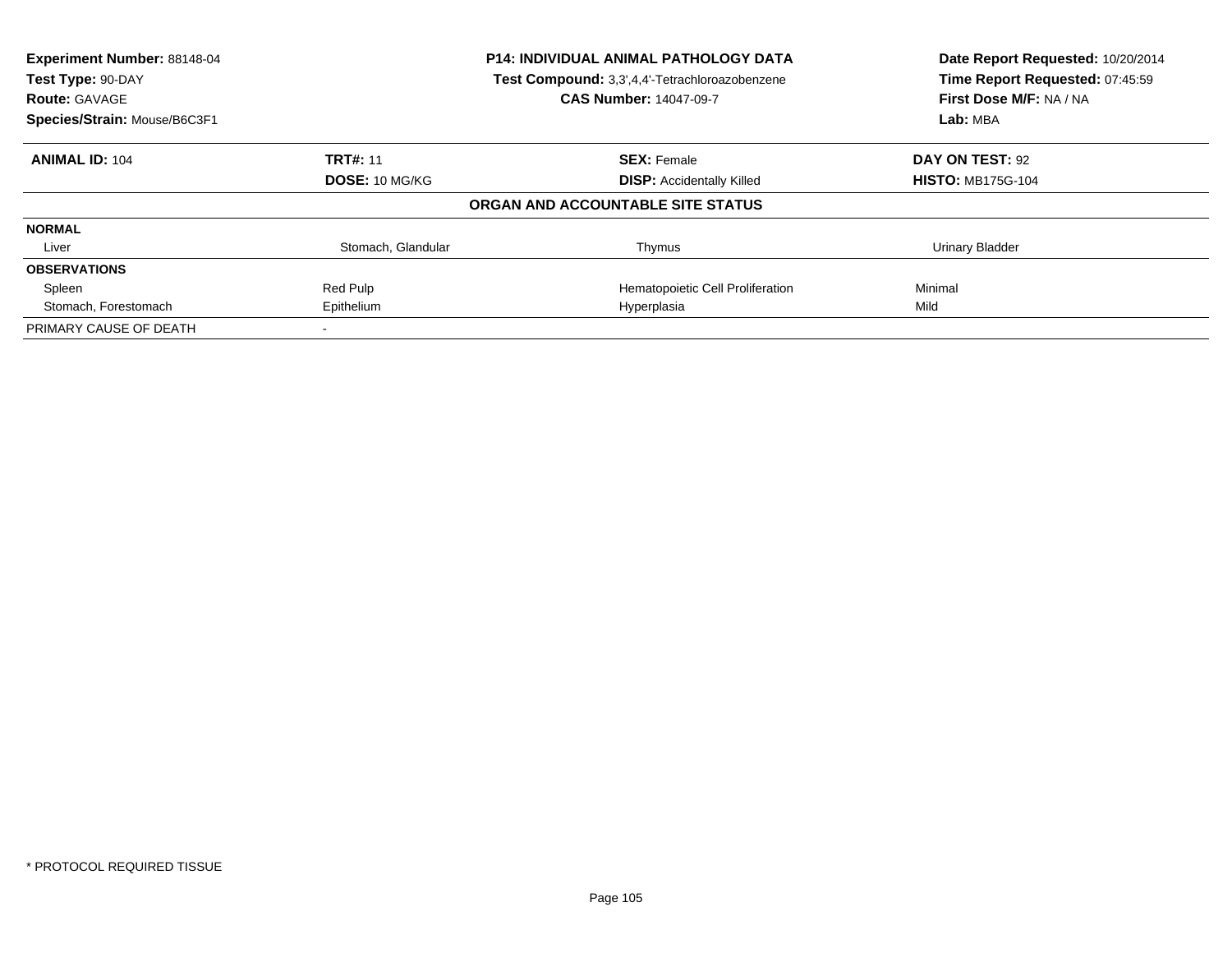| Experiment Number: 88148-04<br>Test Type: 90-DAY<br><b>Route: GAVAGE</b> | P14: INDIVIDUAL ANIMAL PATHOLOGY DATA<br>Test Compound: 3,3',4,4'-Tetrachloroazobenzene<br><b>CAS Number: 14047-09-7</b> |                                   | Date Report Requested: 10/20/2014<br>Time Report Requested: 07:45:59<br>First Dose M/F: NA / NA |
|--------------------------------------------------------------------------|--------------------------------------------------------------------------------------------------------------------------|-----------------------------------|-------------------------------------------------------------------------------------------------|
| Species/Strain: Mouse/B6C3F1                                             |                                                                                                                          |                                   | Lab: MBA                                                                                        |
| <b>ANIMAL ID: 105</b>                                                    | <b>TRT#: 11</b>                                                                                                          | <b>SEX: Female</b>                | DAY ON TEST: 92                                                                                 |
|                                                                          | DOSE: 10 MG/KG                                                                                                           | <b>DISP:</b> Terminal Sacrifice   | <b>HISTO: MB175G-105</b>                                                                        |
|                                                                          |                                                                                                                          | ORGAN AND ACCOUNTABLE SITE STATUS |                                                                                                 |
| <b>NORMAL</b>                                                            |                                                                                                                          |                                   |                                                                                                 |
| Liver                                                                    | Stomach, Forestomach                                                                                                     | Stomach, Glandular                | Thymus                                                                                          |
| <b>Urinary Bladder</b>                                                   |                                                                                                                          |                                   |                                                                                                 |
| <b>OBSERVATIONS</b>                                                      |                                                                                                                          |                                   |                                                                                                 |
| Spleen                                                                   | Red Pulp                                                                                                                 | Hematopoietic Cell Proliferation  | Minimal                                                                                         |
| PRIMARY CAUSE OF DEATH                                                   |                                                                                                                          |                                   |                                                                                                 |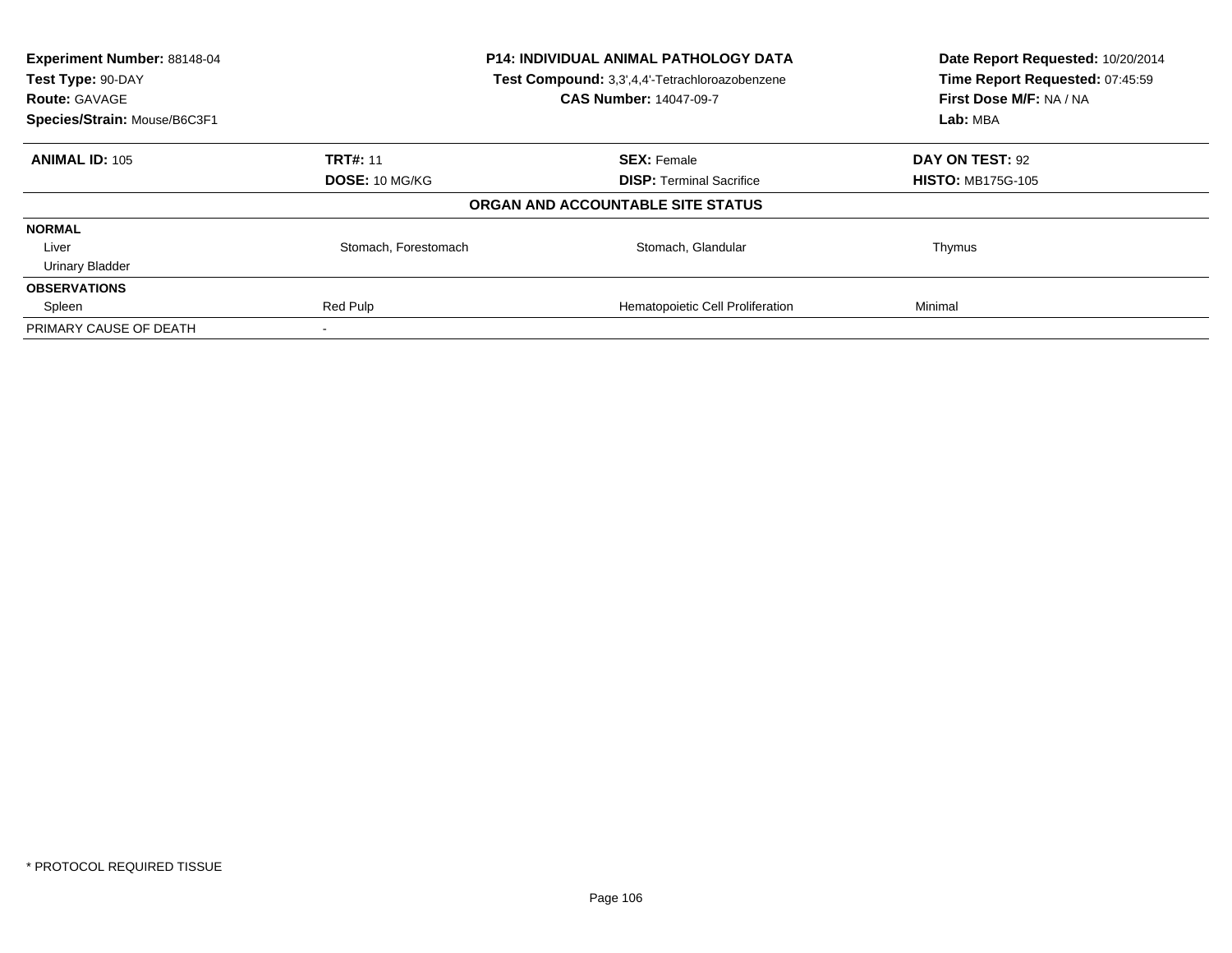| Experiment Number: 88148-04<br>Test Type: 90-DAY<br><b>Route: GAVAGE</b><br>Species/Strain: Mouse/B6C3F1 |                                                                              | <b>P14: INDIVIDUAL ANIMAL PATHOLOGY DATA</b><br>Test Compound: 3,3',4,4'-Tetrachloroazobenzene<br><b>CAS Number: 14047-09-7</b> | Date Report Requested: 10/20/2014<br>Time Report Requested: 07:45:59<br>First Dose M/F: NA / NA<br>Lab: MBA |
|----------------------------------------------------------------------------------------------------------|------------------------------------------------------------------------------|---------------------------------------------------------------------------------------------------------------------------------|-------------------------------------------------------------------------------------------------------------|
| <b>ANIMAL ID: 106</b>                                                                                    | <b>TRT#: 11</b>                                                              | <b>SEX: Female</b>                                                                                                              | DAY ON TEST: 92                                                                                             |
|                                                                                                          | <b>DOSE: 10 MG/KG</b>                                                        | <b>DISP:</b> Terminal Sacrifice                                                                                                 | <b>HISTO: MB175G-106</b>                                                                                    |
|                                                                                                          |                                                                              | ORGAN AND ACCOUNTABLE SITE STATUS                                                                                               |                                                                                                             |
| <b>NORMAL</b>                                                                                            |                                                                              |                                                                                                                                 |                                                                                                             |
| Liver                                                                                                    | Stomach, Glandular                                                           | Thymus                                                                                                                          | <b>Urinary Bladder</b>                                                                                      |
| <b>OBSERVATIONS</b>                                                                                      |                                                                              |                                                                                                                                 |                                                                                                             |
| Spleen                                                                                                   | Red Pulp                                                                     | Hematopoietic Cell Proliferation                                                                                                | Minimal                                                                                                     |
| Stomach, Forestomach                                                                                     | Epithelium<br>Note: THE EPITHELIAL HYPERPLASIA OCCURS AT THE MARGO PLICATUS. | Hyperplasia                                                                                                                     | Mild                                                                                                        |
| PRIMARY CAUSE OF DEATH                                                                                   |                                                                              |                                                                                                                                 |                                                                                                             |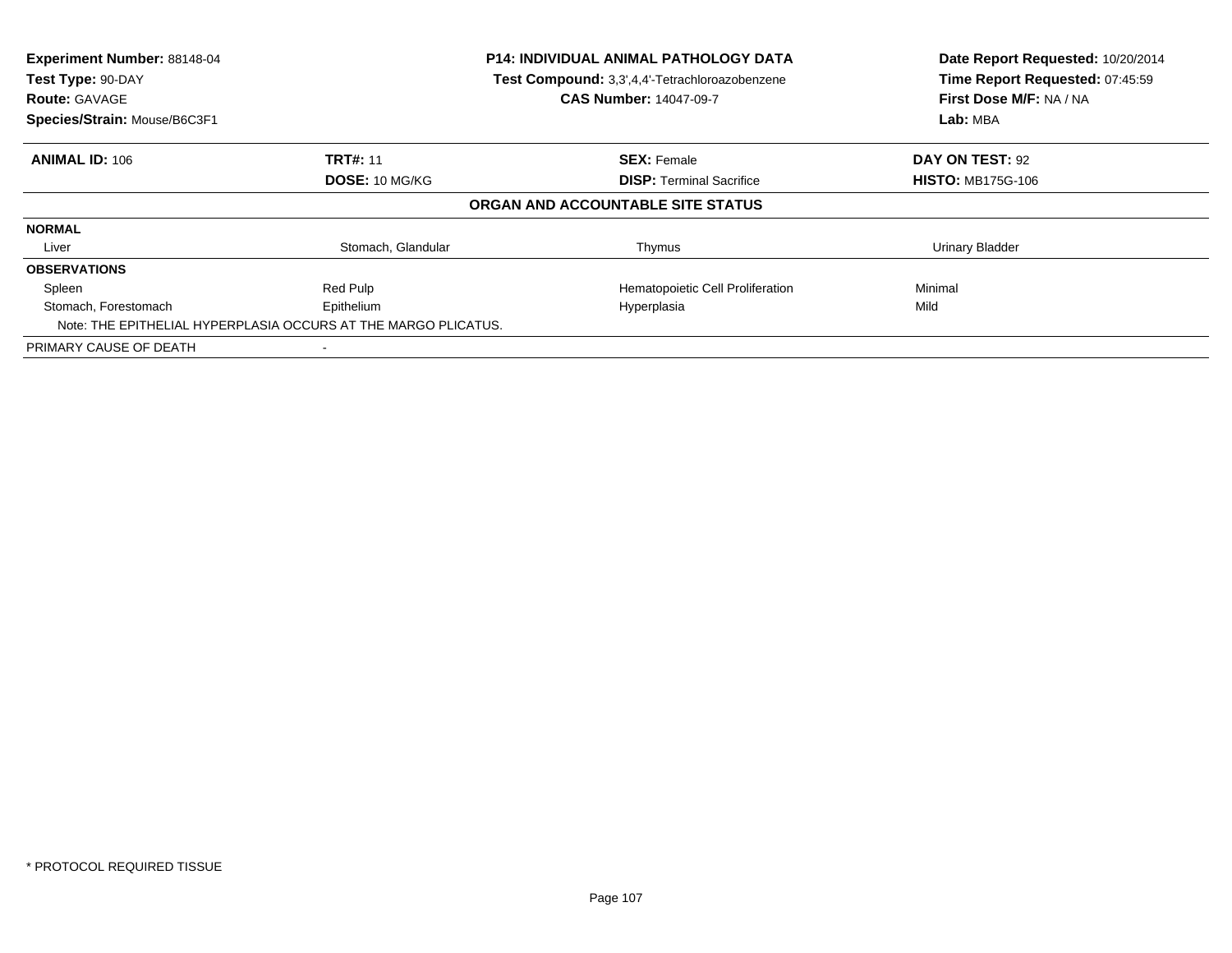| Experiment Number: 88148-04<br>Test Type: 90-DAY<br><b>Route: GAVAGE</b> | P14: INDIVIDUAL ANIMAL PATHOLOGY DATA<br>Test Compound: 3,3',4,4'-Tetrachloroazobenzene<br><b>CAS Number: 14047-09-7</b> |                                   | Date Report Requested: 10/20/2014<br>Time Report Requested: 07:45:59<br>First Dose M/F: NA / NA |
|--------------------------------------------------------------------------|--------------------------------------------------------------------------------------------------------------------------|-----------------------------------|-------------------------------------------------------------------------------------------------|
| Species/Strain: Mouse/B6C3F1                                             |                                                                                                                          |                                   | Lab: MBA                                                                                        |
| <b>ANIMAL ID: 107</b>                                                    | <b>TRT#: 11</b>                                                                                                          | <b>SEX: Female</b>                | DAY ON TEST: 92                                                                                 |
|                                                                          | DOSE: 10 MG/KG                                                                                                           | <b>DISP:</b> Terminal Sacrifice   | <b>HISTO: MB175G-107</b>                                                                        |
|                                                                          |                                                                                                                          | ORGAN AND ACCOUNTABLE SITE STATUS |                                                                                                 |
| <b>NORMAL</b>                                                            |                                                                                                                          |                                   |                                                                                                 |
| Liver                                                                    | Stomach, Forestomach                                                                                                     | Stomach, Glandular                | Thymus                                                                                          |
| <b>Urinary Bladder</b>                                                   |                                                                                                                          |                                   |                                                                                                 |
| <b>OBSERVATIONS</b>                                                      |                                                                                                                          |                                   |                                                                                                 |
| Spleen                                                                   | Red Pulp                                                                                                                 | Hematopoietic Cell Proliferation  | Minimal                                                                                         |
| PRIMARY CAUSE OF DEATH                                                   |                                                                                                                          |                                   |                                                                                                 |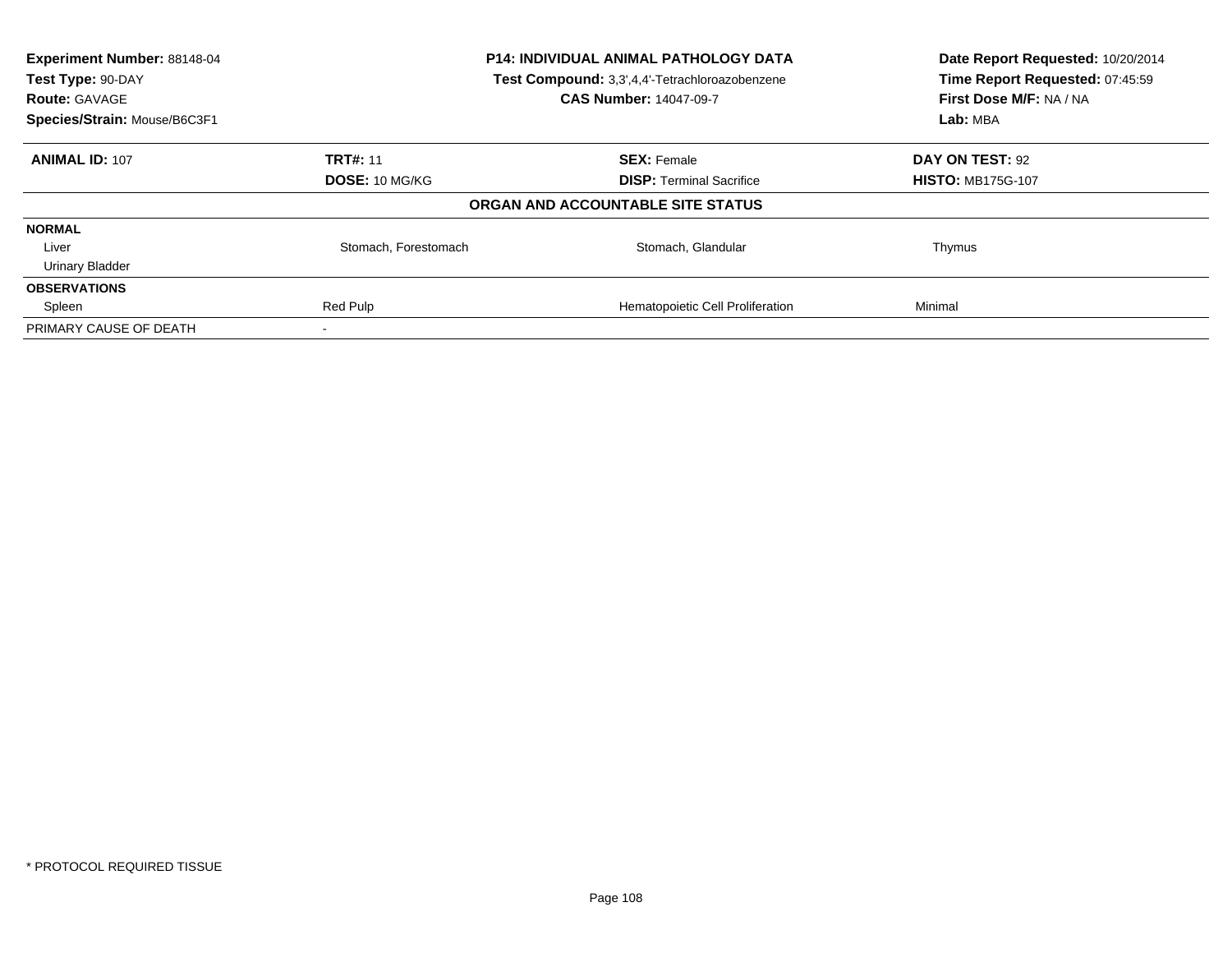| Experiment Number: 88148-04<br>Test Type: 90-DAY<br><b>Route: GAVAGE</b> | P14: INDIVIDUAL ANIMAL PATHOLOGY DATA<br>Test Compound: 3,3',4,4'-Tetrachloroazobenzene<br><b>CAS Number: 14047-09-7</b> |                                   | Date Report Requested: 10/20/2014<br>Time Report Requested: 07:45:59<br>First Dose M/F: NA / NA |
|--------------------------------------------------------------------------|--------------------------------------------------------------------------------------------------------------------------|-----------------------------------|-------------------------------------------------------------------------------------------------|
| Species/Strain: Mouse/B6C3F1                                             |                                                                                                                          |                                   | Lab: MBA                                                                                        |
| <b>ANIMAL ID: 108</b>                                                    | <b>TRT#: 11</b>                                                                                                          | <b>SEX: Female</b>                | DAY ON TEST: 92                                                                                 |
|                                                                          | <b>DOSE: 10 MG/KG</b>                                                                                                    | <b>DISP:</b> Terminal Sacrifice   | <b>HISTO: MB175G-108</b>                                                                        |
|                                                                          |                                                                                                                          | ORGAN AND ACCOUNTABLE SITE STATUS |                                                                                                 |
| <b>NORMAL</b>                                                            |                                                                                                                          |                                   |                                                                                                 |
| Liver                                                                    | Stomach, Forestomach                                                                                                     | Stomach, Glandular                | Thymus                                                                                          |
| <b>Urinary Bladder</b>                                                   |                                                                                                                          |                                   |                                                                                                 |
| <b>OBSERVATIONS</b>                                                      |                                                                                                                          |                                   |                                                                                                 |
| Spleen                                                                   | Red Pulp                                                                                                                 | Hematopoietic Cell Proliferation  | Minimal                                                                                         |
| PRIMARY CAUSE OF DEATH                                                   |                                                                                                                          |                                   |                                                                                                 |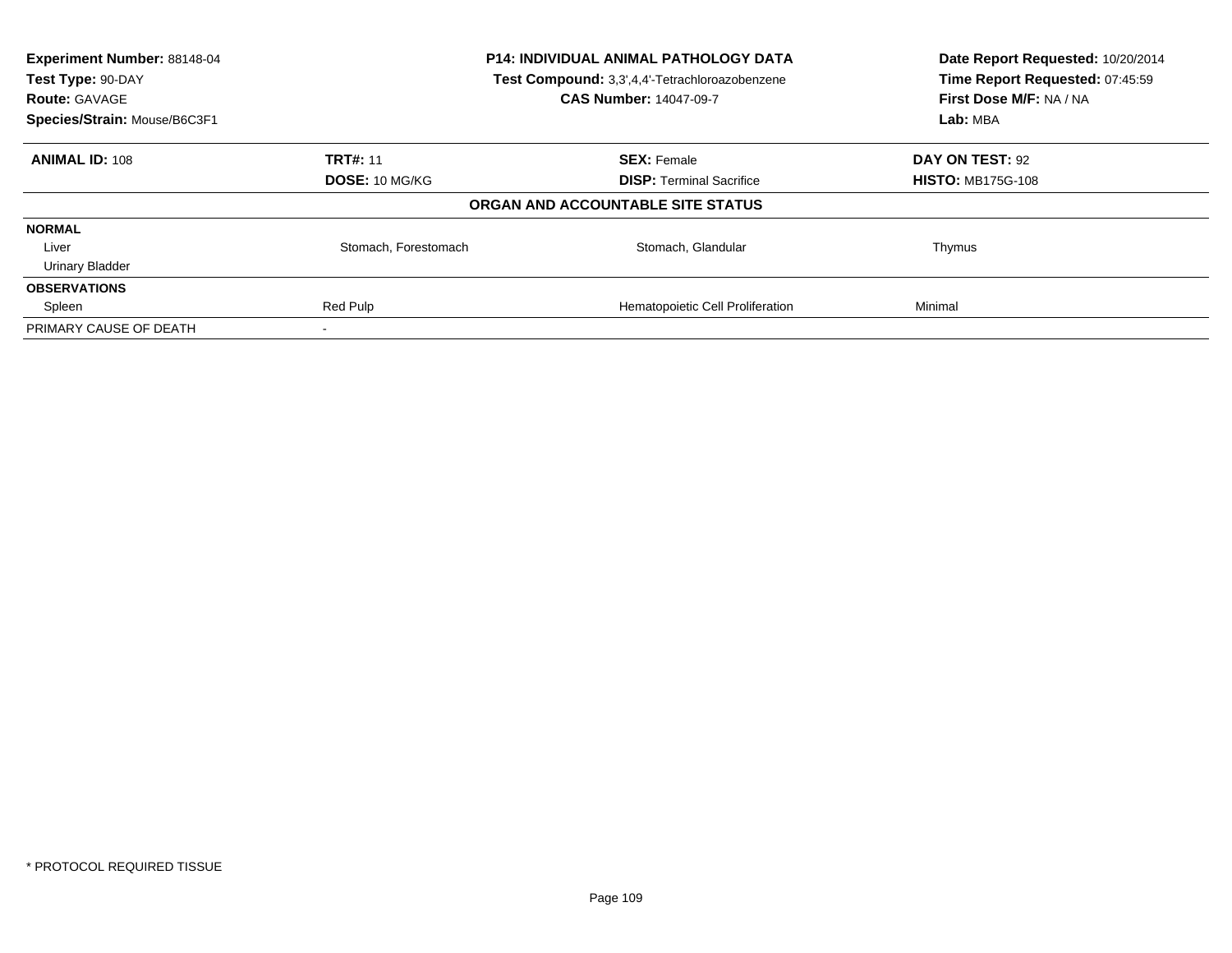| Experiment Number: 88148-04<br>Test Type: 90-DAY<br><b>Route: GAVAGE</b> | P14: INDIVIDUAL ANIMAL PATHOLOGY DATA<br>Test Compound: 3,3',4,4'-Tetrachloroazobenzene<br><b>CAS Number: 14047-09-7</b> |                                   | Date Report Requested: 10/20/2014<br>Time Report Requested: 07:45:59<br>First Dose M/F: NA / NA |  |
|--------------------------------------------------------------------------|--------------------------------------------------------------------------------------------------------------------------|-----------------------------------|-------------------------------------------------------------------------------------------------|--|
| Species/Strain: Mouse/B6C3F1                                             |                                                                                                                          |                                   | Lab: MBA                                                                                        |  |
| <b>ANIMAL ID: 109</b>                                                    | <b>TRT#: 11</b>                                                                                                          | <b>SEX: Female</b>                | DAY ON TEST: 92                                                                                 |  |
|                                                                          | <b>DOSE: 10 MG/KG</b>                                                                                                    | <b>DISP:</b> Terminal Sacrifice   | <b>HISTO: MB175G-109</b>                                                                        |  |
|                                                                          |                                                                                                                          | ORGAN AND ACCOUNTABLE SITE STATUS |                                                                                                 |  |
| <b>NORMAL</b>                                                            |                                                                                                                          |                                   |                                                                                                 |  |
| Liver                                                                    | Stomach, Forestomach                                                                                                     | Stomach, Glandular                | Thymus                                                                                          |  |
| <b>Urinary Bladder</b>                                                   |                                                                                                                          |                                   |                                                                                                 |  |
| <b>OBSERVATIONS</b>                                                      |                                                                                                                          |                                   |                                                                                                 |  |
| Spleen                                                                   | Red Pulp                                                                                                                 | Hematopoietic Cell Proliferation  | Minimal                                                                                         |  |
| PRIMARY CAUSE OF DEATH                                                   |                                                                                                                          |                                   |                                                                                                 |  |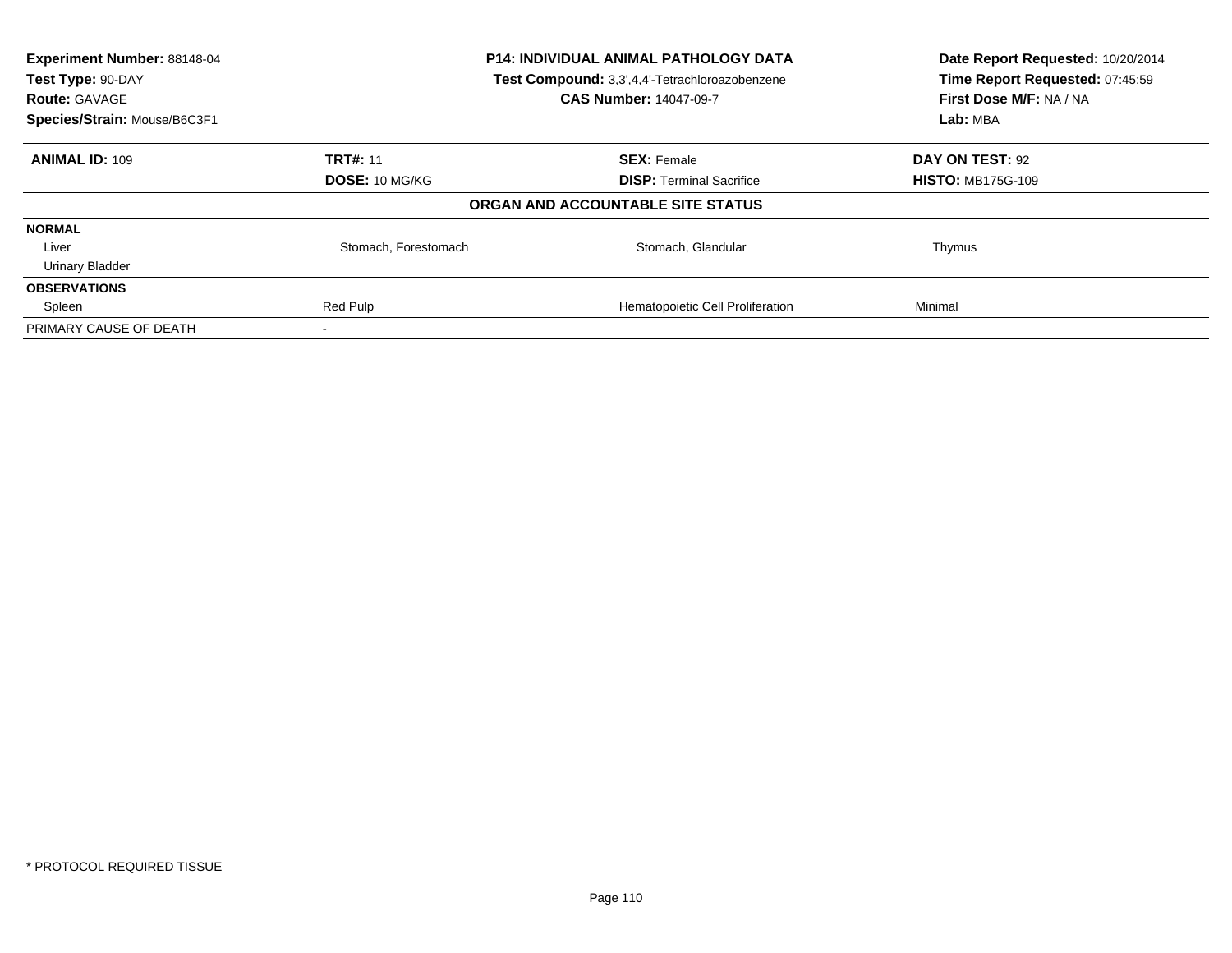| Experiment Number: 88148-04<br>Test Type: 90-DAY |                               | <b>P14: INDIVIDUAL ANIMAL PATHOLOGY DATA</b><br>Test Compound: 3,3',4,4'-Tetrachloroazobenzene | Date Report Requested: 10/20/2014<br>Time Report Requested: 07:45:59<br>First Dose M/F: NA / NA |
|--------------------------------------------------|-------------------------------|------------------------------------------------------------------------------------------------|-------------------------------------------------------------------------------------------------|
| <b>Route: GAVAGE</b>                             | <b>CAS Number: 14047-09-7</b> |                                                                                                |                                                                                                 |
| Species/Strain: Mouse/B6C3F1                     |                               |                                                                                                | Lab: MBA                                                                                        |
| <b>ANIMAL ID: 110</b>                            | <b>TRT#: 11</b>               | <b>SEX: Female</b>                                                                             | DAY ON TEST: 92                                                                                 |
|                                                  | DOSE: 10 MG/KG                | <b>DISP:</b> Accidentally Killed                                                               | <b>HISTO: MB175G-110</b>                                                                        |
|                                                  |                               | ORGAN AND ACCOUNTABLE SITE STATUS                                                              |                                                                                                 |
| <b>NORMAL</b>                                    |                               |                                                                                                |                                                                                                 |
| Stomach, Forestomach                             | Stomach, Glandular            | Thymus                                                                                         | <b>Urinary Bladder</b>                                                                          |
| <b>OBSERVATIONS</b>                              |                               |                                                                                                |                                                                                                 |
| Liver                                            | Hepatocyte                    | Vacuolization Cytoplasmic                                                                      | Minimal                                                                                         |
| Spleen                                           | Red Pulp                      | Hematopoietic Cell Proliferation                                                               | Minimal                                                                                         |
| PRIMARY CAUSE OF DEATH                           |                               |                                                                                                |                                                                                                 |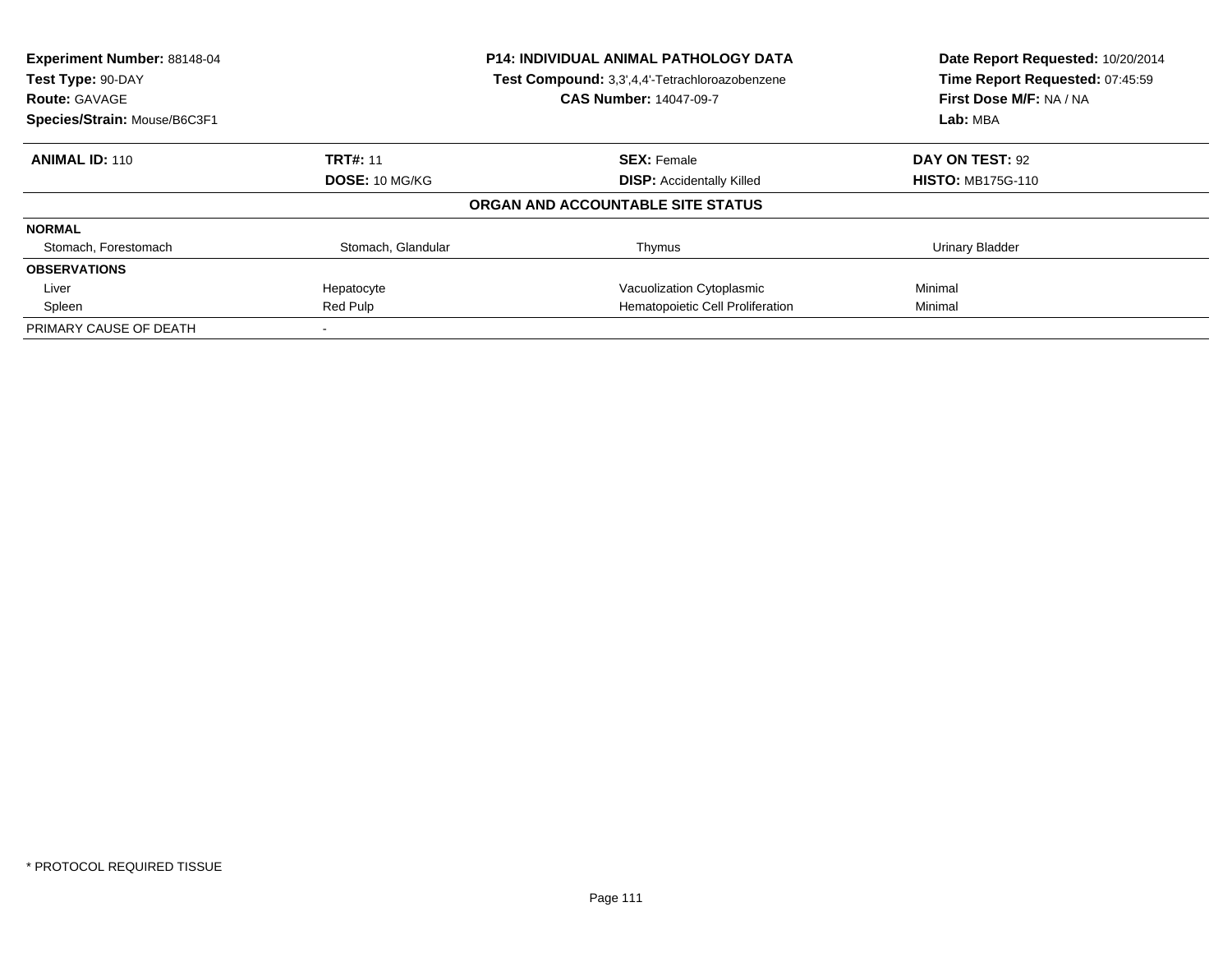| <b>Experiment Number: 88148-04</b><br>Test Type: 90-DAY<br><b>Route: GAVAGE</b><br>Species/Strain: Mouse/B6C3F1 | <b>P14: INDIVIDUAL ANIMAL PATHOLOGY DATA</b><br>Test Compound: 3,3',4,4'-Tetrachloroazobenzene<br><b>CAS Number: 14047-09-7</b> |                                   | Date Report Requested: 10/20/2014<br>Time Report Requested: 07:45:59<br>First Dose M/F: NA / NA<br>Lab: MBA |  |
|-----------------------------------------------------------------------------------------------------------------|---------------------------------------------------------------------------------------------------------------------------------|-----------------------------------|-------------------------------------------------------------------------------------------------------------|--|
| <b>ANIMAL ID: 111</b>                                                                                           | <b>TRT#: 12</b>                                                                                                                 | <b>SEX: Female</b>                | DAY ON TEST: 92                                                                                             |  |
|                                                                                                                 | DOSE: 30 MG/KG                                                                                                                  | <b>DISP: Terminal Sacrifice</b>   | <b>HISTO: MB175G-111</b>                                                                                    |  |
|                                                                                                                 |                                                                                                                                 | ORGAN AND ACCOUNTABLE SITE STATUS |                                                                                                             |  |
| <b>NORMAL</b>                                                                                                   |                                                                                                                                 |                                   |                                                                                                             |  |
| * Adrenal Cortex                                                                                                | * Adrenal Medulla                                                                                                               | * Blood Vessel                    | * Bone                                                                                                      |  |
| * Bone Marrow                                                                                                   | * Brain                                                                                                                         | * Clitoral Gland                  | * Esophagus                                                                                                 |  |
| * Gallbladder                                                                                                   | * Heart                                                                                                                         | * Intestine Large, Cecum          | * Intestine Large, Colon                                                                                    |  |
| * Intestine Large, Rectum                                                                                       | * Intestine Small, Duodenum                                                                                                     | * Intestine Small, Ileum          | * Intestine Small, Jejunum                                                                                  |  |
| * Kidney                                                                                                        | * Liver                                                                                                                         | * Lung                            | * Lymph Node, Mandibular                                                                                    |  |
| * Lymph Node, Mesenteric                                                                                        | * Mammary Gland                                                                                                                 | * Nose                            | * Ovary                                                                                                     |  |
| * Pancreas                                                                                                      | * Parathyroid Gland                                                                                                             | * Pituitary Gland                 | * Salivary Glands                                                                                           |  |
| * Skin                                                                                                          | * Stomach, Forestomach                                                                                                          | * Stomach. Glandular              | * Thymus                                                                                                    |  |
| * Thyroid Gland                                                                                                 | * Trachea                                                                                                                       | * Urinary Bladder                 | * Uterus                                                                                                    |  |
| <b>OBSERVATIONS</b>                                                                                             |                                                                                                                                 |                                   |                                                                                                             |  |
| * Blood Vessel                                                                                                  |                                                                                                                                 |                                   |                                                                                                             |  |
| Note: AORTA IS NORMAL.                                                                                          |                                                                                                                                 |                                   |                                                                                                             |  |
| * Spleen                                                                                                        | Red Pulp                                                                                                                        | Hematopoietic Cell Proliferation  | Mild                                                                                                        |  |
| PRIMARY CAUSE OF DEATH                                                                                          |                                                                                                                                 |                                   |                                                                                                             |  |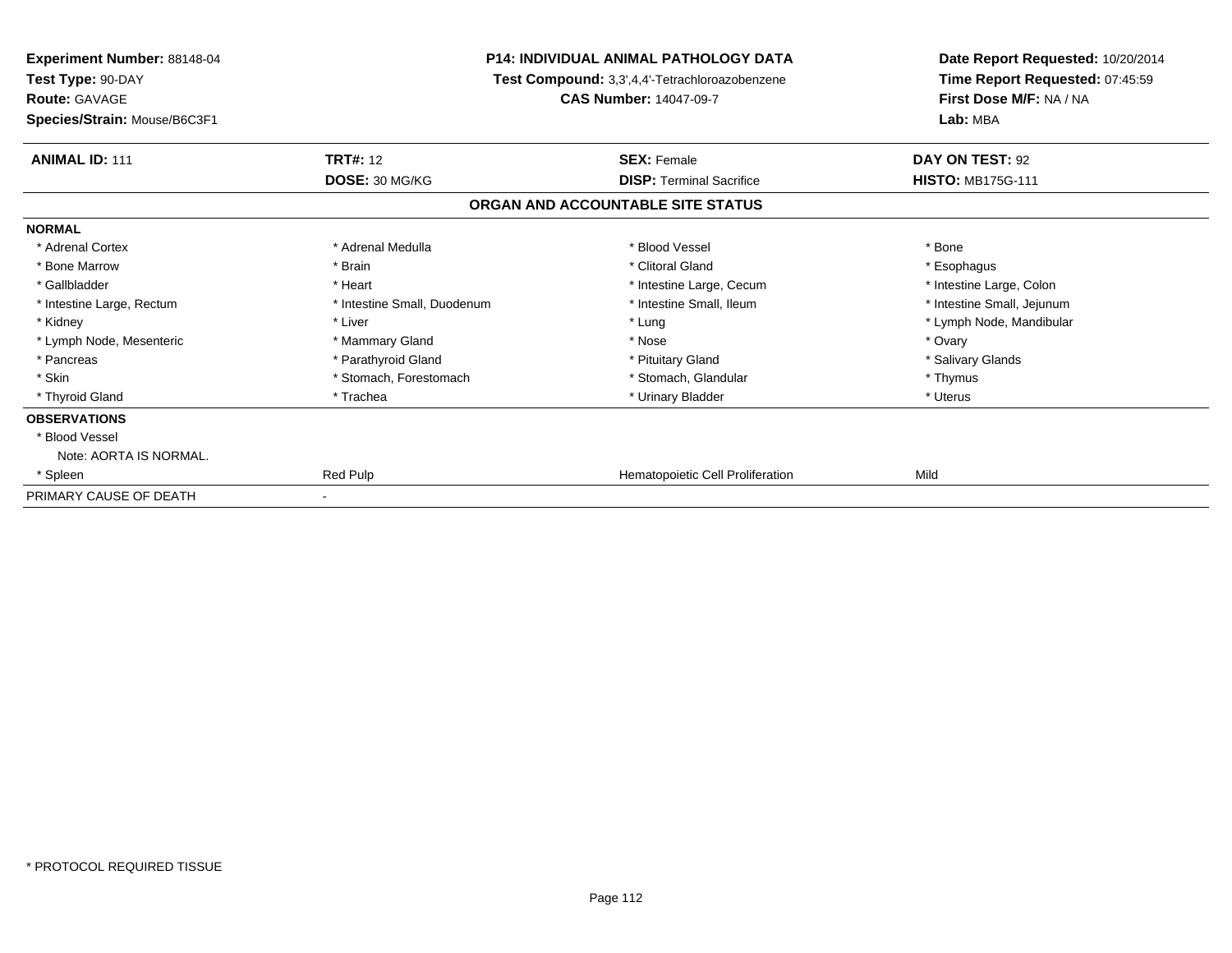| <b>Experiment Number: 88148-04</b><br>Test Type: 90-DAY<br><b>Route: GAVAGE</b><br>Species/Strain: Mouse/B6C3F1 | <b>P14: INDIVIDUAL ANIMAL PATHOLOGY DATA</b><br>Test Compound: 3,3',4,4'-Tetrachloroazobenzene<br><b>CAS Number: 14047-09-7</b> |                                   | Date Report Requested: 10/20/2014<br>Time Report Requested: 07:45:59<br>First Dose M/F: NA / NA<br>Lab: MBA |  |
|-----------------------------------------------------------------------------------------------------------------|---------------------------------------------------------------------------------------------------------------------------------|-----------------------------------|-------------------------------------------------------------------------------------------------------------|--|
| <b>ANIMAL ID: 112</b>                                                                                           | <b>TRT#: 12</b>                                                                                                                 | <b>SEX: Female</b>                | DAY ON TEST: 92                                                                                             |  |
|                                                                                                                 | DOSE: 30 MG/KG                                                                                                                  | <b>DISP: Terminal Sacrifice</b>   | <b>HISTO: MB175G-112</b>                                                                                    |  |
|                                                                                                                 |                                                                                                                                 | ORGAN AND ACCOUNTABLE SITE STATUS |                                                                                                             |  |
| <b>NORMAL</b>                                                                                                   |                                                                                                                                 |                                   |                                                                                                             |  |
| * Adrenal Cortex                                                                                                | * Adrenal Medulla                                                                                                               | * Blood Vessel                    | * Bone                                                                                                      |  |
| * Bone Marrow                                                                                                   | * Brain                                                                                                                         | * Clitoral Gland                  | * Esophagus                                                                                                 |  |
| * Gallbladder                                                                                                   | * Heart                                                                                                                         | * Intestine Large, Cecum          | * Intestine Large, Colon                                                                                    |  |
| * Intestine Large, Rectum                                                                                       | * Intestine Small, Duodenum                                                                                                     | * Intestine Small, Ileum          | * Intestine Small, Jejunum                                                                                  |  |
| * Kidney                                                                                                        | * Liver                                                                                                                         | * Lung                            | * Lymph Node, Mandibular                                                                                    |  |
| * Lymph Node, Mesenteric                                                                                        | * Mammary Gland                                                                                                                 | * Nose                            | * Ovary                                                                                                     |  |
| * Pancreas                                                                                                      | * Parathyroid Gland                                                                                                             | * Pituitary Gland                 | * Salivary Glands                                                                                           |  |
| * Skin                                                                                                          | * Stomach, Forestomach                                                                                                          | * Stomach. Glandular              | * Thymus                                                                                                    |  |
| * Thyroid Gland                                                                                                 | * Trachea                                                                                                                       | * Urinary Bladder                 | * Uterus                                                                                                    |  |
| <b>OBSERVATIONS</b>                                                                                             |                                                                                                                                 |                                   |                                                                                                             |  |
| * Blood Vessel                                                                                                  |                                                                                                                                 |                                   |                                                                                                             |  |
| Note: AORTA IS NORMAL.                                                                                          |                                                                                                                                 |                                   |                                                                                                             |  |
| * Spleen                                                                                                        | Red Pulp                                                                                                                        | Hematopoietic Cell Proliferation  | Minimal                                                                                                     |  |
| PRIMARY CAUSE OF DEATH                                                                                          |                                                                                                                                 |                                   |                                                                                                             |  |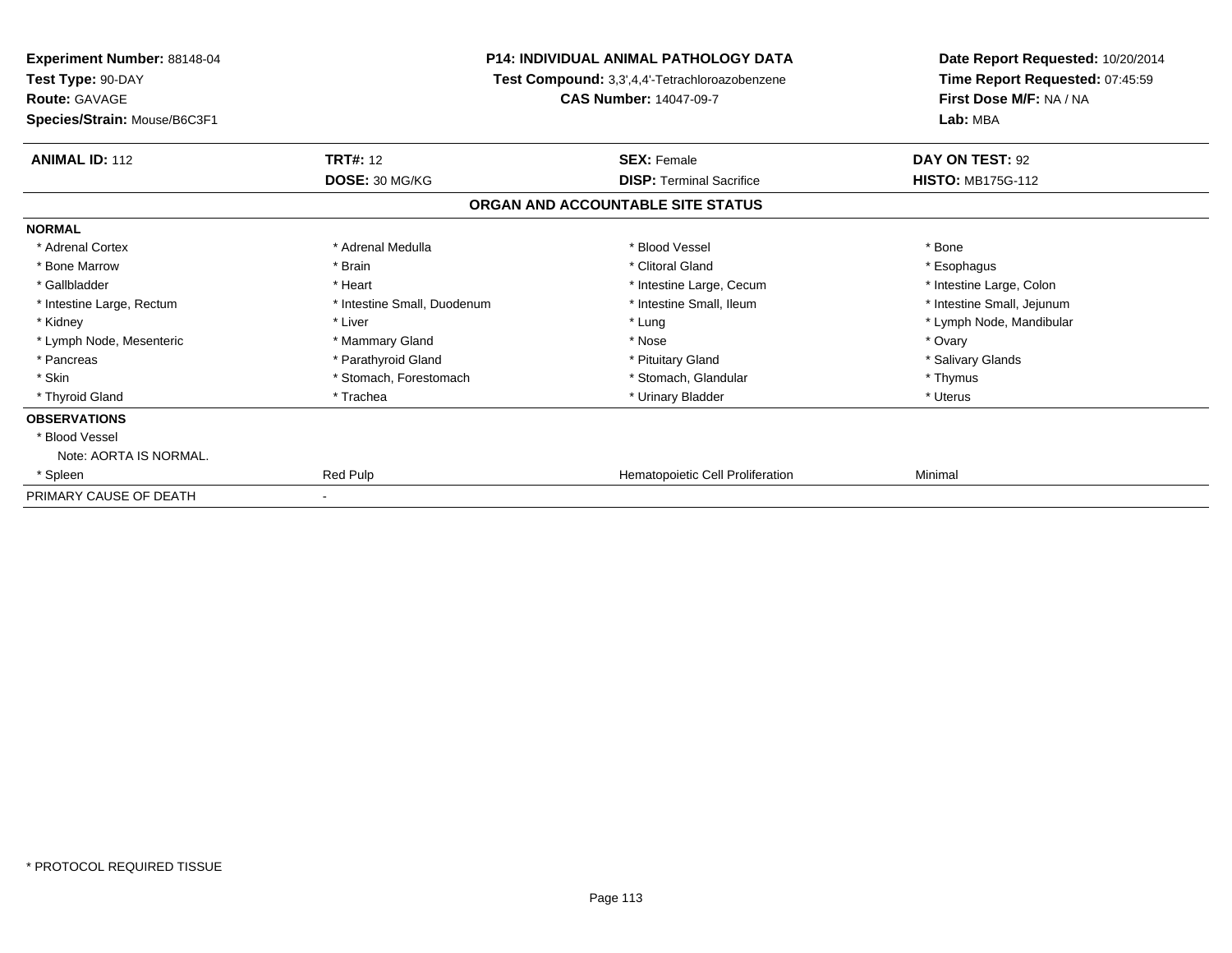| <b>Experiment Number: 88148-04</b><br>Test Type: 90-DAY<br><b>Route: GAVAGE</b><br>Species/Strain: Mouse/B6C3F1 | <b>P14: INDIVIDUAL ANIMAL PATHOLOGY DATA</b><br>Test Compound: 3,3',4,4'-Tetrachloroazobenzene<br><b>CAS Number: 14047-09-7</b> |                                   | Date Report Requested: 10/20/2014<br>Time Report Requested: 07:45:59<br>First Dose M/F: NA / NA<br>Lab: MBA |  |
|-----------------------------------------------------------------------------------------------------------------|---------------------------------------------------------------------------------------------------------------------------------|-----------------------------------|-------------------------------------------------------------------------------------------------------------|--|
| <b>ANIMAL ID: 113</b>                                                                                           | <b>TRT#: 12</b>                                                                                                                 | <b>SEX: Female</b>                | DAY ON TEST: 92                                                                                             |  |
|                                                                                                                 | DOSE: 30 MG/KG                                                                                                                  | <b>DISP: Terminal Sacrifice</b>   | <b>HISTO: MB175G-113</b>                                                                                    |  |
|                                                                                                                 |                                                                                                                                 | ORGAN AND ACCOUNTABLE SITE STATUS |                                                                                                             |  |
| <b>NORMAL</b>                                                                                                   |                                                                                                                                 |                                   |                                                                                                             |  |
| * Adrenal Cortex                                                                                                | * Adrenal Medulla                                                                                                               | * Blood Vessel                    | * Bone                                                                                                      |  |
| * Bone Marrow                                                                                                   | * Brain                                                                                                                         | * Esophagus                       | * Gallbladder                                                                                               |  |
| * Heart                                                                                                         | * Intestine Large, Cecum                                                                                                        | * Intestine Large, Colon          | * Intestine Large, Rectum                                                                                   |  |
| * Intestine Small, Duodenum                                                                                     | * Intestine Small, Ileum                                                                                                        | * Intestine Small, Jejunum        | * Kidney                                                                                                    |  |
| * Liver                                                                                                         | * Lung                                                                                                                          | * Lymph Node, Mandibular          | * Lymph Node, Mesenteric                                                                                    |  |
| * Mammary Gland                                                                                                 | * Nose                                                                                                                          | * Ovary                           | * Pancreas                                                                                                  |  |
| * Salivary Glands                                                                                               | * Skin                                                                                                                          | * Stomach, Glandular              | * Thymus                                                                                                    |  |
| * Thyroid Gland                                                                                                 | * Trachea                                                                                                                       | * Urinary Bladder                 | * Uterus                                                                                                    |  |
| <b>MISSING</b>                                                                                                  |                                                                                                                                 |                                   |                                                                                                             |  |
| * Clitoral Gland                                                                                                | * Parathyroid Gland                                                                                                             | * Pituitary Gland                 |                                                                                                             |  |
| <b>OBSERVATIONS</b>                                                                                             |                                                                                                                                 |                                   |                                                                                                             |  |
| * Blood Vessel                                                                                                  |                                                                                                                                 |                                   |                                                                                                             |  |
| Note: AORTA IS NORMAL.                                                                                          |                                                                                                                                 |                                   |                                                                                                             |  |
| * Spleen                                                                                                        | <b>Red Pulp</b>                                                                                                                 | Hematopoietic Cell Proliferation  | Minimal                                                                                                     |  |
| * Stomach, Forestomach                                                                                          | Epithelium                                                                                                                      | Hyperplasia                       | Minimal                                                                                                     |  |
|                                                                                                                 | Note: THE EPITHELIAL HYPERPLASIA OCCURS AT THE MARGO PLICATUS.                                                                  |                                   |                                                                                                             |  |
| PRIMARY CAUSE OF DEATH                                                                                          |                                                                                                                                 |                                   |                                                                                                             |  |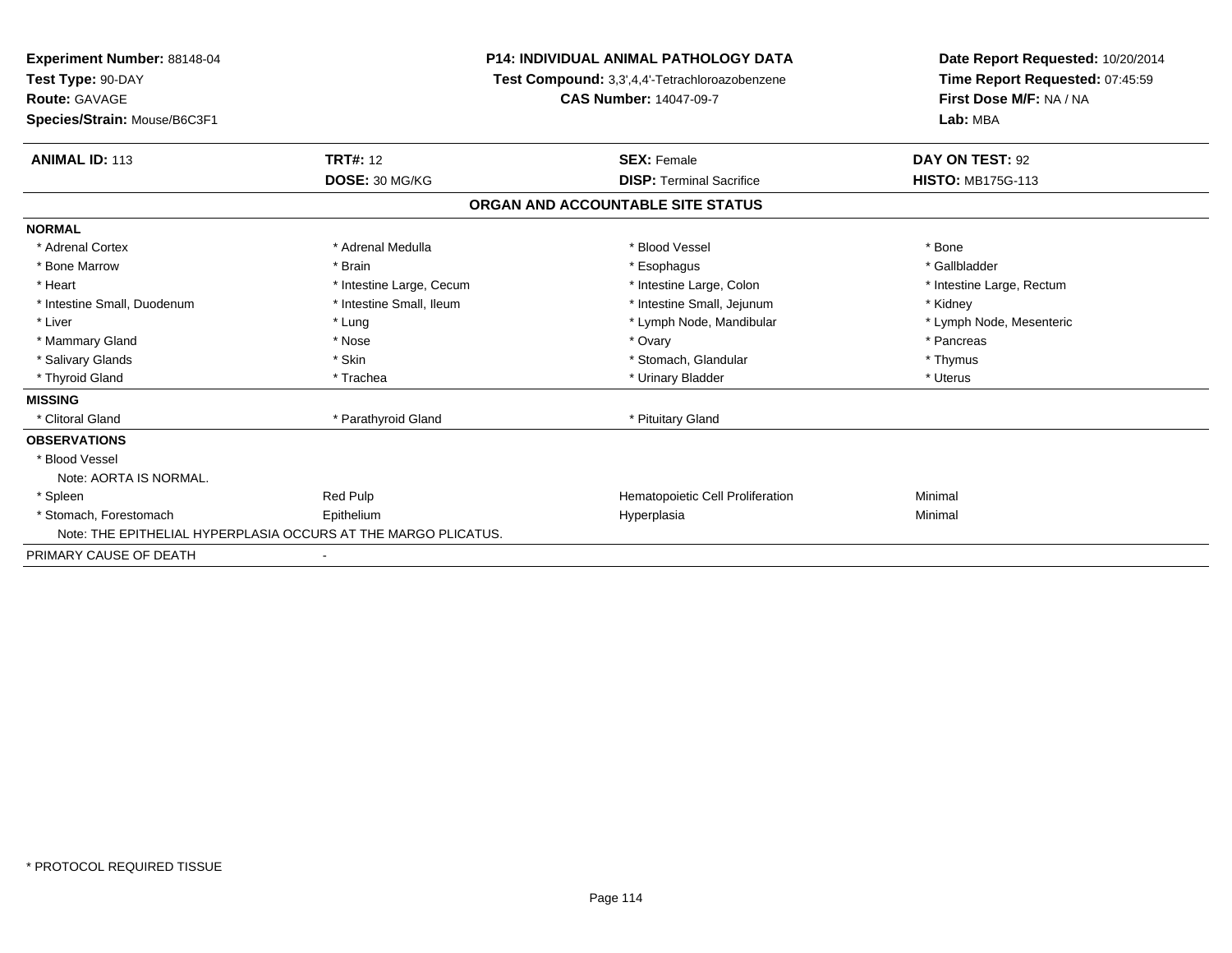| Experiment Number: 88148-04<br>Test Type: 90-DAY |                                                                | P14: INDIVIDUAL ANIMAL PATHOLOGY DATA          | Date Report Requested: 10/20/2014<br>Time Report Requested: 07:45:59 |
|--------------------------------------------------|----------------------------------------------------------------|------------------------------------------------|----------------------------------------------------------------------|
|                                                  |                                                                | Test Compound: 3,3',4,4'-Tetrachloroazobenzene |                                                                      |
| Route: GAVAGE                                    |                                                                | <b>CAS Number: 14047-09-7</b>                  | First Dose M/F: NA / NA                                              |
| Species/Strain: Mouse/B6C3F1                     |                                                                |                                                | Lab: MBA                                                             |
| <b>ANIMAL ID: 114</b>                            | <b>TRT#: 12</b>                                                | <b>SEX: Female</b>                             | DAY ON TEST: 92                                                      |
|                                                  | DOSE: 30 MG/KG                                                 | <b>DISP: Terminal Sacrifice</b>                | <b>HISTO: MB175G-114</b>                                             |
|                                                  |                                                                | ORGAN AND ACCOUNTABLE SITE STATUS              |                                                                      |
| <b>NORMAL</b>                                    |                                                                |                                                |                                                                      |
| * Adrenal Cortex                                 | * Adrenal Medulla                                              | * Blood Vessel                                 | * Bone                                                               |
| * Bone Marrow                                    | * Brain                                                        | * Esophagus                                    | * Gallbladder                                                        |
| * Heart                                          | * Intestine Large, Cecum                                       | * Intestine Large, Colon                       | * Intestine Large, Rectum                                            |
| * Intestine Small, Duodenum                      | * Intestine Small, Ileum                                       | * Intestine Small, Jejunum                     | * Liver                                                              |
| * Lymph Node, Mandibular                         | * Lymph Node, Mesenteric                                       | * Mammary Gland                                | * Nose                                                               |
| * Ovary                                          | * Pancreas                                                     | * Pituitary Gland                              | * Salivary Glands                                                    |
| * Skin                                           | * Stomach, Glandular                                           | * Thymus                                       | * Thyroid Gland                                                      |
| * Trachea                                        | * Urinary Bladder                                              | * Uterus                                       |                                                                      |
| <b>MISSING</b>                                   |                                                                |                                                |                                                                      |
| * Clitoral Gland                                 | * Parathyroid Gland                                            |                                                |                                                                      |
| <b>OBSERVATIONS</b>                              |                                                                |                                                |                                                                      |
| * Blood Vessel                                   |                                                                |                                                |                                                                      |
| Note: AORTA IS NORMAL.                           |                                                                |                                                |                                                                      |
| * Kidney                                         |                                                                | Inflammation                                   | Chronic, Focal, Mild                                                 |
| * Lung                                           | Alveolar Epith                                                 | Hyperplasia                                    | Focal, Minimal                                                       |
| * Spleen                                         | Red Pulp                                                       | Hematopoietic Cell Proliferation               | Minimal                                                              |
| * Stomach, Forestomach                           | Epithelium                                                     | Hyperplasia                                    | Mild                                                                 |
|                                                  | Note: THE EPITHELIAL HYPERPLASIA OCCURS AT THE MARGO PLICATUS. |                                                |                                                                      |
| PRIMARY CAUSE OF DEATH                           |                                                                |                                                |                                                                      |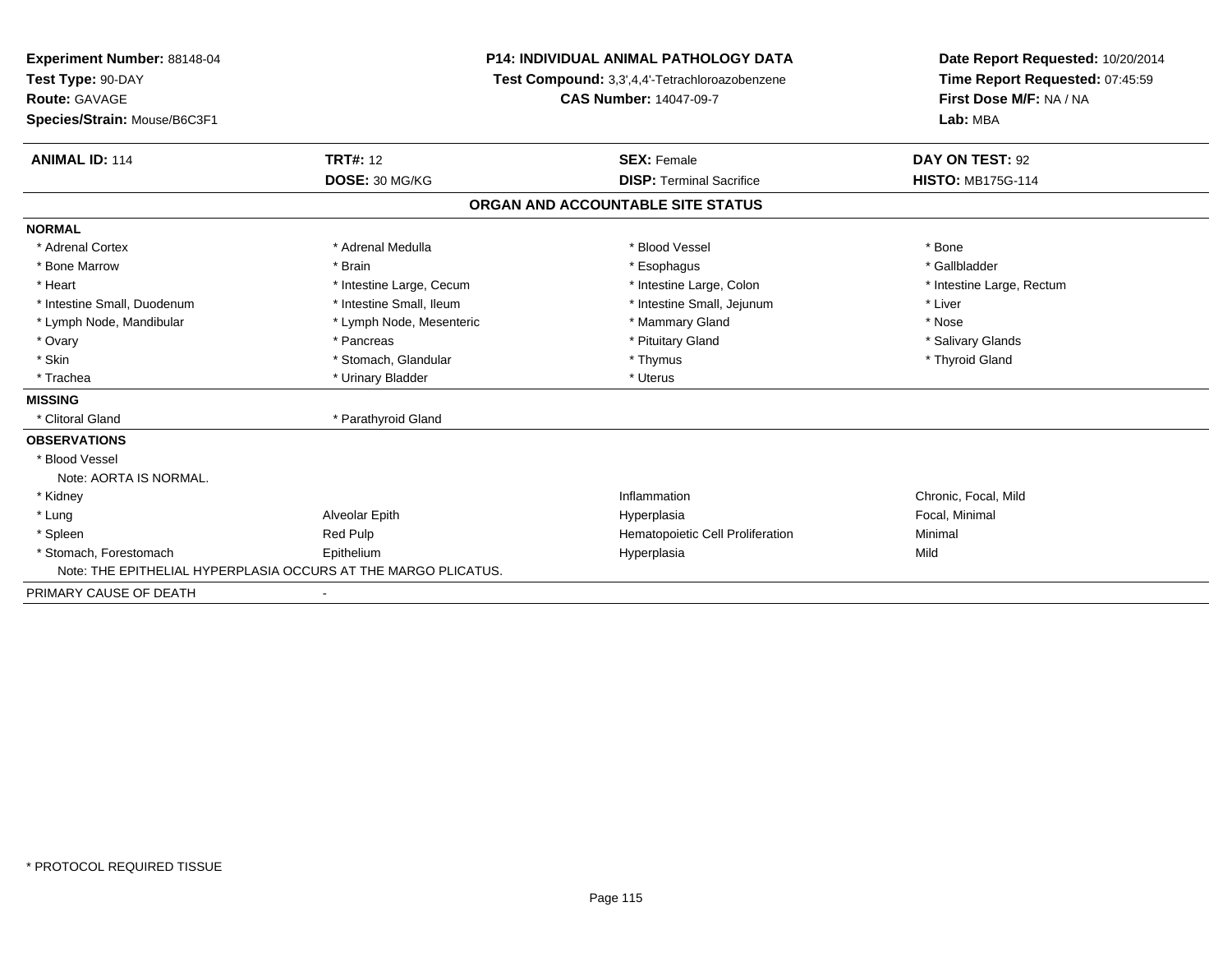| Experiment Number: 88148-04<br>Test Type: 90-DAY<br>Route: GAVAGE<br>Species/Strain: Mouse/B6C3F1 |                             | <b>P14: INDIVIDUAL ANIMAL PATHOLOGY DATA</b><br>Test Compound: 3,3',4,4'-Tetrachloroazobenzene<br><b>CAS Number: 14047-09-7</b> | Date Report Requested: 10/20/2014<br>Time Report Requested: 07:45:59<br>First Dose M/F: NA / NA<br>Lab: MBA |
|---------------------------------------------------------------------------------------------------|-----------------------------|---------------------------------------------------------------------------------------------------------------------------------|-------------------------------------------------------------------------------------------------------------|
| <b>ANIMAL ID: 115</b>                                                                             | <b>TRT#: 12</b>             | <b>SEX: Female</b>                                                                                                              | DAY ON TEST: 92                                                                                             |
|                                                                                                   | DOSE: 30 MG/KG              | <b>DISP: Terminal Sacrifice</b>                                                                                                 | <b>HISTO: MB175G-115</b>                                                                                    |
|                                                                                                   |                             | ORGAN AND ACCOUNTABLE SITE STATUS                                                                                               |                                                                                                             |
| <b>NORMAL</b>                                                                                     |                             |                                                                                                                                 |                                                                                                             |
| * Adrenal Cortex                                                                                  | * Adrenal Medulla           | * Blood Vessel                                                                                                                  | * Bone                                                                                                      |
| * Bone Marrow                                                                                     | * Brain                     | * Clitoral Gland                                                                                                                | * Esophagus                                                                                                 |
| * Gallbladder                                                                                     | * Heart                     | * Intestine Large, Cecum                                                                                                        | * Intestine Large, Colon                                                                                    |
| * Intestine Large, Rectum                                                                         | * Intestine Small, Duodenum | * Intestine Small, Ileum                                                                                                        | * Intestine Small, Jejunum                                                                                  |
| * Kidney                                                                                          | * Liver                     | * Lung                                                                                                                          | * Lymph Node, Mandibular                                                                                    |
| * Lymph Node, Mesenteric                                                                          | * Mammary Gland             | * Nose                                                                                                                          | * Ovary                                                                                                     |
| * Pancreas                                                                                        | * Pituitary Gland           | * Salivary Glands                                                                                                               | * Skin                                                                                                      |
| * Stomach, Glandular                                                                              | * Thymus                    | * Thyroid Gland                                                                                                                 | * Trachea                                                                                                   |
| * Urinary Bladder                                                                                 | * Uterus                    |                                                                                                                                 |                                                                                                             |
| <b>MISSING</b>                                                                                    |                             |                                                                                                                                 |                                                                                                             |
| * Parathyroid Gland                                                                               |                             |                                                                                                                                 |                                                                                                             |
| <b>OBSERVATIONS</b>                                                                               |                             |                                                                                                                                 |                                                                                                             |
| * Blood Vessel                                                                                    |                             |                                                                                                                                 |                                                                                                             |
| Note: AORTA IS NORMAL.                                                                            |                             |                                                                                                                                 |                                                                                                             |
| * Spleen                                                                                          | Red Pulp                    | Hematopoietic Cell Proliferation                                                                                                | Minimal                                                                                                     |
| * Stomach, Forestomach                                                                            | Epithelium                  | Hyperplasia                                                                                                                     | Mild                                                                                                        |
| PRIMARY CAUSE OF DEATH                                                                            |                             |                                                                                                                                 |                                                                                                             |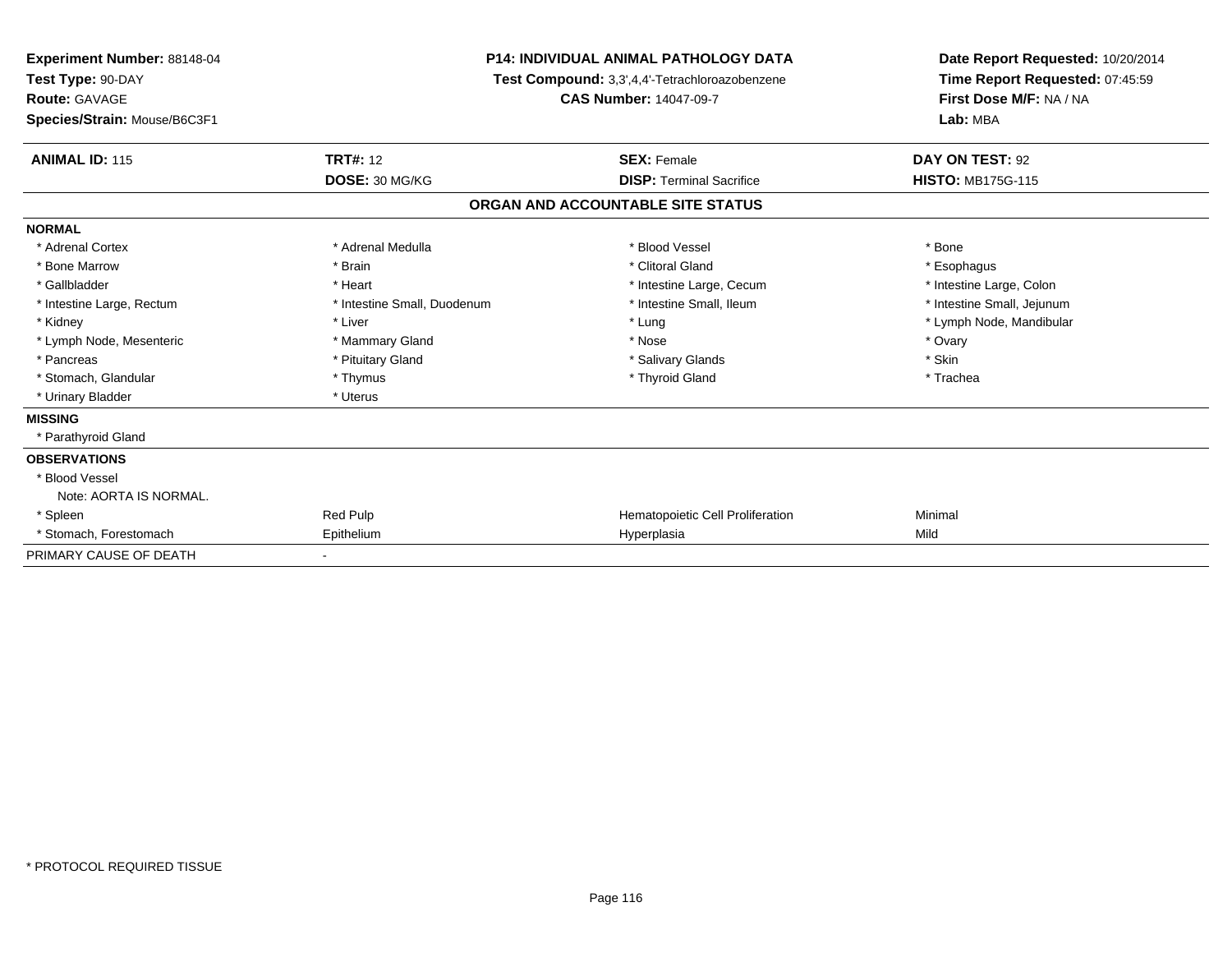| Experiment Number: 88148-04                                    |                          | <b>P14: INDIVIDUAL ANIMAL PATHOLOGY DATA</b>   | Date Report Requested: 10/20/2014                          |  |
|----------------------------------------------------------------|--------------------------|------------------------------------------------|------------------------------------------------------------|--|
| Test Type: 90-DAY                                              |                          | Test Compound: 3,3',4,4'-Tetrachloroazobenzene | Time Report Requested: 07:45:59<br>First Dose M/F: NA / NA |  |
| Route: GAVAGE                                                  |                          | <b>CAS Number: 14047-09-7</b>                  |                                                            |  |
| Species/Strain: Mouse/B6C3F1                                   |                          |                                                | Lab: MBA                                                   |  |
| <b>ANIMAL ID: 116</b>                                          | <b>TRT#: 12</b>          | <b>SEX: Female</b>                             | DAY ON TEST: 92                                            |  |
|                                                                | DOSE: 30 MG/KG           | <b>DISP: Terminal Sacrifice</b>                | <b>HISTO: MB175G-116</b>                                   |  |
|                                                                |                          | ORGAN AND ACCOUNTABLE SITE STATUS              |                                                            |  |
| <b>NORMAL</b>                                                  |                          |                                                |                                                            |  |
| * Adrenal Cortex                                               | * Adrenal Medulla        | * Blood Vessel                                 | * Bone                                                     |  |
| * Bone Marrow                                                  | * Brain                  | * Clitoral Gland                               | * Esophagus                                                |  |
| * Gallbladder                                                  | * Heart                  | * Intestine Large, Cecum                       | * Intestine Large, Colon                                   |  |
| * Intestine Large, Rectum                                      | * Intestine Small, Ileum | * Intestine Small, Jejunum                     | * Kidney                                                   |  |
| * Lung                                                         | * Lymph Node, Mandibular | * Lymph Node, Mesenteric                       | * Mammary Gland                                            |  |
| * Nose                                                         | * Ovary                  | * Pancreas                                     | * Parathyroid Gland                                        |  |
| * Pituitary Gland                                              | * Salivary Glands        | * Skin                                         | * Stomach, Glandular                                       |  |
| * Thymus                                                       | * Thyroid Gland          | * Trachea                                      | * Urinary Bladder                                          |  |
| * Uterus                                                       |                          |                                                |                                                            |  |
| <b>INSUFFICIENT TISSUE</b>                                     |                          |                                                |                                                            |  |
| * Intestine Small, Duodenum                                    |                          |                                                |                                                            |  |
| <b>OBSERVATIONS</b>                                            |                          |                                                |                                                            |  |
| * Blood Vessel                                                 |                          |                                                |                                                            |  |
| Note: AORTA IS NORMAL.                                         |                          |                                                |                                                            |  |
| * Liver                                                        | Hepatocyte               | Vacuolization Cytoplasmic                      | Mild                                                       |  |
| * Spleen                                                       | Red Pulp                 | Hematopoietic Cell Proliferation               | Mild                                                       |  |
| * Stomach, Forestomach                                         | Epithelium               | Hyperplasia                                    | Minimal                                                    |  |
| Note: THE EPITHELIAL HYPERPLASIA OCCURS AT THE MARGO PLICATUS. |                          |                                                |                                                            |  |
| PRIMARY CAUSE OF DEATH                                         |                          |                                                |                                                            |  |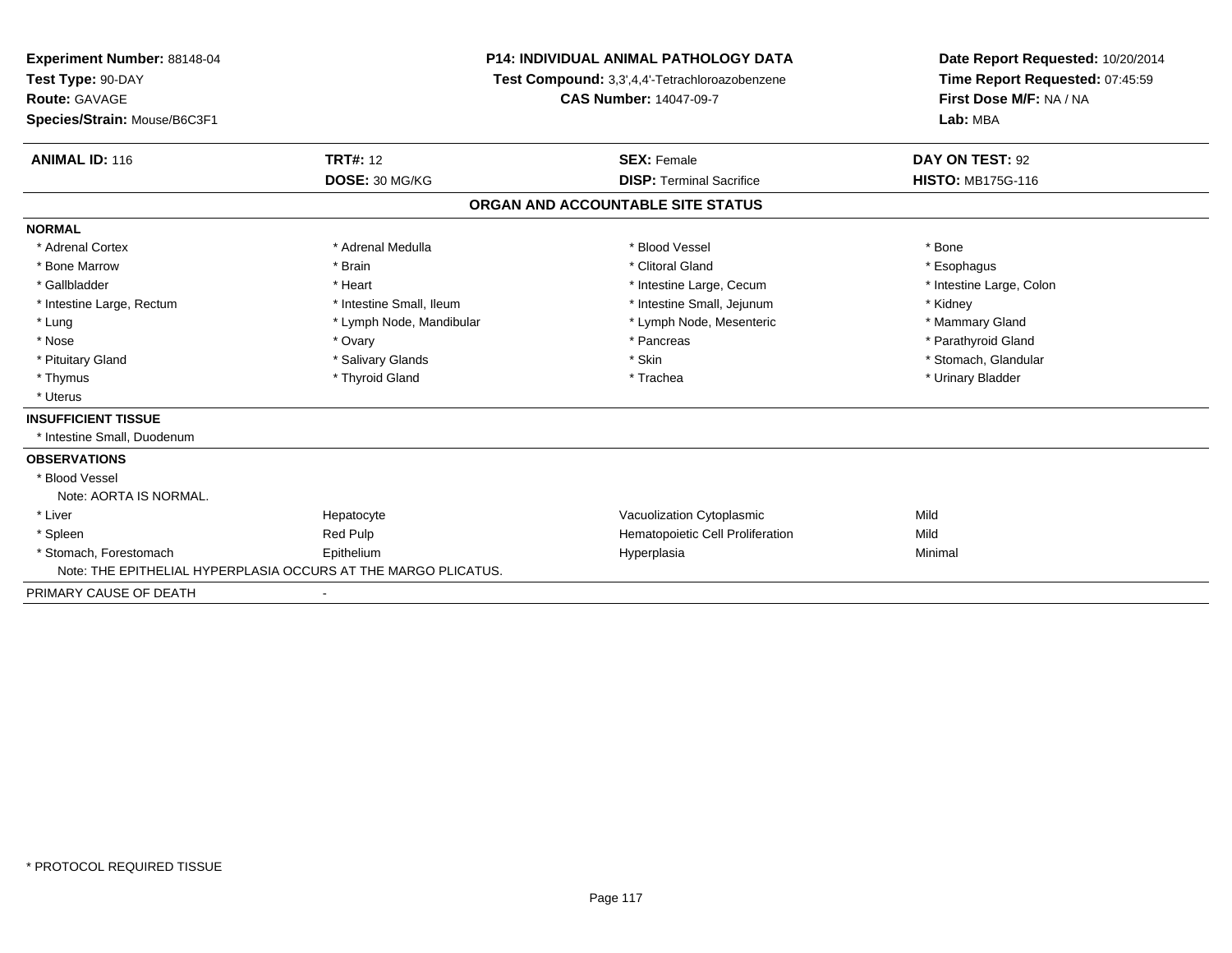| <b>Experiment Number: 88148-04</b><br>Test Type: 90-DAY<br><b>Route: GAVAGE</b> |                             | <b>P14: INDIVIDUAL ANIMAL PATHOLOGY DATA</b><br>Test Compound: 3,3',4,4'-Tetrachloroazobenzene<br><b>CAS Number: 14047-09-7</b> | Date Report Requested: 10/20/2014<br>Time Report Requested: 07:45:59<br>First Dose M/F: NA / NA |  |
|---------------------------------------------------------------------------------|-----------------------------|---------------------------------------------------------------------------------------------------------------------------------|-------------------------------------------------------------------------------------------------|--|
| Species/Strain: Mouse/B6C3F1                                                    |                             |                                                                                                                                 | Lab: MBA                                                                                        |  |
| <b>ANIMAL ID: 117</b>                                                           | <b>TRT#: 12</b>             | <b>SEX: Female</b>                                                                                                              | DAY ON TEST: 92                                                                                 |  |
|                                                                                 | DOSE: 30 MG/KG              | <b>DISP: Terminal Sacrifice</b>                                                                                                 | <b>HISTO: MB175G-117</b>                                                                        |  |
|                                                                                 |                             | ORGAN AND ACCOUNTABLE SITE STATUS                                                                                               |                                                                                                 |  |
| <b>NORMAL</b>                                                                   |                             |                                                                                                                                 |                                                                                                 |  |
| * Adrenal Cortex                                                                | * Adrenal Medulla           | * Blood Vessel                                                                                                                  | * Bone                                                                                          |  |
| * Bone Marrow                                                                   | * Brain                     | * Clitoral Gland                                                                                                                | * Esophagus                                                                                     |  |
| * Gallbladder                                                                   | * Heart                     | * Intestine Large, Cecum                                                                                                        | * Intestine Large, Colon                                                                        |  |
| * Intestine Large, Rectum                                                       | * Intestine Small, Duodenum | * Intestine Small. Ileum                                                                                                        | * Intestine Small, Jejunum                                                                      |  |
| * Kidney                                                                        | * Lymph Node, Mandibular    | * Lymph Node, Mesenteric                                                                                                        | * Mammary Gland                                                                                 |  |
| * Nose                                                                          | * Ovary                     | * Pancreas                                                                                                                      | * Parathyroid Gland                                                                             |  |
| * Pituitary Gland                                                               | * Salivary Glands           | * Skin                                                                                                                          | * Stomach, Forestomach                                                                          |  |
| * Stomach, Glandular                                                            | * Thymus                    | * Thyroid Gland                                                                                                                 | * Trachea                                                                                       |  |
| * Urinary Bladder                                                               | * Uterus                    |                                                                                                                                 |                                                                                                 |  |
| <b>OBSERVATIONS</b>                                                             |                             |                                                                                                                                 |                                                                                                 |  |
| * Blood Vessel                                                                  |                             |                                                                                                                                 |                                                                                                 |  |
| Note: AORTA IS NORMAL.                                                          |                             |                                                                                                                                 |                                                                                                 |  |
| * Liver                                                                         | Hepatocyte                  | Vacuolization Cytoplasmic                                                                                                       | Minimal                                                                                         |  |
| * Lung                                                                          | Alveolar Epith              | Hyperplasia                                                                                                                     | Focal, Mild                                                                                     |  |
| * Spleen                                                                        | Red Pulp                    | Hematopoietic Cell Proliferation                                                                                                | Minimal                                                                                         |  |
| PRIMARY CAUSE OF DEATH                                                          |                             |                                                                                                                                 |                                                                                                 |  |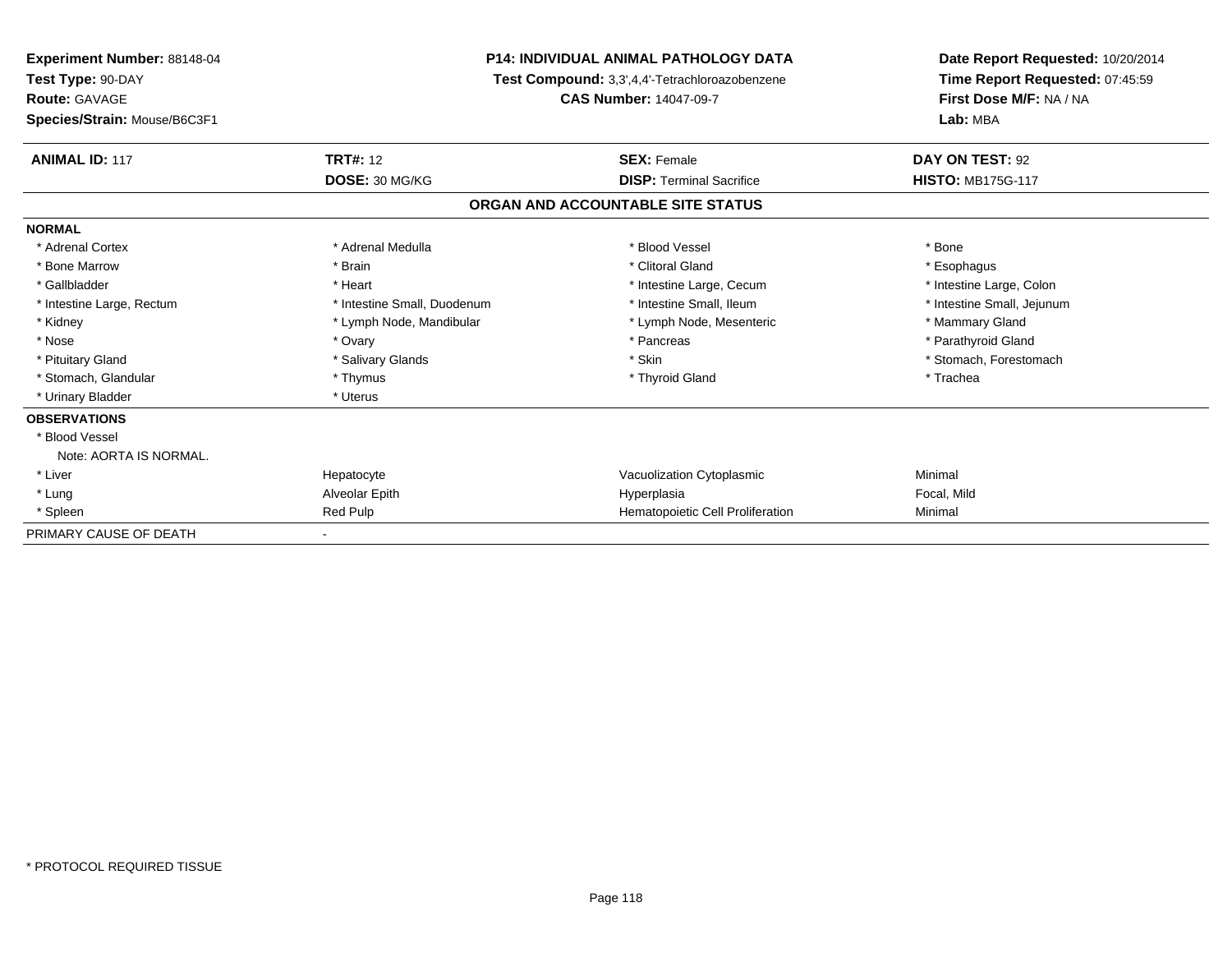| <b>Experiment Number: 88148-04</b><br>Test Type: 90-DAY |                                                                | <b>P14: INDIVIDUAL ANIMAL PATHOLOGY DATA</b>   | Date Report Requested: 10/20/2014<br>Time Report Requested: 07:45:59 |  |
|---------------------------------------------------------|----------------------------------------------------------------|------------------------------------------------|----------------------------------------------------------------------|--|
|                                                         |                                                                | Test Compound: 3,3',4,4'-Tetrachloroazobenzene |                                                                      |  |
| Route: GAVAGE                                           |                                                                | <b>CAS Number: 14047-09-7</b>                  | First Dose M/F: NA / NA                                              |  |
| Species/Strain: Mouse/B6C3F1                            |                                                                |                                                | Lab: MBA                                                             |  |
| <b>ANIMAL ID: 118</b>                                   | <b>TRT#: 12</b>                                                | <b>SEX: Female</b>                             | DAY ON TEST: 92                                                      |  |
|                                                         | DOSE: 30 MG/KG                                                 | <b>DISP: Terminal Sacrifice</b>                | <b>HISTO: MB175G-118</b>                                             |  |
|                                                         |                                                                | ORGAN AND ACCOUNTABLE SITE STATUS              |                                                                      |  |
| <b>NORMAL</b>                                           |                                                                |                                                |                                                                      |  |
| * Adrenal Cortex                                        | * Adrenal Medulla                                              | * Blood Vessel                                 | * Bone                                                               |  |
| * Bone Marrow                                           | * Brain                                                        | * Clitoral Gland                               | * Esophagus                                                          |  |
| * Gallbladder                                           | * Heart                                                        | * Intestine Large, Cecum                       | * Intestine Large, Colon                                             |  |
| * Intestine Large, Rectum                               | * Intestine Small, Duodenum                                    | * Intestine Small, Ileum                       | * Intestine Small, Jejunum                                           |  |
| * Kidney                                                | * Liver                                                        | * Lung                                         | * Lymph Node, Mandibular                                             |  |
| * Lymph Node, Mesenteric                                | * Mammary Gland                                                | * Nose                                         | * Ovary                                                              |  |
| * Pancreas                                              | * Pituitary Gland                                              | * Salivary Glands                              | * Skin                                                               |  |
| * Stomach, Glandular                                    | * Thymus                                                       | * Thyroid Gland                                | * Trachea                                                            |  |
| * Urinary Bladder                                       | * Uterus                                                       |                                                |                                                                      |  |
| <b>MISSING</b>                                          |                                                                |                                                |                                                                      |  |
| * Parathyroid Gland                                     |                                                                |                                                |                                                                      |  |
| <b>OBSERVATIONS</b>                                     |                                                                |                                                |                                                                      |  |
| * Blood Vessel                                          |                                                                |                                                |                                                                      |  |
| Note: AORTA IS NORMAL.                                  |                                                                |                                                |                                                                      |  |
| * Spleen                                                | Red Pulp                                                       | Hematopoietic Cell Proliferation               | Minimal                                                              |  |
| * Stomach, Forestomach                                  | Epithelium                                                     | Hyperplasia                                    | Mild                                                                 |  |
|                                                         | Note: THE EPITHELIAL HYPERPLASIA OCCURS AT THE MARGO PLICATUS. |                                                |                                                                      |  |
| PRIMARY CAUSE OF DEATH                                  |                                                                |                                                |                                                                      |  |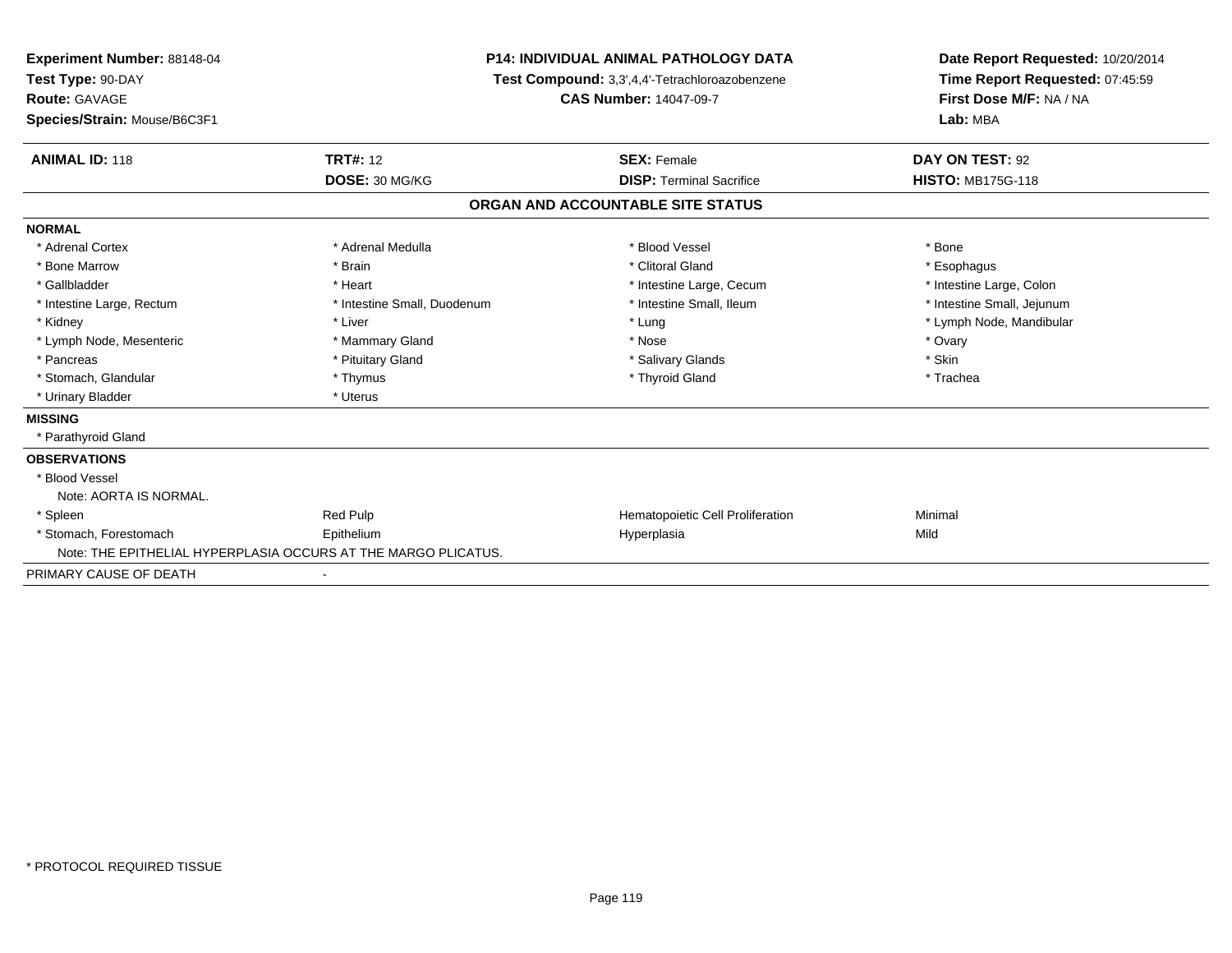| <b>Experiment Number: 88148-04</b><br>Test Type: 90-DAY<br><b>Route: GAVAGE</b><br>Species/Strain: Mouse/B6C3F1 | <b>P14: INDIVIDUAL ANIMAL PATHOLOGY DATA</b><br>Test Compound: 3,3',4,4'-Tetrachloroazobenzene<br><b>CAS Number: 14047-09-7</b> |                                   | Date Report Requested: 10/20/2014<br>Time Report Requested: 07:45:59<br>First Dose M/F: NA / NA<br>Lab: MBA |  |
|-----------------------------------------------------------------------------------------------------------------|---------------------------------------------------------------------------------------------------------------------------------|-----------------------------------|-------------------------------------------------------------------------------------------------------------|--|
| <b>ANIMAL ID: 119</b>                                                                                           | <b>TRT#: 12</b>                                                                                                                 | <b>SEX: Female</b>                | DAY ON TEST: 92                                                                                             |  |
|                                                                                                                 | DOSE: 30 MG/KG                                                                                                                  | <b>DISP: Terminal Sacrifice</b>   | <b>HISTO: MB175G-119</b>                                                                                    |  |
|                                                                                                                 |                                                                                                                                 | ORGAN AND ACCOUNTABLE SITE STATUS |                                                                                                             |  |
| <b>NORMAL</b>                                                                                                   |                                                                                                                                 |                                   |                                                                                                             |  |
| * Adrenal Cortex                                                                                                | * Adrenal Medulla                                                                                                               | * Blood Vessel                    | * Bone                                                                                                      |  |
| * Bone Marrow                                                                                                   | * Brain                                                                                                                         | * Esophagus                       | * Heart                                                                                                     |  |
| * Intestine Large, Cecum                                                                                        | * Intestine Large, Colon                                                                                                        | * Intestine Large, Rectum         | * Intestine Small, Duodenum                                                                                 |  |
| * Intestine Small, Ileum                                                                                        | * Intestine Small, Jejunum                                                                                                      | * Kidney                          | * Liver                                                                                                     |  |
| * Lung                                                                                                          | * Lymph Node, Mandibular                                                                                                        | * Lymph Node, Mesenteric          | * Mammary Gland                                                                                             |  |
| * Nose                                                                                                          | * Ovary                                                                                                                         | * Pancreas                        | * Pituitary Gland                                                                                           |  |
| * Salivary Glands                                                                                               | * Skin                                                                                                                          | * Stomach, Glandular              | * Thymus                                                                                                    |  |
| * Thyroid Gland                                                                                                 | * Trachea                                                                                                                       | * Urinary Bladder                 | * Uterus                                                                                                    |  |
| <b>MISSING</b>                                                                                                  |                                                                                                                                 |                                   |                                                                                                             |  |
| * Clitoral Gland                                                                                                | * Gallbladder                                                                                                                   | * Parathyroid Gland               |                                                                                                             |  |
| <b>OBSERVATIONS</b>                                                                                             |                                                                                                                                 |                                   |                                                                                                             |  |
| * Blood Vessel                                                                                                  |                                                                                                                                 |                                   |                                                                                                             |  |
| Note: AORTA IS NORMAL.                                                                                          |                                                                                                                                 |                                   |                                                                                                             |  |
| * Spleen                                                                                                        | Red Pulp                                                                                                                        | Hematopoietic Cell Proliferation  | Minimal                                                                                                     |  |
| * Stomach, Forestomach                                                                                          | Epithelium                                                                                                                      | Hyperplasia                       | Minimal                                                                                                     |  |
| PRIMARY CAUSE OF DEATH                                                                                          |                                                                                                                                 |                                   |                                                                                                             |  |